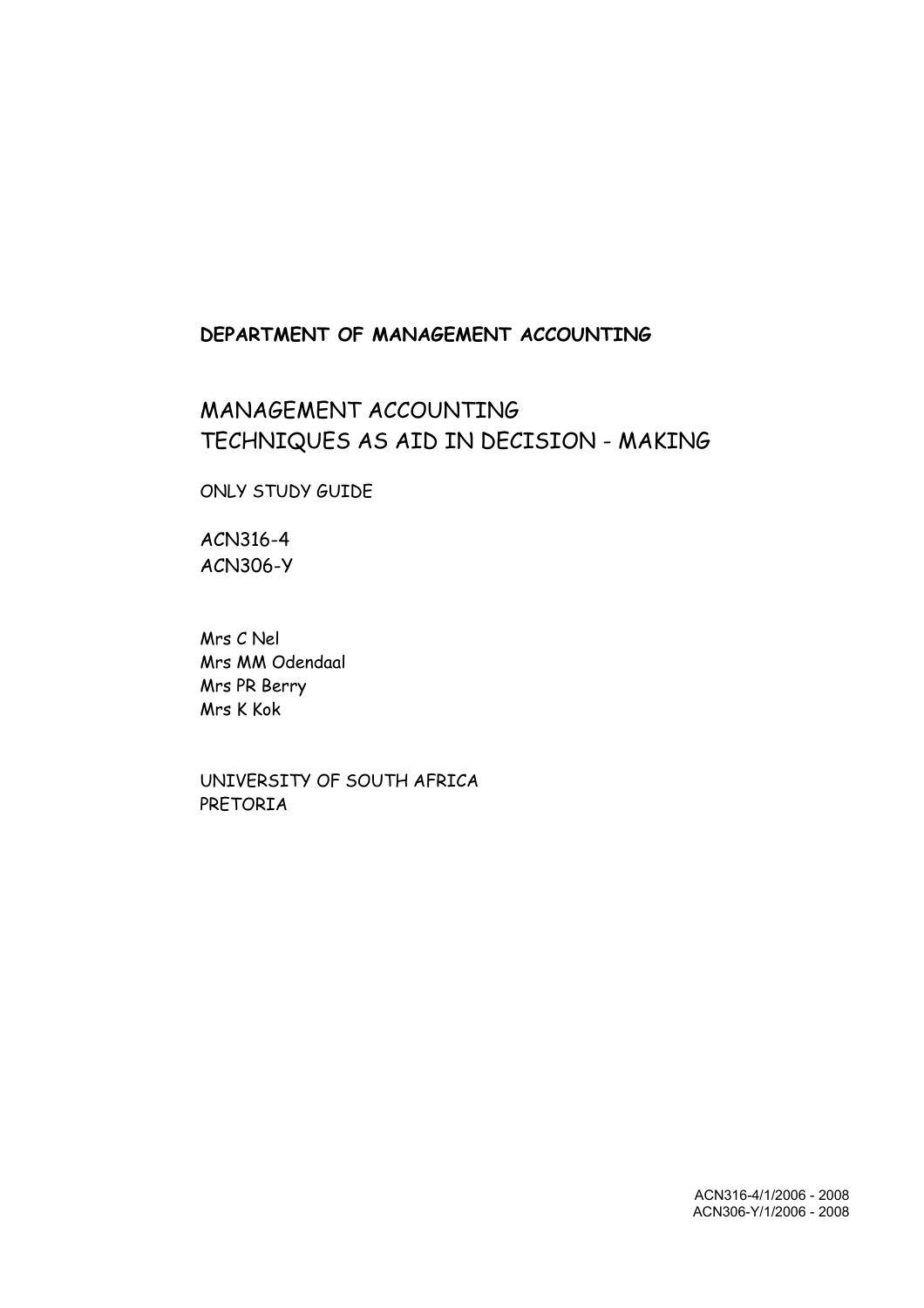© 2005 University of South Africa

Revised guide Page-layout by the Department

All rights reserved

Printed and published by the University of South Africa, Muckleneuk, Pretoria

ACN316-4/1/2006-2008 ACN306-Y/1/2006-2008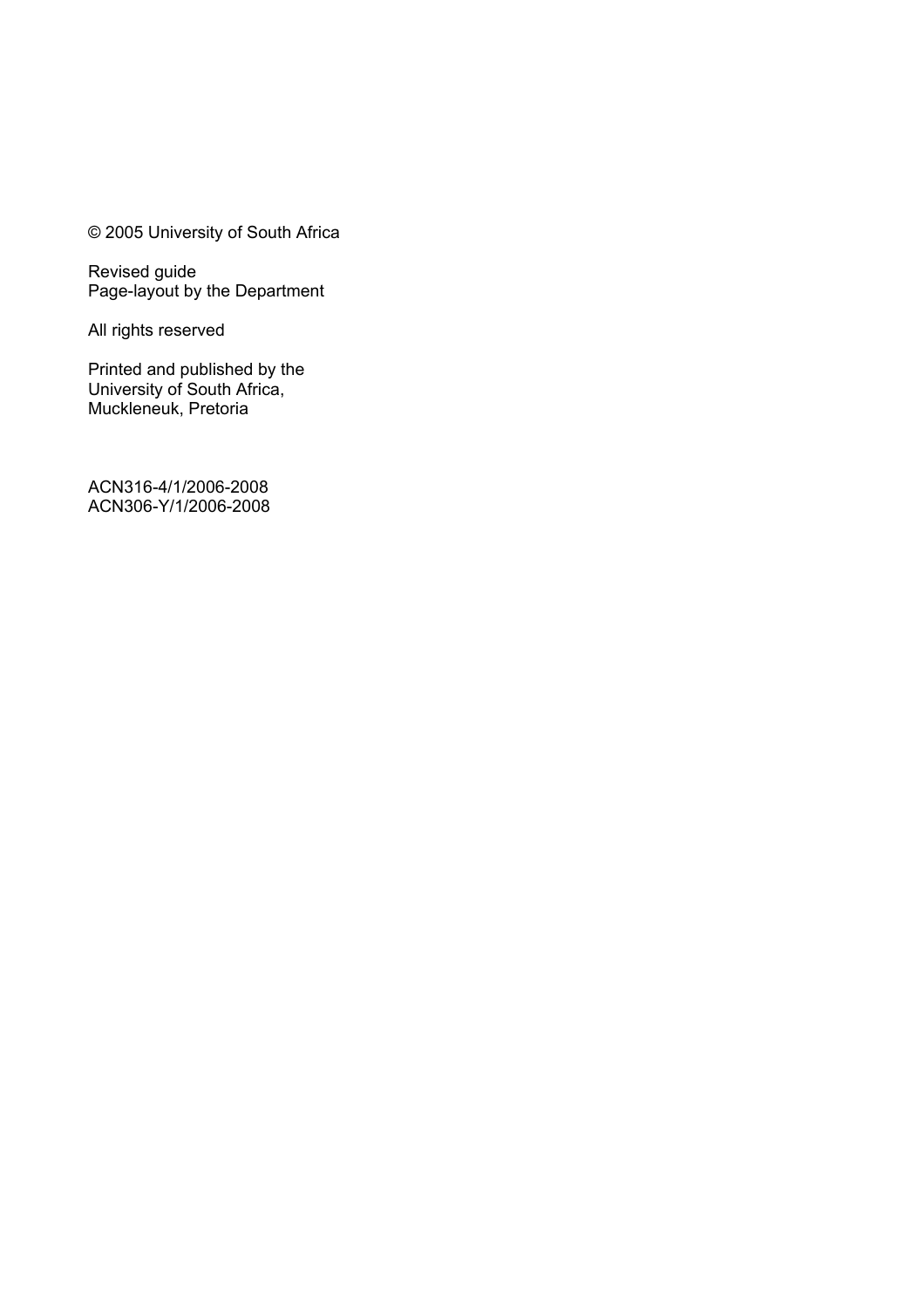# **CONTENTS**

|                   |                                                                                        | Page           |
|-------------------|----------------------------------------------------------------------------------------|----------------|
|                   | Introduction                                                                           | $\overline{2}$ |
| <b>CHAPTER 1</b>  | <b>Cost and Managerial Accounting in perspective</b>                                   | 3              |
| <b>CHAPTER 2</b>  | <b>Cost classification</b>                                                             | 4              |
| <b>CHAPTER 3</b>  |                                                                                        | 5              |
| <b>CHAPTER 4</b>  | <b>Overhead Assignment</b>                                                             |                |
| <b>CHAPTER 5</b>  | Inventory valuation and profit determination                                           | 6              |
|                   | Cost-volume-profit analysis                                                            | $\overline{7}$ |
| <b>CHAPTER 6</b>  | Cost-volume-profit analysis using simple linear correlation and<br>regression analysis | 25             |
| <b>CHAPTER 7</b>  | Cost-volume-profit analysis using the learning curve theory                            | 31             |
| <b>CHAPTER 8</b>  | <b>Optimisation</b>                                                                    | 40             |
| <b>CHAPTER 9</b>  | The relevance approach to nonroutine profit-related decisions                          |                |
|                   | (Decision making cost)                                                                 | 53             |
| <b>CHAPTER 10</b> | Decision-making under circumstances of risk and uncertainty                            | 64             |
| <b>CHAPTER 11</b> | Project management by making use of network analysis                                   | 77             |
| <b>CHAPTER 12</b> |                                                                                        |                |
|                   | Inventory and production models                                                        | 88             |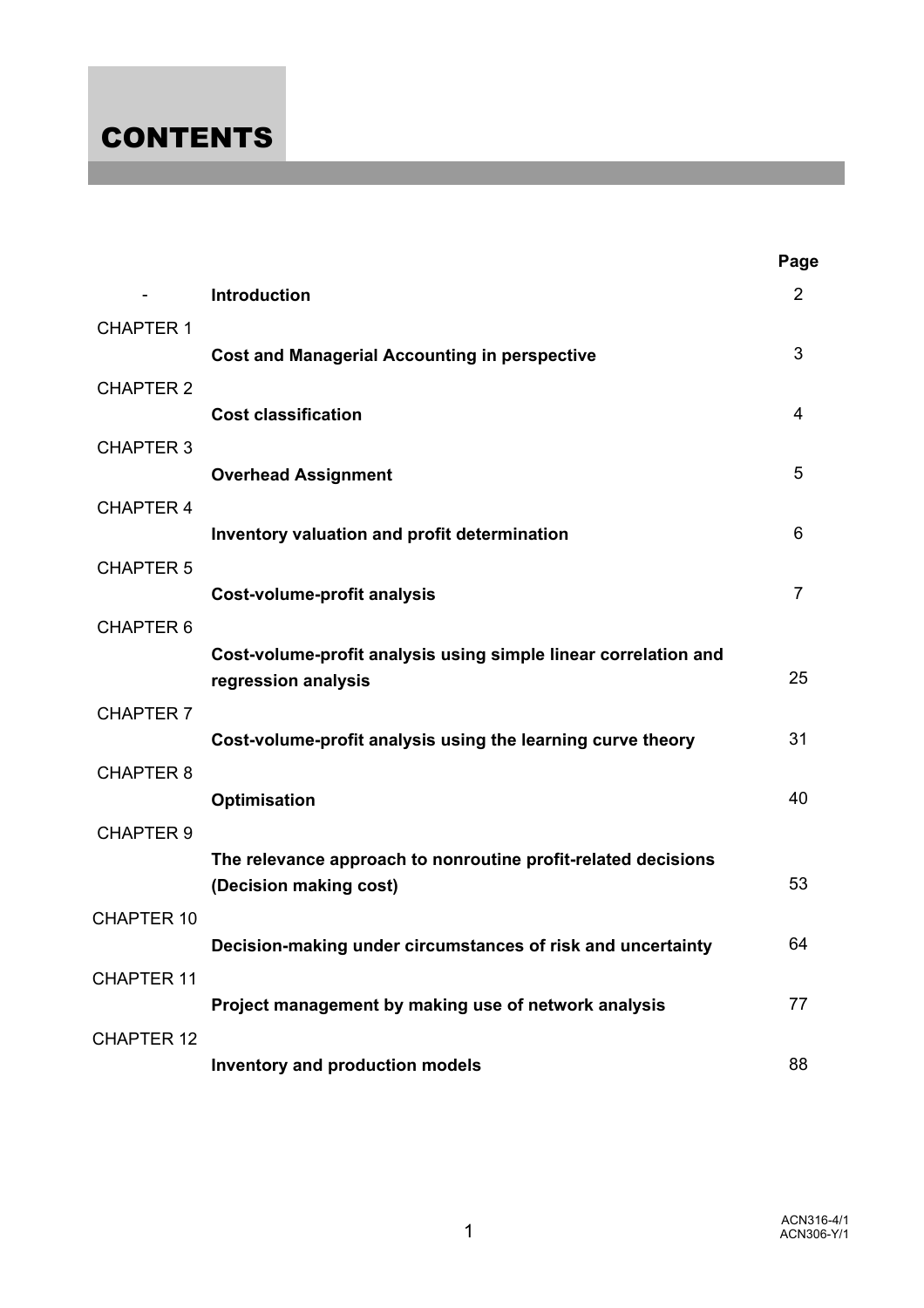## INTRODUCTION

We welcome you as student to this module entitled "Management Accounting techniques as aid in decision-making". This study guide has been compiled to guide you through the prescribed book *"Managerial Accounting", Frank W Julyan, Chalene Nel, Volume 1, second edition 2003.* It contains practical examples and explanations to help you master the content of the module. We have inserted remarks (indicated with two exclamation marks "**!! Remark:**") to explain certain issues. Please note that the remarks do not form part of the solution - they only serve as explanations.

Management accounting focuses on the needs of the management in the organisation, rather than on other interested parties. Management accountants are now part of the management team of an organisation. They provide information for planning and control purposes, and act as consultants and advisors to other managers. Management accountants need to adhere to a high standard of ethical conduct. In the USA the Institute of Management Accountants developed ethical standards which include the following:

- competence
- confidentiality
- **integrity**
- objectivity.

Management accounting is constantly changing, and the role of the management accounting in an organisation has become very important. The first four chapters are a revision of topics covered in second-year modules. In chapters 5, 6 and 7, we discuss cost-volume-profit analysis in more detail. We also introduce you to simple linear regression analysis and the learning curve theory, and discuss how they can be applied. Chapter 8 deals with the technique of optimisation, and the use of limited production factors. In chapter 9 we look at the relevance approach to nonroutine profit-related decisions, and chapter 10 is devoted to decision-making under circumstances of risk and uncertainty. Chapter 11 covers project management by making use of network analysis, and we conclude with inventory and production models in chapter 12.

The following lecturers are responsible for these modules:

Mrs M M Odendaal Mrs P R Berry Mrs K Kok

We hope you will enjoy your journey through our study material and wish you every success with this module.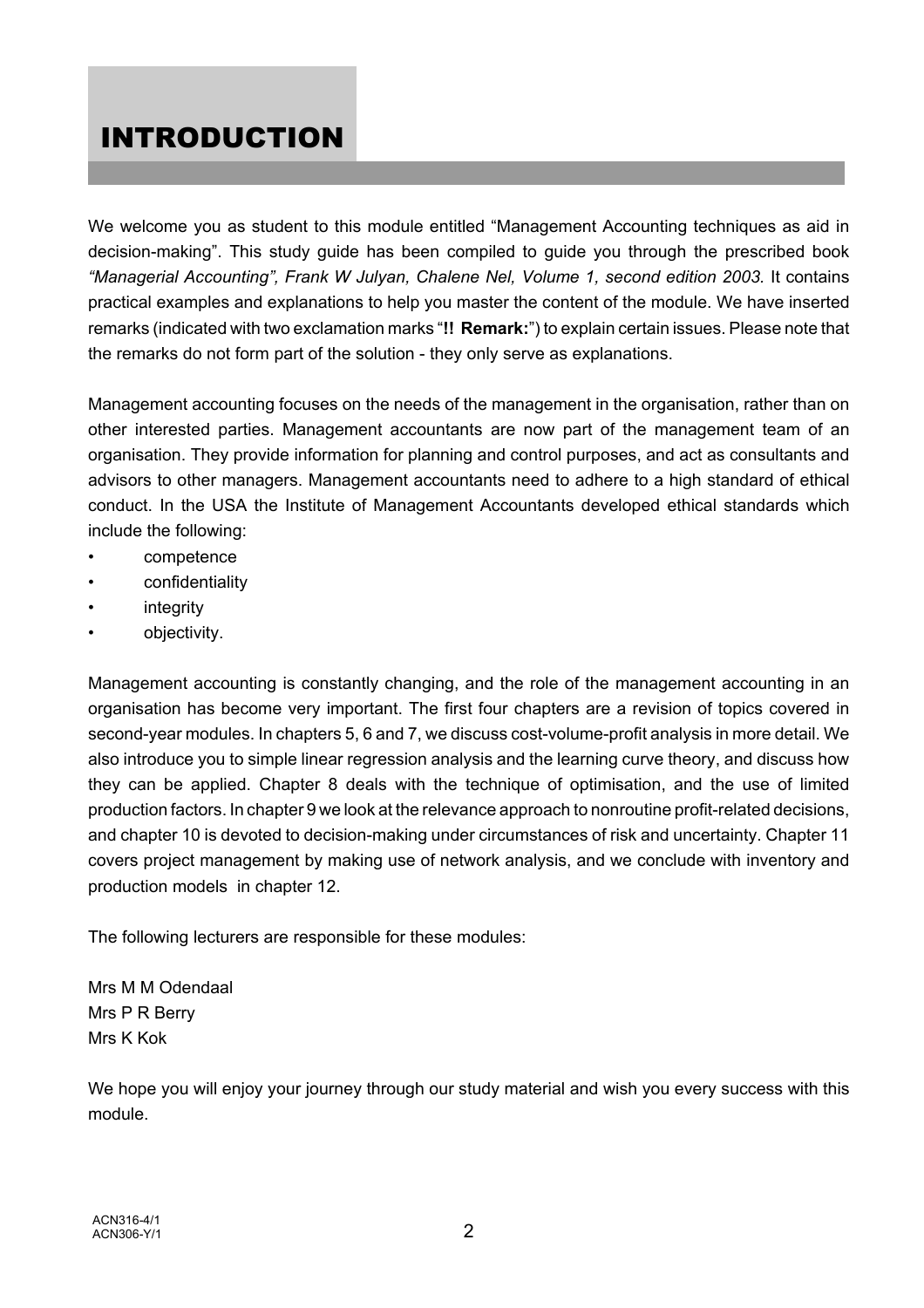## Cost and managerial accounting in perspective

Accounting provides, among other things, quantitative information about the entity. In management accounting, this quantitative data is used mainly for planning and control purposes. Strategic as well as organisational decisions need to be made for the effective running of the entity, and management make these decisions by using different techniques. This chapter places management accounting in perspective, and also emphasises the need for management accounting techniques in order to obtain information which can aid decision-making.

Carefully read chapter 1 of the prescribed textbook, *"Managerial Accounting", Frank W Julyan, Chalene Nel, Volume 1, second edition 2003,* in accordance with the learning objectives set out in the textbook.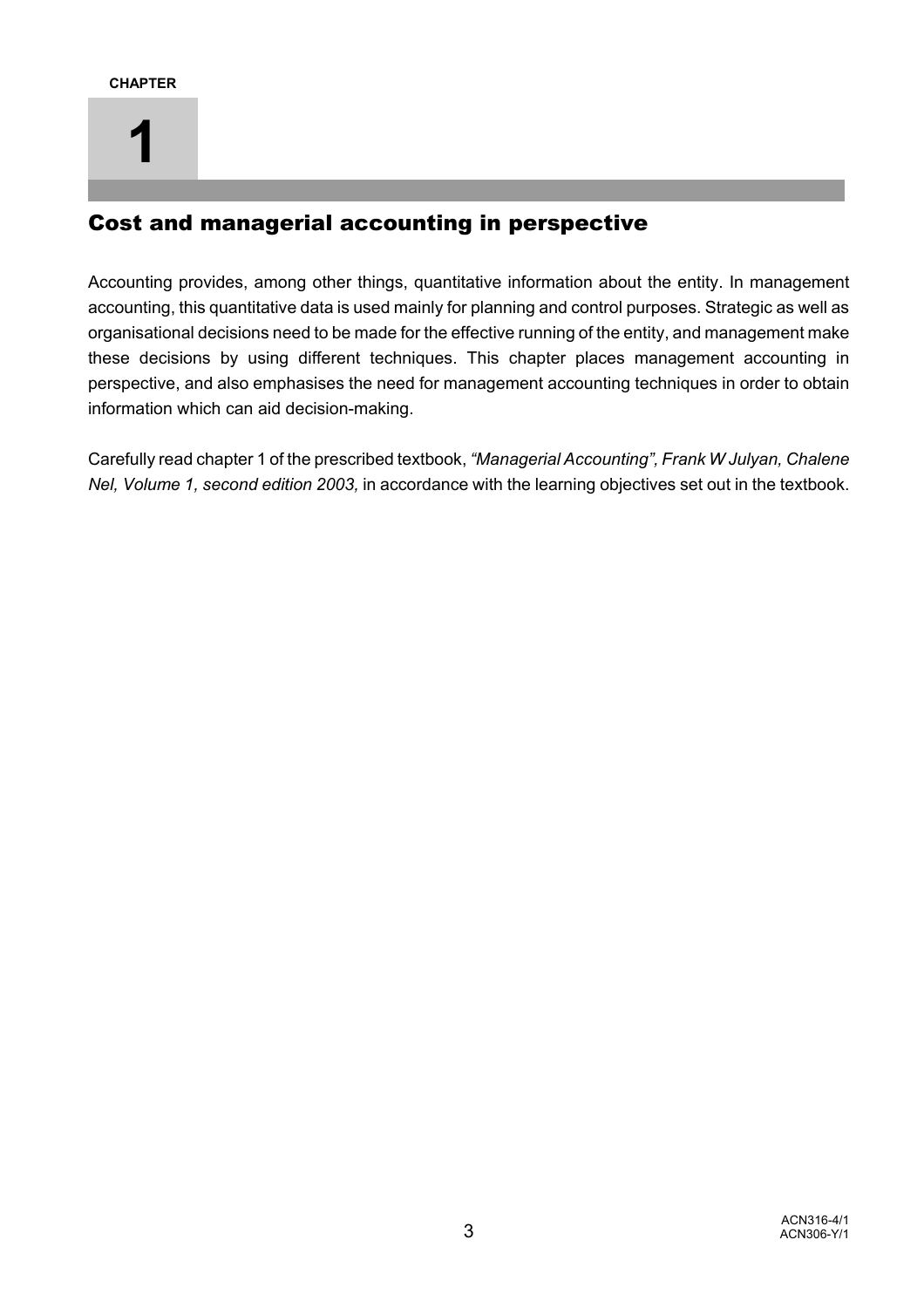# **2**

## Cost classification

Accounting systems provide costs for inventory valuation as well as for planning, control and decisionmaking purposes. Management accountants use different cost classifications for different purposes, and it is important that you should know the different types of costs and the ways of managing them.

This chapter is a revision of the different cost classifications introduced in your second-year. It is essential that you master cost classification, therefore, you must study this chapter carefully. We recommend that you also revise your second-year work. Without a sound knowledge of cost classification you will not be able to master later chapters, so please make sure you understand the work before you carry on with the rest of this module.

Study chapter 2 of the prescribed textbook, *"Managerial Accounting", Frank W Julyan, Chalene Nel, Volume 1, second edition 2003.* Pay special attention to the learning objectives set out at the beginning of the chapter. Please note the differences between period costs and product costs.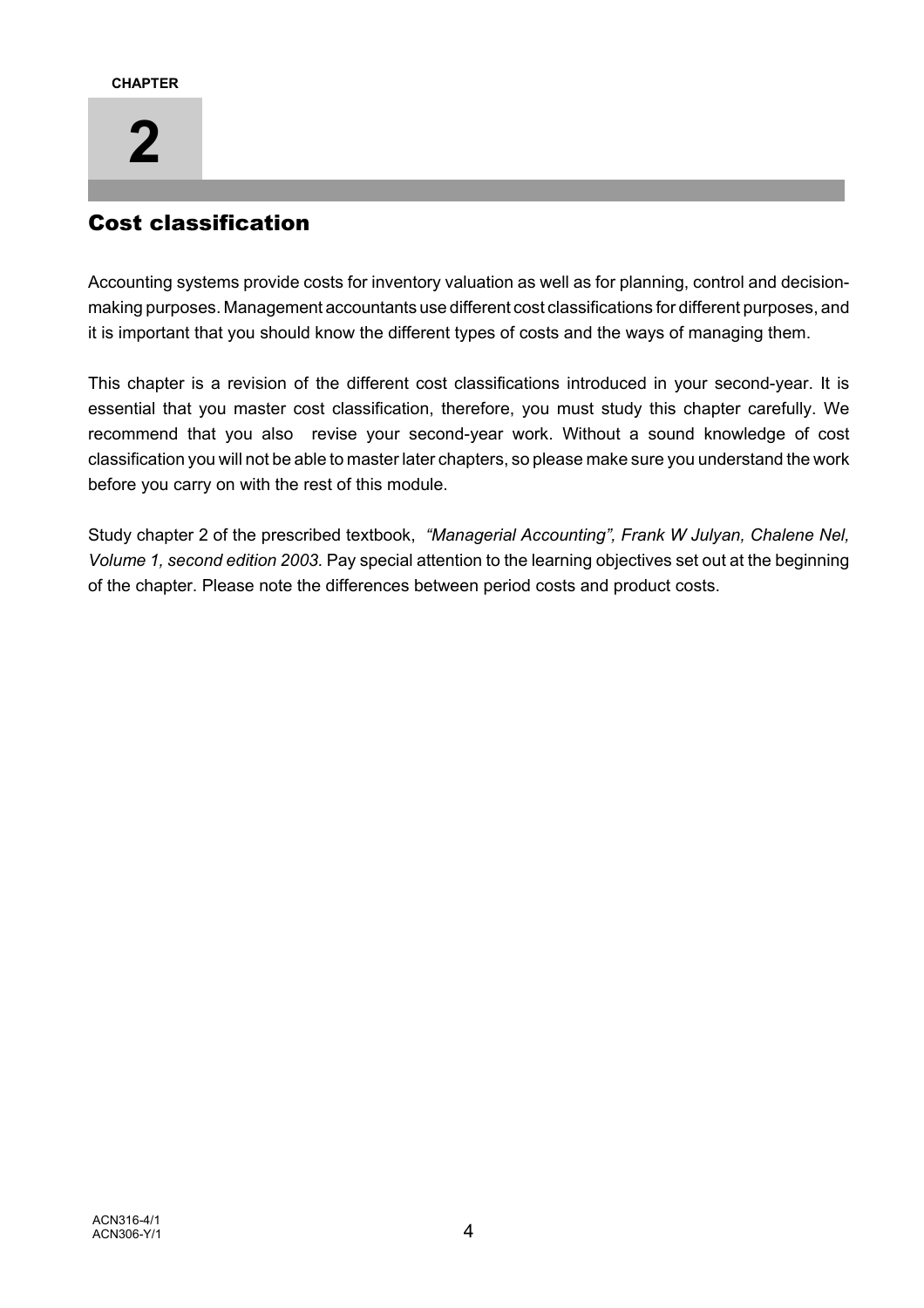

## Overhead assignment

This chapter is mainly revision of second-year work. Some students may find that they lack knowledge and proficiency with regard to certain sections of the content, for example the recovery of overheads by making use of activity-based costing.

The recognition and treatment of overheads generally represent a major problem to most students. As a sound knowledge of the treatment of overheads is presumed in Managerial Accounting, it has been considered appropriate to include revision of this part of the second-year work.

Study chapter 3 of the prescribed textbook, *"Managerial Accounting", Frank W Julyan, Chalene Nel, Volume 1, second edition 2003.* Pay special attention to the learning objectives set out at the beginning of the chapter.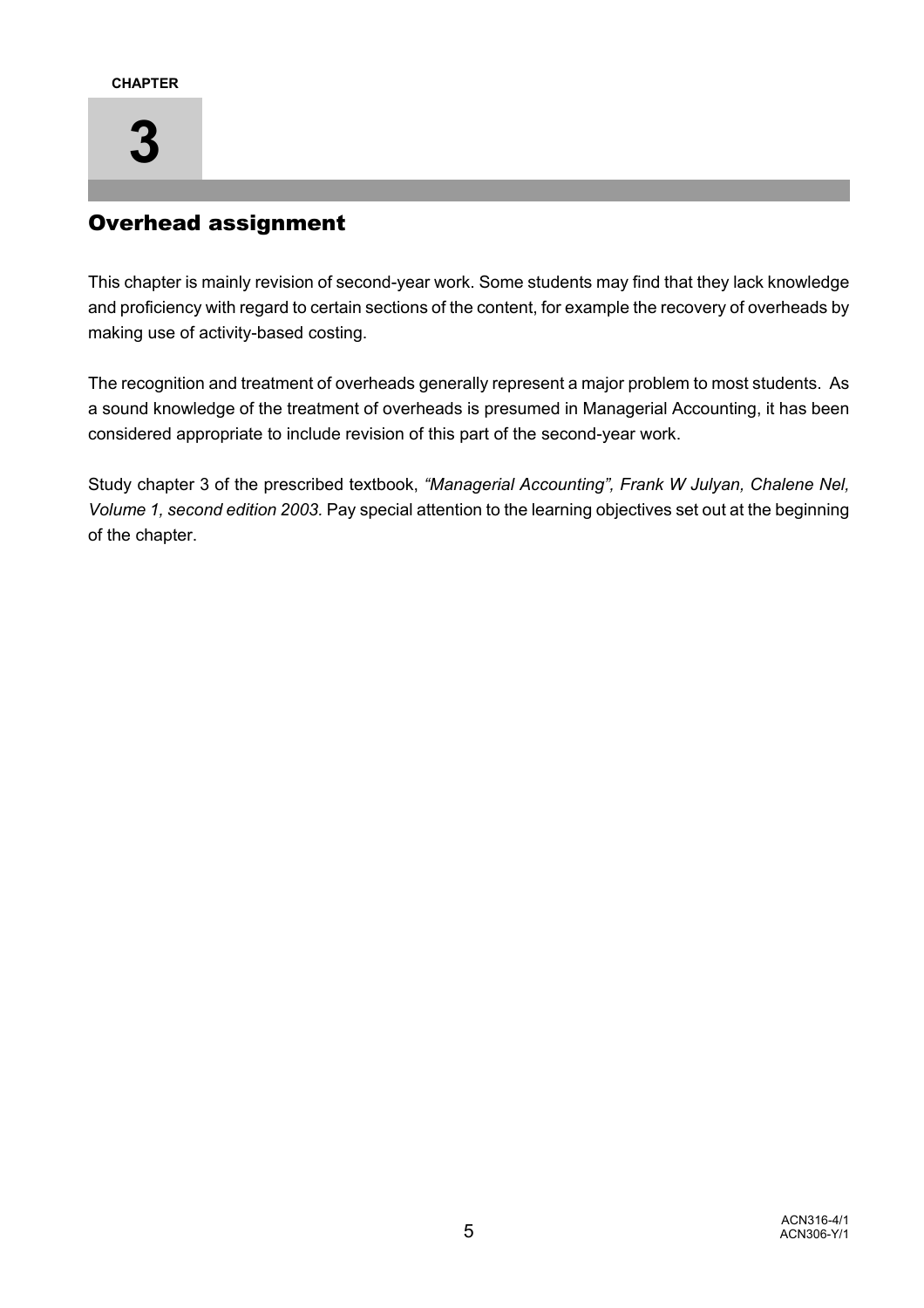

## Inventory valuation and profit determination

This chapter is mainly revision of second-year work. Students are expected to be skilled in the application of the study material in this chapter, as aspects thereof could be considered presumed knowledge for applications in Managerial Accounting. A revision of the work is therefore deemed to be essential.

Study chapter 4 of the prescribed textbook, *"Managerial Accounting", Frank W Julyan, Chalene Nel, Volume 1, second edition 2003.* Please note the differences between absorption costing and direct costing.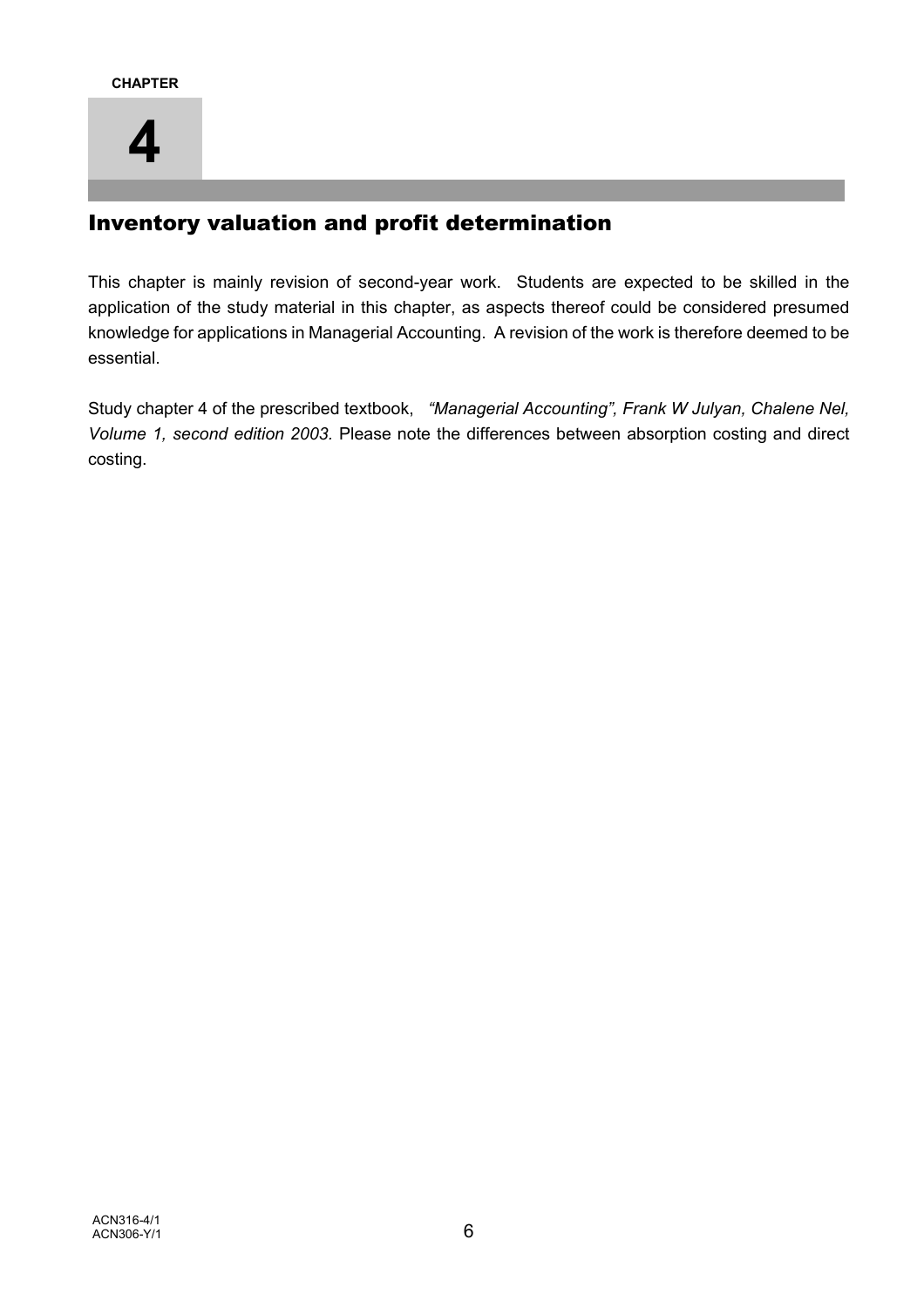# **5**

## Cost-volume-profit analysis

Cost-volume-profit analysis is the study of the relationships between sales volume, revenue, expenses and profit. It is used to determine the effect that changes in sales volume, selling prices, variable costs and fixed costs have on profit. The calculations done here are valuable to the management accountant for planning and decision-making purposes.

Carefully study chapter 5 of the prescribed textbook, *"Managerial Accounting", Frank W Julyan, Chalene Nel, Volume 1, second edition 2003.* Pay attention to the learning objectives set out at the beginning of the chapter.

In order to become proficient in the application of the technique, you should work through the following questions, solutions and remarks thoroughly. You will benefit most if you answer the questions on your own before you look at the suggested solutions. Your own attempt should then be compared with the suggested solution. Note your mistakes and try to determine why you have made the mistakes. This will ensure that you do not repeat your mistakes later. If you answer the questions as we have suggested, you will find that, it will become easier to solve the problems. When you do revision for examination purposes, your notes on the original attempt will be valuable, as you will be able to recall which mistakes not to make and, to remember the significance of the information provided in a question.

## QUESTION 1 **(28 marks; 34 minutes)**

Sport Centre (Pty) Limited bought a squash centre, consisting of six courts, in a northern suburb of Johannesburg at a price of R900 000.

The deal was financed by means of a loan, which is repayable, annually in arrears, in instalments of R100 000 capital, plus interest at 10% per annum on the outstanding capital. To date, one payment has been made.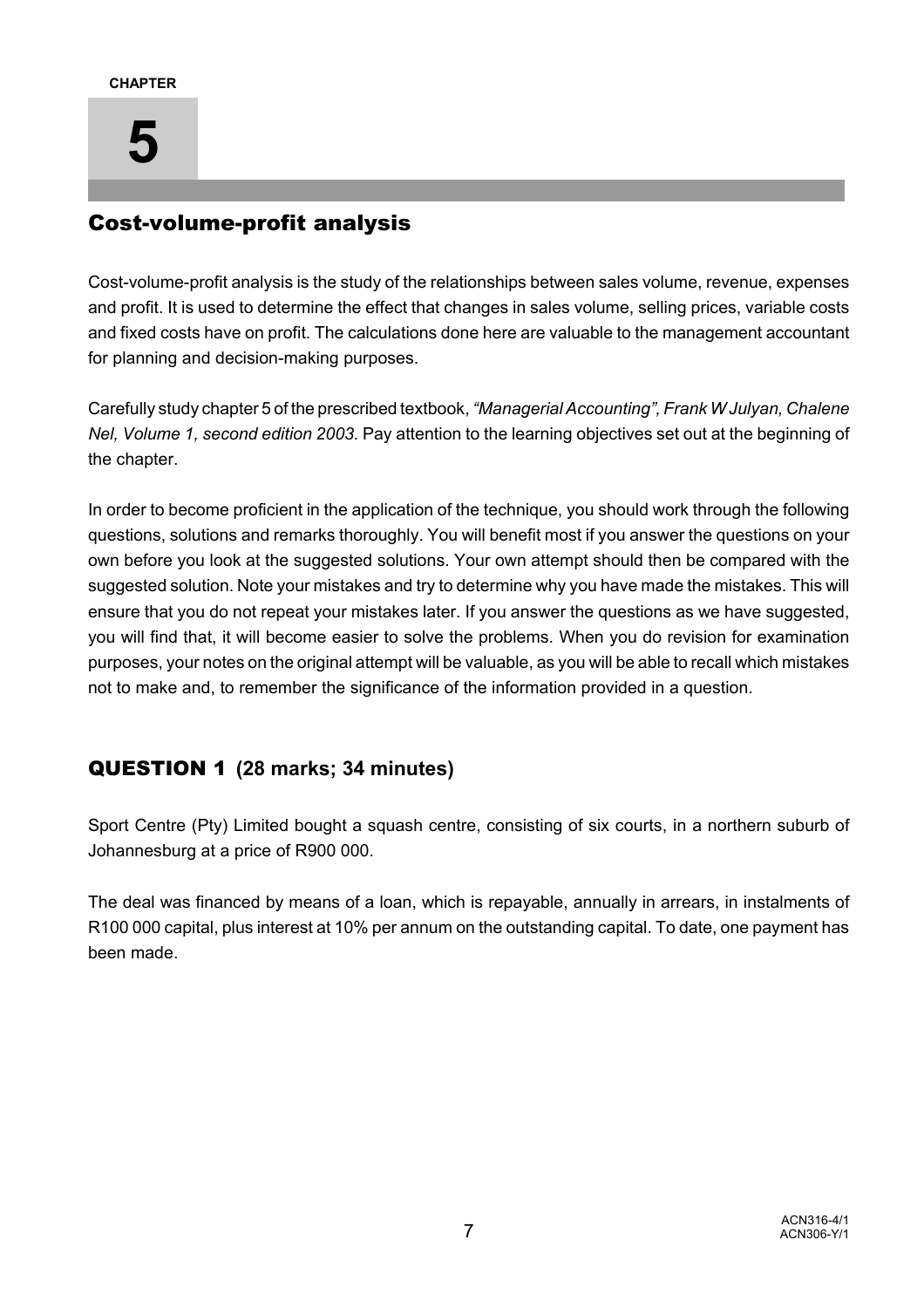The budgeted operating costs of the centre for the next financial year are as follows:

|                       |                              | R         |
|-----------------------|------------------------------|-----------|
| <b>Salaries</b>       |                              | 48 000,00 |
| Wages (fixed)         |                              | 9 108,00  |
| Electricity and water |                              |           |
| fixed<br>$\bullet$    |                              | 16 800,00 |
|                       | per court per hour played    | 1,20      |
|                       | Repair and maintenance costs |           |
| $\bullet$             | at 80% capacity utilisation  | 15 312,00 |
|                       | at 60% capacity utilisation  | 12 684,00 |

Squash courts will be let out at R8 per 30 minutes, which is the average time of one game.

The centre will be open between 07:00 and 22:00 for 7 days per week, including public holidays.

|     | <b>REQUIRED</b> |                                                                             |     |
|-----|-----------------|-----------------------------------------------------------------------------|-----|
| (a) | (i)             | Determine the maximum number of games that can be played per annum.         | (3) |
|     | (ii)            | Determine the fixed and variable elements of repair and maintenance         |     |
|     |                 | costs.                                                                      | (6) |
|     | (iii)           | Calculate the marginal income per game.                                     | (3) |
|     | (iv)            | Determine the number of games that must be played during the next financial |     |
|     |                 | year for the company to earn a profit of R24 000.                           | (9) |
|     | (v)             | Determine the capacity utilisation in (iv) above.                           | (1) |

(b) The results of a market survey indicate a capacity utilisation of 33 600 games per annum.

In order to improve the expected performance of the company, a suggestion has been made that playing hours be extended by 2 hours per day and that the rental per court be increased by 25%.

It is anticipated that the implementation of the above suggestion will result in salaries increasing by 20% and the expected capacity utilisation decreasing to 90% of the reachable capacity according to the market survey.

## **REQUIRED**

Calculate the expected net income for the next financial year, should the abovementioned suggestions be accepted. (6) **[28]**

ACN316-4/1  $ACN306-Y/1$   $8$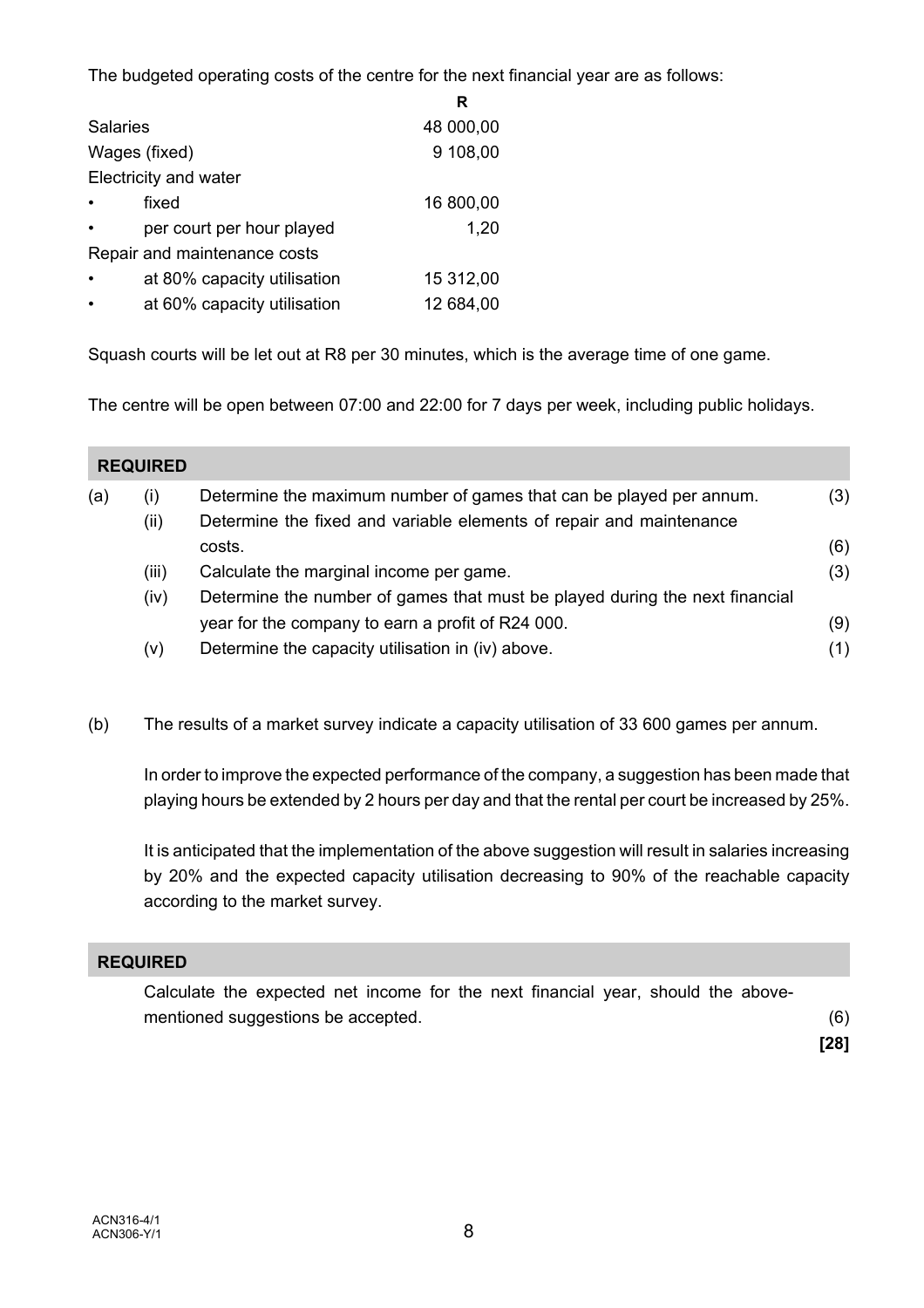## **SPORT CENTRE (PTY) LIMITED**

(a) (i) *Number of games per annum*

100% capacity = (15 hours x 365 days x 2 x 6 courts) games **!!**  $=$  65 700 games (3)

#### **!! Remark:**

The squash courts are open for 15 hours per day, from 07:00 to 22:00. The courts are hired out for 30 minutes at a time, which means two games can be played in an hour.

(ii) *Fixed and variable elements of repair and maintenance costs*

|                         |     | <b>Games</b><br>R   |                                                      |     |
|-------------------------|-----|---------------------|------------------------------------------------------|-----|
| 80% capacity            |     | 52 560 <sup>0</sup> | 15 3 12                                              |     |
| 60% capacity            |     | 39 4 20 2           | 12 684                                               |     |
| Variable costs :        |     | 13 140              | 2628                                                 |     |
| Variable costs per game | $=$ | R <sub>2</sub> 628  |                                                      |     |
|                         |     | 13 140              |                                                      |     |
|                         | $=$ | R <sub>0</sub> ,20  |                                                      |     |
|                         |     |                     |                                                      |     |
| <b>Fixed costs</b>      | $=$ |                     | R <sub>15</sub> 312 - (52 560 x R <sub>0</sub> , 20) |     |
|                         | $=$ | R4 800              |                                                      | (6) |
| <b>Calculations:</b>    |     |                     |                                                      |     |

| $\bigcirc$ | <sup>80</sup> /100 x 65 700 | = | 52 560  |
|------------|-----------------------------|---|---------|
| (2)        | <sup>60</sup> /100 x 65 700 | = | 39 4 20 |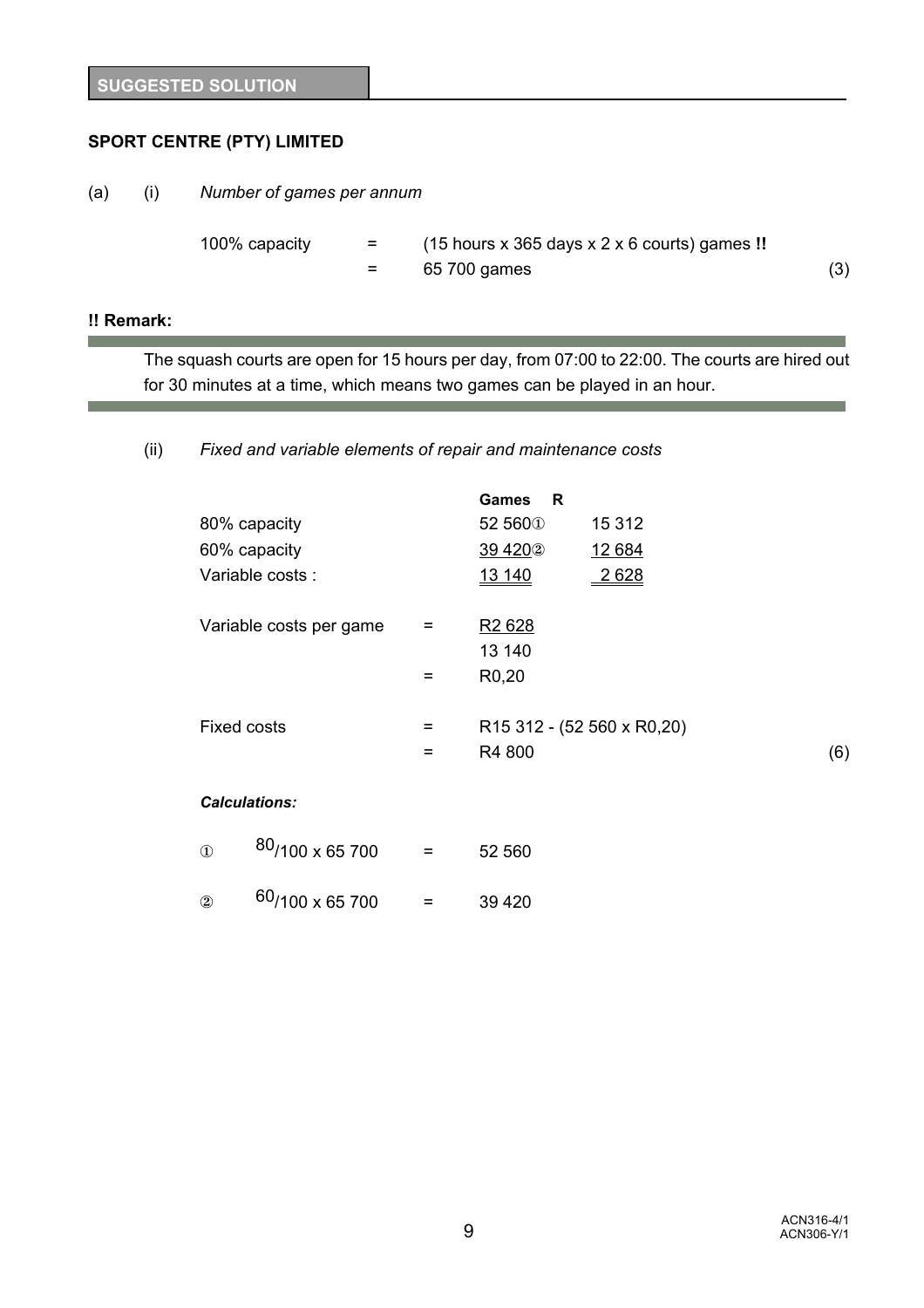|                                                | R    |  |
|------------------------------------------------|------|--|
| Rental                                         | 8,00 |  |
| Less: Variable costs                           | 0,80 |  |
| Electricity and water $(R1,20 \div 2)$         | 0,60 |  |
| Repair and maintenance costs per (a)(ii) above | 0.20 |  |
|                                                |      |  |
| Marginal income per game                       |      |  |

(3)

## (iv) *Number of games to be played*

|                | Let the number of games      | $=$ | χ         |                        |     |
|----------------|------------------------------|-----|-----------|------------------------|-----|
|                | Marginal income              |     |           | fixed $costs + profit$ |     |
|                | 7,2x                         |     |           | 158 708 3 + 24 000     |     |
|                | 7.2x                         | =   | 182 708   |                        |     |
|                | χ                            | $=$ | 25 376,11 |                        |     |
| $\ddot{\cdot}$ | Number of games to be played |     | $=$       | 25 377 games           | (9) |

## (v) *Capacity utilisation*

| Utilisation | = | 25 377 x 100 |  |
|-------------|---|--------------|--|
|             |   | 65 700       |  |
|             |   |              |  |

## $=$  38,6% (1)

## (b) *Expected net income*

|                                               | R       |
|-----------------------------------------------|---------|
| Rental [(R8 x 1,25) x (90% x 33 600)]         | 302 400 |
| Less: Variable costs [R0,80 x (90% x 33 600)] | 24 192  |
| Marginal income                               | 278 208 |
| Less: Fixed costs                             | 168 308 |
| Salaries (R48 000 x 1,20)                     | 57 600  |
| Other (per (a) (iv) R158 708 - R48 000)       | 110 708 |
|                                               |         |
| Net income                                    | 109 900 |

(6)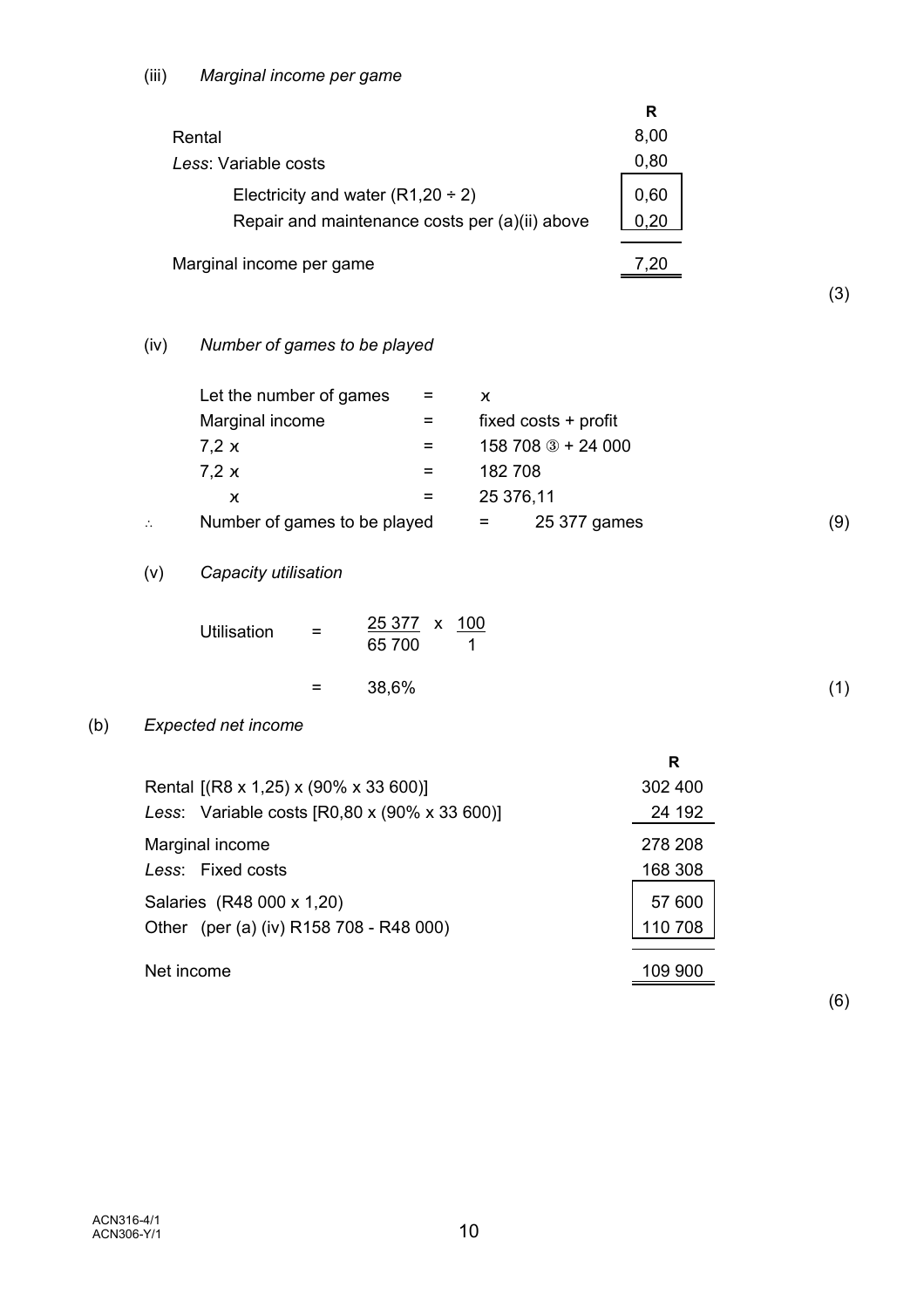#### *Calculations:*:

| $\circled{3}$ | <b>Fixed costs</b>                           | R       |
|---------------|----------------------------------------------|---------|
|               | <b>Salaries</b>                              | 48 000  |
|               | Wages                                        | 9 1 0 8 |
|               | Electricity and water                        | 16 800  |
|               | Repair and maintenance costs                 | 4 800   |
|               | Interest on loan (see below)                 | 80 000  |
|               |                                              | 158 708 |
|               |                                              |         |
|               | Interest on Ioan                             | R       |
|               | Capital                                      | 900 000 |
|               | Interest (10% x R900 000)                    | 90 000  |
|               |                                              | 990 000 |
|               | Repayment made (R100 000 + R90 000)<br>Less: | 190 000 |
|               | <b>Balance</b>                               | 800 000 |
|               |                                              |         |
|               | Interest (10% x R800 000)                    | 80 000  |
|               |                                              |         |

QUESTION 2 **(20 marks; 24 minutes)**

Friends of yours have decided to start a bungee jumping facility over weekends and have registered Just Jump CC for purposes of trading. No equipment has been acquired yet.

The procedures for bungee jumping are the following:

A group of six people get into a cage, which is hoisted up to a certain height with a crane. One person



jumps at a time, and his/her only connection to the cage is a rubber band. The one end of the rubber band is fixed to the cage; the other end is fixed to the waist or legs of the person jumping. After swinging for some time on the rubber band, the person is released onto a safety mattress on the ground. As soon as everybody has had a turn to jump, the cage is lowered to the ground and ready for a new group of people.

The facility will be made available at different locations, depending on the events in a specific area, therefore the unit to be acquired must be mobile.

**[28]**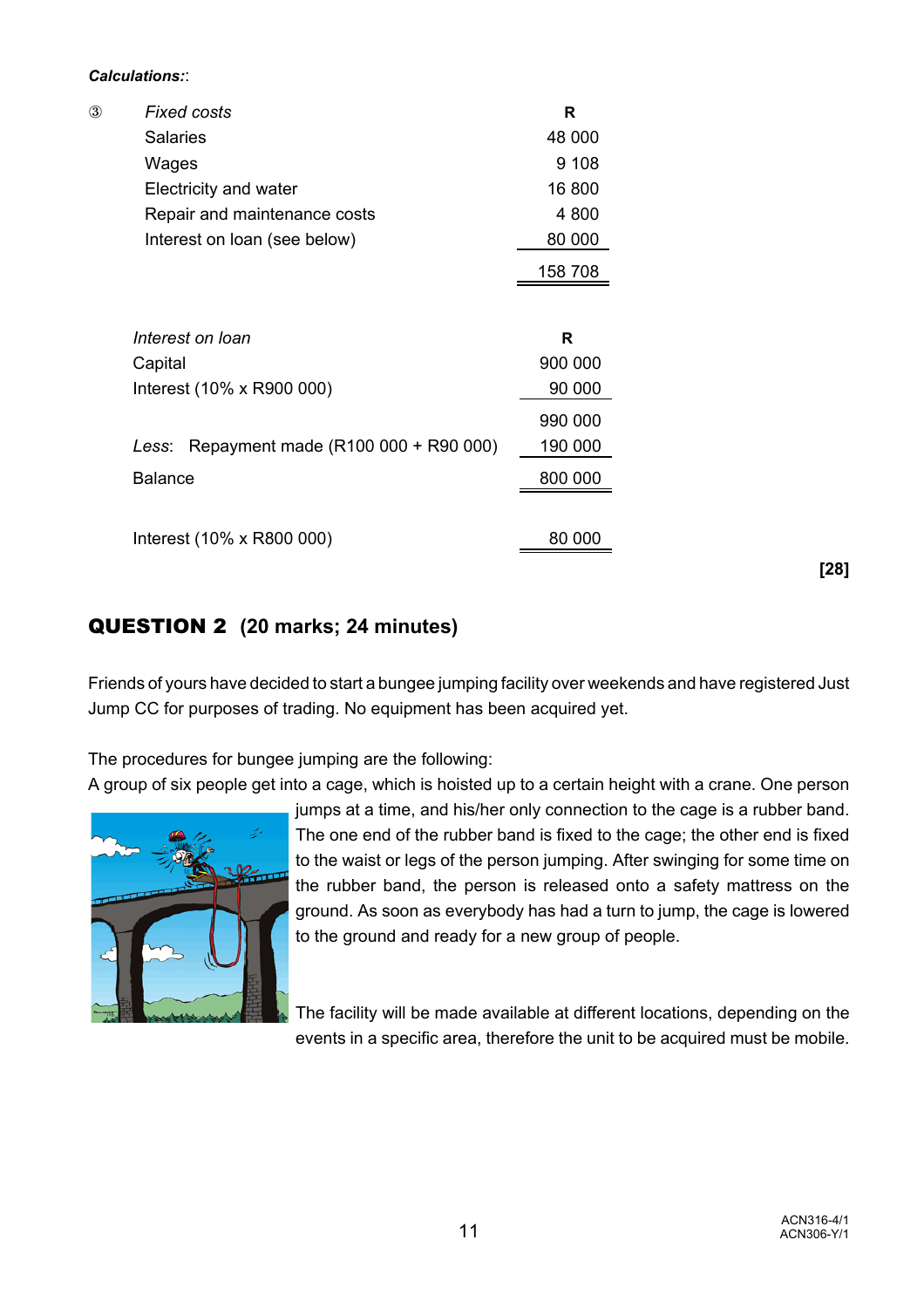There are only two suitable models available, the details of which are as follows:

|                                                     | <b>Model A</b>   | <b>Model B</b>   |
|-----------------------------------------------------|------------------|------------------|
| Height of jump                                      | 45 metres        | 60 metres        |
| Cost price of unit                                  | R450 000         | R500 000         |
| Duration of session, based on a group of six people |                  |                  |
| (including the time required to hoist up the cage)  | 45 minutes       | 60 minutes       |
| Annual fixed operating expenses                     | R389 325         | R423 950         |
| Variable costs per jump                             | R <sub>13</sub>  | R <sub>13</sub>  |
| Selling price of tickets per person per jump        | R <sub>100</sub> | R <sub>135</sub> |

The facility will be in operation from 09:00 daily on every Saturday and Sunday of the year. The last jumpers have to be back on the ground by 21:00. It is envisaged that it would operate at full capacity, no matter which model is acquired.

|     | <b>REQUIRED</b>                                                                                                                                   |      |
|-----|---------------------------------------------------------------------------------------------------------------------------------------------------|------|
| (a) | Determine the breakeven point in terms of a number of jumps in respect of Model B.                                                                | (3)  |
| (b) | Determine, only with regard to Model A, how many jumps would ensure an annual net<br>profit of R302 325.                                          | (5)  |
| (c) | Calculate the margin of safety envisaged for Model B and give a brief description of the<br>significance thereof.                                 | (7)  |
| (d) | State three factors (other than estimated profitability) that your friends should take into<br>account before they decide which model to acquire. | (5)  |
|     |                                                                                                                                                   | [20] |

## **SUGGESTED SOLUTION**

## **JUST JUMP CC**

(a) *Breakeven point in terms of a number of jumps for Model B*

| Breakeven jumps | $=$ | Fixed costs              |     |
|-----------------|-----|--------------------------|-----|
|                 |     | Marginal income per jump |     |
|                 | $=$ | R423 950                 |     |
|                 |     | $R(135 - 13)$ jumps      |     |
|                 | $=$ | 3 475 jumps              | (3) |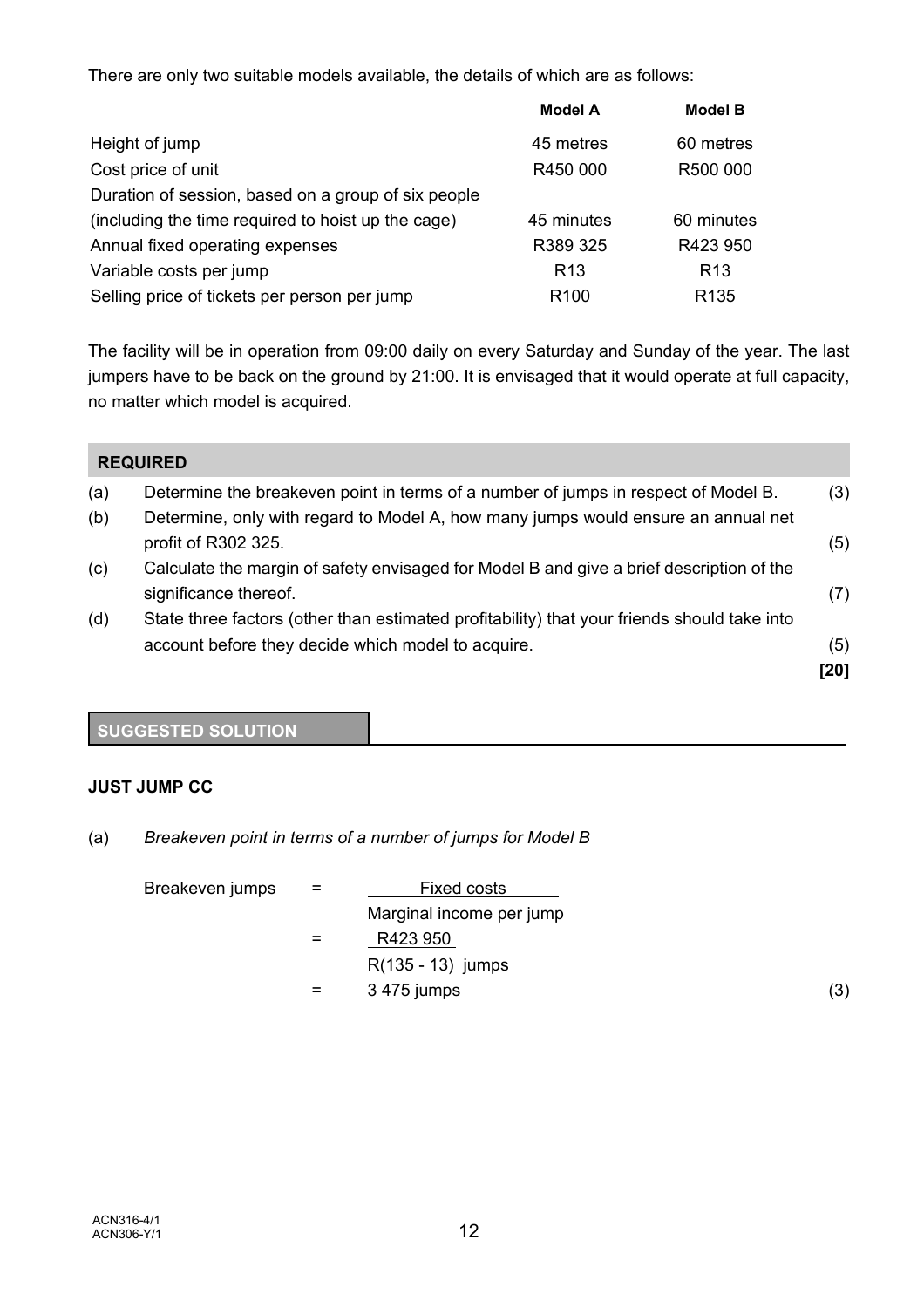(b) *Number of jumps with regard to Model A that would ensure an annual net profit of R302 325*

| Sales         | Variable costs + fixed costs + profit |
|---------------|---------------------------------------|
| Let<br>$\chi$ | number of jumps                       |
| 100x          | $13x + 389325 + 302325$ !!            |
| 87 x          | 691 650                               |
| X             | 7 950                                 |
|               |                                       |

 $\therefore$  7 950 jumps would ensure an annual net profit of R302 325.  $\tag{5}$ 

#### **!! Remark:**

The price per jump is R100, the variable cost per jump is R13, and the number of jumps for Model A is represented by *x*.

### (c) *Margin of safety envisaged for Model B*

| Capacity envisaged | $=$<br>=  | 12 times per day x 6 persons per time x 2 days per weekend x 52<br>weekends<br>7 488 jumps |
|--------------------|-----------|--------------------------------------------------------------------------------------------|
| Margin of safety   | Ξ         | Actual jumps - Breakeven jumps x 100%<br>Actual jumps                                      |
|                    | $=$       | 7 488 - 3 475 x 100%<br>7488                                                               |
|                    | $=$       | 53,59%                                                                                     |
|                    | $\approx$ | 54%                                                                                        |

This figure means that the expected turnover can decrease by 54% without the organisation suffering a loss. (7)

(d) *Three factors regarding the decision on which model to acquire:*

- transportability and accessibility of the respective models,
- the ease of operation of each model,
- customer attitude towards jumps of 45 metres and 60 metres respectively,
- affordability of jumps,
- risk linked to the respective models, based on the expected margins of safety.

Any other valid factor and the contract of the Limited to (5)

**[20]**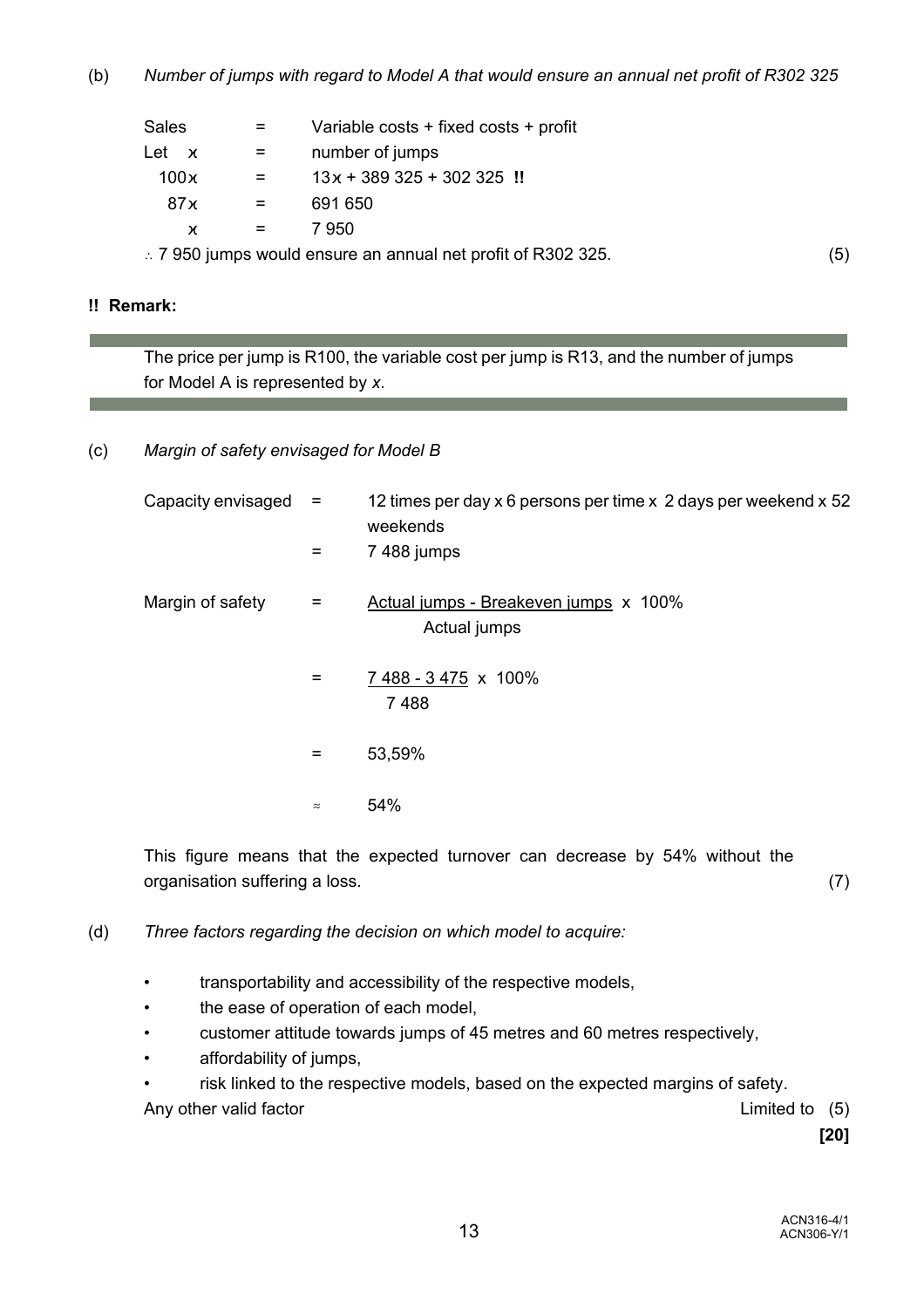## QUESTION 3 **(30 marks; 36 minutes)**

One of your clients, Mr Giovanni Benito, opened "The Barberos Hamburger Hut" a few years ago. For this purpose a building was rented at R2 400 per month. Three ladies were employed full-time to work at the restaurant and nine students were employed to work for 20 hours per week delivering hamburgers. You were appointed to render tax and accounting services at R1 800 per month. All restaurant equipment and delivery vehicles were initially acquired for cash.

Mr Benito sells hamburgers at R8,00 each. Because of the excellent quality of his food he has expanded his business. Profits have more than doubled since then, but Mr Benito does not understand why his profits have increased more rapidly than his sales volume.

The following is a projected income statement for the year ended 28 February 20.1:

## **THE BARBEROS HAMBURGER HUT**

## **Projected income statement for the year ending 28 February 20.1**

|                                                   | R       | R       |
|---------------------------------------------------|---------|---------|
| <b>Sales</b>                                      |         | 720 000 |
| Purchases                                         | 270 000 |         |
| Wages and fringe benefits of restaurant employees | 62 400  |         |
| Wages and fringe benefits of delivery staff       | 91 520  |         |
| Rent                                              | 28 800  |         |
| <b>Accounting services</b>                        | 21 600  |         |
| Depreciation                                      |         |         |
| Restaurant equipment                              | 20 000  |         |
| Delivery vehicles                                 | 32 000  |         |
| <b>Utilities</b>                                  | 11 200  |         |
| Supplies (soap, floor wax, etc.)                  | 8 4 0 0 | 545 920 |
| Net profit before taxation                        |         | 174 080 |
| Taxation                                          |         | 60 928  |
| Net profit                                        |         | 113 152 |

Mr Benito has noticed that expenses for utilities and supplies have remained constant over the years. Assume that Mr Benito pay income tax at a rate of 35% of his income. Assume that all transactions are cash transactions.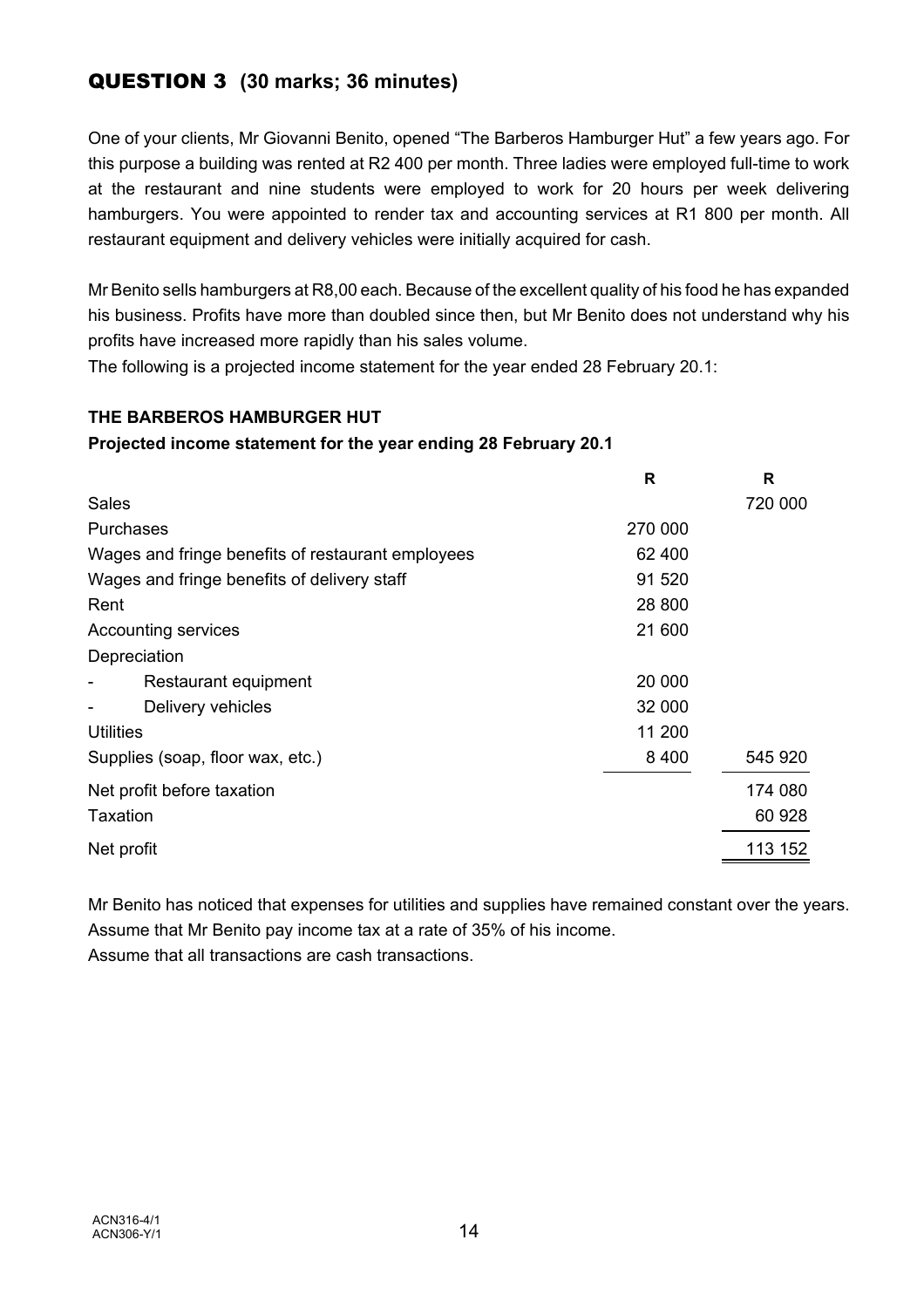## **REQUIRED** (a) Calculate the breakeven point, expressed in terms of a number of hamburgers. (13) (b) Calculate the cash flow breakeven point expressed in terms of a number of hamburgers. (5) (c) (i) If Mr Benito withdraws R48 000 for personal use, calculate the cash that will remain from the net cash acquired from business activities for the 20.1 financial year. (5) (ii) Briefly explain to Mr Benito why the cash remaining from the income producing activities will exceed the profits for the year. (1) (iii) Determine how much cash Mr Benito can withdraw during the 20.1 financial year, should he want his profit to equal the cash retained. (1) (d) Mr Benito requires an after-tax net income of R160 000. Calculate the number of hamburgers that should be sold in order to obtain the desired income. (5) **[30]**

## **SUGGESTED SOLUTION**

## **THE BARBEROS HAMBURGER HUT**

## (a) *Breakeven point in terms of a number of hamburgers*

| Breakeven point | $=$ | <b>Fixed costs</b><br>Marginal income per hamburger |      |
|-----------------|-----|-----------------------------------------------------|------|
|                 | =   | R275 920 ①<br>$R(8,00 - 3,00)$ hamburgers           |      |
|                 | $=$ | 55 184 hamburgers                                   | (13) |

| <b>Calculations::</b> |                      |                                                   | Cash and |         |
|-----------------------|----------------------|---------------------------------------------------|----------|---------|
|                       |                      |                                                   | noncash  | Cash    |
| $\mathbf{D}$          |                      | Fixed costs                                       | R        | R       |
|                       |                      | Wages and fringe benefits of restaurant employees | 62 400   | 62 400  |
|                       |                      | Wages and fringe benefits of delivery staff       | 91 520   | 91 520  |
|                       | Rent                 |                                                   | 28 800   | 28 800  |
|                       | Accounting services  |                                                   | 21 600   | 21 600  |
|                       |                      | Depreciation                                      |          |         |
|                       | Restaurant equipment |                                                   | 20 000   |         |
|                       |                      | Delivery vehicles                                 | 32 000   |         |
|                       | <b>Utilities</b>     |                                                   | 11 200   | 11 200  |
|                       | <b>Supplies</b>      |                                                   | 8 4 0 0  | 8 4 0 0 |
|                       |                      |                                                   | 275 920  | 223 920 |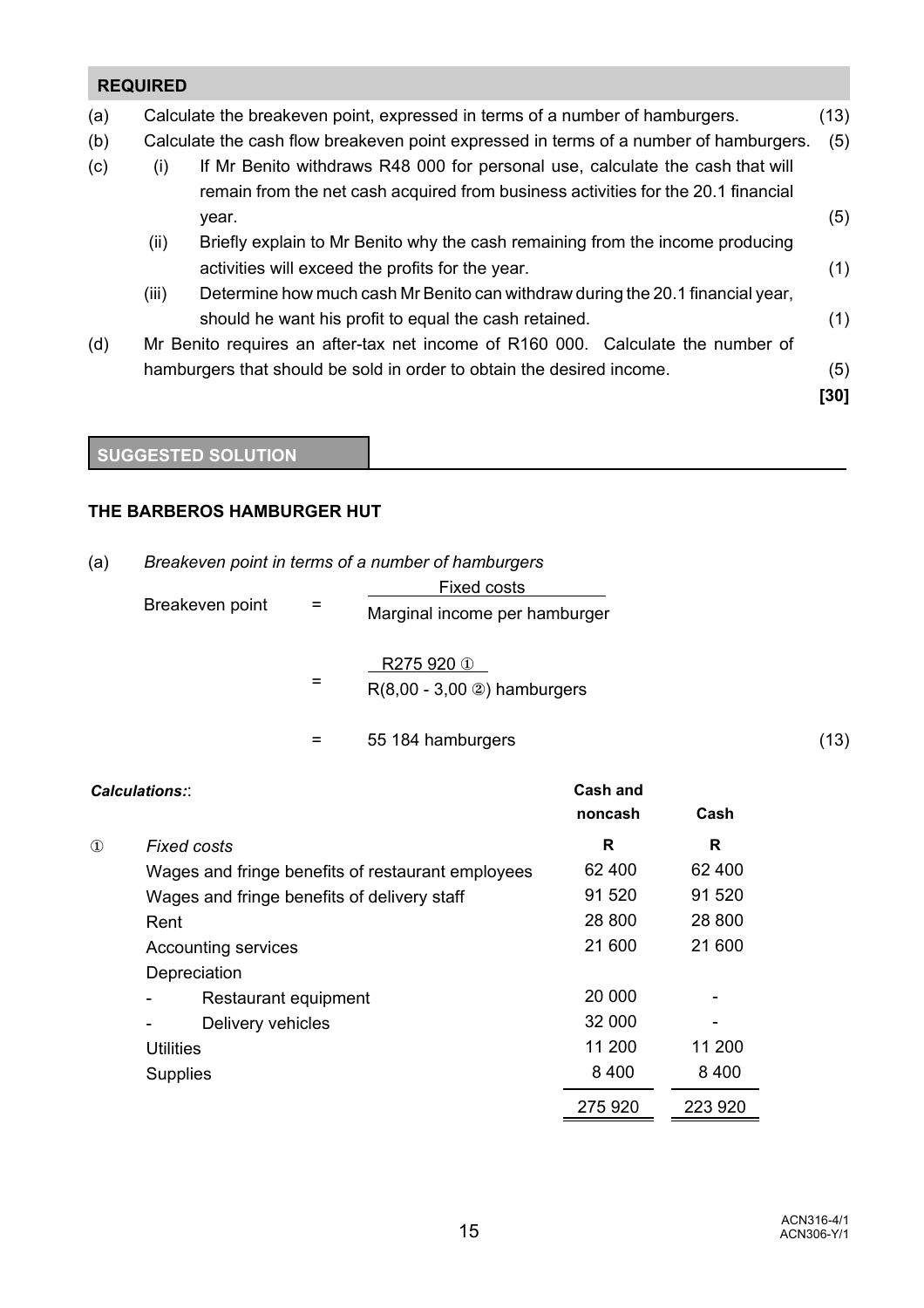| $^\mathrm{\odot}$ | Variable costs         |                            |
|-------------------|------------------------|----------------------------|
|                   | Purchases              | $= R270000$                |
|                   | Projected sales        | $=$ R720 000 ÷ R8,00       |
|                   |                        | $= 90000$ units            |
|                   | Variable cost per unit | $=$ R270 000 $\div$ 90 000 |
|                   |                        | $= R3,00$                  |

## (b) *Cash flow breakeven point in terms of a number of hamburgers*

| Cash flow breakeven point $=$ |     | Fixed costs<br>(cash)<br>Marginal income per hamburger |     |
|-------------------------------|-----|--------------------------------------------------------|-----|
|                               | $=$ | R223 920<br>$R(8,00 - 3,00)$ hamburgers                |     |
|                               | =   | 44 784 hamburgers                                      | (5) |

|     |                        | R       |
|-----|------------------------|---------|
| (i) | Net income after tax   | 113 152 |
|     | Add back: Depreciation | 52 000  |
|     |                        | 165 152 |
|     | Less: Withdrawals      | 48 000  |
|     | Cash surplus           | 117 152 |
|     |                        |         |

(5)

- (ii) Depreciation exceeds withdrawals. (To obtain net cash flow, depreciation has to be added back to net income, while withdrawals have to be deducted from net profit.) (1) (iii) R52 000 ( the point where withdrawals equals depreciation) (1)
- (d) *Number of hamburgers to be sold*

| After-tax net income required |                       | $=$ | R <sub>160</sub> 000 |
|-------------------------------|-----------------------|-----|----------------------|
|                               |                       |     | R <sub>160</sub> 000 |
| $\mathcal{L}_{\mathbf{r}}$    | Before-tax net income | =   | 0.65                 |
|                               |                       | $=$ | R <sub>246</sub> 154 |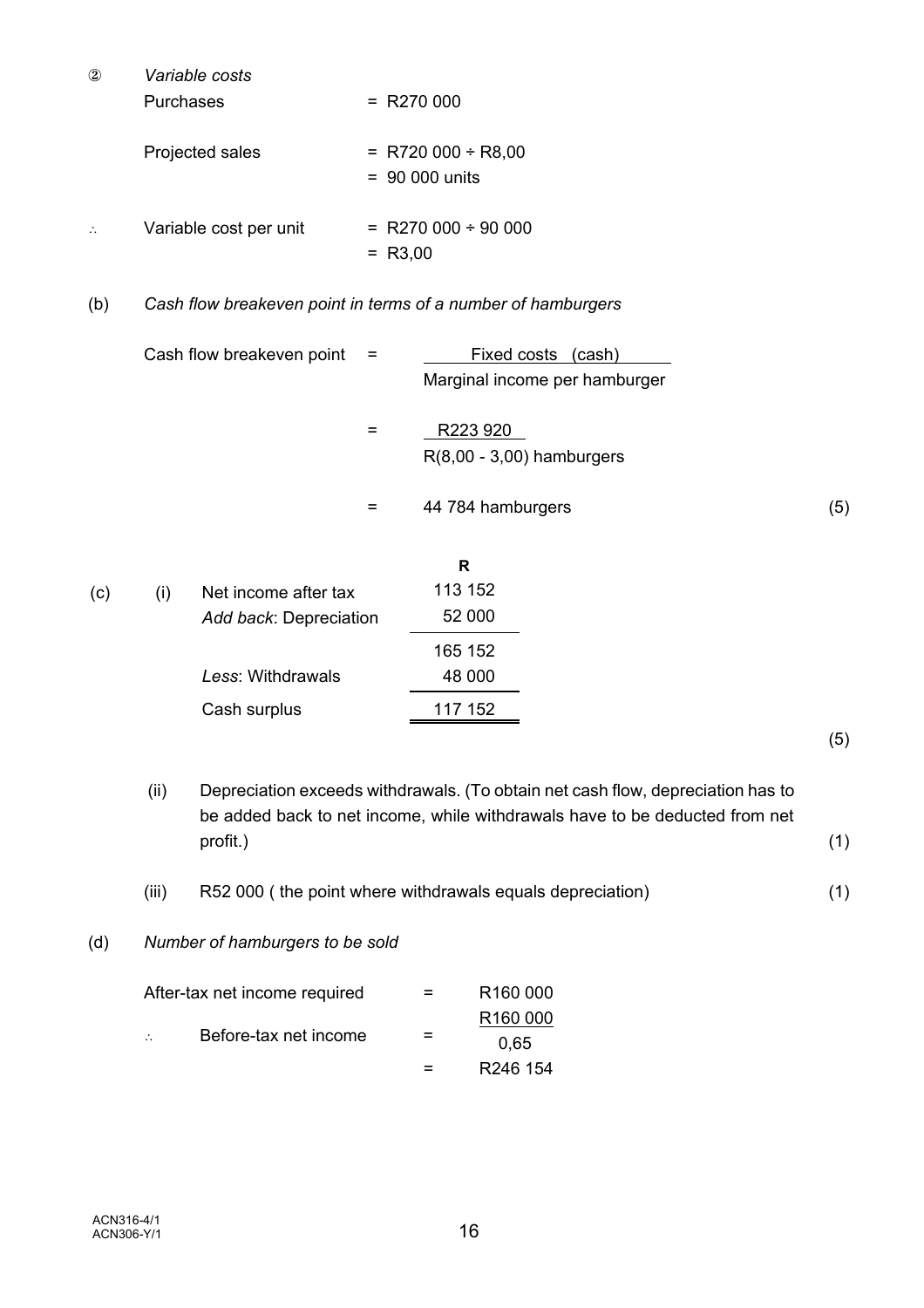|                      |        |                           | Let number of hamburgers $=$ x        |      |
|----------------------|--------|---------------------------|---------------------------------------|------|
| <b>Sales</b>         |        | Ξ.                        | Variable costs + Fixed costs + Profit |      |
|                      | 8χ     | $\mathbf{r} = \mathbf{r}$ | $3x + 275920 + 246154$                |      |
|                      | 5x     | $=$                       | 522 074                               |      |
| $\ddot{\phantom{a}}$ | $\chi$ | $=$                       | 104 414,8                             |      |
| $\therefore$         | $\chi$ | $\approx$                 | 104 415 hamburgers                    | (5)  |
|                      |        |                           |                                       | [30] |

## QUESTION 4 **(30 marks; 36 minutes)**

You have been approached by Mr Meatman, a butcher to advise him on whether he should accept a fixed contract for the supply of biltong (a salted and dried meat delicacy)?

In terms of the contract the following is stipulated:

| Weekly supply                                          | ÷       | 400 vacuum-packed packets |  |  |
|--------------------------------------------------------|---------|---------------------------|--|--|
| Price per packet                                       |         | R <sub>25</sub> ,00       |  |  |
| Mass per packet                                        | i de la | 500 grams                 |  |  |
| All biltong is to be made from topside, a cut of beef. |         |                           |  |  |

Mr Meatman buys whole beef carcasses from an abattoir. Topside available for biltong making, taken from whole carcasses totals 210 kilograms per week, and costs R15,00 per kilogram. Any additional topside required is purchased from wholesalers at R18,00 per kilogram.

At present, 88 kilograms of biltong is made and sold per week. The selling price is R60,00 per kilogram. All the biltong is made from topside and none of it is vacuum-packed. The fixed contract will not affect the current demand for biltong.

Mr Meatman has supplied you with the following information in respect of the making of biltong:

- 1 kilogram of topside, when dried, renders 0,666 kg of biltong.
- Spices used per kilogram of topside cost R0,50.
- Direct labour for the cutting, salting and hanging of 1 kg of topside is 0,25 hours at R10 per hour.
- Fixed costs amount to R1 000 per week and include the salaries of sales staff, equipment used and all other administrative costs.

Should the fixed contract be accepted, the cutting, salting and hanging of the contract meat will have to be done after hours at a rate of one and a half times the normal wage rate.

Additional fixed costs of R200 per week will also be incurred for additional equipment required.

The vacuum packets suitable for packing 500 grams of biltong cost R0,60 each.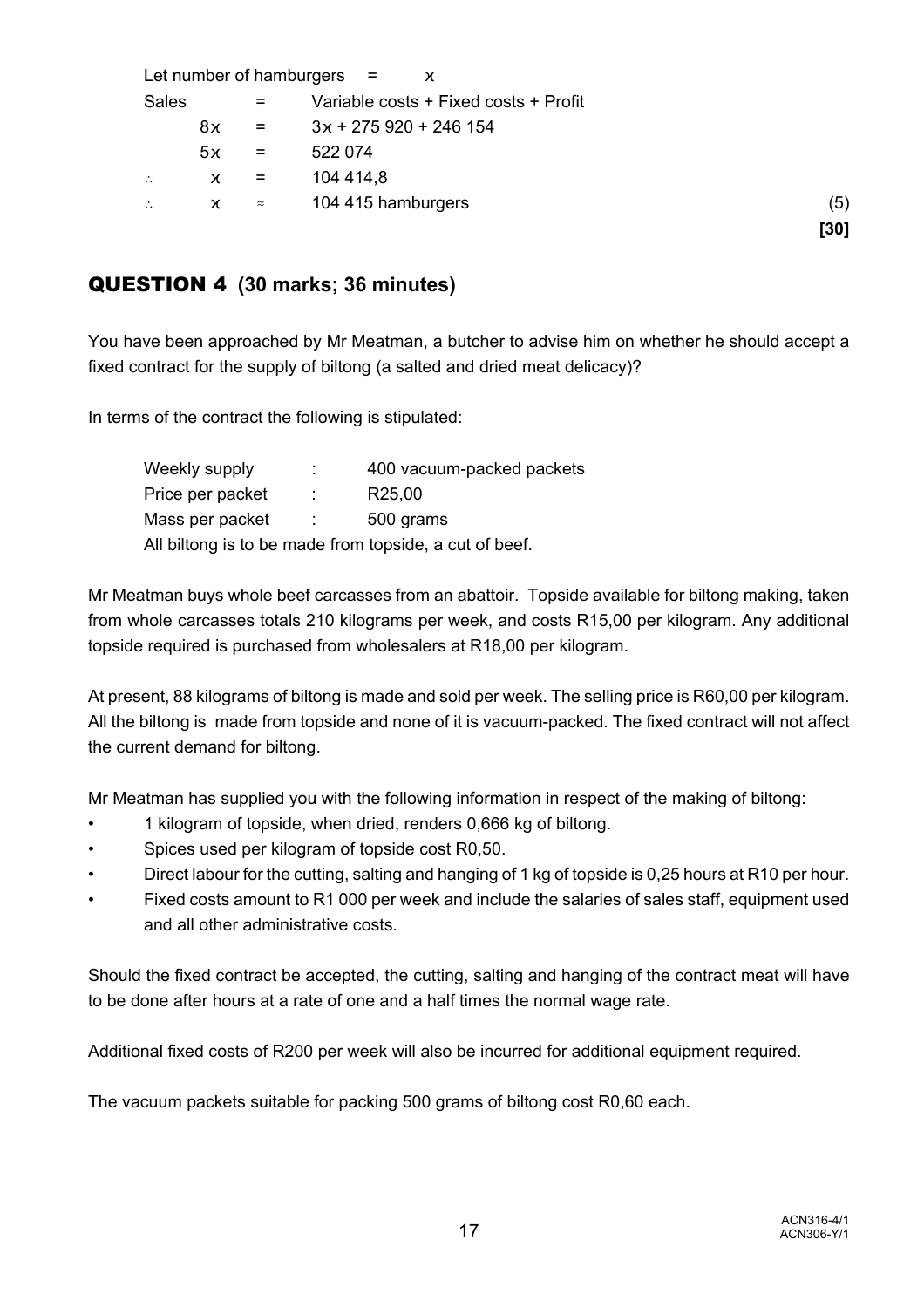## **REQUIRED**

| (a) | Calculate the weekly marginal and net income Mr Meatman is currently earning from              |      |
|-----|------------------------------------------------------------------------------------------------|------|
|     | biltong making.                                                                                | (6)  |
| (b) | Determine whether Mr Meatman should accept the fixed contract if he wants to earn a            |      |
|     | net profit of 20%, based on sales value of the contract.                                       | (13) |
| (c) | Calculate the margin of safety ratio of the fixed contract, taking only directly related costs |      |
|     | and income into account.                                                                       | (6)  |
| (d) | Calculate what the contract price per packet of biltong should be if Mr Meatman wants          |      |
|     | to earn a net profit of 25% on contract sales.                                                 | (5)  |
|     | Round off all calculations to the nearest kilogram or rand, whichever is applicable.           | [30] |
|     |                                                                                                |      |

## **SUGGESTED SOLUTION**

## **MR MEATMAN**

|                                     | R       |
|-------------------------------------|---------|
| Sales (R60 x 88)                    | 5 2 8 0 |
| Less: Variable costs                | 2 3 7 6 |
| Topside (1321) x R15,00)            | 1980    |
| Spices (1320 x R 0,50)              | 66      |
| Direct labour (0,25 x 132 x R10,00) | 330     |
| Marginal income                     | 2 904   |
| Less: Fixed costs                   | 1 000   |
| Net income                          | 904     |

# (a) *Marginal and net income from biltong presently being made*

#### *Calculation:*:

 $\frac{88}{0,666}$  = 132 kg (6)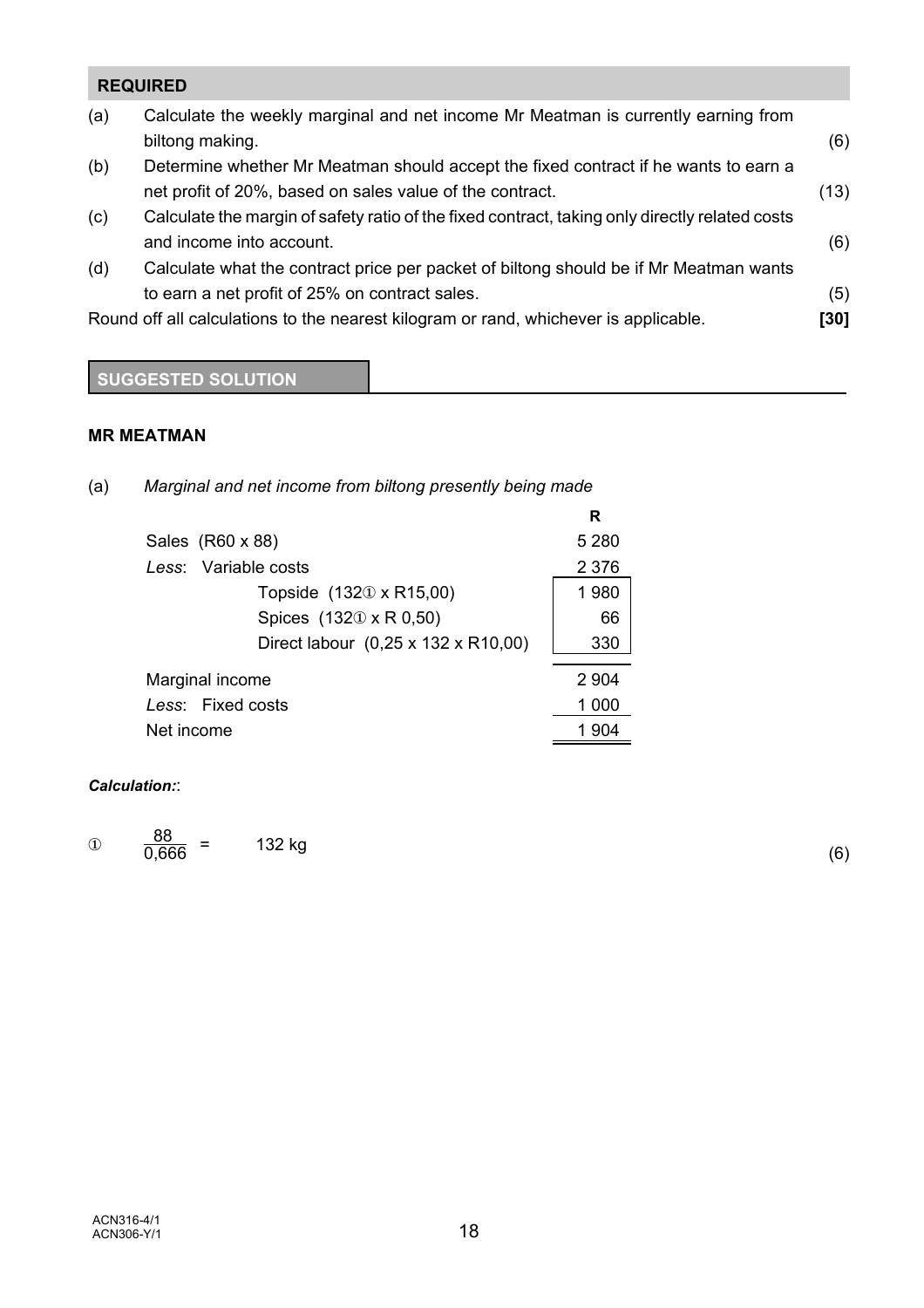|                              |                                           | R       |
|------------------------------|-------------------------------------------|---------|
| Sales (400 x R25,00)         |                                           | 10 000  |
| Less: Variable costs         |                                           | 6681    |
| <b>Topside</b>               |                                           |         |
| - from carcasses             | $(782 \times R15,00)$                     | 1 170   |
| - from wholesalers           | $(222\text{0} \times \text{R}18,00)$      | 3 9 9 6 |
| <b>Spices</b>                | $[(78 + 222) \times R0, 50]$              | 150     |
| Labour                       | $(300 \times 0.25 \times R10 \times 1.5)$ | 1 1 2 5 |
| Vacuum packaging             | $(400 \times 0,60)$                       | 240     |
| Marginal income              |                                           | 3 3 1 9 |
| Less: Fixed costs            |                                           | 200     |
| Net profit earned from order |                                           | 3 1 1 9 |
|                              |                                           |         |

Net profit % on sales [(R3 119/ R10 000) x 100] = 31,19%

The profit of 31,19% exceeds the required profit of 20%, therefore the order should be accepted.

#### *Calculation:*:

|                |                                                                   | kg         |      |
|----------------|-------------------------------------------------------------------|------------|------|
| $^{\circledR}$ | Topside available from carcasses                                  | 210        |      |
|                | Less: Used for making biltong sold over the counter 1             | 132        |      |
|                | Topside available for the fixed contract                          | 78         |      |
|                | Topside required for fixed contract $(400 \times 0.5) \div 0.666$ | 300<br>-11 |      |
|                | Less: Available from whole carcasses bought 2                     | 78         |      |
|                | Topside to be purchased from wholesalers                          | 222        |      |
|                |                                                                   |            | (13) |

## **!! Remark:**

The 400 packets are multiplied by 0,50 because the packets weigh 500g each. This is done to convert the amount into kilograms. The amount is divided by 0,666 because 1 kg topside, when dried, makes 0,666 kg biltong.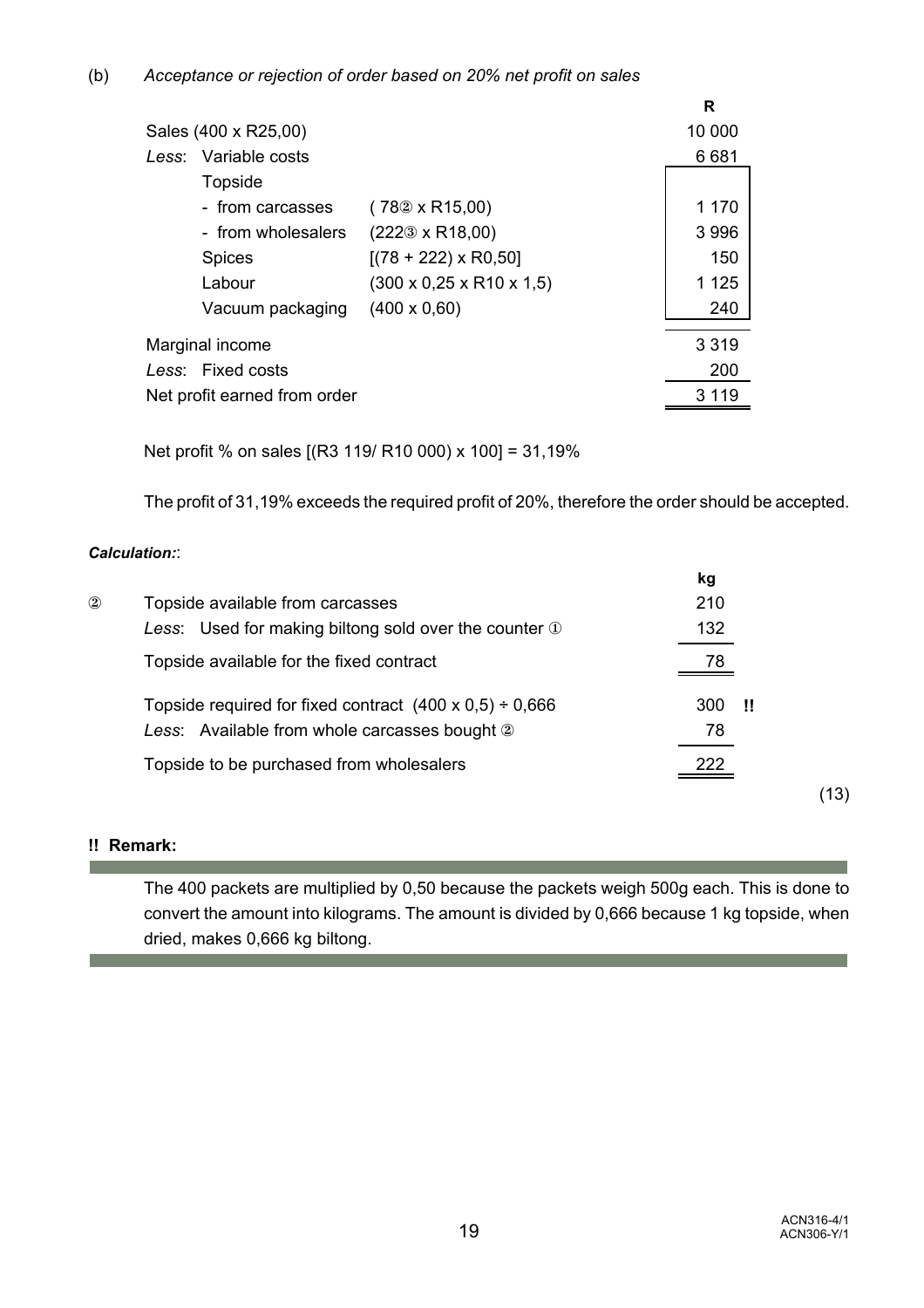|                | Margin of safety ratio                   | $=$                            | Sales - Breakeven sales<br><b>Sales</b> |     |
|----------------|------------------------------------------|--------------------------------|-----------------------------------------|-----|
|                |                                          | $=$                            | R10 000 - R6034<br>R10 000              |     |
|                |                                          | $\equiv$                       | 0,9397<br>93,97%<br><b>OR</b>           |     |
| $^{\circledA}$ | Calculation::<br>Breakeven sales in rand | $\qquad \qquad =\qquad \qquad$ | Fixed costs<br>Marginal income ratio    |     |
|                |                                          | $\equiv$                       | R200<br>R3 319 ÷ R10 000                |     |
|                |                                          | $\equiv$                       | R <sub>200</sub><br>0,3319              |     |
|                |                                          | $\equiv$                       | R602,59                                 |     |
|                |                                          | $\approx$                      | R603                                    | (6) |

(d) *Selling price per packet to earn 25% net profit on sales*

Let the selling price per packet =  $x$ 

 Sales = Variable costs + Fixed costs + Profit  $400x = 6681 + 200 + 0,25(400x)$  $400x - 100x = 6881$  $x = 6881 \div 300$  $x = 22,94$ 

Therefore the selling price per packet should be R22,94. (5)

**[30]**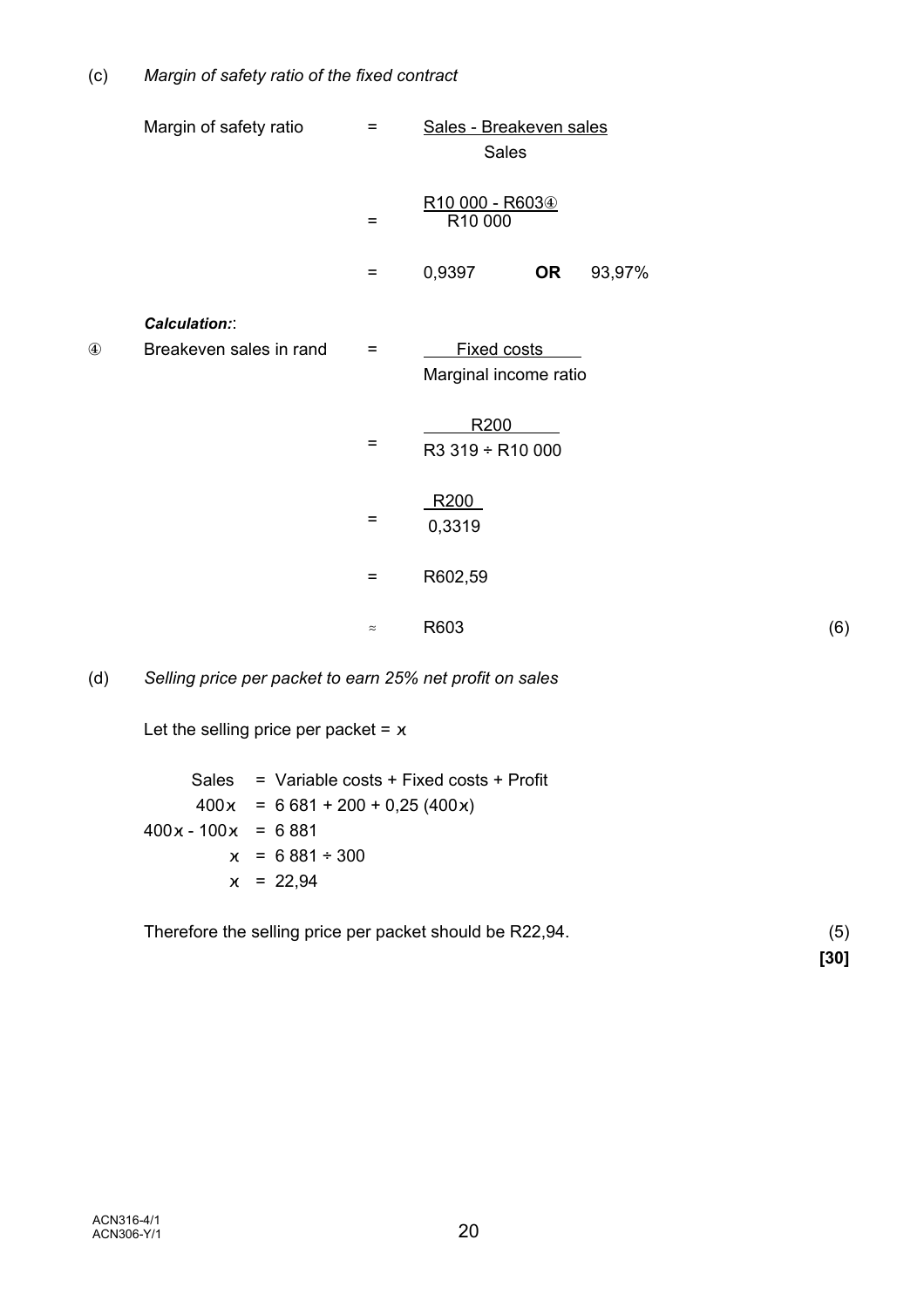## QUESTION 5 **(30 marks; 36 minutes)**

Thompson Limited, a manufacturing company, has presented you with the following income statement:

## **THOMPSON LIMITED**

### **Income statement for the year ended 30 April 20.1**

|                                 | R       |  |  |
|---------------------------------|---------|--|--|
| Sales (90 000 units)            | 450 000 |  |  |
| Less: Cost of sales             | 317 700 |  |  |
| Direct material                 | 79 200  |  |  |
| Direct labour                   | 90 000  |  |  |
| Manufacturing overheads         |         |  |  |
| Variable                        | 34 200  |  |  |
| Fixed                           | 114 300 |  |  |
| <b>Gross Profit</b>             | 132 300 |  |  |
| Less: Operating expenses        | 138 600 |  |  |
| Selling expenses                |         |  |  |
| Variable (sales commission)     | 22 500  |  |  |
| Fixed                           | 63 900  |  |  |
| Advertising                     | 27 000  |  |  |
| <b>Salaries</b>                 |         |  |  |
| Administrative expenses (fixed) |         |  |  |
| <b>Net Loss</b>                 |         |  |  |

Variable manufacturing overheads vary with the units manufactured.

Variable selling expenses consist of sales commission, which is determined as a percentage of turnover. There was no stock at the beginning or end of the year.

The company has sufficient capacity to manufacture 150 000 units per annum.

In an attempt to improve the company's profitability, certain proposals have been formulated, the facts of which are given below. **Each of the proposals is to be considered independent of each other.**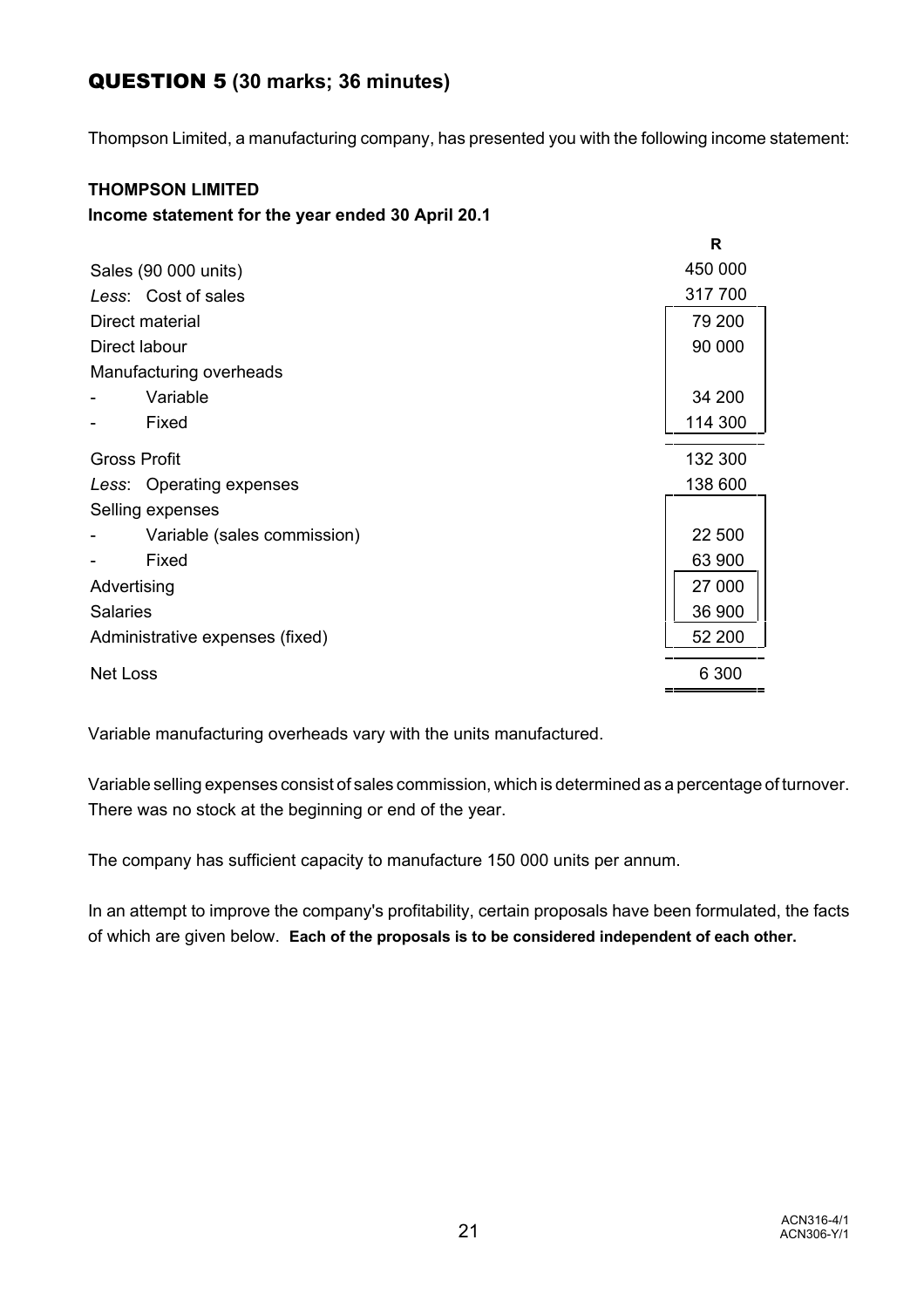## **Proposal 1**

The sales volume can be increased by 50% by changing the design of the packaging format. In this case the selling price will simultaneously be increased by 8% per unit.

The current packaging costs amounts to R0,09 per unit and are completely variable. The variable packaging costs relating to the new format will amount to R0,43 per unit.

A single amount of R1 200 will be incurred in redesigning the packaging format. This amount must be recovered in full in the first year during which the product is sold in the new packaging.

#### **REQUIRED**

- (a) Determine the number of units that will have to be sold during the first year in the new format in order to break even. (13)
- (b) Calculate the margin of safety ratio if the above proposal is accepted and implemented. (6)

#### **Proposal 2**

It has been established that sales can be influenced by changing the amount spent on advertising.

#### **REQUIRED**

Calculate the amount by which advertising expenses can be increased in order to increase the sales volume from 90 000 units to 130 000 units, and to earn a profit of 6%, based on turnover at the same time. (11)

**[30]**

#### **SUGGESTED SOLUTION**

#### **THOMPSON LIMITED**

#### **Proposal 1**

(a) *Breakeven sales in units*

| Breakeven sales in units | $=$       | Fixed costs                          |     |
|--------------------------|-----------|--------------------------------------|-----|
|                          |           | Marginal income per unit             |     |
|                          | $=$       | R231 600 units<br>R <sub>2</sub> ,53 |     |
|                          | $=$       | 91 541,50 units                      |     |
|                          | $\approx$ | 91 542 units                         | (3) |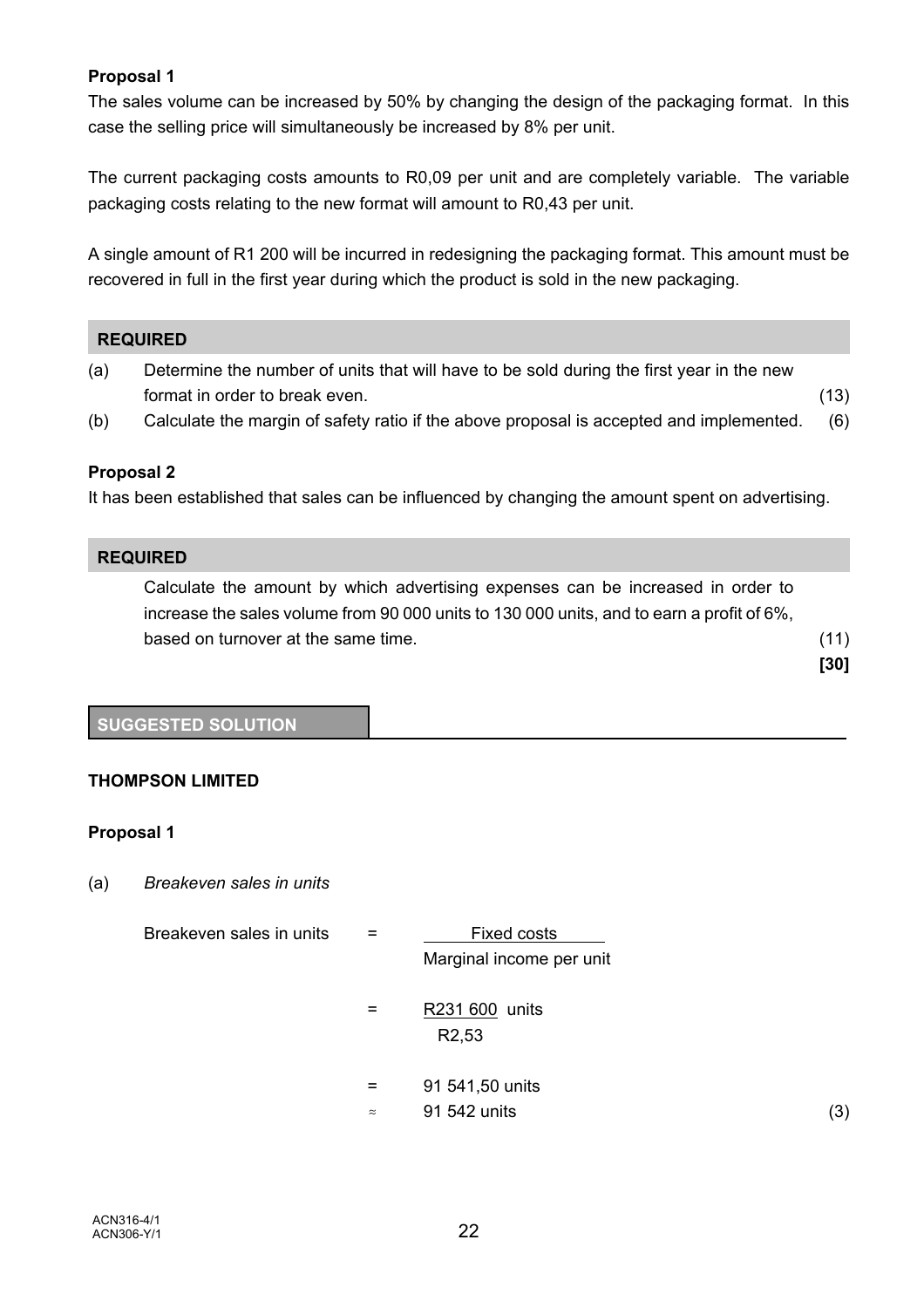*Calculations:*:

| R       |
|---------|
| 114 300 |
| 63 900  |
| 52 200  |
| 1 200   |
| 231 600 |
|         |
|         |

 $\circledR$  *Marginal income per unit* 

| Selling price [(R450 000 ÷ 90 000) x 108%]                  |      |  |
|-------------------------------------------------------------|------|--|
| Less: Variable costs                                        | 2,87 |  |
| Direct material (R79 $200 \div 90 000$ )                    | 0,88 |  |
| Direct labour (R90 000 $\div$ 90 000)                       | 1,00 |  |
| Manufacturing overhead [(R34 200 ÷ 90 000) + R0,43 - R0,09] | 0,72 |  |
| Sales commission (R5,40 x 5%3)                              | በ 27 |  |
|                                                             |      |  |

Marginal income per unit 2,53

- $\textcircled{3}$  R22 500 ÷ R450 000 x 100 = 5%.
- (b) *Margin of safety ratio*

|               | Margin of safety ratio $=$ |   | Actual sales - Breakeven sales x 100<br>Actual sales<br>1  |
|---------------|----------------------------|---|------------------------------------------------------------|
|               |                            |   | R729 0001 - R494 3272<br>100<br>X.<br>R729 000<br>1<br>32% |
|               | <b>Calculations::</b>      |   |                                                            |
| $\circled{1}$ | <b>Actual sales</b>        | = | 90 000 x 150% x R5,40<br>R729 000                          |
| $\circled{2}$ | Breakeven sales            |   | 91 542 x R5,40                                             |

- = R494 326,8
- $\approx$  R494 327

(7)

(3)

**R**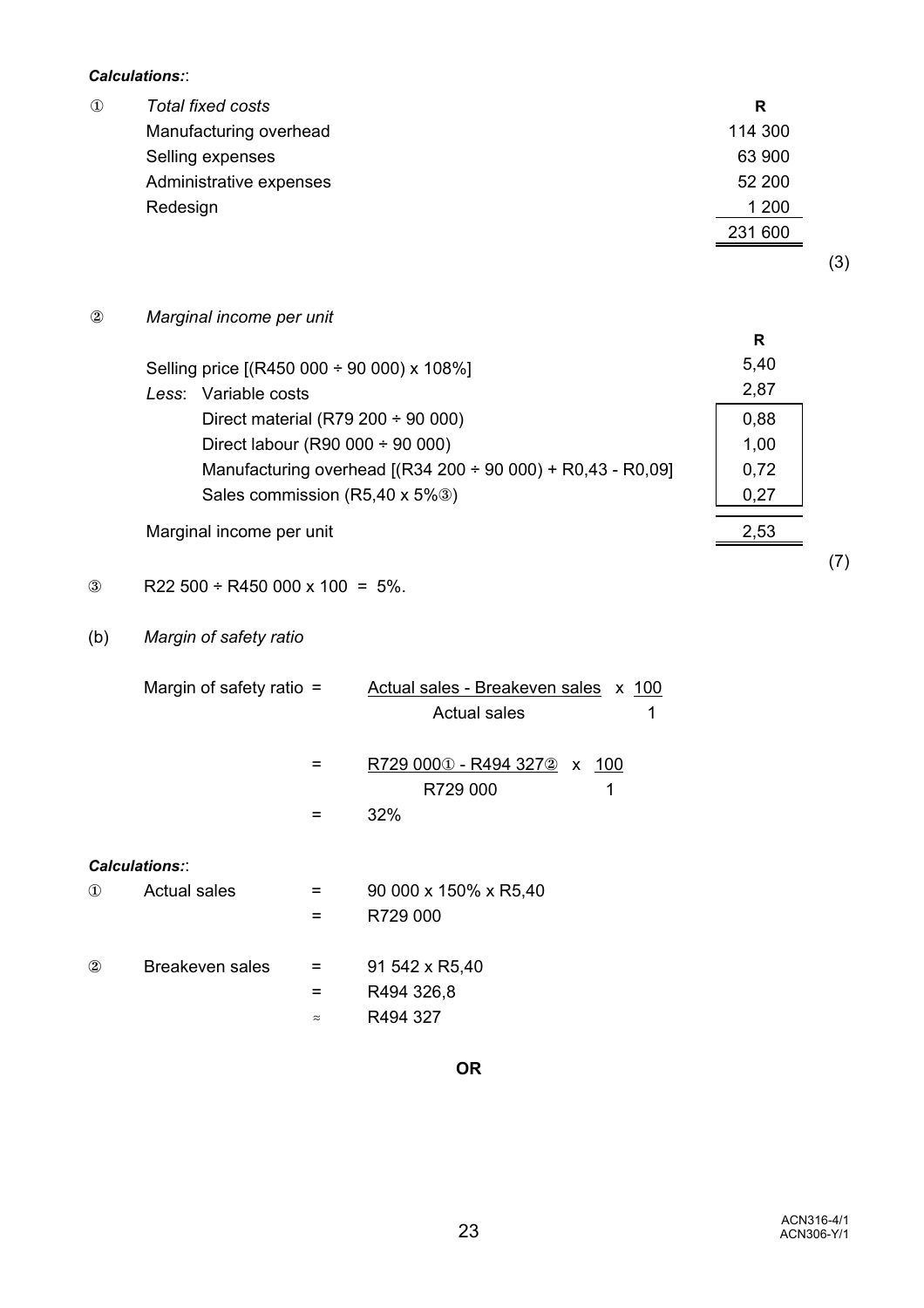| Margin of safety ratio $=$                            |     |               |                          | Actual sales volume - Breakeven sales x 100                  |   |              |                                                                |               |
|-------------------------------------------------------|-----|---------------|--------------------------|--------------------------------------------------------------|---|--------------|----------------------------------------------------------------|---------------|
|                                                       |     |               |                          | Actual sales volume                                          |   |              | 1                                                              |               |
|                                                       |     | =             |                          | 135 000 - 91 542 x 100                                       |   |              |                                                                |               |
|                                                       |     |               | 135 000                  |                                                              | 1 |              |                                                                |               |
|                                                       |     | $=$           | 32%                      |                                                              |   |              |                                                                | (6)           |
| <b>Proposal 2</b>                                     |     |               |                          |                                                              |   |              |                                                                |               |
| Amount by which advertising expenses can be increased |     |               |                          |                                                              |   |              |                                                                |               |
| Marginal income per unit                              |     |               |                          |                                                              |   |              |                                                                |               |
|                                                       |     |               |                          |                                                              |   | $\mathsf{R}$ |                                                                |               |
| Selling price (R450 000 $\div$ 90 000)                |     |               |                          |                                                              |   | 5,00         |                                                                |               |
| Less: Variable costs                                  |     |               |                          |                                                              |   |              |                                                                |               |
| $[R(79 200 + 90 000 + 34 200 + 22 500) \div 90 000]$  |     |               |                          |                                                              |   | 2,51         |                                                                |               |
| Marginal income per unit                              |     |               |                          |                                                              |   | 2,49         |                                                                | (3)           |
| <b>Fixed costs</b>                                    | $=$ |               | Marginal income - profit |                                                              |   |              |                                                                |               |
|                                                       | =   |               |                          | $(130\ 000 \times R2,49)$ - $(130\ 000 \times R5 \times 6%)$ |   |              |                                                                |               |
|                                                       | $=$ |               | R323 700 - R39 000       |                                                              |   |              |                                                                |               |
|                                                       | $=$ | R284 700      |                          |                                                              |   |              |                                                                | (5)           |
| Total fixed costs                                     | $=$ | R284 700      |                          |                                                              |   |              |                                                                |               |
| Normal fixed costs                                    | $=$ |               |                          | $R(114 300 + 63 900 + 52 200)$                               |   |              |                                                                |               |
|                                                       | $=$ | R230 400      |                          |                                                              |   |              |                                                                |               |
| <b>Difference</b>                                     | $=$ | be increased. |                          |                                                              |   |              | R54 300, which is the amount by which advertising expenses can | (3)<br>$[30]$ |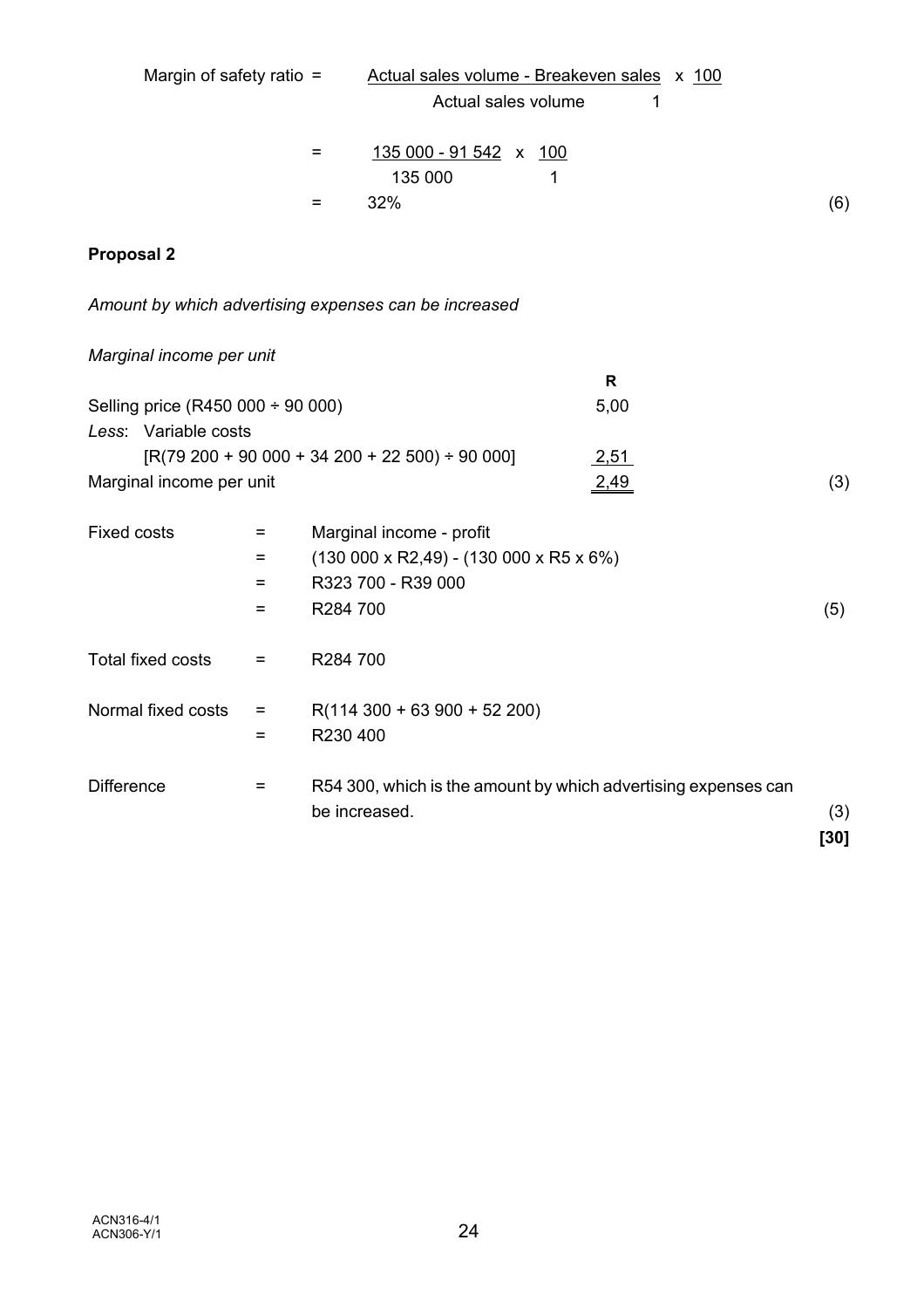## Cost-volume-profit analysis using simple linear correlation and regression analysis

The previous chapter explains how cost-volume-profit analysis could be used as a management tool to provide information that could aid operational decision-making. Correlation and regression analysis is a quantitative technique aimed at providing information that can be used in cost-volume-profit analyses.

Correlation indicates the extent to which a relationship exists between two or more sets of data. Once an acceptable correlation has been established, regression analysis can be used to formulate a forecasting model. This is done mathematically with the aid of statistical methods and formulae. This chapter focuses on a linear (or almost-linear) relationship between one dependent and one independent variable, that is, simple linear correlation and regression analysis.

Carefully study chapter 6 of the prescribed textbook, *"Managerial Accounting", Frank W Julyan, Chalene Nel, Volume 1, second edition 2003,* in accordance with the learning objectives set out at the beginning of the chapter.

Additional questions and solutions have been included to help you gain the necessary proficiency in the application of the technique. You will benefit most if you work through these as suggested in chapter 5 of this study guide.

## QUESTION 1 **(24 marks; 29 minutes)**

## **CORRELATION AND REGRESSION ANALYSIS**

| (a) | Briefly describe the purpose of simple linear regression analysis.                         | (4) |
|-----|--------------------------------------------------------------------------------------------|-----|
| (b) | Describe the need to determine a coefficient of correlation before applying regression     |     |
|     | analysis to make forecasts about any two sets of data.                                     | (3) |
| (c) | Differentiate between the $x$ and $y$ variables.                                           | (3) |
| (d) | State the significance of a coefficient of correlation of 1.                               | (3) |
| (e) | Indicate whether a coefficient of correlation of 0,98 represents a better correlation than |     |
|     | -0,98. Briefly describe the difference.                                                    | (3) |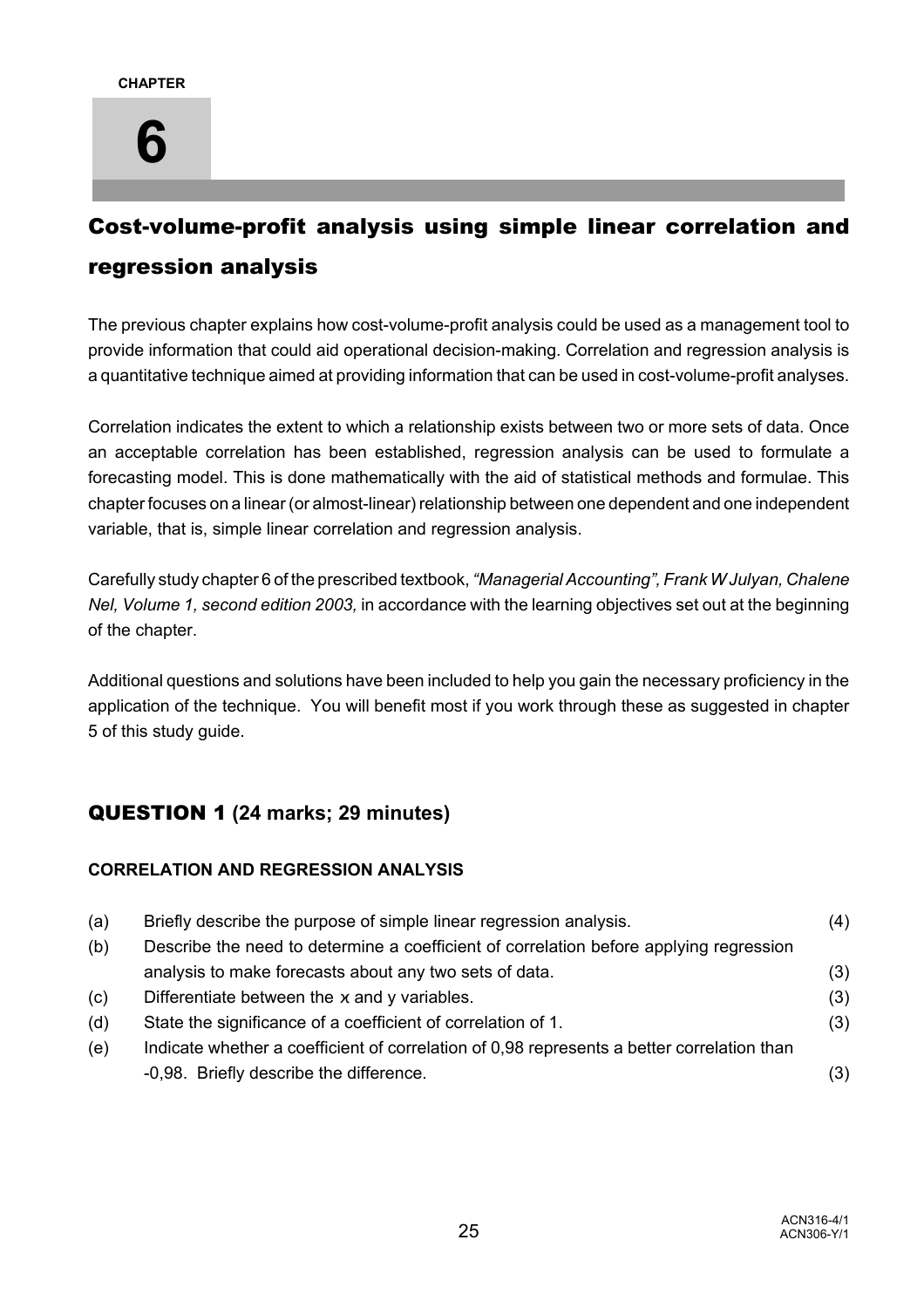(f) Explain whether reliable forecasts can be made in a particular case where the coefficient of correlation is 0,4. (3) (g) Explain the significance of the *a* and *b* values in the regression equations. (5) **[24]**

#### **SUGGESTED SOLUTION**

#### **CORRELATION AND REGRESSION ANALYSIS**

(a) The purpose of simple linear regression analysis is to make an estimate of a *straight line* between any two sets of data, which have an almost linear relationship with each other. This straight line should be the best fit between the two sets of data, in such a way that the line, if the relationship between the two sets of data is acceptable, can be used to make estimates of the value of one of the variables, where the value of the other one is known. (4) (b) The coefficient of correlation measures the degree of relationship between two sets of data. It should be determined before applying regression analysis in order to establish the reliability of forecasts made by this means. (3) (c) The x-variable is the independent variable and the y-variable is the dependent variable. (3) (d) A coefficient of correlation of 1 implies a perfect linear relationship between two sets of data. In a case like this, forecasts can be made with almost 100% accuracy. (3) (e) There is no difference in the degree of correlation; the slope of the estimated line is positive in the first case and negative in the second case. (3) (f) The coefficient of determination reflects the extent to which a change in the independent variable will predict the change in the dependent variable. Given a coefficient of correlation of 0,4, it is 0,16 (0,4<sup>2</sup>). It should be obvious that reliable forecasts cannot be made by applying regression analysis in this case. (3) (g) The *a*-value represents the intersection on the y-axis and is interpreted to be the fixed element. The *b*-value represents the slope of the line, and is interpreted to be the variable element. (5) **[24]**

## QUESTION 2 **(27 marks; 32 minutes)**

Wonderland Limited manufactures and sells rocking horses and other toys. You are the newly appointed management accountant and have been asked to determine the fixed and variable elements of cost of sales for the purposes of a breakeven analysis.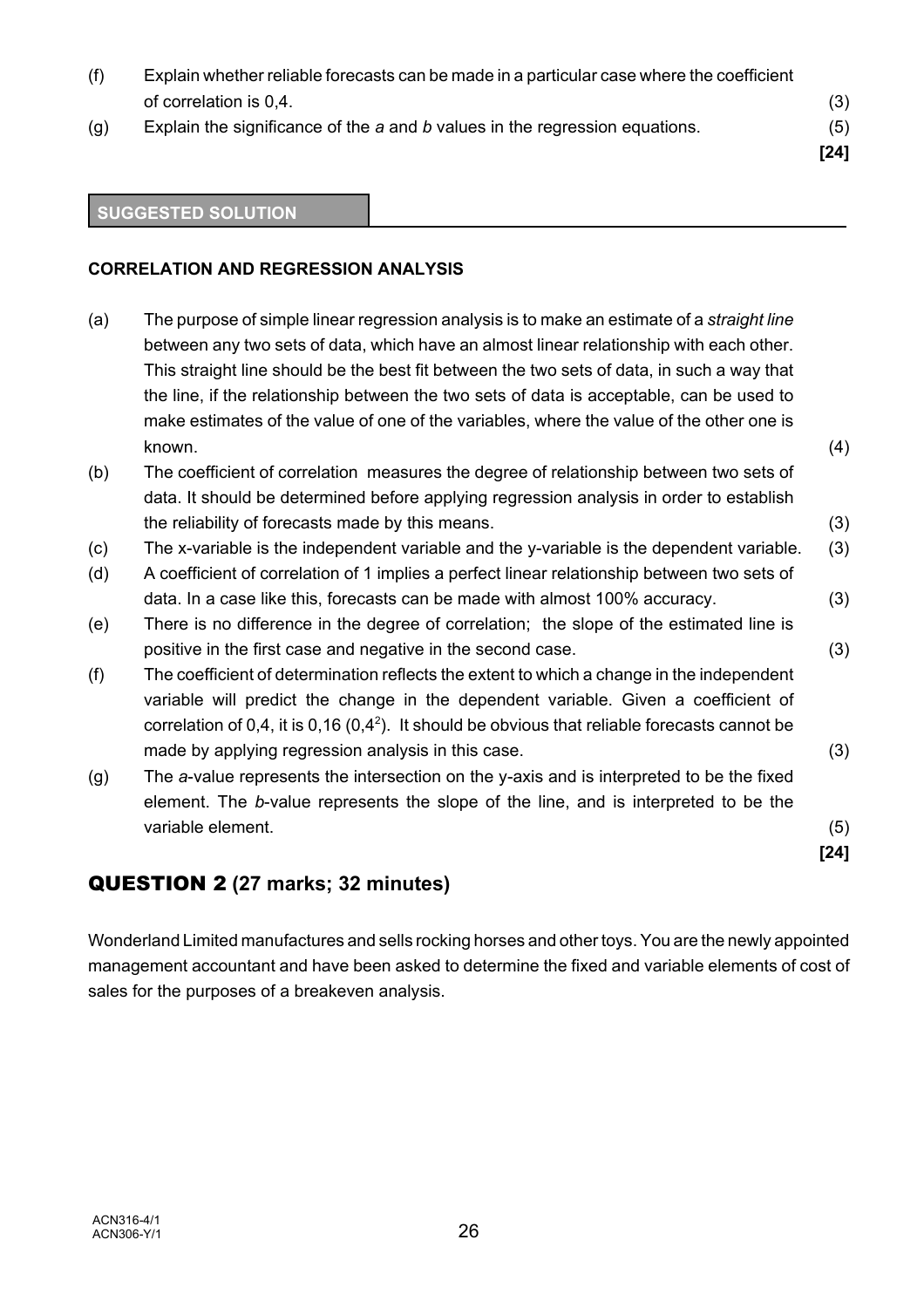You have been given the following information:

| <b>Month</b> | <b>Number of units</b> | Cost of sales | <b>Sales</b> |
|--------------|------------------------|---------------|--------------|
|              |                        | R             | R            |
| June         | 20                     | 3 600         | 3600         |
| July         | 25                     | 3 9 5 0       | 4 500        |
| August       | 30                     | 4 300         | 5400         |
| September    | 22                     | 3740          | 3 9 6 0      |
| October      | 28                     | 4 160         | 5 0 4 0      |
| November     | 30                     | 4 300         | 5400         |
| December     | 50                     | 5700          | 9 0 0 0      |
| Uanuarv      | 18                     | 3 4 6 0       | 3 2 4 0      |

## **REQUIRED**

| (a) | Determine the coefficient of correlation and state the meaning of the result obtained. | (7) |
|-----|----------------------------------------------------------------------------------------|-----|
| (b) | State if, and why the high-low method can be used with accuracy in this case.          | (2) |

(c) Calculate the fixed and variable elements of the cost of sales, by using the following methods:

|     | (i)     | The high-low method                                                                       | (3) |
|-----|---------|-------------------------------------------------------------------------------------------|-----|
|     | (ii)    | The least squares method                                                                  | (7) |
| (d) |         | Compare the answers obtained in $(c)(i)$ and $(ii)$ and briefly explain why they agree or |     |
|     | differ. |                                                                                           | (2) |
| (e) |         | Calculate the breakeven point in units.                                                   | (6) |

## *Applicable formulae:*

|  | $n\Sigma xy - \Sigma x\Sigma y$                                         |
|--|-------------------------------------------------------------------------|
|  | $\sqrt{n\Sigma x^2 - (\Sigma x)^2}$ $\sqrt{n\Sigma y^2 - (\Sigma y)^2}$ |

 $\Sigma y =$  na +  $b\Sigma x$ 

 $\sum xy = a \sum x + b \sum x^2$  [27]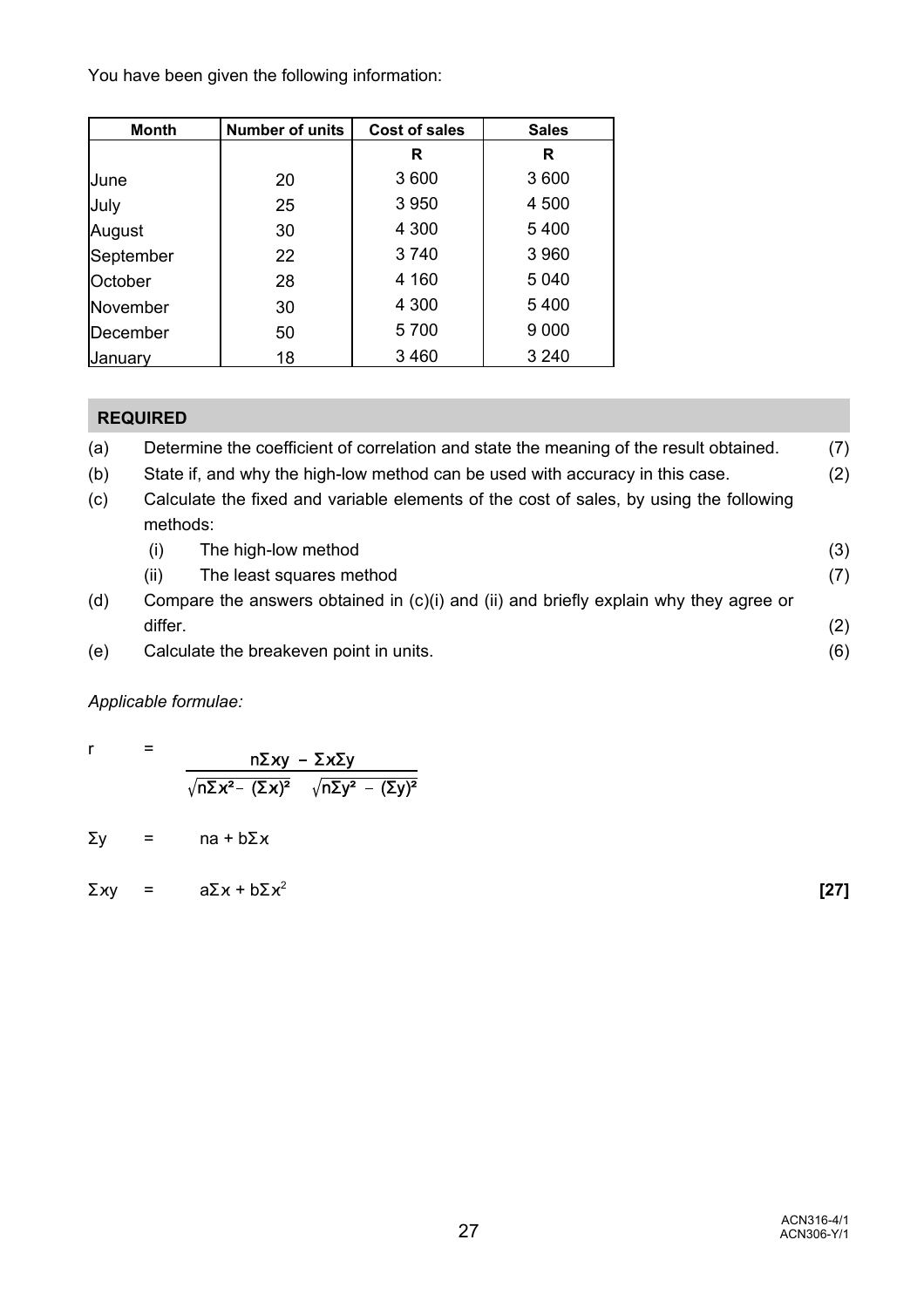## **WONDERLAND LIMITED**

#### (a) *Coefficient of correlation*

The number of units to be manufactured should have a bearing on the cost of sales, therefore the number of units represents  $x$ , the independent variable, and the cost of sales y, the dependent variable.

| Month     | $\boldsymbol{\chi}$ | у       | xу      | $x^2$ | $y^2$       |
|-----------|---------------------|---------|---------|-------|-------------|
| June      | 20                  | 3600    | 72 000  | 400   | 12 960 000  |
| July      | 25                  | 3 9 5 0 | 98 750  | 625   | 15 602 500  |
| August    | 30                  | 4 300   | 129 000 | 900   | 18 490 000  |
| September | 22                  | 3 740   | 82 280  | 484   | 13 987 600  |
| October   | 28                  | 4 160   | 116 480 | 784   | 17 305 600  |
| November  | 30                  | 4 300   | 129 000 | 900   | 18 490 000  |
| December  | 50                  | 5700    | 285 000 | 2 500 | 32 490 000  |
| January   | 18                  | 3460    | 62 280  | 324   | 11 971 600  |
| Σ         | 223                 | 33 210  | 974 790 | 6917  | 141 297 300 |

$$
r = \frac{n\Sigma xy - \Sigma x\Sigma y}{\sqrt{n\Sigma x^2 - (\Sigma x)^2} \sqrt{n\Sigma y^2 - (\Sigma y)^2}}
$$

| r | $=$               | 8(974 790) - (223)(33 210)                                                               |
|---|-------------------|------------------------------------------------------------------------------------------|
|   |                   | $\sqrt{8(6\;917)\; - \; (223)^2}$ $\sqrt{8(141\;297\;300)\; - \; (33\;210)^2}$           |
| r | =                 | 7 798 320 - 7 405 830<br>$\sqrt{55}$ 336 - 49 729 $\sqrt{1}$ 130 378 400 - 1 102 904 100 |
|   |                   |                                                                                          |
| r | $\qquad \qquad =$ | 392 490<br>$\sqrt{5\ 607}$ $\sqrt{27\ 474\ 300}$                                         |
| r | $\equiv$          | 392 490<br>74,8799 x 5241,59                                                             |
| r | $\equiv$          | 392 490<br>392 490                                                                       |
| r | =                 | 1                                                                                        |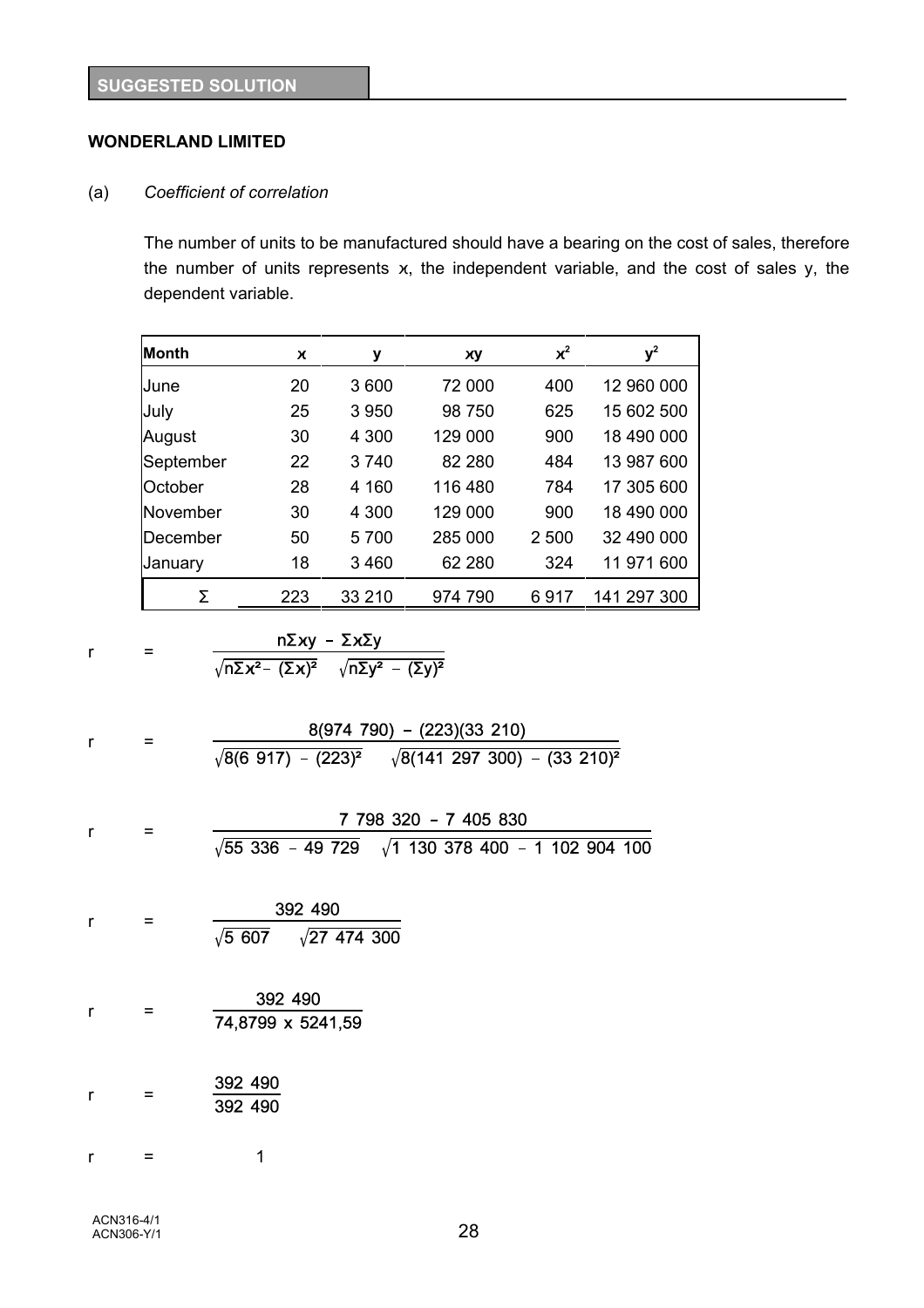A perfect relationship therefore exists between the number of units produced, and the cost of sales. Regression analysis can therefore be used to make forecasts. (7)

#### (b) *Reason why high-low method can be used*

The high-low method can be used with accuracy in this case, as a **perfect** relationship exists between the independent and the dependent variables. (2)

### (c) *Fixed and variable elements of cost of sales*

(i) *The high-low method*

|                      | Units | Cost of<br>sales |
|----------------------|-------|------------------|
|                      |       | R                |
| <b>Highest level</b> | 50    | 5700             |
| Lowest level         | 18    | 3 4 6 0          |
| <b>Difference</b>    | 32    | 2 2 4 0          |

Variable costs per unit (R2 240/ 32)

|                                 | R     |
|---------------------------------|-------|
| Total costs                     | 5 700 |
| Less: Variable costs (R70 x 50) | 3 500 |
| Fixed costs                     | 2 200 |

The fixed cost is therefore R2 200 per month and the variable cost R70 per rocking horse. (3)

R70

## (ii) *The least squares method*

|                     | Σγ        |          | $na + b\Sigma x$          | (i)  |
|---------------------|-----------|----------|---------------------------|------|
|                     | Σχγ       |          | $a\Sigma x + b\Sigma x^2$ | (ii) |
| Substitute in (i):  | 33 210    | $=$      | $8a + 223b$               | (1)  |
| Substitute in (ii): | 974 790   | $\equiv$ | $223a + 6917b$            | (2)  |
| $(1) \times 223$ :  | 7 405 830 | $=$      | 1 784a + 49 729b          | (3)  |
| $(2) \times 8$ :    | 7798320   | $=$      | 1784a + 55 336b           | (4)  |
| $(4) - (3)$ :       | 392 490   | $=$      | 5607b                     |      |
|                     |           |          | 392 490                   |      |
|                     | b         |          | 5 607                     |      |
|                     | b         |          | 70                        |      |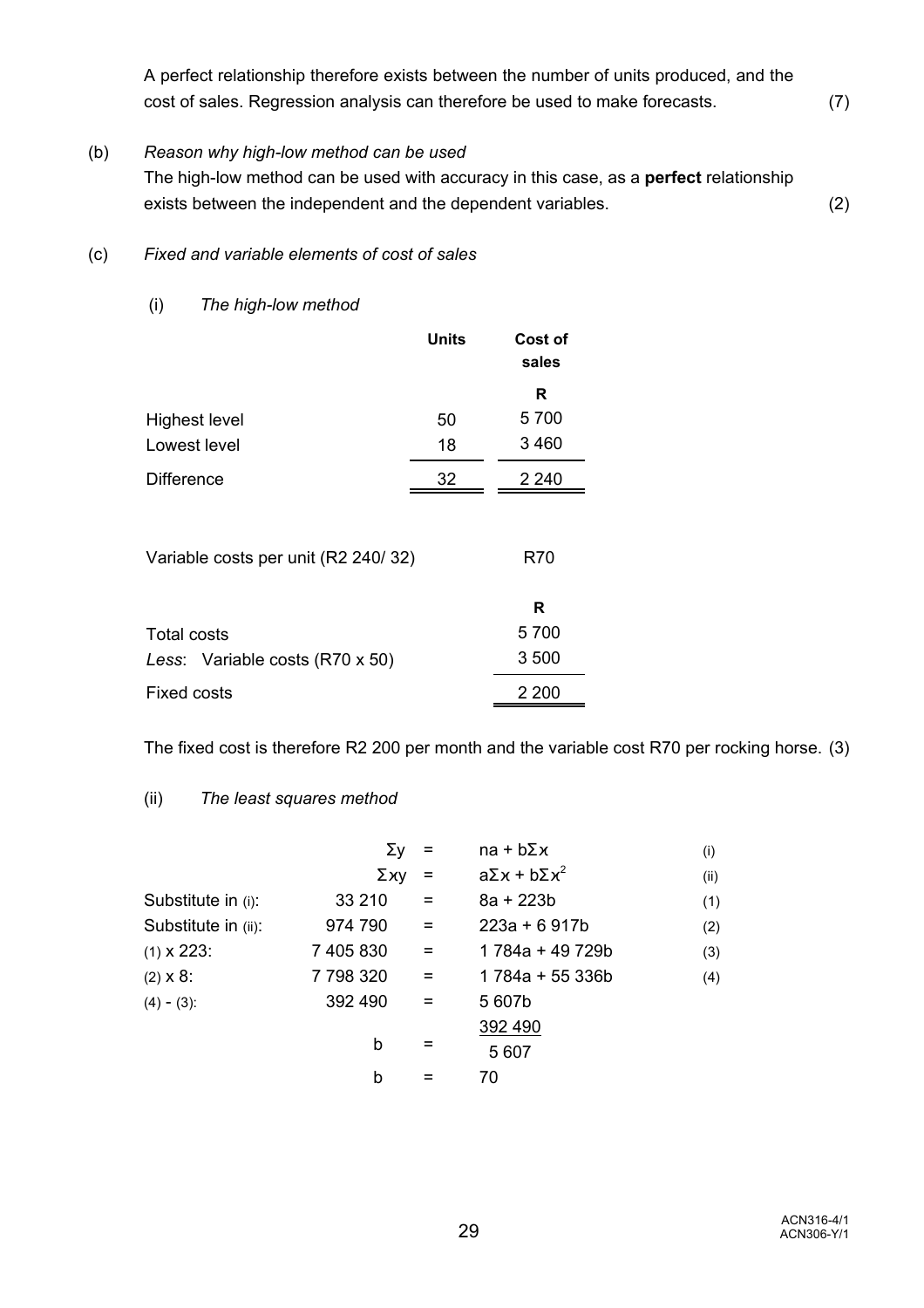| Substitute $b = 70$ in (1): | 33 210 | $=$ $-$ | $8a + 223(70)$  |
|-----------------------------|--------|---------|-----------------|
|                             | 8а     | $=$     | 33 210 - 15 610 |
|                             | 8а     | $=$ $-$ | 17 600          |
|                             | a      | $=$ $-$ | 2 200           |
|                             |        |         |                 |

The fixed element is therefore R2 200 per month and the variable element R70 per rocking horse. (7)

(d) *Comparison of the answers obtained by using the high-low method and the least squares method*

The answers calculated in (c)(i) and (ii) are identical. The answers are identical because a coefficient of correlation of 1 exists. Any two points on the straight line used to calculate the fixed and variable elements of the total cost in terms of the high-low method would therefore result in the same answer as if the least squares method was used. (2)

### (e) *Breakeven point in units*

| Breakeven point in units |   | <b>Fixed costs</b><br>Marginal income per unit |  |
|--------------------------|---|------------------------------------------------|--|
|                          | = | R <sub>2</sub> 200<br>R110 <sub>0</sub>        |  |
|                          |   | 20 units                                       |  |
| <b>Calculation:</b>      |   |                                                |  |

|          |                                       | R   |
|----------|---------------------------------------|-----|
| $\Omega$ | Selling price per unit (3 600/20)     | 180 |
|          | Less: Variable costs per unit per (b) |     |
|          | Marginal income per unit              | 110 |

(6) **[27]**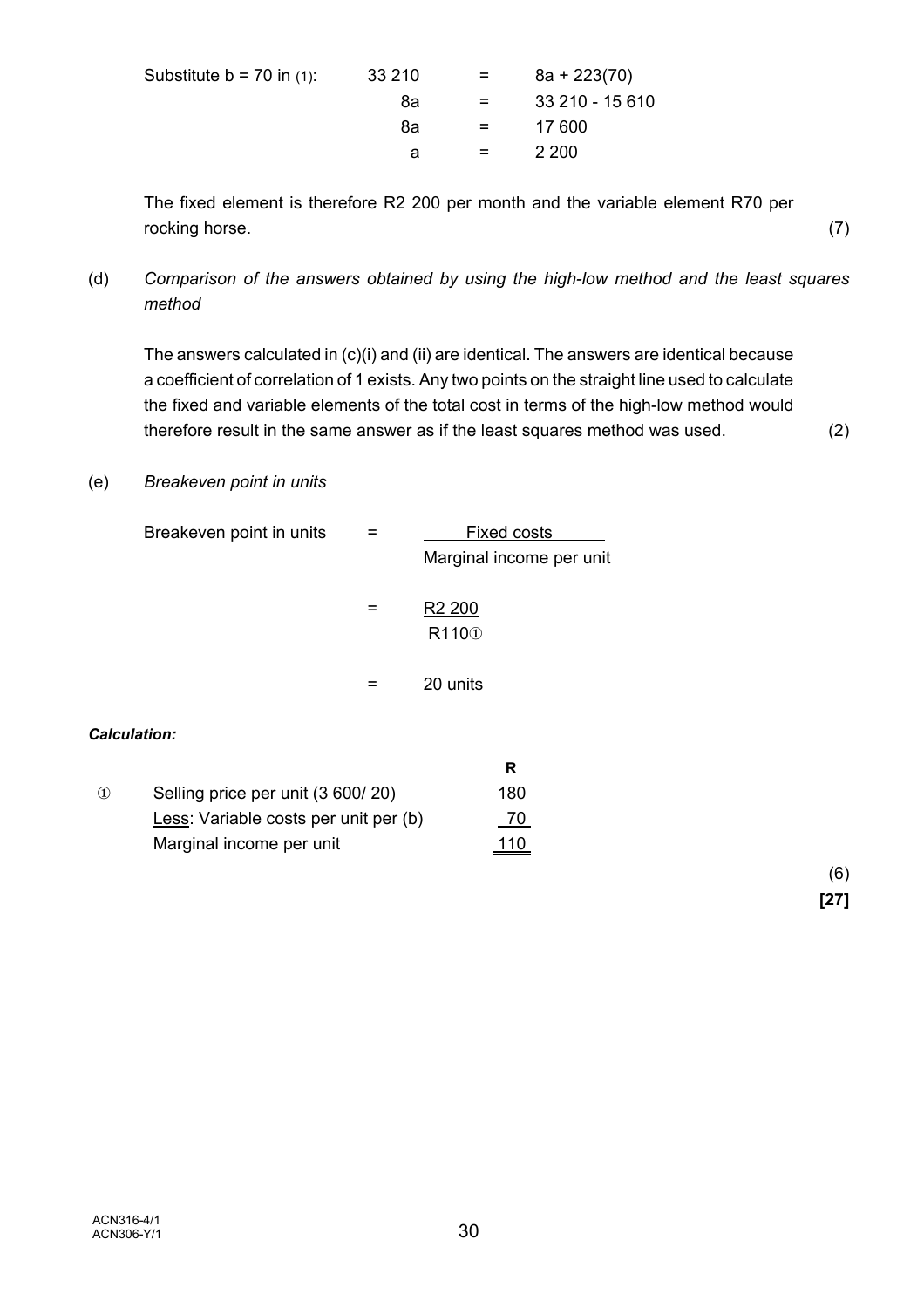## Cost-volume-profit analysis using the learning curve theory

There is a saying that "practice makes perfect", yet we know that it is almost impossible to achieve perfection. When a new product or process is developed, "learning" takes place. As the output increases, the time required to produce each unit decreases. The effect of this learning on output is often depicted by a learning curve. A learning curve is a graphical expression of the decrease in the average time required to produce each unit as cumulative output increases. The time taken to learn a job has a nonlinear effect on costs. This information enables management to calculate cost changes as the process matures.

Carefully study chapter 7 of the prescribed textbook, "*Managerial Accounting", Frank W Julyan, Chalene Nel, Volume 1, second edition 2003,* in accordance with the learning objectives set out at the beginning of the chapter.

The use of logarithms does not form part of the syllabus of this module and need therefore not be studied. You will only be examined on situations dealing with a cumulative doubling of units.

Additional questions and solutions have been included to help you gain the necessary proficiency in the application of the technique. You will benefit most if you work through these as suggested in chapter 5 of this study guide.

## QUESTION 1 **(18 marks; 22 minutes)**

Newman Investments Limited supplied local and provincial governments with machinery in terms of annual contracts until recently. These contracts were not renewed. Besides the fact that about 25% of the capacity of the company is now unutilised, it is estimated that profits will decline by almost one third.



The company repositioned itself in the market by extending its product range to include machinery used in the building industry. As a first step, a contract for the manufacturing of eight concrete mixers was obtained. These machines have recently been delivered. **!!**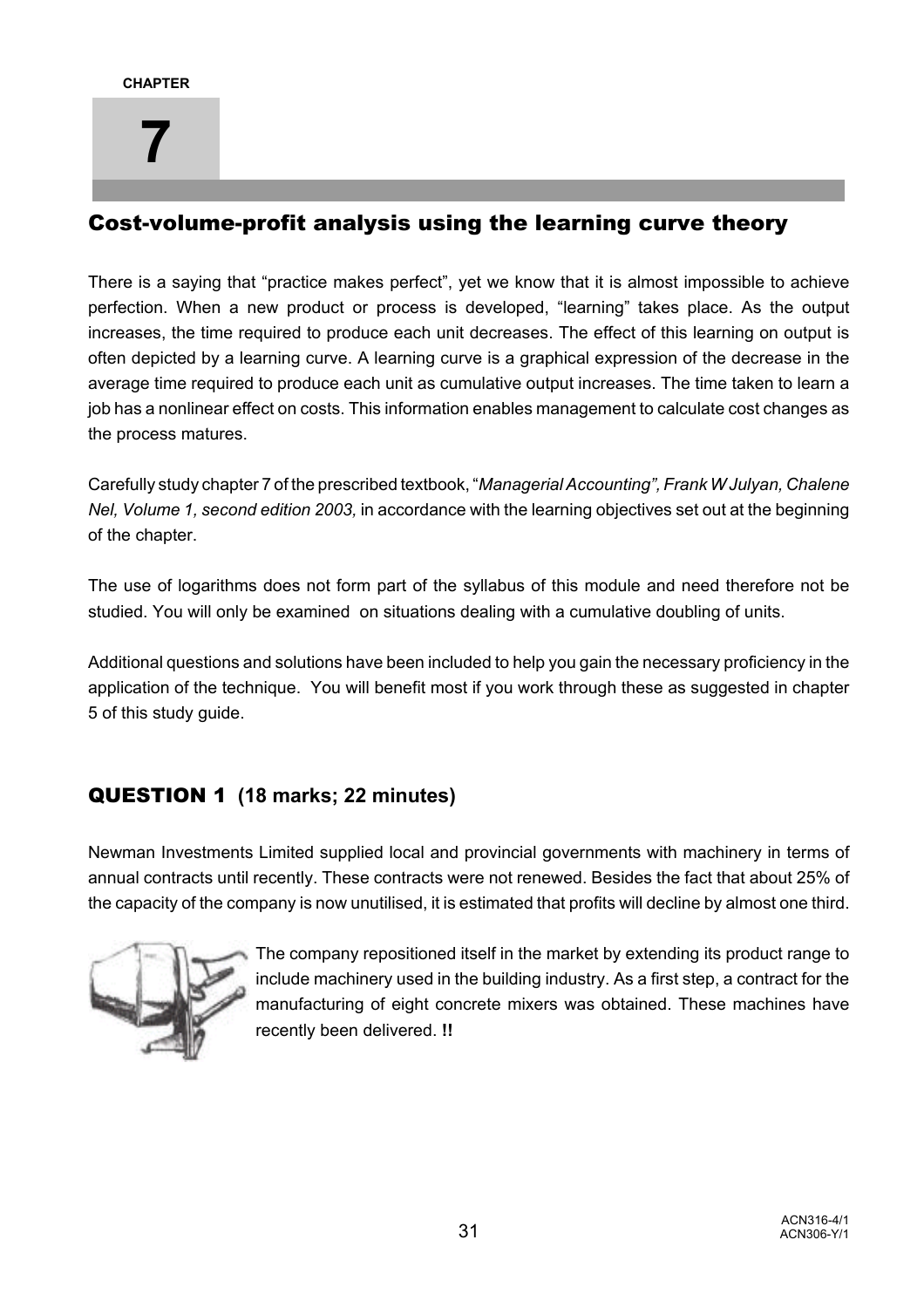Buildmix Limited, which is involved in the erection of low-cost housing, has now approached the company for a quotation on eight concrete mixers. As it is vital to obtain this contract in view of a possible long term relationship, the directors wish to quote a fair price. They have consequently decided to base their quotation on the recovery of direct manufacturing costs only, with a markup of 25%, based on the quotation price.

The following information is available about the manufacturing of the first eight concrete mixers:

|                               | R       |
|-------------------------------|---------|
| Direct material               | 78 400  |
| Direct labour (685,9 hours)   | 5830    |
| Variable production overheads | 16 000  |
| Fixed production overheads    | 6 859   |
|                               | 107 089 |
|                               |         |

It took 100 hours to manufacture the first unit and 90 hours to manufacture the second unit.

## *Additional information:*

- 1. The cost of direct material has increased by 15% since the manufacturing of the first eight concrete mixers.
- 2. Variable production overheads vary with the number of units manufactured. Fixed production overheads are recovered on the basis of direct labour hours.
- 3. The effect of the learning curve is expected to continue during the manufacturing of the first 32 concrete mixers.

|     | <b>REQUIRED</b>                                                                      |      |
|-----|--------------------------------------------------------------------------------------|------|
| (a) | Determine the price that could be quoted on the eight concrete mixers.               | (15) |
| (b) | State the limits between which a learning curve may vary and briefly explain the     |      |
|     | significance of each limit.                                                          | (3)  |
|     | In general, calculations must be rounded off to four decimals. Final figures must be |      |
|     | rounded off to the nearest hour/rand.                                                | [18] |

## **!! Remark:**

Read the information carefully. Many students do not realise that the quotation required is for the **second** eight concrete mixers, that is, 9 to 16.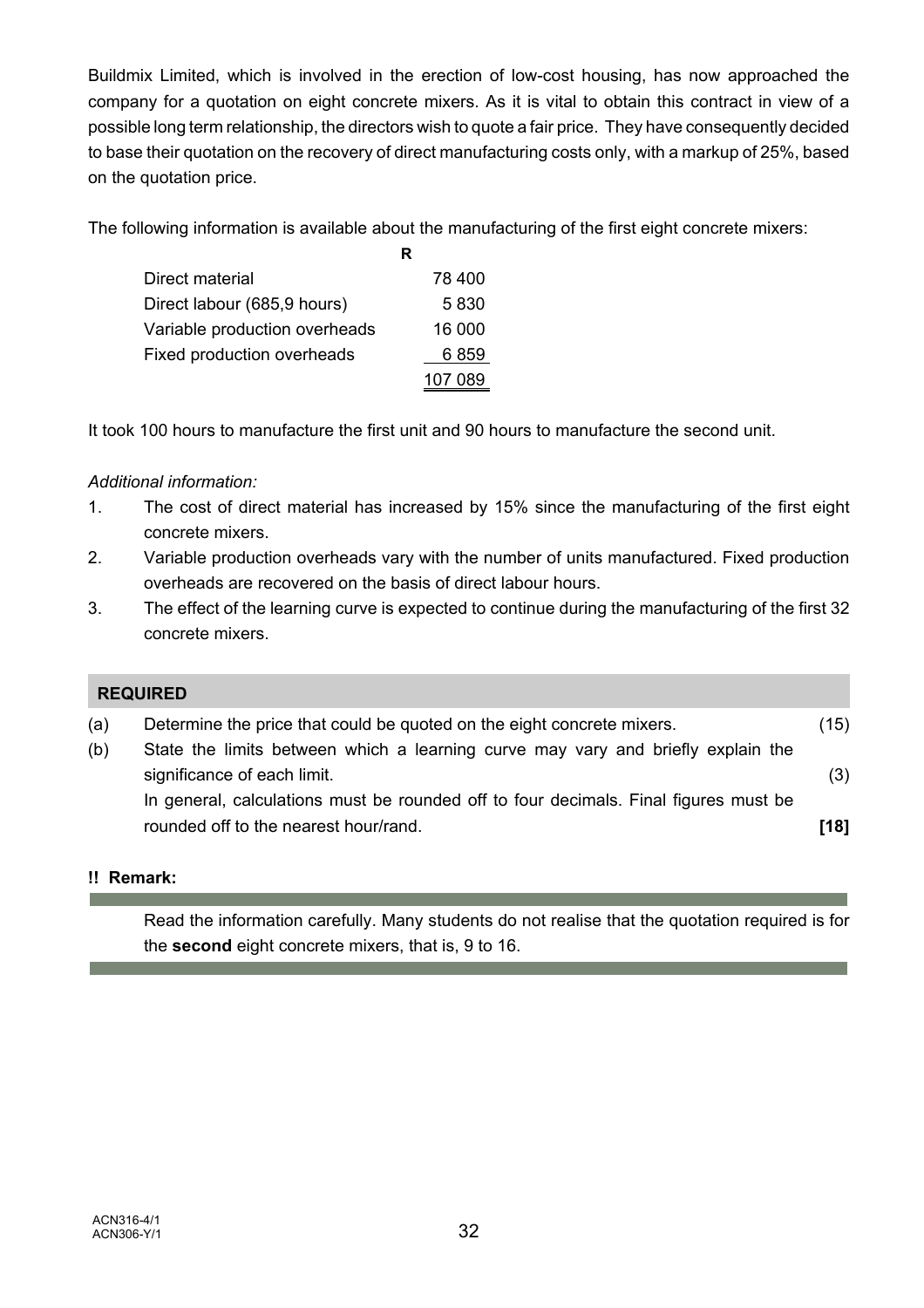### **NEWMAN INVESTMENTS LIMITED**

#### *Direct cost of manufacturing eight concrete mixers*

|                                                              | R       |
|--------------------------------------------------------------|---------|
| Direct material $[(R78 400 \div 8) \times 8 \times 115\%]$   | 90 160  |
| Direct labour $[(R5 830 \div 685, 9) \times 6170]$           | 5 2 4 4 |
| Variable overheads $[(R16 000 \div 8) \times 8]$             | 16 000  |
| Fixed costs $[(R6 859 \div 685, 9) \times 617 \circledcirc]$ | 6 170   |
|                                                              | 117 574 |
| Total costs<br>Add: Markup $(R117 574 x \frac{25}{75})$      | 39 191  |
| Quotation price                                              | 156 765 |

#### *Calculations:*

Î *Learning curve*

| Learning curve | Cumulative average time per unit x<br>100<br>Previous cumulative average time per unit |
|----------------|----------------------------------------------------------------------------------------|
|                | $(100 + 90) \div 2 \times 100$<br>100                                                  |
|                | 95%                                                                                    |

#### 2 **Time to manufacture eight units**

| Average time to manufacture 16 units | $=$ $-$ | $0.95^4 \times 100$ hours |  |
|--------------------------------------|---------|---------------------------|--|
|                                      | $=$ $-$ | 81,4506 hours             |  |
|                                      |         |                           |  |

Total time required to manufacture 16 units = 81,4506 x 16 hours

| $=$ | 1303,2096 hours |      |
|-----|-----------------|------|
|     | 685,9000 hours  |      |
|     | 617,3096        |      |
|     | 617 hours       | (15) |
|     |                 |      |

#### (b) *Limits of the learning curve*

Learning curves vary between: 100% - no learning effect takes place, and

50% - the maximum learning effect takes place (3)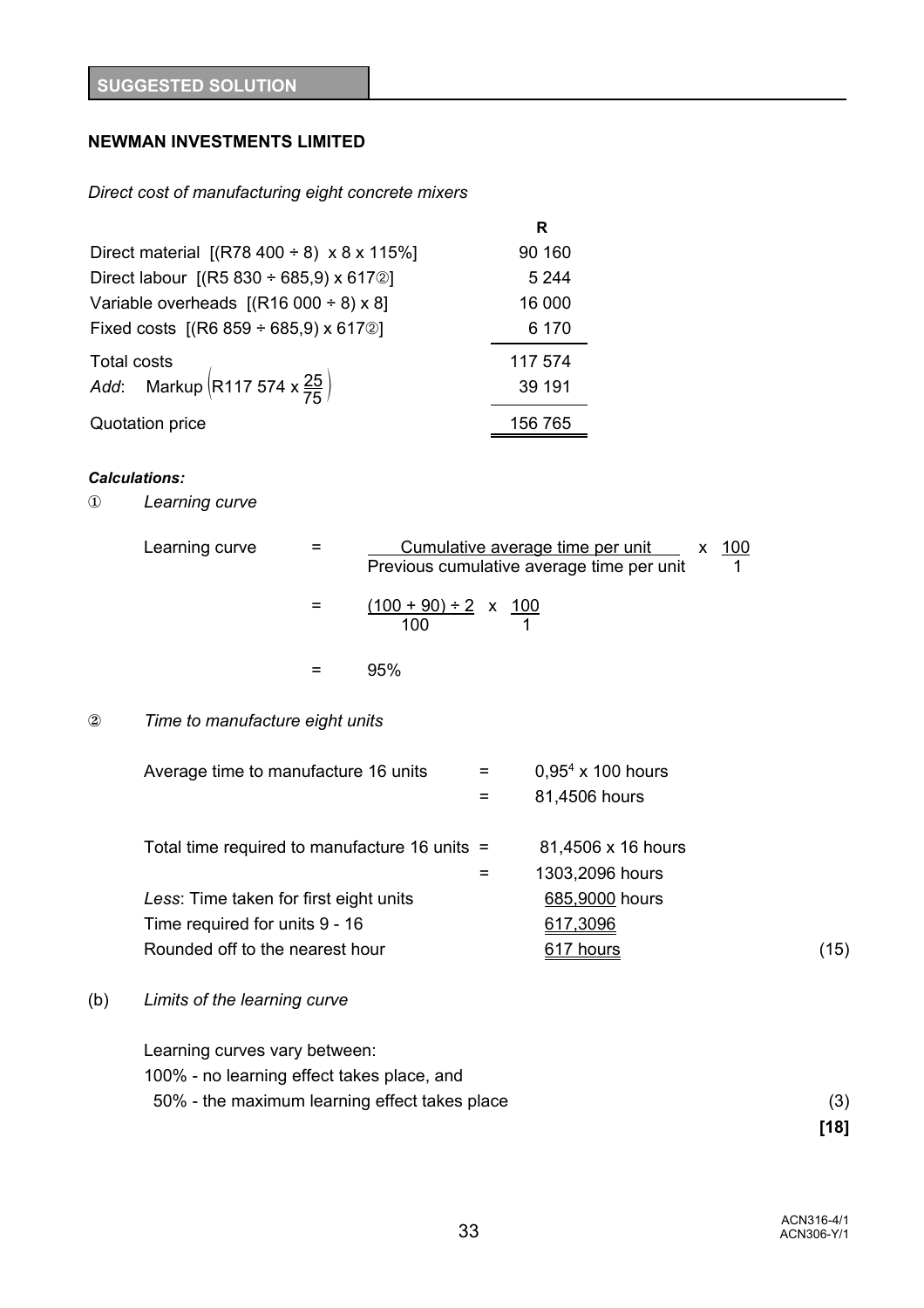## QUESTION 2 **(28 marks; 34 minutes)**

Growcon (Pty) Limited is a property developer, and is presently building a complex of 32 identical sectional title townhouses.

The project manager, who is constructing a network diagram of the project, has approached you, the accountant, to help him with the estimation of the time that will be required to make and erect the roof trusses.

As many other activities cannot commence before the roof trusses have been erected, he realises that this activity probably lies on the critical path. Any delays during the construction process will cost the company R310 per weekday, owing to discretionary fixed costs and finance charges.

A subcontractor has been appointed to make and erect the roof trusses. To date, the trusses of two townhouses have been made and erected, the time taken for the first townhouse being 16 hours. The subcontractor works on weekdays from 07:00 to 16:00, with an hour break for lunch. The project manager has noticed that the second roof took less time to erect than the first roof. He has calculated that a learning curve of 97% will be applicable to the manufacturing of the roof trusses of the 32 townhouses.

A carpenter, Mr Woody, has approached the project manager and offered to do the roofs on a daily wage basis. He earns R200 and his two workers each R50 per eight-hour day, or part thereof. The project manager has explained to him that the contract for the roof trusses has already been awarded to the subcontractor. The project manager has asked you to compare the cost of employing Mr Woody and that of using the subcontractor, to serve as a basis for decisions on future developments.

You have determined the following:

- Size of each townhouse in square metres  $150m^2$
- Subcontractor's rate per square metre R10

Expected number of hours that Mr Woody and his team would have worked:

|            | Hours |
|------------|-------|
| First roof | 0100  |

- First roof 24,00
- Second roof 23,04

It is expected that the learning curve will be maintained for the manufacturing of the roof trusses of the 32 townhouses.

The company would have to supply Mr Woody and his team with tools, whereas the subcontractor supplies his own tools. The cost of these tools is R5 000, and they are expected to have no resale value on completion of the complex.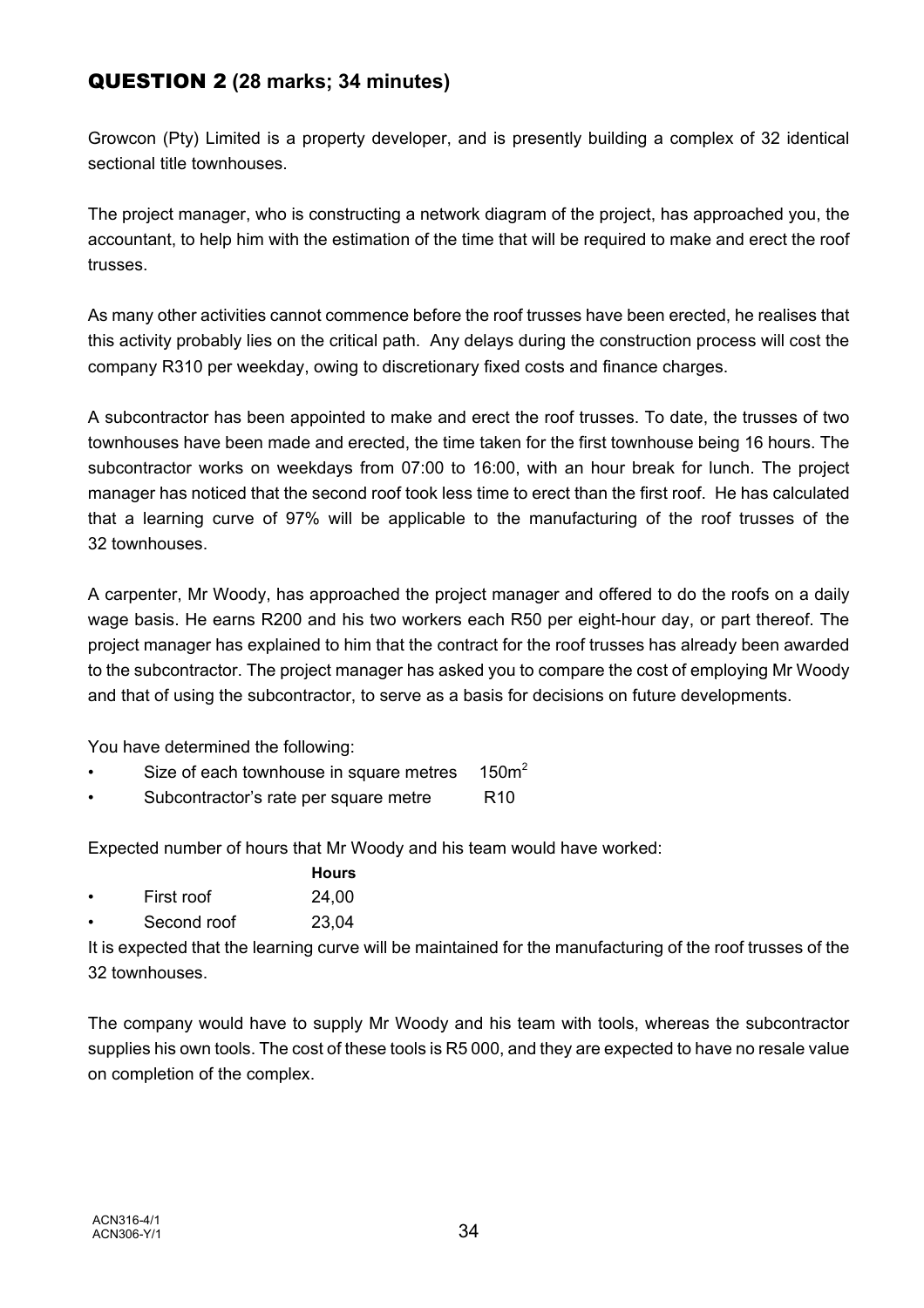# **REQUIRED**

| (a) | Calculate the total number of weekdays that will be needed by the subcontractor for the |      |
|-----|-----------------------------------------------------------------------------------------|------|
|     | making and erection of the roof trusses of the whole complex.                           | (6)  |
| (b) | Calculate the number of weekdays that will be needed by the subcontractor to complete   |      |
|     | the making and erection of the remaining roof trusses of the complex.                   | (3)  |
| (c) | Calculate the cost of Mr Woody and his team making and erecting the roof trusses, and   |      |
|     | compare it to the subcontractor's costs. Advise the project manager in view of future   |      |
|     | projects.                                                                               | (18) |
| (d) | State if the making and erection of roofs for 12 townhouses represents a cumulative     |      |
|     | doubling of units, and motivate your answer.                                            | (1)  |
|     | Round off the hours to two decimals. You may not use logarithms.                        | [28] |
|     |                                                                                         |      |

# **SUGGESTED SOLUTION**

# **GROWCON (PTY) LIMITED**

(a) *The expected total weekdays for the completion of the roof trusses of the whole complex*

|   | <b>Units</b>      | Doubling                                      | <b>Cumulative average</b><br>time per roof | <b>Total time</b>       |
|---|-------------------|-----------------------------------------------|--------------------------------------------|-------------------------|
|   |                   |                                               | <b>Hours</b>                               | <b>Hours</b>            |
|   | 1                 |                                               | 16,00                                      | 16,00                   |
|   | 2                 |                                               | $15,52^{(1)}$                              | $31,04^{\circledR}$     |
|   | 4                 | 2                                             | $15,05^{(2)}$                              | $60,20^{(7)}$           |
|   | 8                 | 3                                             | $14,60^{\circledS}$                        | $116,80^{\circledS}$    |
|   | 16                | 4                                             | $14, 16^{(4)}$                             | $226,56^{\circledcirc}$ |
|   | 32                | 5                                             | $13,74^{(5)}$                              | $439,68^{00}$           |
| ∴ |                   | the total expected weekdays $(439,68 \div 8)$ | 54,96 weekdays<br>$=$                      |                         |
|   | or rounded off to |                                               | 55<br>weekdays                             |                         |

#### *Calculations:*

| $^{\circledR}$ | 16 x 0,97        | =   | 15,52  |
|----------------|------------------|-----|--------|
| $^{\circledR}$ | 15,52 x 0,97     | $=$ | 15,05  |
| $^{\circledR}$ | 15,05 x 0,97     | $=$ | 14,60  |
| $\circled{4}$  | 14,60 x 0,97     | $=$ | 14,16  |
| $\circledS$    | 14,16 x 0,97     | $=$ | 13,74  |
| $\circledcirc$ | $15,52 \times 2$ | =   | 31,04  |
| (7)            | $15,05 \times 4$ | =   | 60,20  |
| (8)            | $14,60 \times 8$ | =   | 116,80 |
| $\circledcirc$ | 14,16 x 16       | =   | 226,56 |
| $^{\circledR}$ | 13,74 x 32       | =   | 439,68 |

**OR**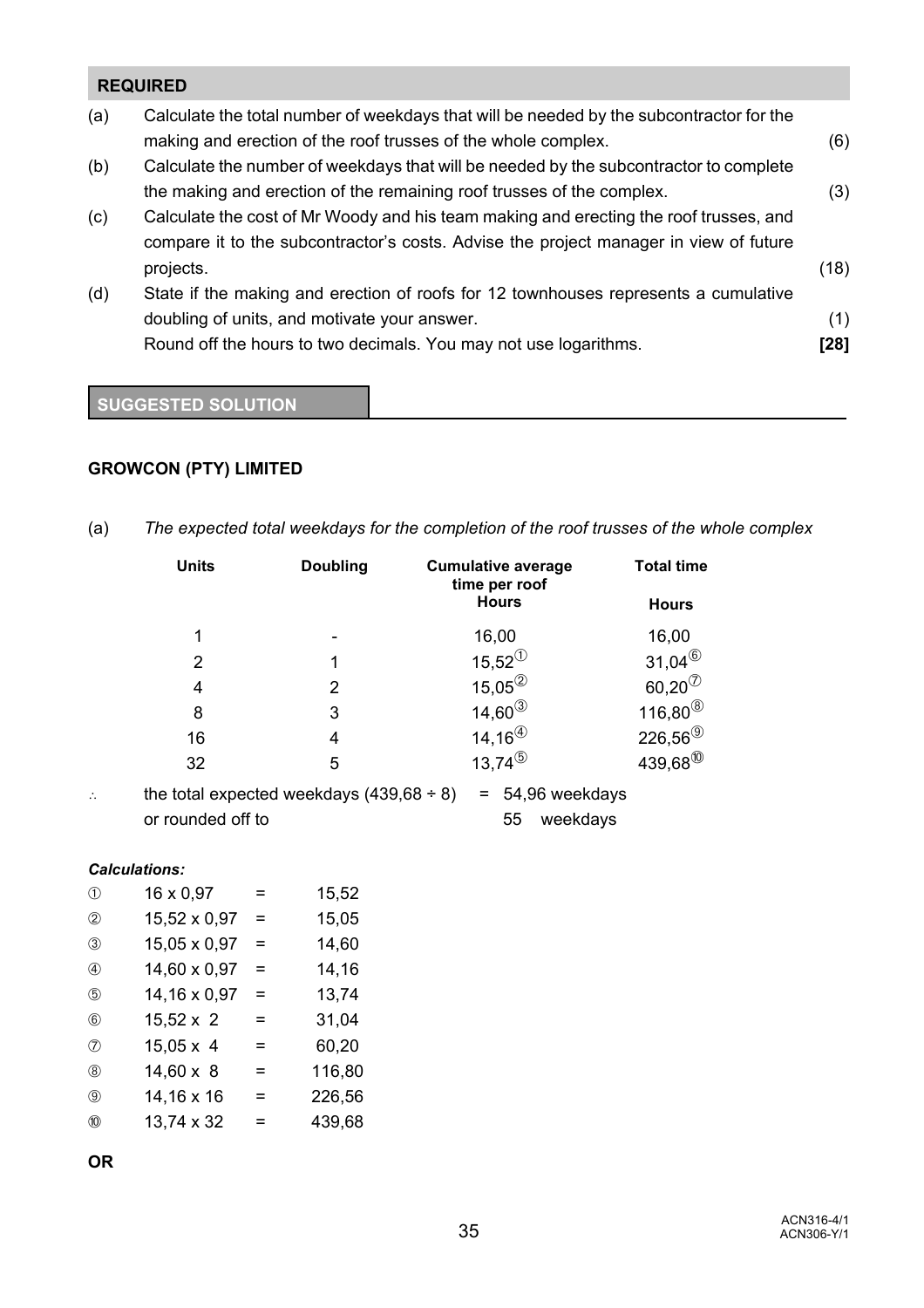|     |                                                                                  | <b>Hours</b> |              |     |
|-----|----------------------------------------------------------------------------------|--------------|--------------|-----|
|     | Cumulative average time per unit $(16 \times 0.97^5)$                            | 13,74        |              |     |
|     | Total expected time $(13,74 \times 32)$                                          | 439,68       |              | (6) |
| (b) | The weekdays needed to complete the roof trusses of the complex                  |              |              |     |
|     |                                                                                  |              | <b>Hours</b> |     |
|     | Total expected time for the whole complex                                        |              | 439,68       |     |
|     | Less: First two units already completed                                          |              | 31,04        |     |
|     | Expected hours to complete the complex                                           |              | 408,64       |     |
|     | Days required to complete the work on the roof of the project $(408, 64 \div 8)$ |              | 51,08 days   |     |
|     | Rounded off to                                                                   |              | 52 days.     |     |
|     |                                                                                  |              |              | (3) |
| (c) | Comparison of costs of Mr Woody and his team and the subcontractor               |              |              |     |
|     | Subcontractor                                                                    |              | R            |     |
|     | $(32 \times 150 \times R10)$<br>Subcontracting fee                               |              | 48 000       |     |

### *Calculations:*

# â *Number of days taken by Mr Woody and his team*:

Additional costs due to delay [R310 x (87 - 55)]

*Mr Woody and his team*

- Mr Woody  $(R200 \times 870)$ - Two workers  $(R50 \times 2 \times 870)$ 

Wages:

Tools required

| Learning curve | =   | Cumulative average time per unit $\times 100$<br>Previous cumulative average time per unit |     |
|----------------|-----|--------------------------------------------------------------------------------------------|-----|
| Learning curve | $=$ | $(24 + 23.04) \div 2$ x 100                                                                |     |
|                |     | 98%                                                                                        | (4) |

Total costs 41 020

(8)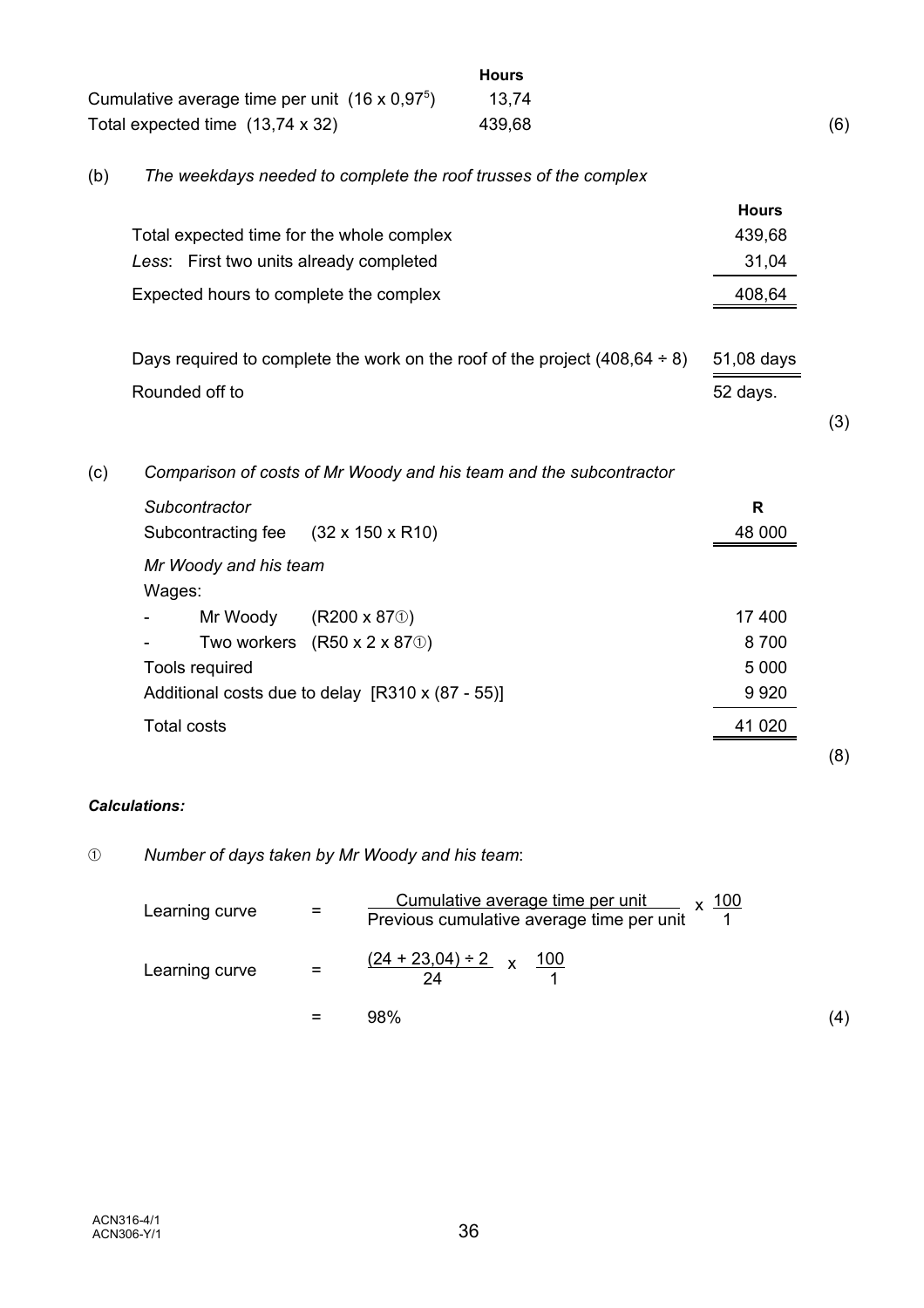|                |                                                                    | <b>Hours</b> |
|----------------|--------------------------------------------------------------------|--------------|
|                | Cumulative average time per unit for 32 units $(24 \times 0.98^5)$ | 21,69        |
|                | Total expected time $(21,69 \times 32)$                            | 694,08       |
| $\ddot{\cdot}$ | Total expected days $(694,08 \div 8)$                              | 86,76 days   |
|                | Rounded off to                                                     | 87 days      |

Therefore, based purely on the difference in costs, Mr Woody and his team would have resulted in a saving of R6 980. The fact that Mr Woody and his team could require more supervision as they would work for a daily wage rate, and the possibility that additional tools may have to be purchased should be considered before a final decision is taken. (6)

(d) The making and erection of trusses for 12 roofs does not represent a cumulative doubling. A cumulative doubling is a consecutive doubling of units, that is, 1; 2; 4; 8; 16; 32; 64 etc. (1)

**[28]**

# QUESTION 3 **(23 marks; 28 minutes)**

IPM (Pty) Limited manufactures luxury sports cars. The company recently started manufacturing a new model of which two units have been completed and sold to date. The manufacturing costs for these two units were as follows:

|               | R       |
|---------------|---------|
| Material      | 200 000 |
| Direct labour | 80.000  |
| Overhead      | 120 000 |

The overheads are 40% fixed, 60% of which relates to manufacturing overheads. Fixed manufacturing overheads are allocated to production on the basis of direct labour costs. Organisational overheads are allocated to production departments on the basis of sales values.

The variable overheads consist of manufacturing overheads only. Forty per cent (40%) of the overheads are variable to material costs and 60% are variable to direct labour costs.

The direct labour hours taken for the manufacturing of the first two sports cars were as follows:

- First car : 160 hours
- Second car : 144 hours

This trend is similar to that experienced in the manufacturing of similar sports cars. Experience has shown that the trend will last for the manufacturing of the first 32 sports cars.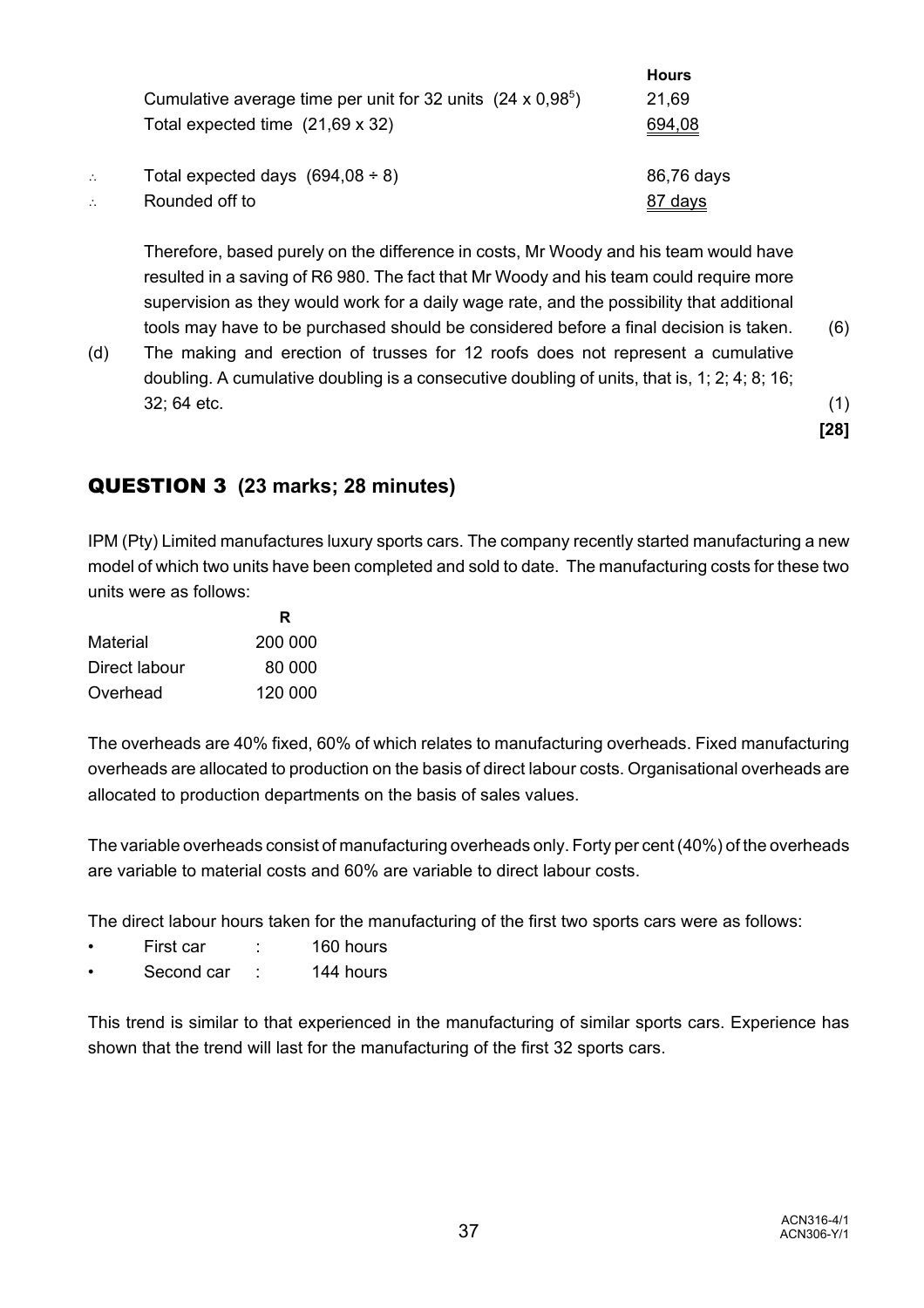An order for another six of these sports cars has been received. The price of material and labour has increased by the following percentages since the manufacturing of the first two sports cars:

- Material : 10%
- Direct labour : 15%

### **REQUIRED**

Determine the selling price of each of the six sports cars if the company wants to recover only directly related manufacturing costs and earn a total profit of R500 000. (23) Calculations must be rounded off to four decimals. Final figures (hours or rands), must be rounded off to the nearest whole number. **[23]**

### **SUGGESTED SOLUTION**

### **IPM (PTY) LIMITED**

*Selling price per sports car*

| $\frac{R200\ 000}{2} \times 6 \times 1,1$<br><b>Material</b>                                  | R<br>660 000 |      |
|-----------------------------------------------------------------------------------------------|--------------|------|
| Direct labour $\left(\frac{\text{R80 000}}{304\text{°}} \times 793 \times 1,15\right)$        | 239 987      |      |
| Variable overheads variable to:<br>Material (R120 000 x 60% x 40% x $\frac{6}{2}$ x 1,1)<br>- | 95 040       |      |
| Direct labour (R120 000 x 60% x 60% x $\frac{793}{304}$ x 1,15)<br>$\overline{\phantom{a}}$   | 129 593      |      |
| Fixed manufacturing overheads (R239 987 x 36%3)                                               | 86 395       |      |
| Total direct manufacturing costs                                                              | 1 211 015    |      |
| Profit                                                                                        | 500 000      |      |
| <b>Sales</b>                                                                                  | 1 711 015    |      |
| Selling price per sports car $(R1 711 015 \div 6)$                                            | 285 169      | (14) |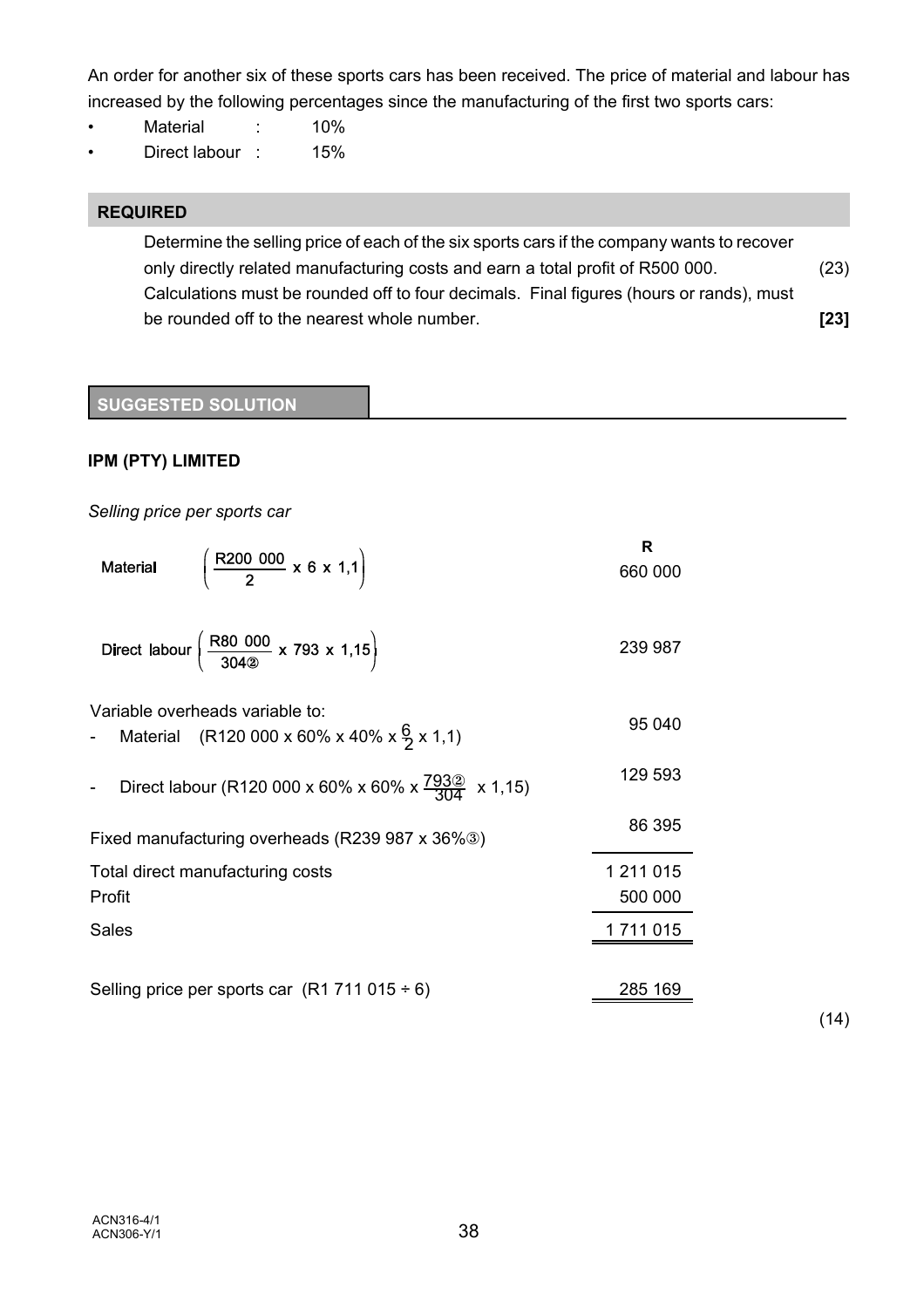#### *Calculations:*

Î *Learning curve*

| Learning curve | Cumulative average time per unit x 100<br>Previous cumulative average time per unit |     |
|----------------|-------------------------------------------------------------------------------------|-----|
|                | $(160 + 144) \div 2$ x<br>-100<br>60                                                |     |
|                | 95%                                                                                 | (3) |

# 2 Labour hours required for next six sports cars

| Total time for eight cars |     |                     |
|---------------------------|-----|---------------------|
| Cumulative average $=$    |     | $0.953$ x 160 hours |
|                           | $=$ | 137,18 hours        |

|                                                       |           | <b>Hours</b> |     |
|-------------------------------------------------------|-----------|--------------|-----|
| Total time for eight sports cars $(137, 18 \times 8)$ | $=$       | 1 097,44     |     |
|                                                       | $\approx$ | 1 097        |     |
| Less: Time for first two sports cars $(160 + 144)$    |           | 304          |     |
| Time for next six sports cars                         |           | 793          | (6) |

### Ð *Fixed manufacturing overheads*

| = | R120 000 x 40% x 60% x | 100 |
|---|------------------------|-----|
|   | R80 000                |     |
|   |                        |     |

- = R28 800 x 10<br>R80 000 x 1  $x \frac{100}{1}$
- = 36% **[23]**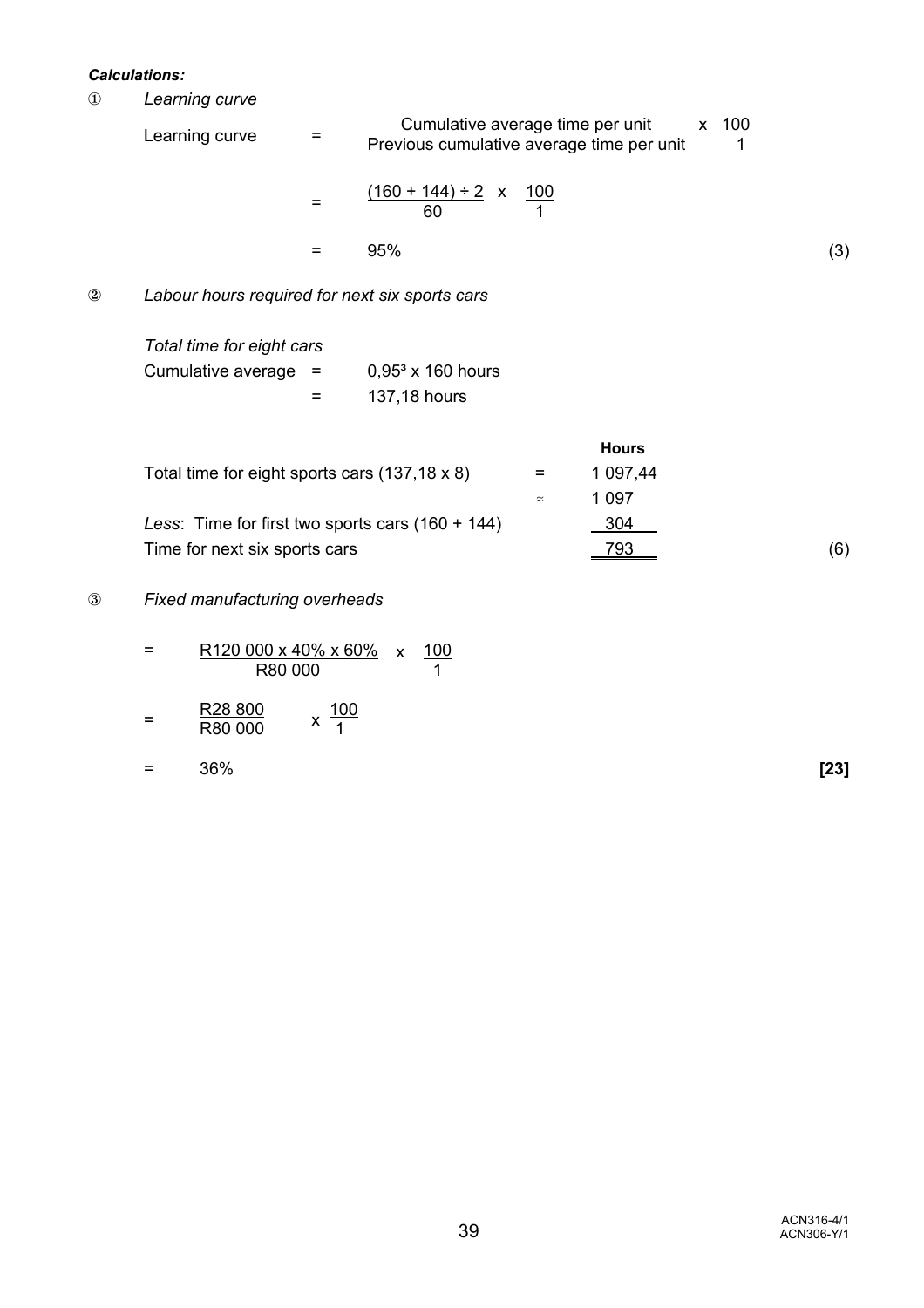

# **Optimisation**

When a company produces more than one product, management must decide how much of each output to produce. Owing to various constraints, such as material, labour and machine time, companies can only produce a limited amount of outputs. Optimisation is used to determine the optimal product mix.

Carefully study chapter 8 of the prescribed textbook, *"Managerial Accounting", Frank W Julyan, Chalene Nel, Volume 1, second edition 2003,* in accordance with the learning objectives set out at the beginning of the chapter.

This module does not require you to be able to solve problems graphically. You need to be able to solve problems with the application of marginal costing techniques, as well as problems requiring the application of linear programming in situations where two actual, and any number of potential constraints, exist.

Additional questions and solutions have been included to help you gain the necessary proficiency in the application of the technique. You will benefit the most if you work through these as suggested in the manner set out in chapter 5 of this study guide.

# QUESTION 1 **(21 marks; 25 minutes)**

Super Sport Products Limited is a manufacturer of sport equipment. In order to compile the budget of the section that manufactures children's cricket bats for the next financial year, a decision must be taken regarding the optimal product mix.

Two models of children's cricket bats are being manufactured:

- the Hansie bat for older children, and
- the Johnty bat for younger children.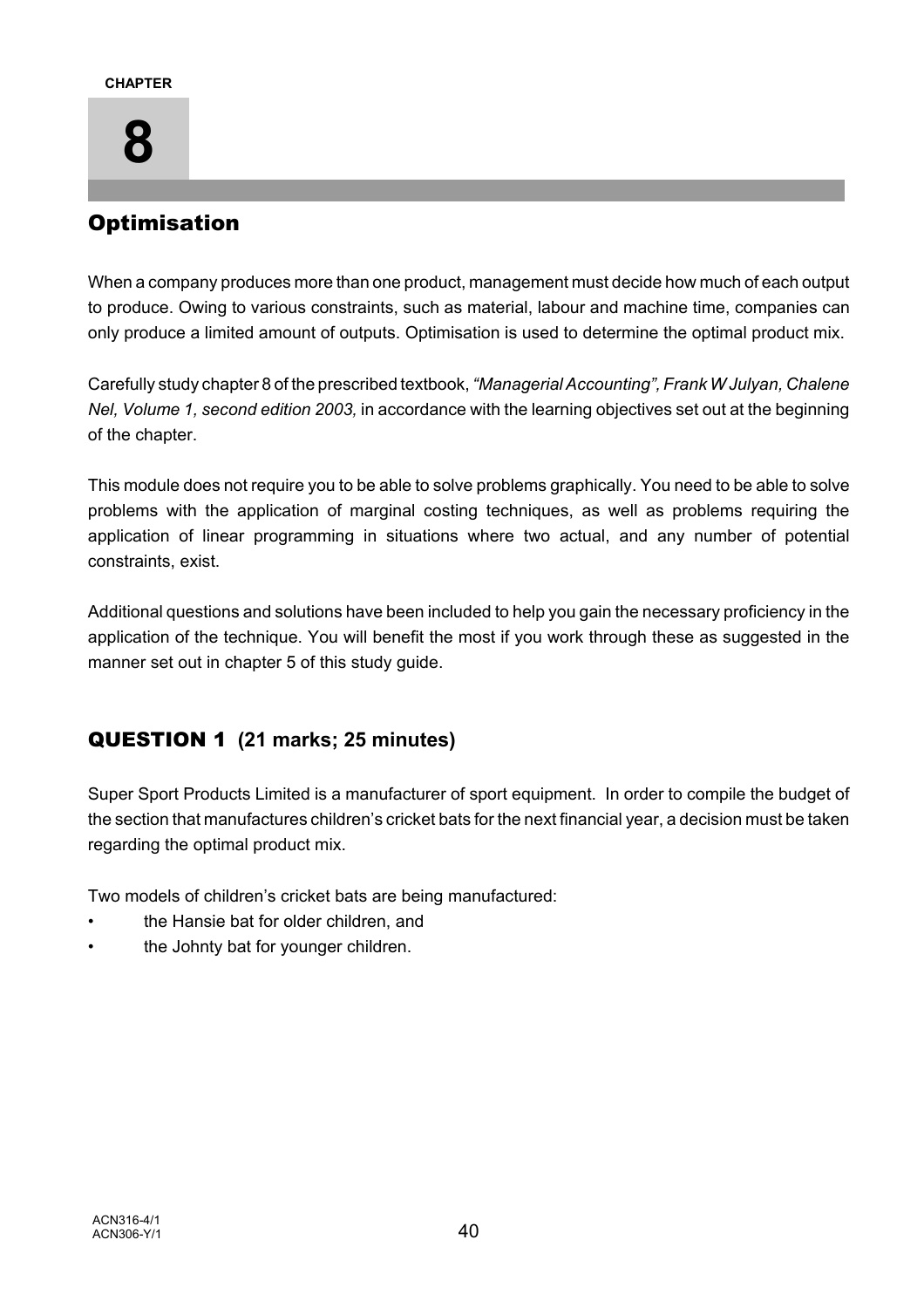The standard per unit for each of the models are as follows:

|                                                    | Hansie bat | Johnty bat |  |
|----------------------------------------------------|------------|------------|--|
|                                                    | R          | R          |  |
| Material                                           | 12,95      | 10,50      |  |
| Direct labour (@ R6 per hour)                      | 18,00      | 6,00       |  |
| Manufacturing overheads (@ R3,50 per machine hour) | 10,50      | 5,25       |  |
| Selling price                                      | 45,00      | 25,00      |  |

### *Additional information*:

- 1. Both bats are made from the same material, of which only 35 500 kilograms, at a total cost of R248 500, will be available during the next financial year.
- 2. The following is an extract of the budget for manufacturing overheads:

| <b>Capacity utilisation</b> | Number of machine hours | <b>Total manufacturing overheads</b> |
|-----------------------------|-------------------------|--------------------------------------|
|                             |                         | R                                    |
| $100\%$                     | 50 000                  | 158 075                              |
| 90%                         | 45 000                  | 151 575                              |

- 3. It is estimated that 11 000 Hansie bats and 14 500 Johnty bats could be sold annually.
- 4. Selling and administrative expenses are fixed and amount to R15 000 per annum.

### **REQUIRED**

Determine the product mix which will maximise the net profit of the section for the next financial year. (21)

**[21]**

# **SUGGESTED SOLUTION**

### **SUPER SPORT PRODUCTS LIMITED**

*Product mix to maximise net profit* 

1. *Optimal product mix* Maximise 10,15 H + 6,55 J Where:  $H =$  Hansie bats and  $J =$  Johnty bats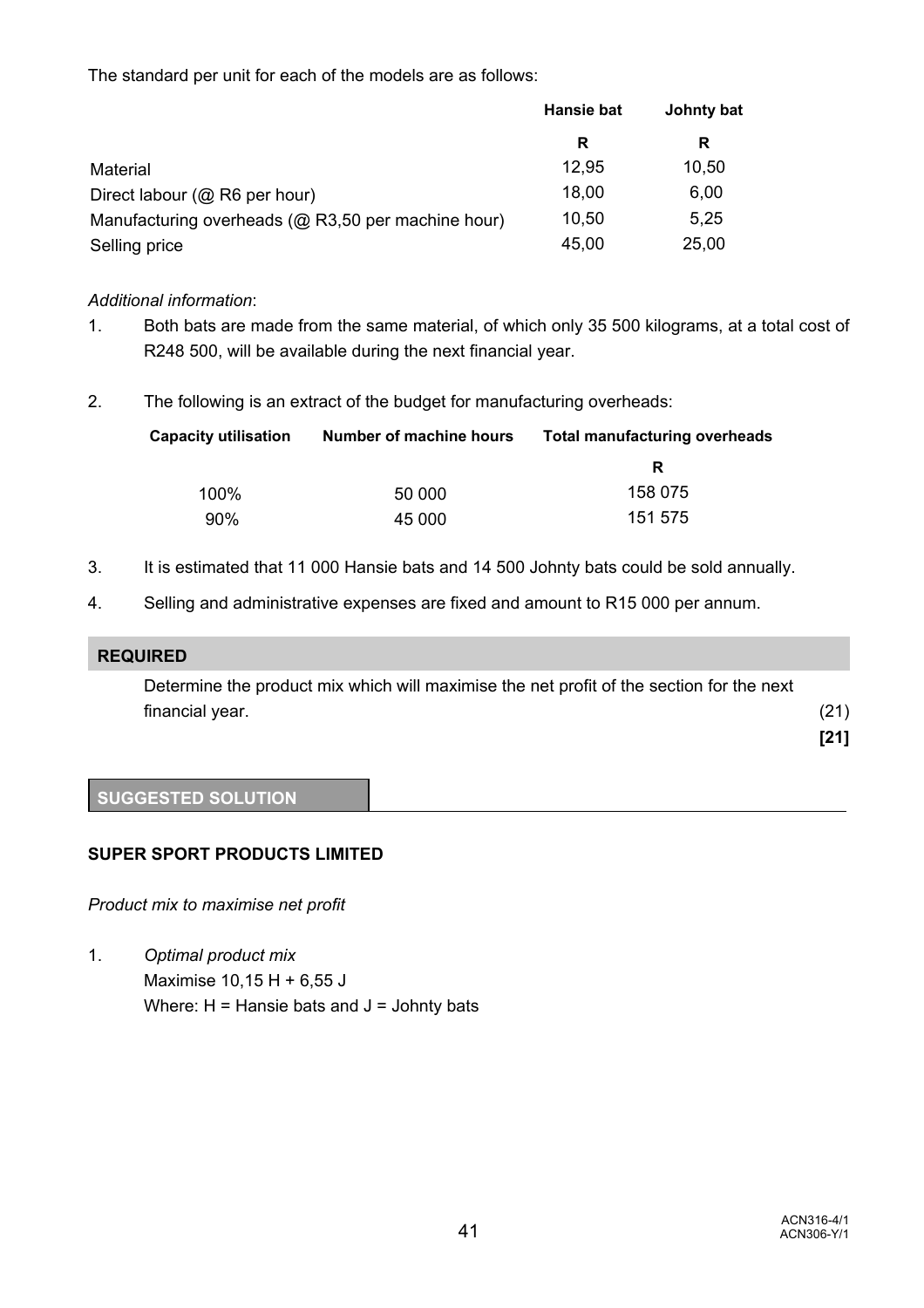|                          | <b>Hansie</b>         | <b>Johnty</b>         |
|--------------------------|-----------------------|-----------------------|
|                          | R                     | R                     |
| Selling price            | 45,00                 | 25,00                 |
| Less: Variable costs     | 34,85                 | 18,45                 |
| Material                 | 12,95                 | 10,50                 |
| Labour                   | 18,00                 | 6,00                  |
| Overhead                 | 3,90<br>$\circled{1}$ | 1,95<br>$\circled{1}$ |
| Marginal income per unit | 10,15                 | 6,55                  |

# 3. *Constraints*

|                         |                  |                | <b>Material</b>    |                  | <b>Material</b>    | <b>Machine hours</b>            |                       |  |
|-------------------------|------------------|----------------|--------------------|------------------|--------------------|---------------------------------|-----------------------|--|
| <b>Product</b>          | <b>Units</b>     | Per unit<br>R  | <b>Total</b><br>R  | Kg per<br>unit 2 | <b>Total</b><br>kg | Hours per<br>unit $\circled{3}$ | <b>Total</b><br>hours |  |
| <b>Hansie</b><br>Johnty | 11 000<br>14 500 | 12,95<br>10,50 | 142 450<br>152 250 | 1,85<br>1,50     | 20 350<br>21750    | 3,00<br>1,50                    | 33 000<br>21 750      |  |
| Required<br>Available   |                  |                | 294 700<br>248 500 |                  | 42 100<br>35 500   |                                 | 54 750<br>50 000      |  |
| Shortage                |                  |                | 46 200             |                  | 6 600              |                                 | 4 7 5 0               |  |

Material and machine hours are constraints. (5)

# **!! Remark:**

**College** 

Only one constraint exists with regard to material. The material constraint could be calculated in terms of rand or kilogram. This solution has included both options, it should be seen as two alternative ways of determining the material constraint.

# 4. *Marginal income per constraint*

|                | <b>Marginal</b><br>income | <b>Material</b><br><b>Material</b> |                                    |                     | <b>Machine hours</b> |                                     |              |                               |                                       |              |
|----------------|---------------------------|------------------------------------|------------------------------------|---------------------|----------------------|-------------------------------------|--------------|-------------------------------|---------------------------------------|--------------|
| <b>Product</b> | per unit<br>R             | Per<br>unit<br>R                   | <b>Marginal</b><br>income<br>per R | <b>Ran-</b><br>king | Kg per<br>unit 2     | <b>Marginal</b><br>income<br>per kg | Ran-<br>king | <b>Hours</b><br>per unit<br>3 | <b>Marginal</b><br>income<br>per hour | Ran-<br>king |
| Hansie         | 10,15                     | 12.95                              | 0,78                               |                     | 1,85                 | 5,49                                |              | 3,00                          | 3,38                                  | 2            |
| Johnty         | 6,55                      | 10,50                              | 0,62                               | 2                   | 1,50                 | 4,37                                | 2            | 1.50                          | 4,37                                  |              |

(4)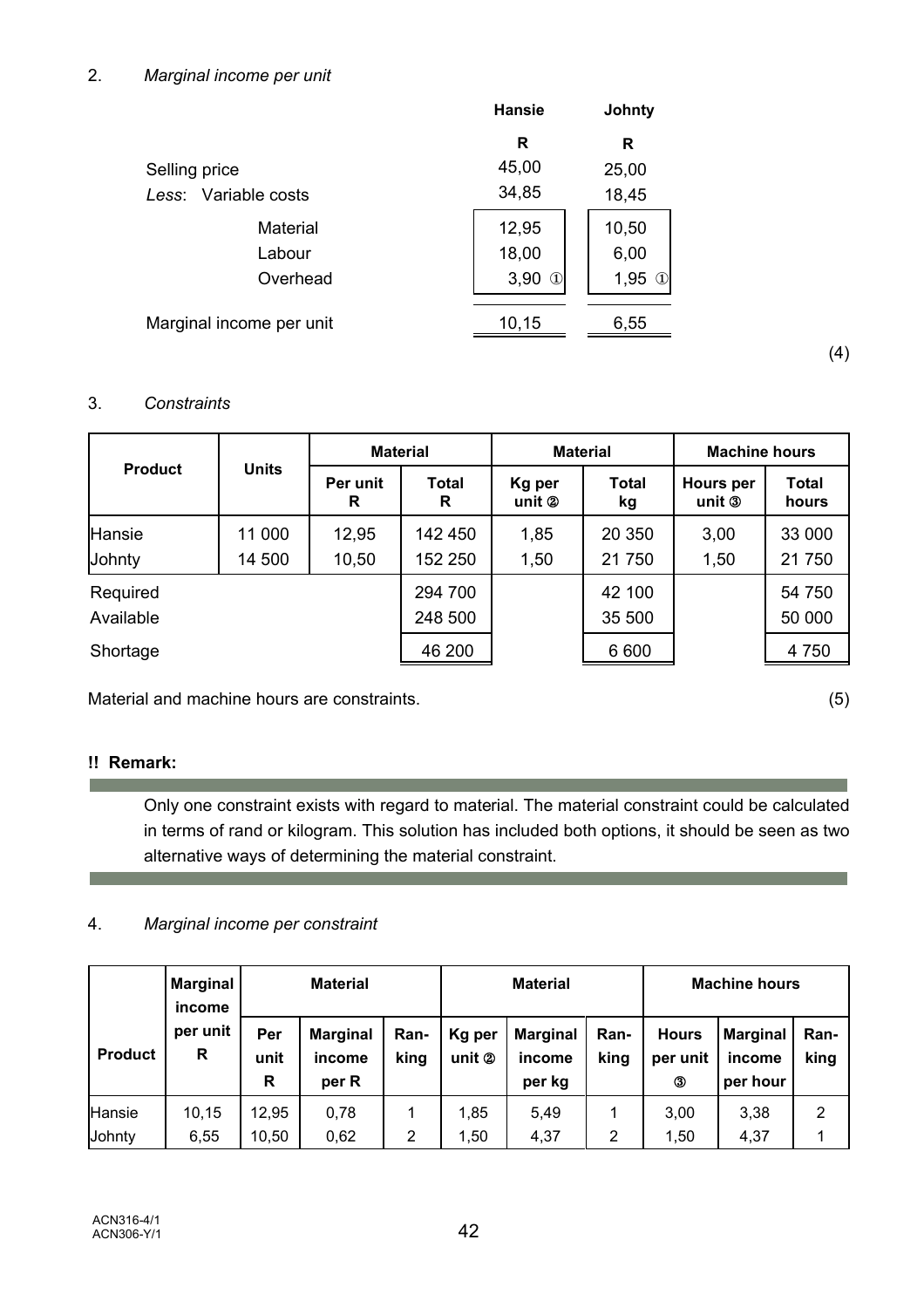The ranking in terms of the constraints does not favour the same product, therefore linear programming will have to be applied to determine the optimal product mix. (5)

### 5. *Equations*

| Let           | Hansie bats                  | $=$ | H and     |           |     |
|---------------|------------------------------|-----|-----------|-----------|-----|
|               | Johnty bats                  | $=$ | J         |           |     |
|               | $12,95$ H + 10,50 J          |     | $\,<$     | 248 500   | (1) |
|               | $3,00$ H + 1,50 J            |     | $\leq$    | 50 000    | (2) |
|               | $(2)$ x 7: 21,00 H + 10,50 J |     | $\,<$     | 350 000   |     |
| (1)           | : 12,95 H + 10,50 J          |     | $\,<$     | 248 500   |     |
| $(2) - (1)$ : | $8,05$ H                     |     | $\,<$     | 101 500   |     |
|               |                              | н   | $\leq$    | 12 608,70 |     |
|               |                              | н   | $\approx$ | 12 609    |     |
|               |                              |     |           |           |     |

Limited to the market  $\therefore$  11 000 Hansie bats

| Material available for Johnty bats                       | R       |
|----------------------------------------------------------|---------|
| Available                                                | 248 500 |
| Utilised for Hansie bats (11 000 x 12,95)                | 142 450 |
| Available for Johnty                                     | 106 050 |
| Production of Johnty $(106 050 / 10,5) =$<br>10 100 bats |         |

| Machine available for Johnty bats     | R      |
|---------------------------------------|--------|
| Available                             | 50 000 |
| Utilised for Hansie bats (11 000 x 3) | 33 000 |
| Available for Johnty                  | 17 000 |
|                                       |        |

Production of Johnty  $(17\ 000/1,5) =$  11 333 bats

The optimal product mix is 11 000 Hansie bats and 10 100 Johnty bats.**!!** (7)

### **!! Remark:**

**Contract** 

**Contract Contract** 

There are sufficient machine hours to manufacture 11 333 Johnty bats. There are, however, material for only 10 100 Johnty bats. Only 10 100 Johnty bats can therefore be manufactured.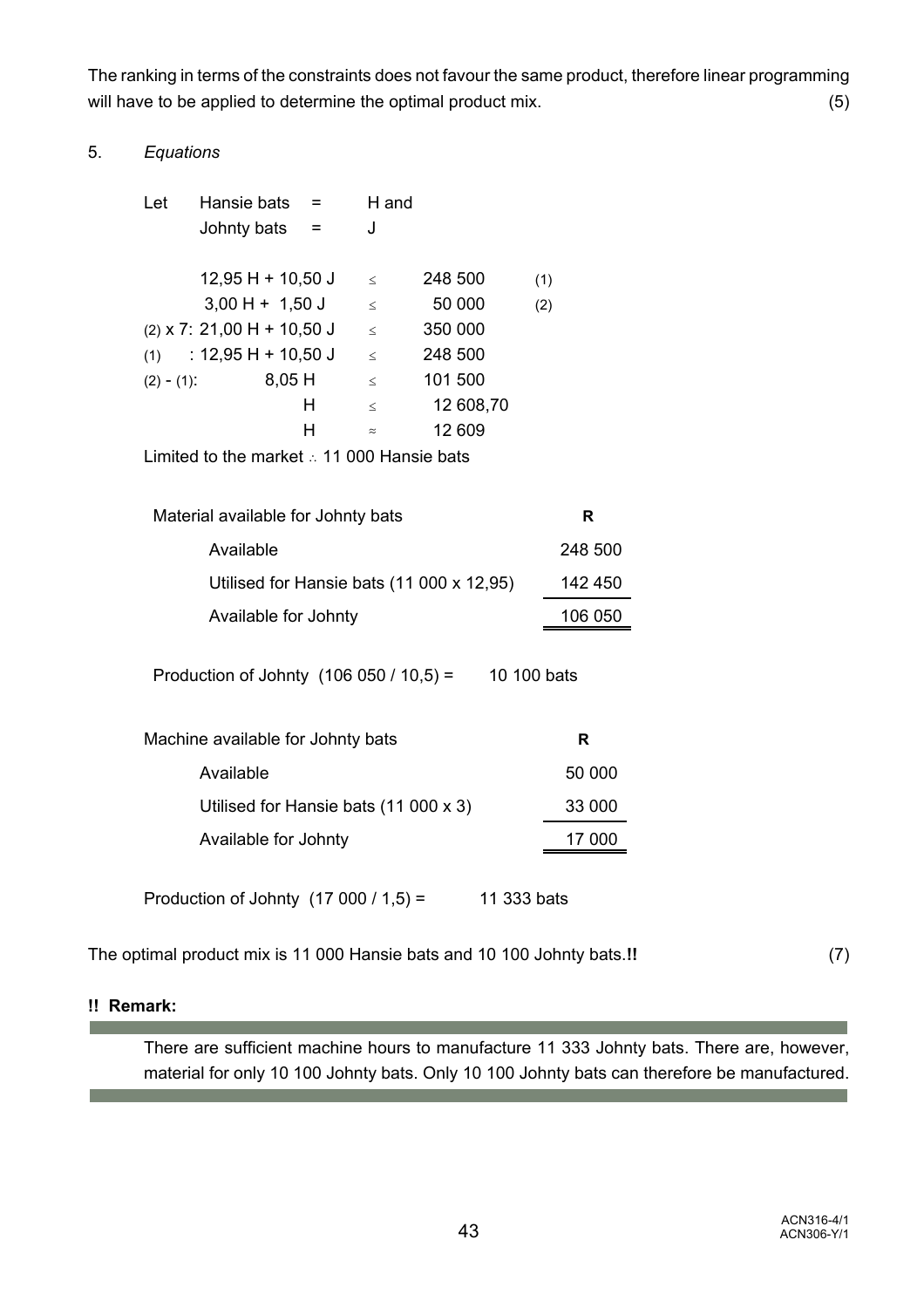### *Calculations:*

Î *Machine hours*

|                |                                                |     | <b>Hours</b>       |                     | R                                 |          |                                        |  |
|----------------|------------------------------------------------|-----|--------------------|---------------------|-----------------------------------|----------|----------------------------------------|--|
|                | <b>Total costs</b>                             |     | 50 000             |                     | 158 075                           |          |                                        |  |
|                | <b>Total costs</b>                             |     | 45 000             |                     | 151 575                           |          |                                        |  |
|                |                                                |     | 5 0 0 0            |                     | 6 500                             |          |                                        |  |
|                | Variable manufacturing overhead cost per hour  |     |                    |                     |                                   | $=$<br>= | (R6 500 / 5 000)<br>R <sub>1</sub> ,30 |  |
|                | Variable manufacturing overhead cost per unit: |     |                    |                     |                                   |          |                                        |  |
|                | Hansie                                         | $=$ |                    |                     | $R1,30 \times (R10,50 \div 3,50)$ |          |                                        |  |
|                |                                                | =   | R3,90              |                     |                                   |          |                                        |  |
|                | Johnty                                         | Ξ.  |                    |                     | R1,30 x (R5,25 $\div$ 3,50)       |          |                                        |  |
|                |                                                | =   | R <sub>1</sub> ,95 |                     |                                   |          |                                        |  |
| $^{\circledR}$ | Kilograms per unit                             |     |                    |                     |                                   |          |                                        |  |
|                | Cost per kilogram                              |     | =                  |                     | R248 500 $\div$ 35 500            |          |                                        |  |
|                |                                                |     | $=$                | R7,00               |                                   |          |                                        |  |
|                | Hansie                                         |     | Ξ                  |                     | $R12,95 \div R7,00$               |          |                                        |  |
|                |                                                |     | Ξ                  | 1,85 kg             |                                   |          |                                        |  |
|                | Johnty                                         |     | Ξ                  |                     | $R10,50 \div R7,00$               |          |                                        |  |
|                |                                                |     | =                  | 1,50 kg             |                                   |          |                                        |  |
| $^\circledR$   | Machine hours per unit                         |     |                    |                     |                                   |          |                                        |  |
|                | Hansie                                         | =   |                    | $R10,50 \div R3,50$ |                                   |          |                                        |  |
|                |                                                | =   | 3,00 hours         |                     |                                   |          |                                        |  |
|                | Johnty                                         | Ξ.  |                    | $R5,25 \div R3,50$  |                                   |          |                                        |  |

= 1,50 hours **[21]**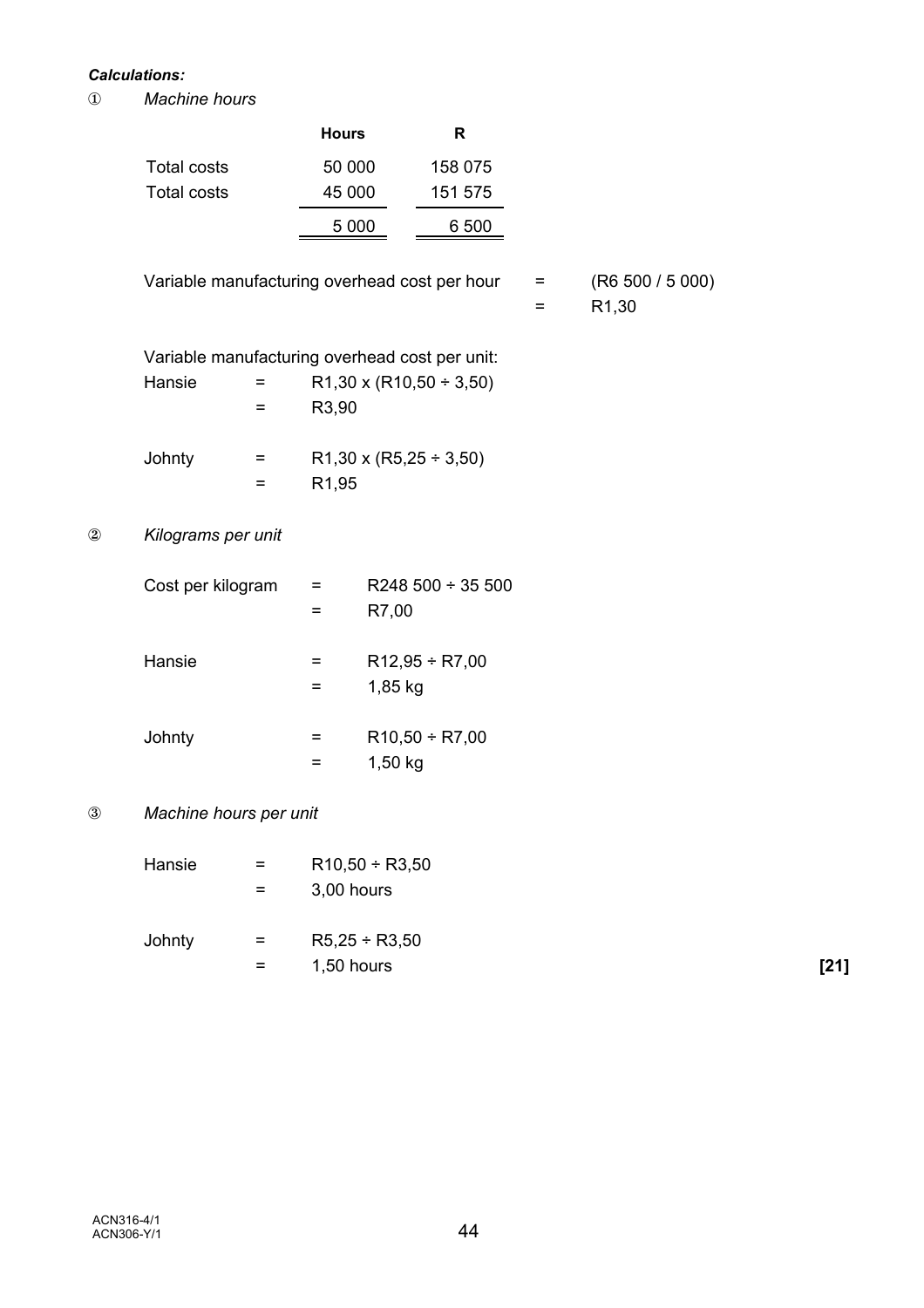# QUESTION 2 **(29 marks; 35 minutes)**

Wheely (Pty) Limited manufactures tyres for cars and bakkies. Speedy tyres are manufactured for cars and Bumpy tyres for bakkies.

Mr Screech, the managing director, has provided you with the following information:

- 1. The results of a market survey show that 50 000 Speedy and 40 000 Bumpy tyres can be sold at prices of R200 and R240 per tyre respectively.
- 2. A shortage of material exists, resulting in only R4 620 000 of material being available annually.
- 3. The flexible budget, at capacity levels of 90% and 100%, indicates that total overheads will amount to R7 984 000 and R8 200 000 for 24 300 and 27 000 machine hours respectively.
- 4. The prime costs per tyre is as follows:

|                                 | <b>Speedy</b> | <b>Bumpy</b> |
|---------------------------------|---------------|--------------|
|                                 | R             | R            |
| Material                        | 50            | 55           |
| Direct labour (at R50 per hour) | 30            | 35           |
|                                 | 80            | 90           |
|                                 |               |              |

5. The machining of a Speedy tyre takes 15 minutes and that of a Bumpy tyre 22,5 minutes.

|     | <b>REQUIRED</b>                                                                                                                                |               |
|-----|------------------------------------------------------------------------------------------------------------------------------------------------|---------------|
| (a) | Determine the product mix which will maximise the income of the company, assuming<br>a capacity utilisation of 100% in terms of machine hours. | (24)          |
| (b) | Calculate the net contribution to profit resulting from the product mix determined in (a)<br>above.                                            | (5)<br>$[29]$ |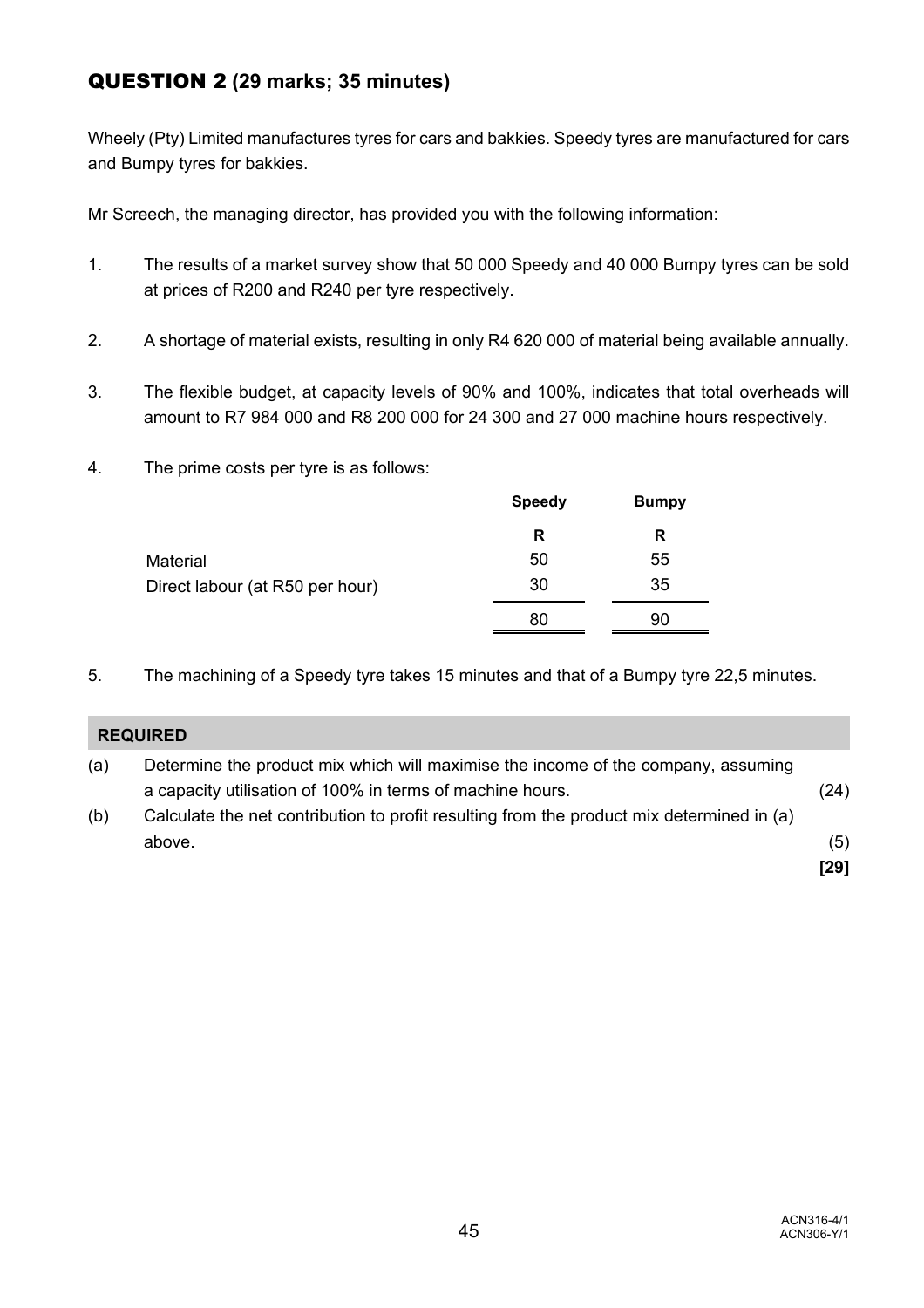# **WHEELY (PTY) LIMITED**

### (a) Product mix

### *Marginal income per unit*

|                      | <b>Speedy</b> | <b>Bumpy</b> |
|----------------------|---------------|--------------|
|                      | R             | R            |
| Selling price        | 200           | 240          |
| Less: Variable costs | 100           | 120          |
| Material             | 50            | 55           |
| Direct labour        | 30            | 35           |
| Variable overhead    | 20<br>(T)     | 30<br>(1)    |
| Marginal income      | 100           | 120          |

### *Calculations:*

#### â *Variable overhead*

| Capacity                              |        | <b>Hours</b>                   | R         |
|---------------------------------------|--------|--------------------------------|-----------|
| 100%                                  |        | 27 000                         | 8 200 000 |
| 90%                                   |        | 24 300                         | 7 984 000 |
|                                       |        | 2 700                          | 216 000   |
| Variable overhead per hour            |        | $R216000 \div 2700$<br>R80     |           |
| Variable overhead per unit:<br>Speedy | =<br>= | 15/60 x R80<br>R <sub>20</sub> |           |
| Bumpy                                 | =      | 22,5/60 x R80!!<br>R30         |           |

# **!! Remark:**

**Contract Contract** 

Students often ask us why we divide by 60. Variable overheads are calculated per hour, while machine time is given per minute. You have to convert the minutes into hours and therefore divide by 60, as there are 60 minutes in an hour.

(6)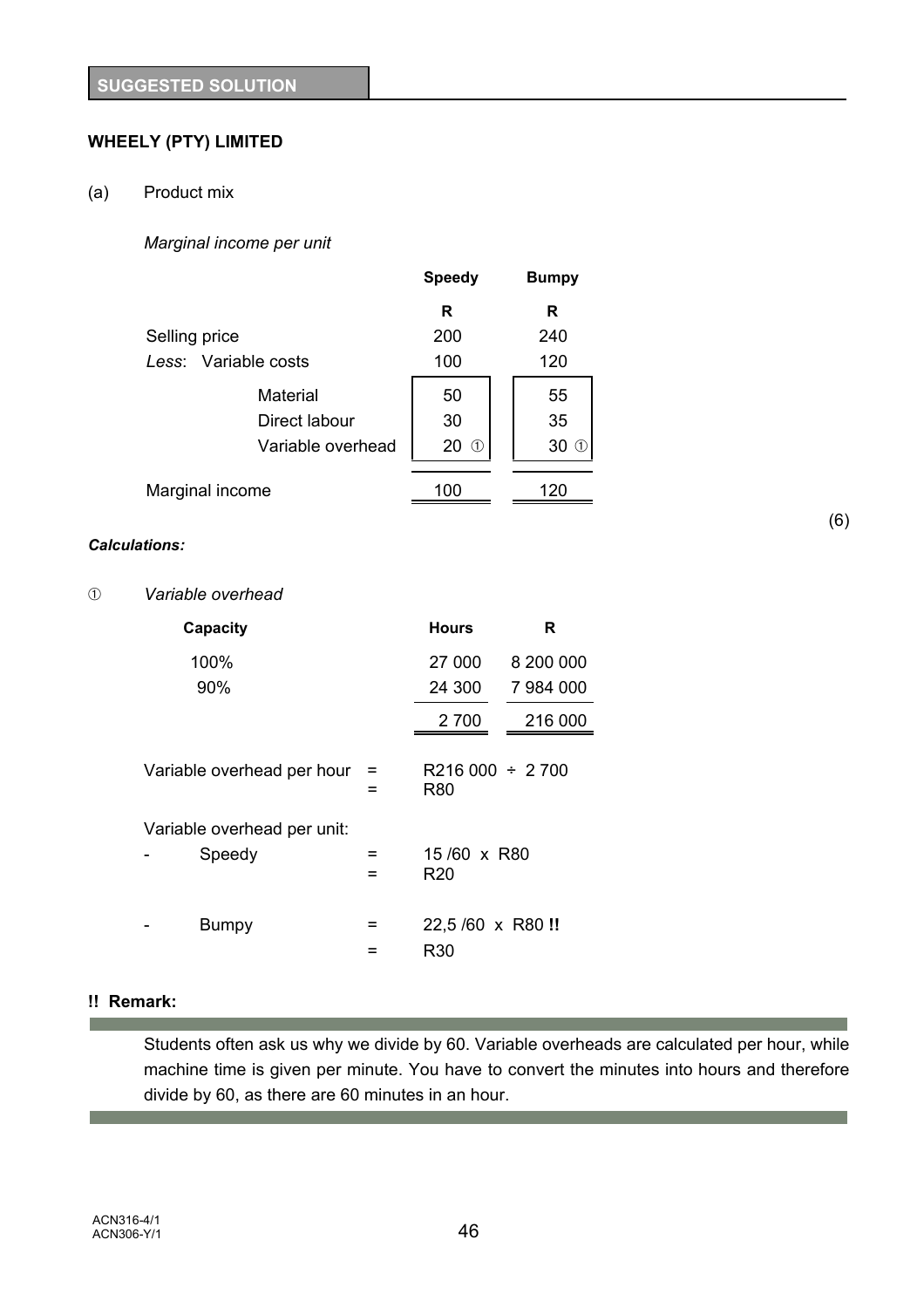|                       | <b>Material</b>  |                |                        | <b>Machine capacity</b> |                   |                       |
|-----------------------|------------------|----------------|------------------------|-------------------------|-------------------|-----------------------|
| Product               | <b>Units</b>     | R<br>per unit  | <b>Total</b><br>rands  | <b>Units</b>            | Hours per<br>unit | <b>Total</b><br>hours |
| Speedy<br>Bumpy       | 50 000<br>40 000 | 50,00<br>55,00 | 2 500 000<br>2 200 000 | 50 000<br>40 000        | 15/60<br>22,5/60  | 12 500<br>15 000      |
| Required<br>Available |                  |                | 4700000<br>4 620 000   |                         |                   | 27 500<br>27 000      |
| Shortage              |                  |                | 80 000                 |                         |                   | 500                   |

 $\therefore$  Material and machine capacity are both constraints.  $(6)$ 

# *Marginal income per constraint*

|                | <b>Material</b>           |               |                                       |              | <b>Machine capacity</b>   |                        |                                       |              |
|----------------|---------------------------|---------------|---------------------------------------|--------------|---------------------------|------------------------|---------------------------------------|--------------|
| <b>Product</b> | <b>Marginal</b><br>income | R per<br>unit | <b>Marginal</b><br>income per<br>rand | Ran-<br>king | <b>Marginal</b><br>income | <b>Time</b><br>(hours) | <b>Marginal</b><br>income per<br>hour | Ran-<br>king |
|                |                           |               | R                                     |              |                           |                        | R                                     |              |
| Speedy         | 100                       | 50            | 2,00                                  | 2            | 100                       | 15/60                  | 400                                   |              |
| Bumpy          | 120                       | 55            | 2,18                                  |              | 120                       | 22,5/60                | 320                                   | 2            |

As the ranking does not favour one product, linear programming will have to be applied. (4)

### **!! Remark:**

Some students find it difficult to calculate marginal income per constraint when there are fractions involved and are in doubt whether to divide or multiply to get to an answer!. Marginal income should be **divided** by the amount of the constraint. When you divide by a fraction, you need to know some of the basics of mathematics. When you deal with fractions, you simplify it

by multiplying by its inverse. Therefore, 100 /  $\frac{15}{60}$  will be the same as  $100 \times \frac{60}{15}$ .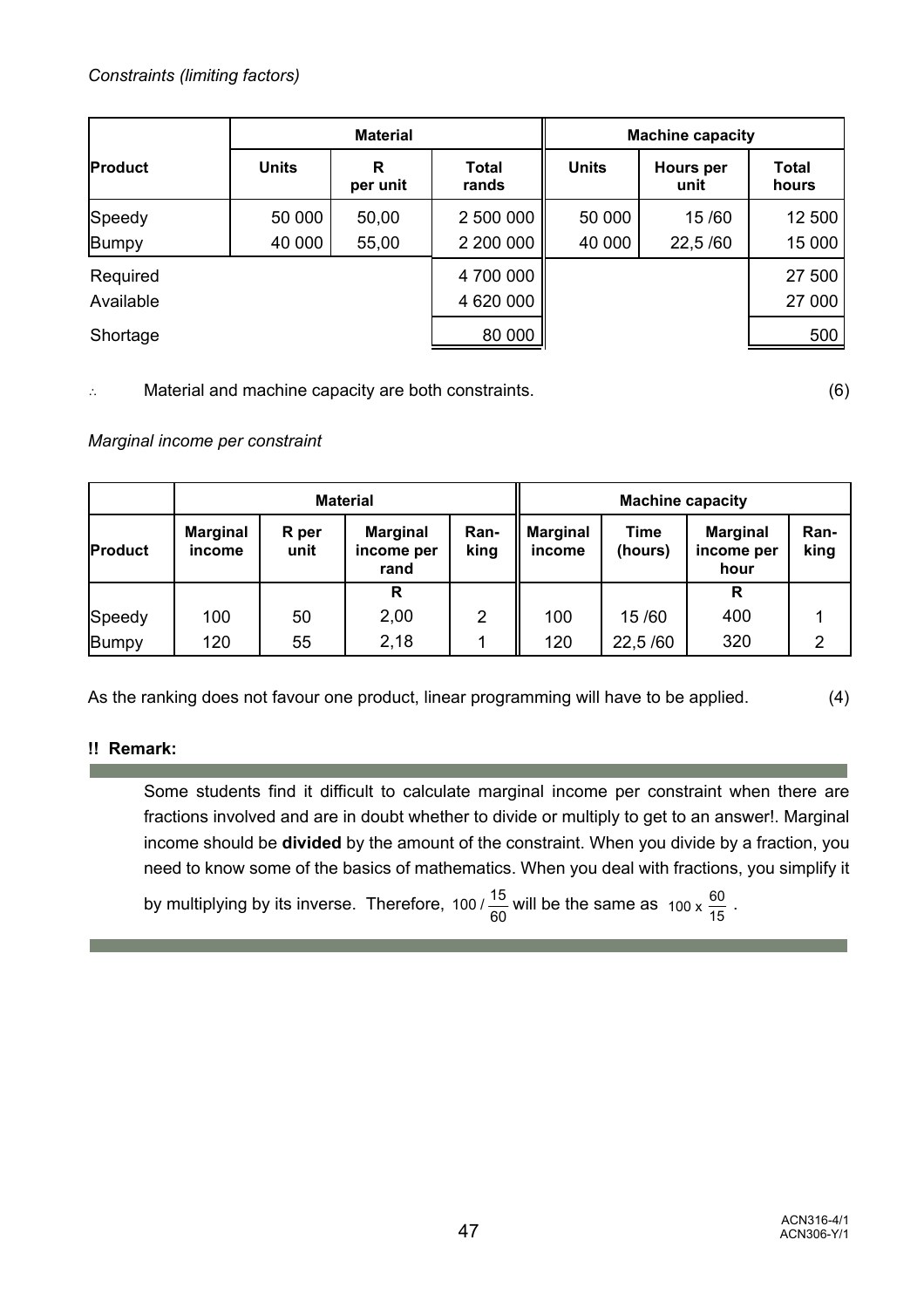# *Equations*:

| Let              | S             | $=$    | Speedy tyres, and  |                          |         |                                    |                              |  |  |
|------------------|---------------|--------|--------------------|--------------------------|---------|------------------------------------|------------------------------|--|--|
|                  | B             | $=$    | <b>Bumpy tyres</b> |                          |         |                                    |                              |  |  |
|                  | S             |        |                    | $\leq$ 50 000 and $\geq$ |         | - 0                                |                              |  |  |
|                  | B             | $\leq$ |                    | 40 000 and $\ge$         |         | 0                                  |                              |  |  |
| Material         |               |        |                    |                          |         | : 50 S + 55 B $\leq$ 4 620 000 (1) |                              |  |  |
|                  | Machine hours |        |                    | <u>15 S 22,5</u> B       |         | $:60 + 60 \leq 27000$              | (2)                          |  |  |
| $(2) \times 200$ |               |        |                    |                          |         | : $50S + 75B \le 5400000$ (3)      |                              |  |  |
| (1)              |               |        |                    |                          |         | : $50S + 55B \leq 4620000$         |                              |  |  |
| $(3) - (1)$      |               |        |                    |                          |         | $20B \quad \leq \quad 780\,000$    |                              |  |  |
|                  |               |        |                    | B                        |         | 39 000<br>$<$ $\qquad$             |                              |  |  |
| Substitute       |               |        |                    | B                        | $=$ $-$ | 39 000 in (1)                      |                              |  |  |
|                  |               |        |                    | $50S + 55(39000)$        |         | $\leq$ 4 620 000                   |                              |  |  |
|                  |               |        | 50S                |                          |         |                                    | $\leq$ 4 620 000 - 2 145 000 |  |  |
|                  |               |        |                    | S.                       | $\leq$  | 2475000<br>50                      |                              |  |  |
|                  |               |        |                    | S                        | $\lt$   | 49 500                             |                              |  |  |

The optimal product mix is 49 500 Speedy tyres and 39 000 Bumpy tyres, with no production factors remaining. (8)

(b) *Net contribution to profit*

|                            |                        | R          |
|----------------------------|------------------------|------------|
| Marginal income -          | Speedy (R100 x 49 500) | 4 950 000  |
|                            | Bumpy (R120 x 39 000)  | 4 680 000  |
|                            |                        | 9 630 000  |
| Less: Fixed overheads      |                        | 6 040 000① |
| Net contribution to profit | 3 590 000              |            |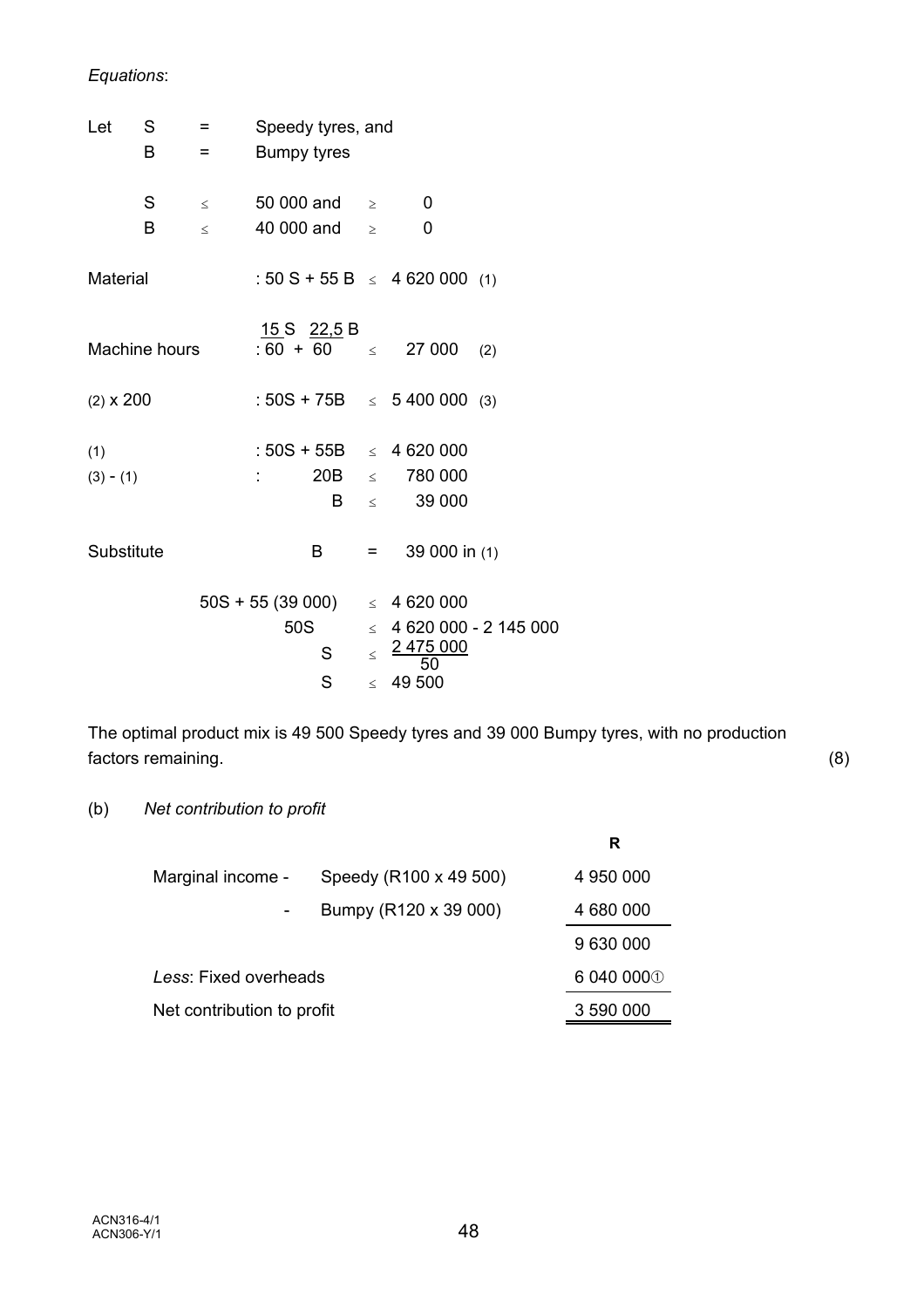### *Calculations:*

â *Fixed overheads*

|                                                     | R         |
|-----------------------------------------------------|-----------|
| Total overheads at 100% capacity                    | 8 200 000 |
| Less: Total variable overheads (R80 x 27 000 hours) | 2 160 000 |
| <b>Fixed overheads</b>                              | 6 040 000 |
|                                                     |           |
|                                                     |           |

# QUESTION 3 **(30 marks; 36 minutes)**

Importers Limited manufactures two products, Abbo and Babbo, from a raw material called Zapo. The raw material is imported at a cost of R15 per kilogram from Japa Limited, a foreign company. A fire has destroyed the warehouse of the supplier, and as a result, the 20.1 import of Zapo will be limited to 80% of the quantity imported in 20.0.

Following the restrictions on raw material imports, it is estimated that labour hours will reduce by 10 000 hours in comparison to those worked in 20.0. The management of the company has decided to maintain a minimum wage rate of R6 per hour.

The following is an extract from the budget for the 20.1 financial year, based on 95% of the available machine hours:

|                         | Abbo     | <b>Babbo</b> |
|-------------------------|----------|--------------|
| Sales volume (in units) | 12 000   | 16 000       |
| Sales volume (in rands) | R348 000 | R512 000     |
|                         |          |              |
| Standards per unit      | R        | R            |
| Raw material - Zapo     | 12,00    | 7,50         |
| Labour                  | 4,50     | 3,00         |
| Overheads               | 3,00     | 5,00         |

The budgeted fixed manufacturing overheads for the year amount to R63 800. Overheads are allocated to production at a rate of R4 per machine hour.

The actual raw material usage during 20.0 amounted to 20 000 kilograms. Twenty-six thousand (26 000) labour hours were clocked during 20.0.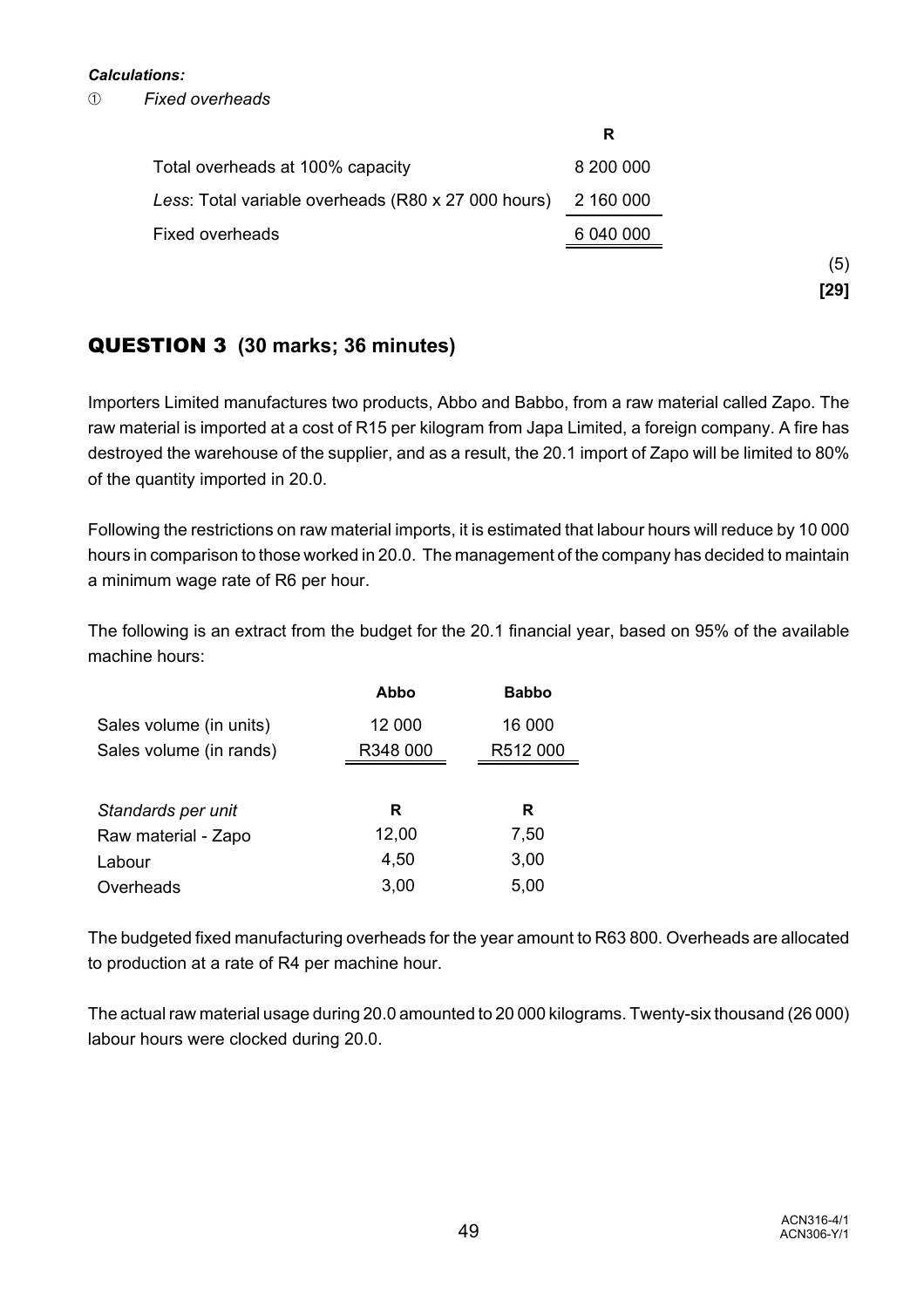# **REQUIRED** (a) Determine the optimal product mix for 20.1. (27) (b) Calculate the expected net profit for 20.1, based on the optimal product mix determined  $\ln(a)$  above. (3) **[30]**

# **SUGGESTED SOLUTION**

### **IMPORTERS LIMITED**

- (a) *Optimal product mix*
- 1. *Objective function*

Maximise 11,15 A + 19,25 B

Where  $A = Abbo$  $B =$ Babbo

2. *Marginal income*

|                                                      | Abbo          | <b>Babbo</b>  |
|------------------------------------------------------|---------------|---------------|
|                                                      | R             | R             |
| Selling price (R348 000/ 12 000); (R512 000/ 16 000) | 29,00         | 32,00         |
| Less: Variable costs                                 | 17,85         | 12,75         |
| Raw material (Zapo)                                  | 12,00         | 7,50          |
| Labour                                               | 4,50          | 3,00          |
| Variable overheads                                   | $1,35 \oplus$ | $2,25 \oplus$ |
| Marginal income                                      | 11,15         | 19,25         |

### *Calculations:*

Î *Variable overheads per unit*

|                                                         | R       |
|---------------------------------------------------------|---------|
| Total overheads $[(12\ 000\ x\ R3) + (16\ 000\ x\ R5)]$ | 116 000 |
| Less: Fixed overheads                                   | 63 800  |
| Variable overheads                                      | 52 200  |

Total machine hours:  $=$  (116 000 ÷ 4) = 29 000 machine hours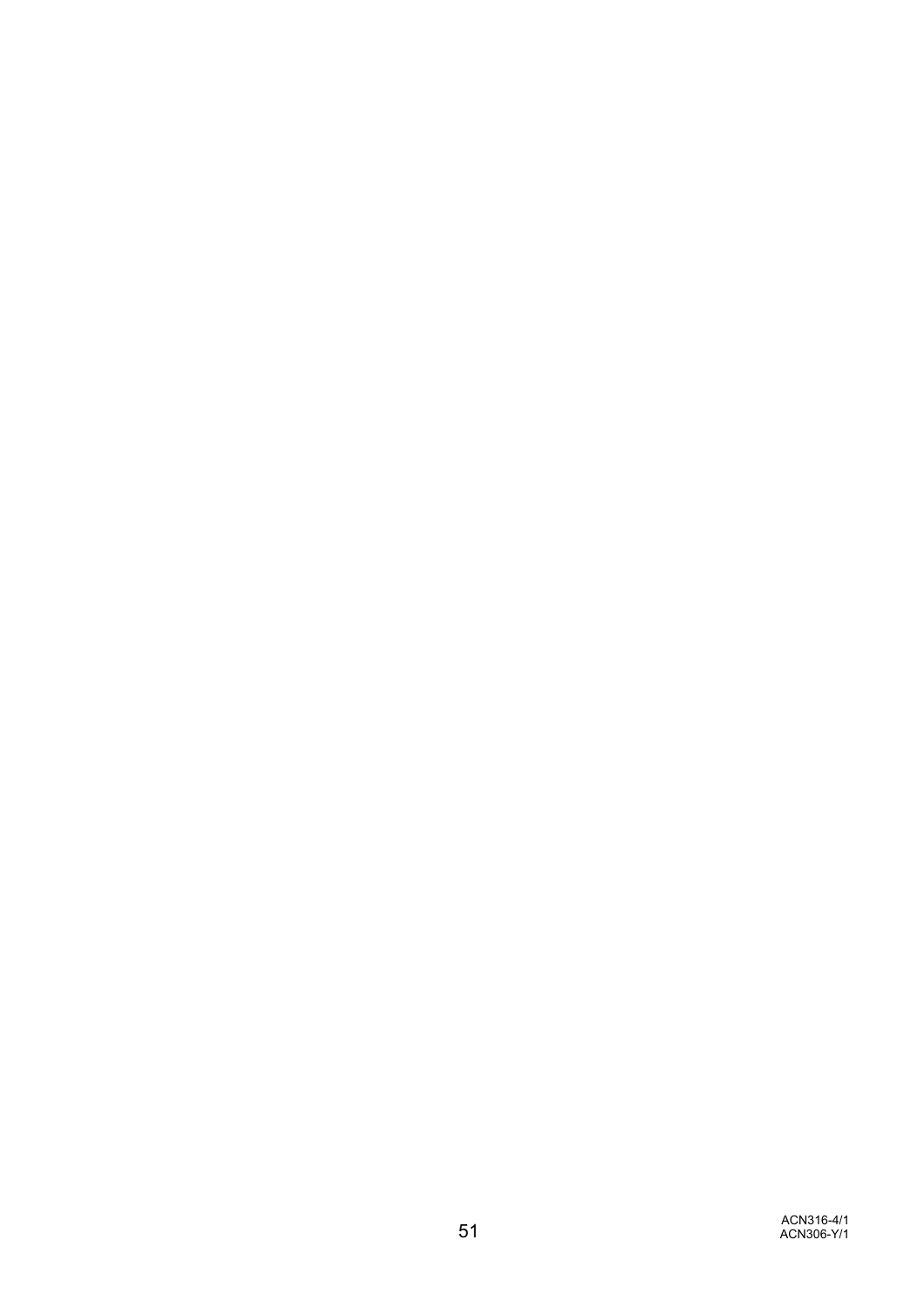| Variable overheads per hour = | $(R52 200 \div 29 000)$     |
|-------------------------------|-----------------------------|
|                               | R <sub>1</sub> ,80 per hour |

Variable overheads per unit:

|  | Abbo 3/4 x R1,80  | $\equiv$ | R <sub>1</sub> ,35 per unit |
|--|-------------------|----------|-----------------------------|
|  | Babbo 5/4 x R1,80 | $\equiv$ | R <sub>2</sub> ,25 per unit |

# 3. *Constraints*

|                | <b>Raw material</b> |             |                 | Labour       |                |                    |
|----------------|---------------------|-------------|-----------------|--------------|----------------|--------------------|
| <b>Product</b> | <b>Units</b>        | Kg per unit | <b>Total kg</b> | <b>Units</b> | Hours per unit | <b>Total hours</b> |
| Abbo           | 12 000              | 12/15       | 9600            | 12 000       | 4,5/6          | 9 0 0 0            |
| Babbo          | 16 000              | 7,5/15      | 8 0 0 0         | 16 000       | 3/6            | 8 0 0 0            |
| Required       |                     |             | 17 600          |              |                | 17 000             |
| Available      |                     |             | 16 0002         |              |                | 16 0003            |
| Shortage       |                     |             | (1600)          |              |                | (1000)             |

Raw material and labour are therefore both constraints.

### *Calculations:*

| $\circled{2}$ | $80\% \times 20000$ | = | 16 000 |
|---------------|---------------------|---|--------|
| $\circled{3}$ | 26 000 - 10 000     | = | 16 000 |

# **!! Remark:**

r.

Please note that machine hours will not be a constraint because the budget is based on 95% of the available machine hours. Unless machine hours are reserved for unforseen events, or a special order is received, machine hours will not be a constraint if the budget is based on less than full capacity, and need not to be tested.

### 4. *Marginal income per constraint*

| <b>Raw material</b> |                                       |                | Labour                              |              |                                       |                          |                                       |                |
|---------------------|---------------------------------------|----------------|-------------------------------------|--------------|---------------------------------------|--------------------------|---------------------------------------|----------------|
| <b>Product</b>      | <b>Marginal</b><br>income per<br>unit | Kg per<br>unit | <b>Marginal</b><br>income per<br>kg | Ran-<br>king | <b>Marginal</b><br>income per<br>unit | <b>Hours</b> per<br>unit | <b>Marginal</b><br>income per<br>hour | Ran-<br>king   |
| Abbo                | 11,15                                 | 12/15          | 13,94                               | 2            | 11,15                                 | 4,5/6                    | 14,87                                 | $\overline{2}$ |
| <b>Babbo</b>        | 19,25                                 | 7,5/15         | 38,50                               |              | 19,25                                 | 3/6                      | 38,50                                 |                |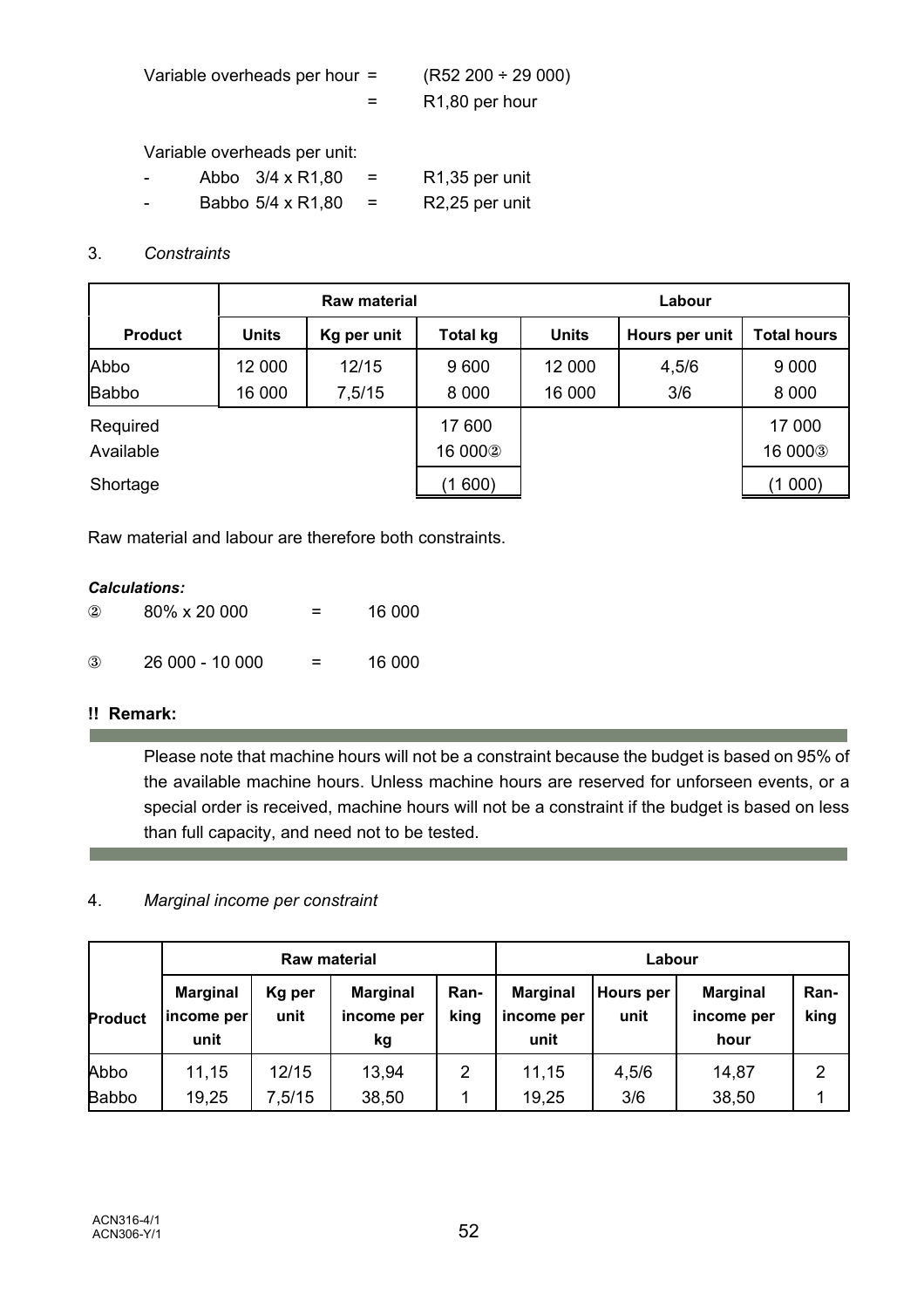Babbo is more profitable than Abbo in respect of both constraints. The maximum number of Babbo that can be sold should therefore be manufactured and the remainder of the resources should be utilised for the manufacture of Abbo.

### 5. *Optimal product mix*

|                                                                                             | <b>Raw material</b> | Labour                 |
|---------------------------------------------------------------------------------------------|---------------------|------------------------|
| Available (per 3 above)                                                                     | Kg<br>16 000        | <b>Hours</b><br>16 000 |
| Less: Required for Babbo (per 3 above)                                                      | 8 0 0 0             | 8 0 0 0                |
| Available for Abbo                                                                          | 8 0 0 0             | 8 000                  |
| Number of units of Abbo $\left(\frac{8\ 000}{12 \div 15}, \frac{8\ 000}{4.5 \div 6}\right)$ | 10 000              | 10 666,66              |

The manufacture of Abbo will therefore be limited to 10 000 units.

The optimal product mix will therefore be 16 000 units Babbo and 10 000 units Abbo. (27)

(b) *Expected net profit for 20.1*

|                                                             | R                  |
|-------------------------------------------------------------|--------------------|
| Marginal income                                             | 419 500            |
| $(10000 \times R11, 15)$<br>Abbo<br>Babbo (16 000 x R19,25) | 111 500<br>308 000 |
| Less: Fixed overheads                                       | 63 800             |
| Budgeted net profit                                         | 355 700            |
|                                                             | (3)                |
|                                                             | [30]               |

### **!! Remark:**

To comply with the ethical aspects as discussed in the introduction, the management accountant should be aware that the decision to reduce labour hours drastically, has implications for the workers. Make sure that the trade unions were involved in the decision-making process. You should also consider whether the company conforms to the requirements of the Basic Conditions of Employment Act regarding minimum wages.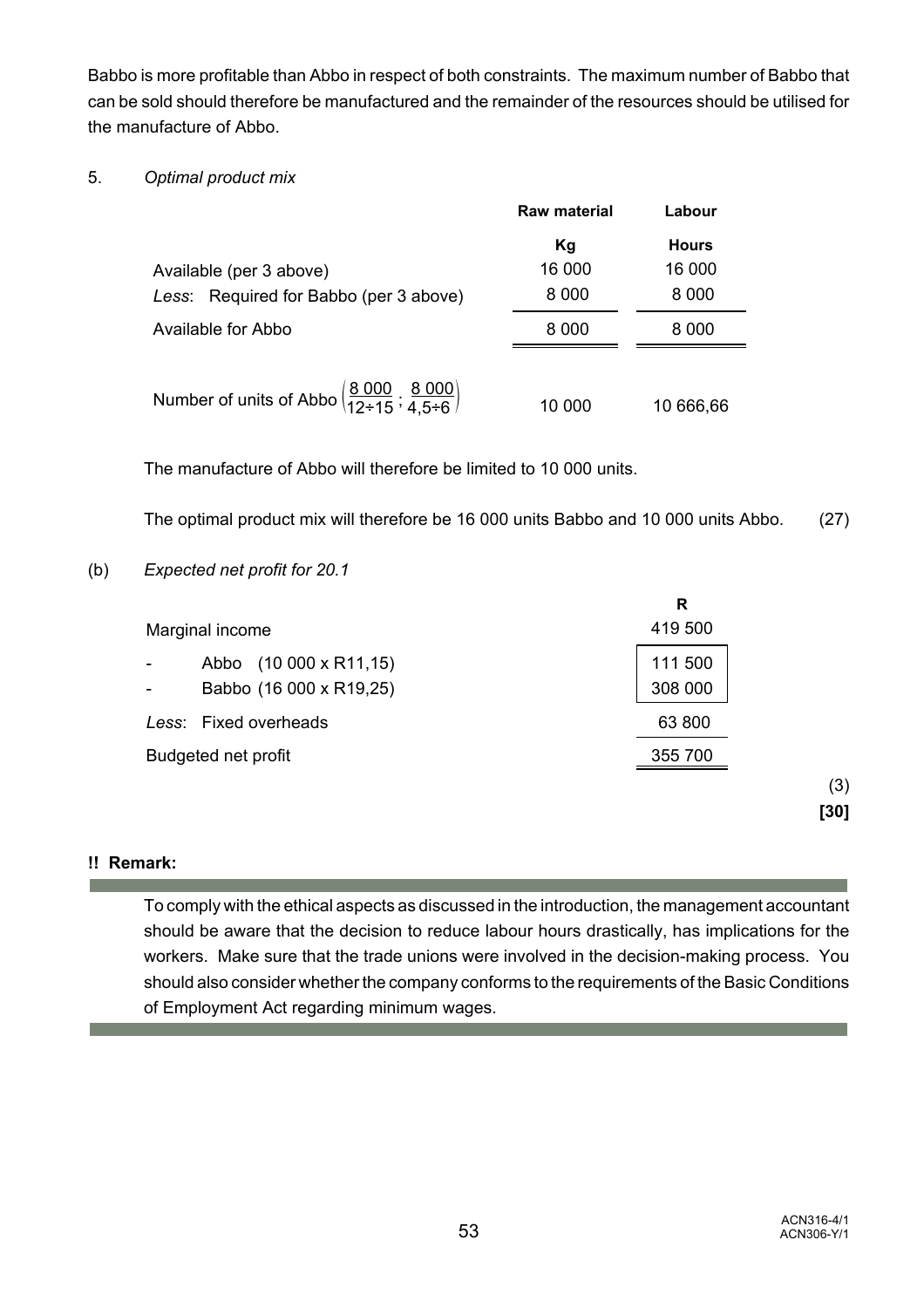

# The relevance approach to nonroutine profit-related decisions (decision making cost)

The management accountant's role in decision-making is to provide information relevant to a decision. Managers use this information in preparing a quantitative analysis of the problem under review. Qualitative factors should also be considered before a final decision is taken.

The various decisions that are discussed in the textbook, includes the following:

- outsourcing versus manufacturing (example 9.4)
- deletion of a market segment
- expansion of a product range
- acceptance of once-off sales opportunities at discounted selling prices (example 9.5)
- further processing of a product (examples 9.6 & 9.7)
- acceptance of special orders requiring the use of optimisation (see chapter 8).

Carefully study chapter 9 of the prescribed textbook, "*Managerial Accounting", Frank W Julyan, Chalene Nel, Volume 1, second edition 2003,* in accordance with the learning objectives set out at the beginning of the chapter.

Additional questions and solutions have been included to help you gain the necessary proficiency in the application of the technique. You will benefit most if you work through these as suggested in chapter 5 of this study guide.

# QUESTION 1 **(27 marks; 32 minutes)**

Safesit (Pty) Limited has five different departments that manufacture various products. Department 1 manufactures vehicle safety seats for babies.

Currently, two products, namely a budget baby seat and a standard baby seat, are manufactured.

Management is concerned about the sudden decline in the sales of the standard baby seat. Despite attempts to reduce the number of employees on the production line, as well as a recent productivity drive aimed at higher productivity and less wastage of resources, the department is operating at a loss.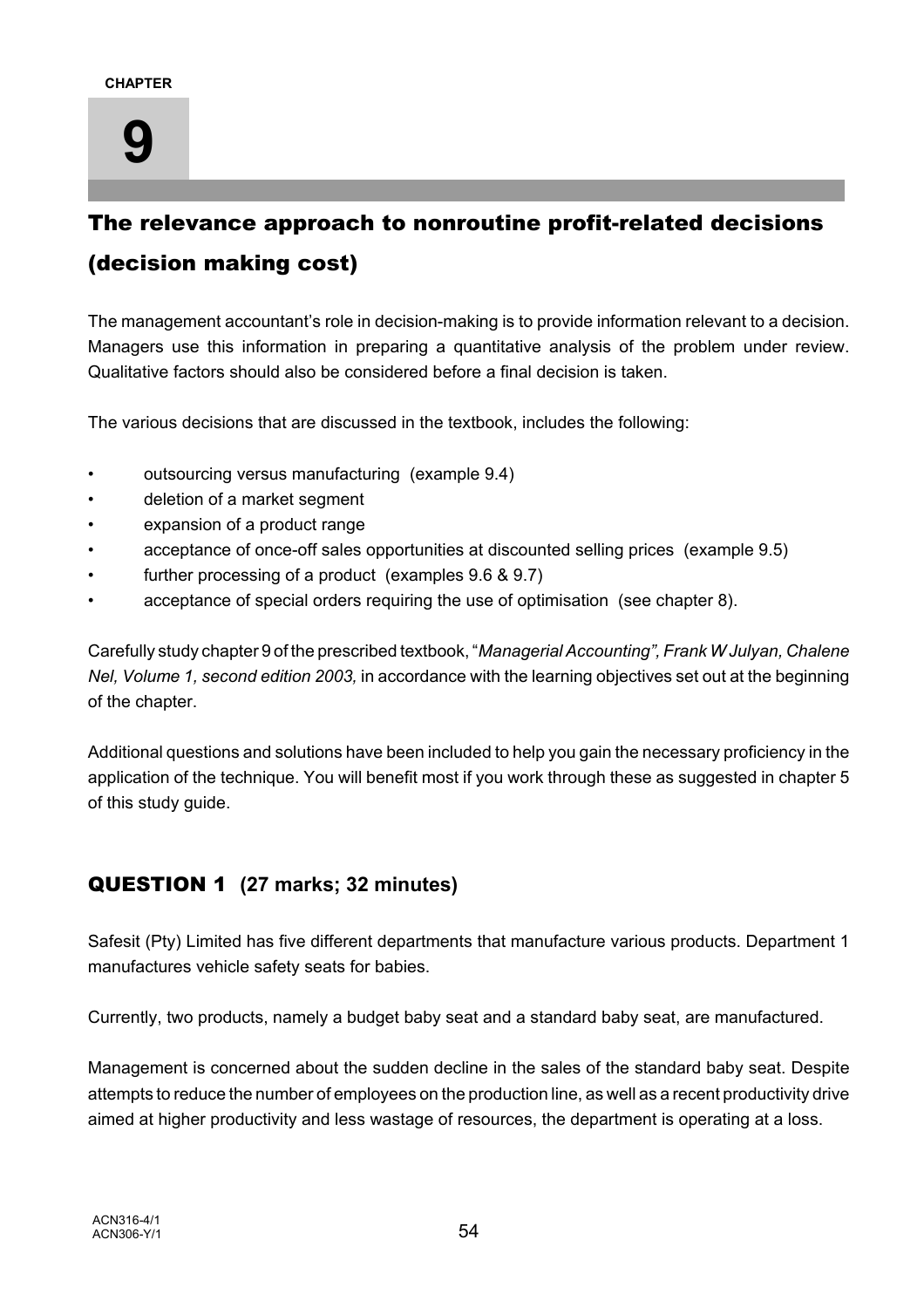The following budget has been compiled at 60% of the available capacity, based on labour hours, for the year ending 28 February 20.1:

|                              |                 | <b>Budget</b> | <b>Standard</b> |
|------------------------------|-----------------|---------------|-----------------|
|                              |                 | baby seat     | baby seat       |
|                              |                 | R             | R               |
| Sales                        |                 | 1 358 000     | 1 620 000       |
| Less:                        | <b>Expenses</b> | 1 281 000     | 2 004 000       |
|                              | Direct material | 357 000       | 684 000         |
|                              | Direct labour   | 210 000       | 300 000         |
|                              | Overheads       | 714 000       | 1 020 000       |
| Net income/(loss)            |                 | 77 000        | (384 000)       |
| Production and sales (units) |                 | 000           | 6.<br>000       |

### *Additional information*:

- 1. Overheads are allocated to production based on direct labour hours.
- 2. An amount of R1 387 200 in respect of fixed overheads is included in overheads.
- 3. Organisational overheads relating to head office costs are allocated to departments. These overheads amount to 30% of the fixed overheads stated above. The remainder of the fixed overheads specifically relate to Department 1.
- 4. Sixty percent (60%) of the fixed overheads of Department 1 are discretionary.
- 5. All production line workers earn the same hourly rate.
- 6. The demand for the budget baby seat will not be affected if the manufacturing of the standard baby seat is discontinued.

### **REQUIRED**

- (a) Advise the management of Safesit (Pty) Limited on the decision of whether the manufacture of the standard baby seat should be discontinued or not, in the long-term as well as the short- to medium-term. Motivate your reasoning in respect of cost items not taken into account. (21)
- (b) Briefly motivate possible long-term steps that could be taken to solve the problem experienced in Department 1. (6)

**[27]**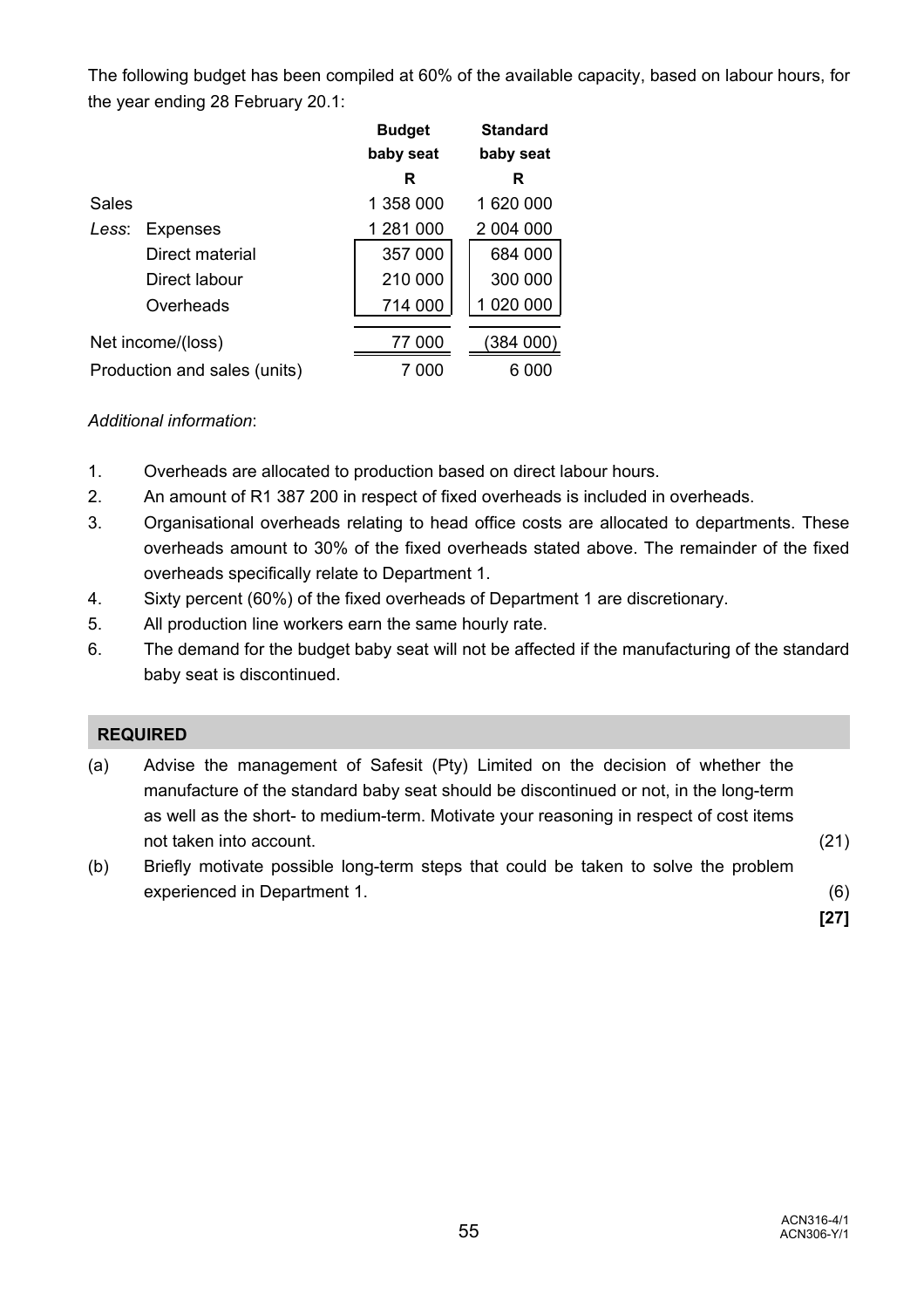# **SAFESIT (PTY) LIMITED**

(a) *Decision on whether the manufacture of standard baby seats should be discontinued in the longterm as well as the short- to medium-term*

| Long-term                                                 | R                        |                      |
|-----------------------------------------------------------|--------------------------|----------------------|
| Relevant income                                           | 1 620 000                |                      |
|                                                           | Less: Relevant expenses  | 1 759 200            |
|                                                           | Direct materials         | 684 000              |
|                                                           | Direct labour            | 300 000              |
|                                                           | Variable overheads       | 204 000 <sup>1</sup> |
|                                                           | Fixed overheads          |                      |
|                                                           | Department 1             | 571 2002             |
|                                                           | Organisational overheads | ③                    |
| Relevant net loss                                         |                          | (139 200)            |
|                                                           |                          |                      |
|                                                           | Short- to medium-term    |                      |
|                                                           | Relevant net loss above  | (139 200)            |
| Add: Committed portion of fixed overheads of Department 1 | 228 480 <sup>4</sup>     |                      |
| Relevant net income                                       | 89 280                   |                      |

The manufacture of the standard baby seats should therefore be discontinued in the long-term. In the short- to medium-term the manufacture of the standard baby seats should be continued.

**R**

### *Calculations and notes:*

Î *Variable overheads*

| Total overheads (714 000 + 1 020 000)                         | 1 734 000 |
|---------------------------------------------------------------|-----------|
| Less: Fixed overheads                                         | 1 387 200 |
| Variable overheads                                            | 346 800   |
| Budget seat $(^{210}/_{510} \times R346800)$ !!<br>$\sim 100$ | 142 800   |
| Standard baby seat $(^{300}/_{510}$ x R346 800) !!            | 204 000   |
|                                                               |           |

### **!! Remark:**

Overheads should be allocated based on labour hours, but labour hours are not available. The question states that all production line workers are paid at the same rate, therefore the allocation can be based on labour costs.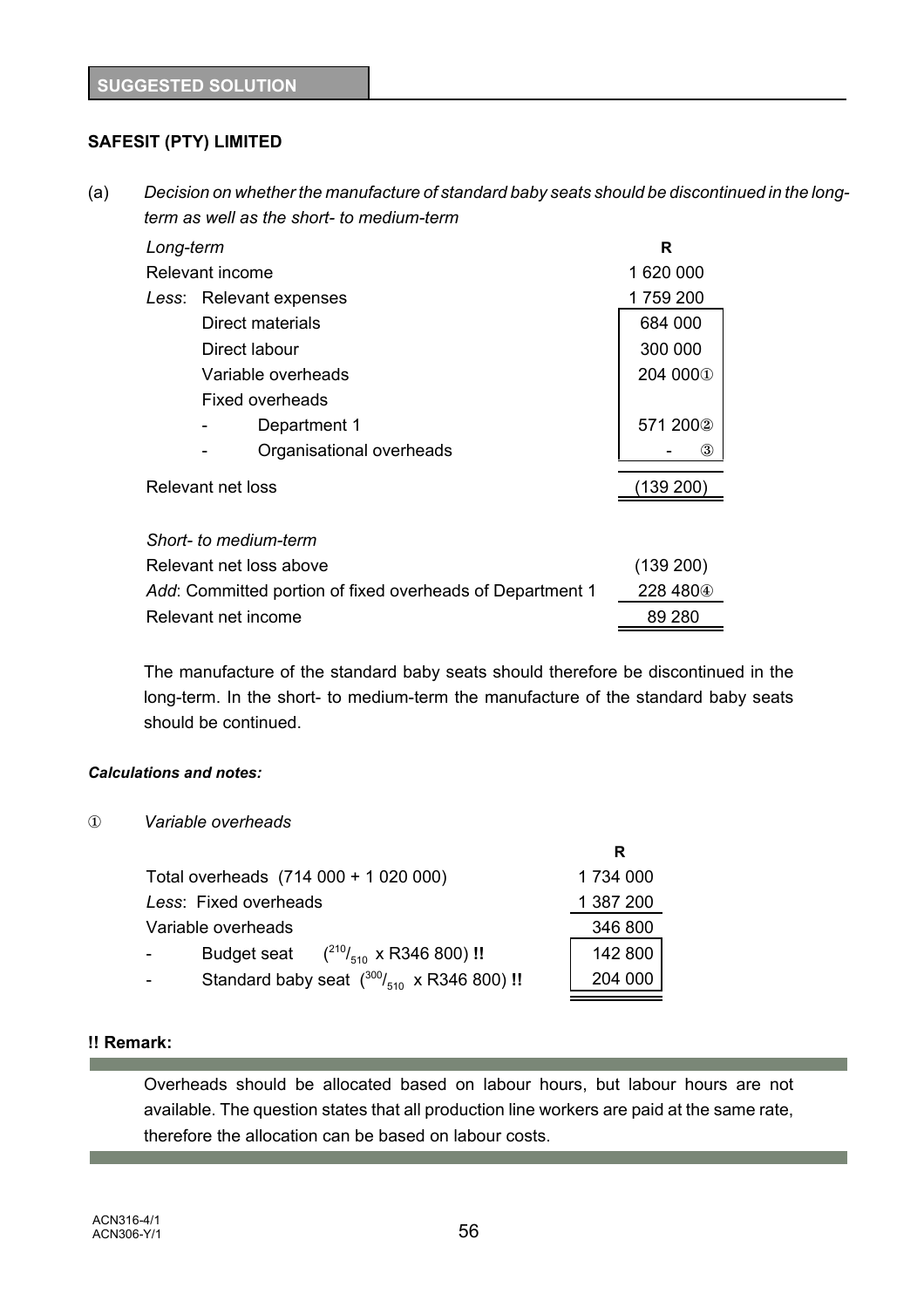|                                                                     | R         |
|---------------------------------------------------------------------|-----------|
| <b>Fixed overheads</b>                                              | 1 387 200 |
| Less: Organisational overheads 30%                                  | 416 160   |
| <b>Fixed overheads</b><br>Department 1                              | 971 040   |
| Budget seat $(^{210}/_{510} \times R971040)$<br>$\blacksquare$      | 399 840   |
| Standard baby seat $\binom{300}{510}$ x R971 040)<br>$\overline{a}$ | 571 200   |

### Ð *Organisational overheads*

Organisational overheads are allocated to departments at a specified rate. Whether or not Department 1 is going to manufacture the standard baby seat is not going to change these overheads, therefore they are irrelevant to this decision, in the long-term as well as the short- to medium-term.

### Ñ *Committed portion of fixed overheads of Department 1*

Committed portion  $(40\% \times R571\,200\%) = R228\,480$ The committed portion of the fixed overheads relating to the standard baby seat, namely 40% (100% - 60%), is irrelevant to the short- to medium term decision and is therefore added back. (21)

- (b) *Possible long-term steps to solve the problem*
- (i) Determine why the demand for the standard baby seat has declined. Do the following:
	- Launch a market survey to determine the needs of consumers. These needs may have changed while the product remained unchanged.
	- Investigate the strengths and weaknesses of the standard baby seat manufactured by the company and compare it to competitors' products. Compare the selling price of the standard baby seat with the prices of competitors' products.
- (ii) Analyse the detailed product costs to determine where savings could be made:
	- Determine whether the recent productivity drive has achieved its aim of higher productivity and less wastage of resources.
	- Concentrate efforts on reducing fixed overheads, both in Department 1 and in the rest of the company.
	- Consider alternative production methods or new machinery that could reduce the total manufacturing costs of the standard baby seat.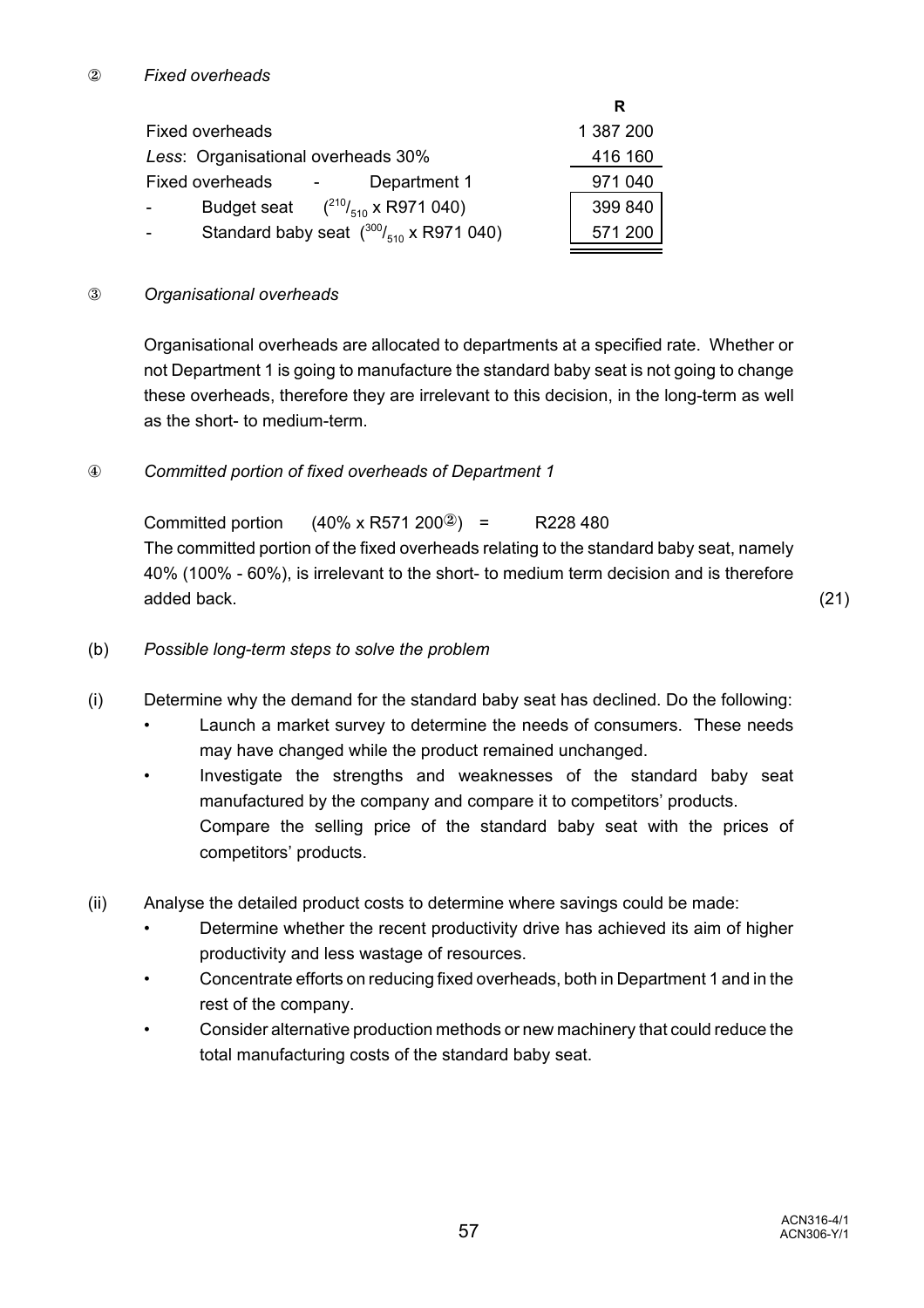(iii) Launch a new product to replace the standard baby seat, or add another product to the range manufactured by Department 1, in an attempt to recapture the market share lost and to result in a better utilisation of available capacity.

One and a half mark per relevant point, limited to (6)

**[27]**

# QUESTION 2 **(28 marks; 34 minutes)**

Ready-Truss (Pty) Limited manufactures wooden roof trusses and sells them to construction firms and building supply stores.

The business is conducted from two branches, one in Babelegi and the other in Midrand.

Owing to current poor economic conditions and the resultant decline in construction activity, the turnover of both branches has dropped considerably.

The Babelegi branch has an even greater problem because the wage and rental subsidies previously granted by the government have been abolished permanently. These subsidies were the sole reason why this branch had been profitable in the past.

You are a management consultant and have been approached for advice concerning the possible closure of the Babelegi branch.

You have been supplied with the following information with regard to the Babelegi branch for the year ended 28 February 20.0:

| 1 350 000 |
|-----------|
| 1 300 000 |
| 800 000   |
| 100 000   |
| 400 000   |
|           |
| 50 000    |
| 174 000   |
| 80 000    |
| 94 000    |
| 124 00    |
|           |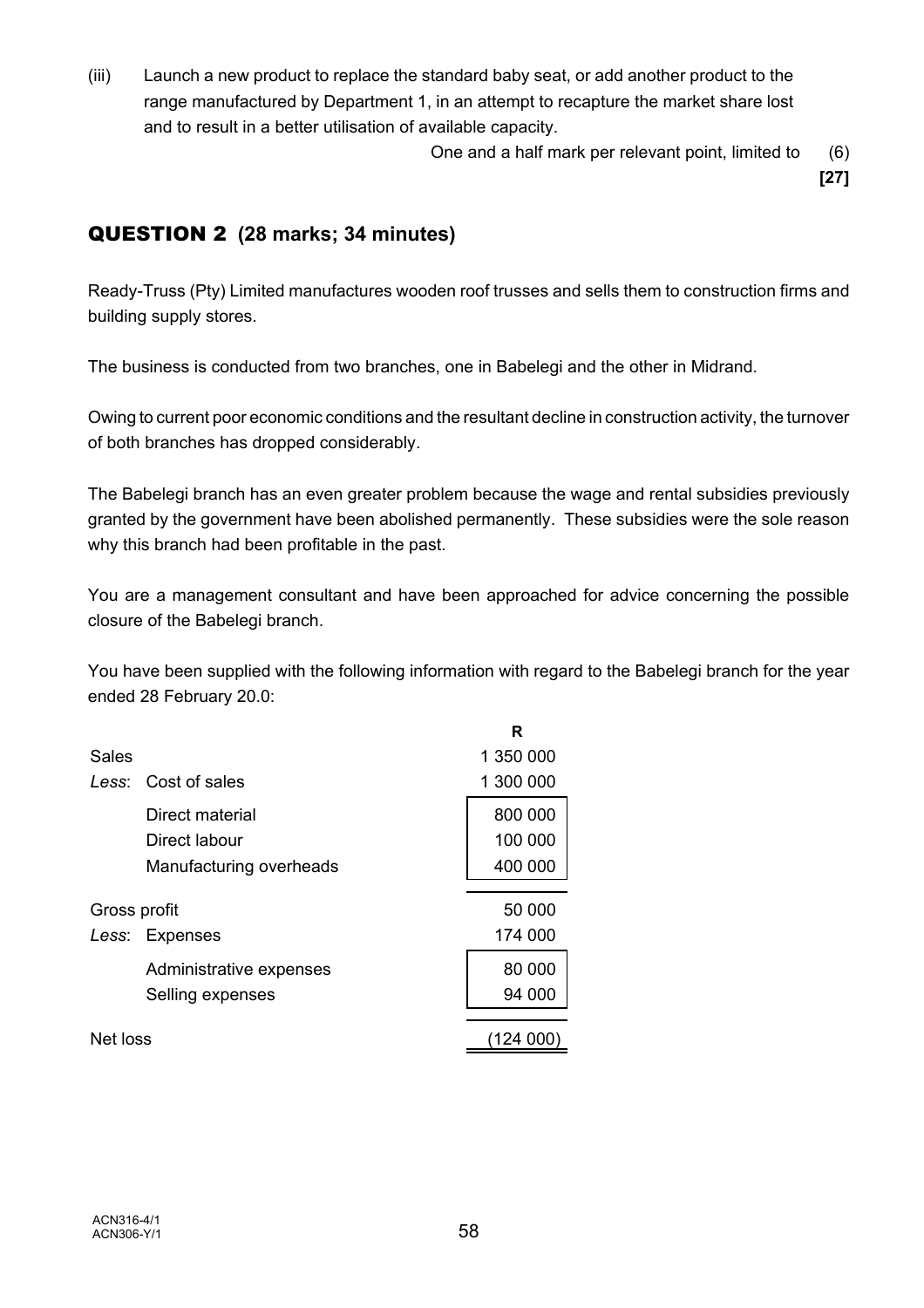### *Additional information:*

- 1. Seventy five per cent (75%) of the manufacturing overheads are fixed, 60% of which are committed fixed costs.
- 2. Administrative expenses consist of the salary of the Babelegi receptionist (R2 000 per month) and head office administrative costs allocated to the Babelegi branch. The latter cost will not cease to exist if the Babelegi branch is closed.
- 3. Head office selling expenses, allocated to the branch on the basis of turnover, amount to R40 000. The remainder of the above selling expenses figure relates to sales commission paid to a salesman and is calculated as a percentage of turnover.
- 4. The following are the changes foreseen with regard to the year ending 28 February 20.1:
	- The volume of turnover is expected to increase by 10% as a result of an intensive marketing campaign.
	- The cost of direct materials will increase by 5% in terms of a notification by the sawmill.
	- An 8% increase in the cost of direct labour was agreed upon during recent negotiations with trade unions.
- 5. Should the Babelegi branch be closed, vehicles, machinery and equipment would be sold at prices exceeding their book values to enable the company to cover all closing-down costs, and the required retrenchment packages to employees, including the receptionist.
- 6. The activities of the Babelegi branch could be relocated to the Midrand branch, which is currently operating well below full capacity. In such a case, additional fixed costs of R100 000 per annum would have to be incurred by the Midrand branch.

Should the activities of the Babelegi branch be relocated to the Midrand branch, only 80% of the year 20.1 volume of turnover of the Babelegi branch would be retained.

The variable manufacturing cost structure of the Midrand branch is similar to that of the Babelegi branch. The variable cost structure of the Babelegi branch for the year 20.1 should be used as basis for its relocated activities during the year 20.1 at the Midrand branch, except for the commission of the salesman, which will increase by 2% to compensate for the additional travelling costs which will have to be incurred by him.

# **REQUIRED**

Advise the management of Ready-Truss (Pty) Limited whether the activities of the Babelegi branch should be relocated to the Midrand branch in the long-term, as well as in the short- to medium-term. Motivate your reasoning in respect of cost items not taken into account. **[28]**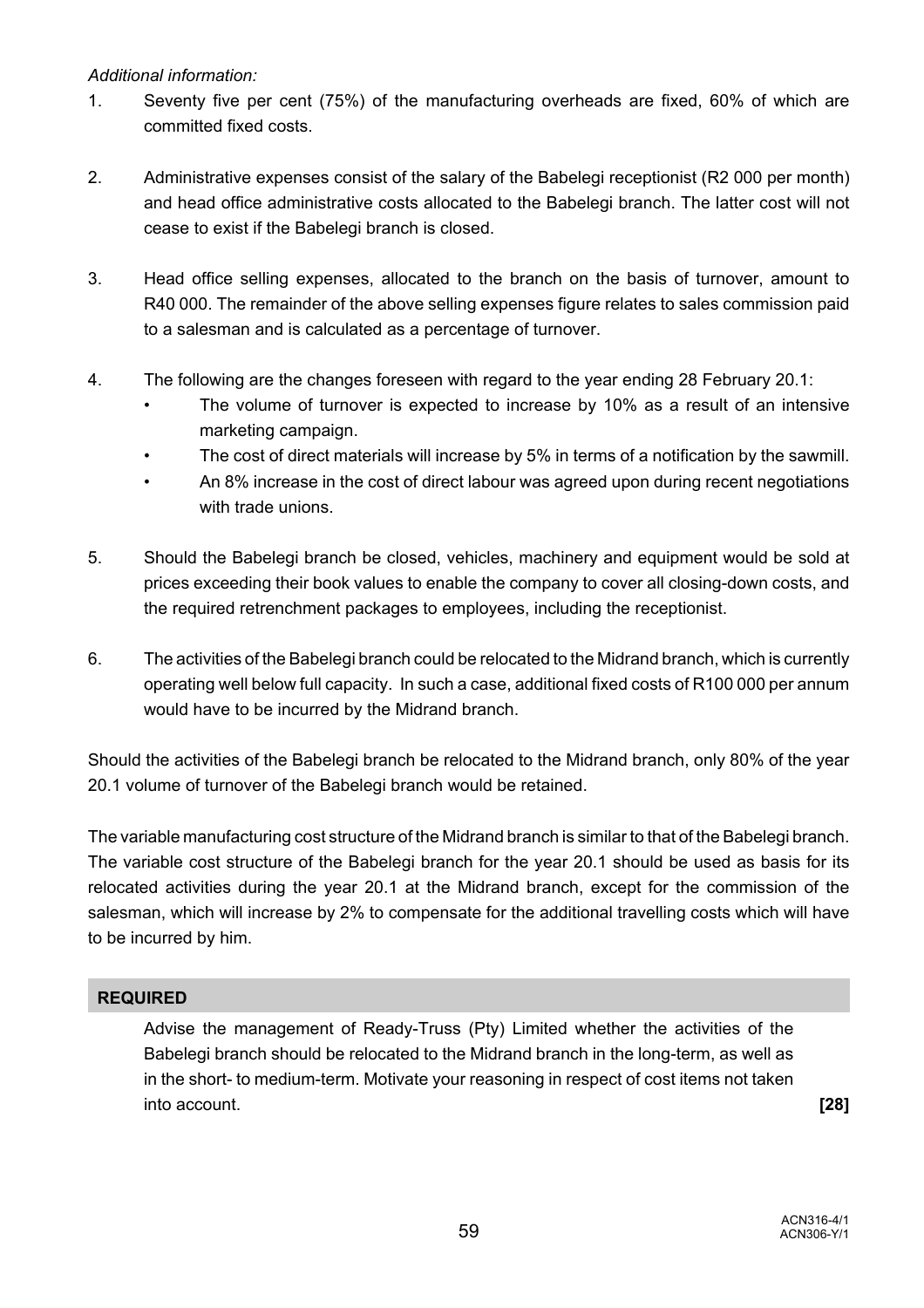# **READY-TRUSS (PTY) LIMITED**

### *Continue manufacturing at Babelegi branch*

| Long-term                                                                 | R             |
|---------------------------------------------------------------------------|---------------|
| Relevant income (R1 350 000 x 1,10)                                       | 1485000       |
| Less: Relevant variable costs                                             | 1 212 200     |
| Direct material (R800 000 x 1,10 x 1,05)                                  | 924 000       |
| Direct labour (R100 000 x 1,10 x 1,08)                                    | 118 800       |
| Variable manufacturing overheads (25% x R400 000 x 1,10)                  | 110 000       |
| Variable selling expenses [(R94 000 - R40 000) x 1,10]                    | 59 400        |
| Relevant marginal income                                                  | 272 800       |
| Less: Relevant fixed costs                                                | 324 000       |
| Fixed manufacturing overheads (75% x R400 000)<br>Administrative expenses | 300 000       |
| Babelegi branch (R2 000 x 12)                                             | 24 000        |
| Head office expenses allocated                                            | $\circled{1}$ |
| Fixed selling expenses                                                    |               |
| Allocated from head office                                                | $-$ ①         |
| <b>Relevant net loss</b>                                                  | (51 200)      |
|                                                                           | (17)          |
| Short- to medium-term                                                     | R             |
| Relevant net loss above                                                   | (51 200)      |
| Add: Committed portion of fixed manufacturing overheads (60% x R300 000)  | 180 000       |
| Relevant net income                                                       | 128 800       |
|                                                                           | (3)           |

### **Explanation:**

Î A predetermined figure for head office costs relating to certain administrative and selling expenses are allocated to the Babelegi branch. Whether or not the branch continues manufacturing is not going to change these expenses, therefore they are irrelevant to this decision in the long-term as well as in the short-to medium-term.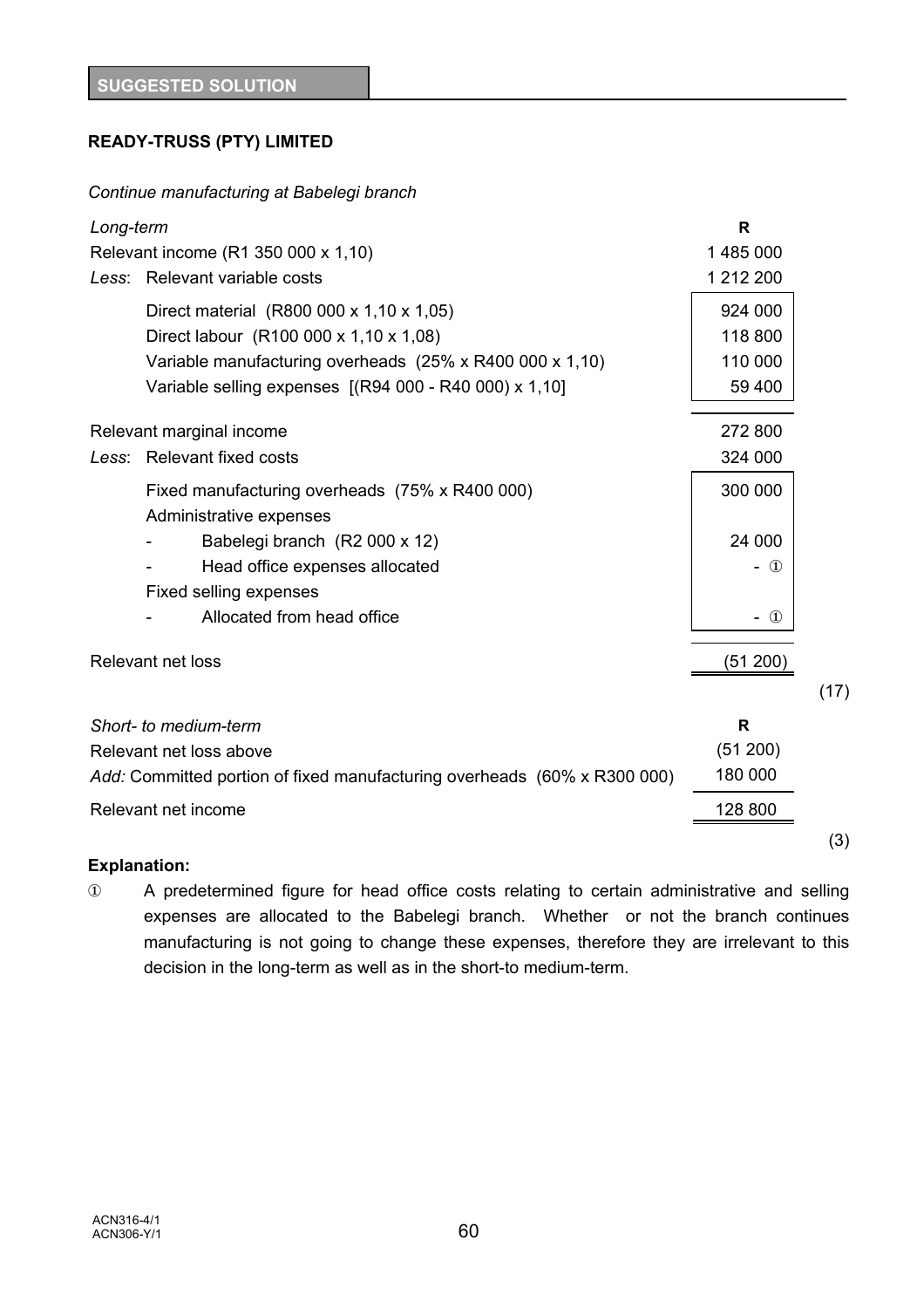*Relocate to Midrand branch*

*Short- to medium-term and long-term*

|                                                                                          | R       |  |
|------------------------------------------------------------------------------------------|---------|--|
| Relevant income [80% x (R272 800 + R59 400)]                                             |         |  |
| Less: Variable selling expenses $[(0,040 + 0,02) \times R1 \, 188 \, 000)]$ <sup>2</sup> | 71 280  |  |
| Relevant marginal income                                                                 |         |  |
| Less: Additional fixed costs                                                             | 100 000 |  |
| Relevant net income                                                                      |         |  |

#### *Calculations:*

| $\circled{1}$ | R59 400/ R1 485 000 = 0,04        |  |
|---------------|-----------------------------------|--|
| $\circled{2}$ | $R1485000 \times 0.80 = R1188000$ |  |

### **Conclusion:**

In the long-term, Ready-Truss (Pty) Limited should close the Babelegi branch and relocate to the Midrand branch. In the short- to medium term, the Babelegi branch should continue manufacturing the roof trusses. (3)

# QUESTION 3 **(27 marks; 32 minutes)**

Excel Limited is a manufacturer of high quality tools. The company produces 120 000 units of a certain spare part per annum. This spare part is frequently used in the manufacture of various tools. One hundred thousand (100 000) of these spare parts are used internally in the manufacture of tools, and 20 000 are sold to external manufacturers at a price of R15 per unit. The profit made on the sale of the 20 000 units is used to reduce the cost of the 100 000 units.

The company has been approached by a sales representative of another manufacturing company, offering to provide the company with these spare parts at a price of R13 per unit, provided that at least 100 000 units are purchased per annum.

The following information regarding the section manufacturing this spare part has been extracted from the budget for the year ending 28 February 20.0:

|                                 | R         |
|---------------------------------|-----------|
| Material ( $@$ R1,50 per unit)  | 180 000   |
| Labour ( $@$ R30 per hour)      | 720 000   |
| Overheads                       | 1 200 000 |
| Total costs (@ R17,50 per unit) | 2 100 000 |

**[28]**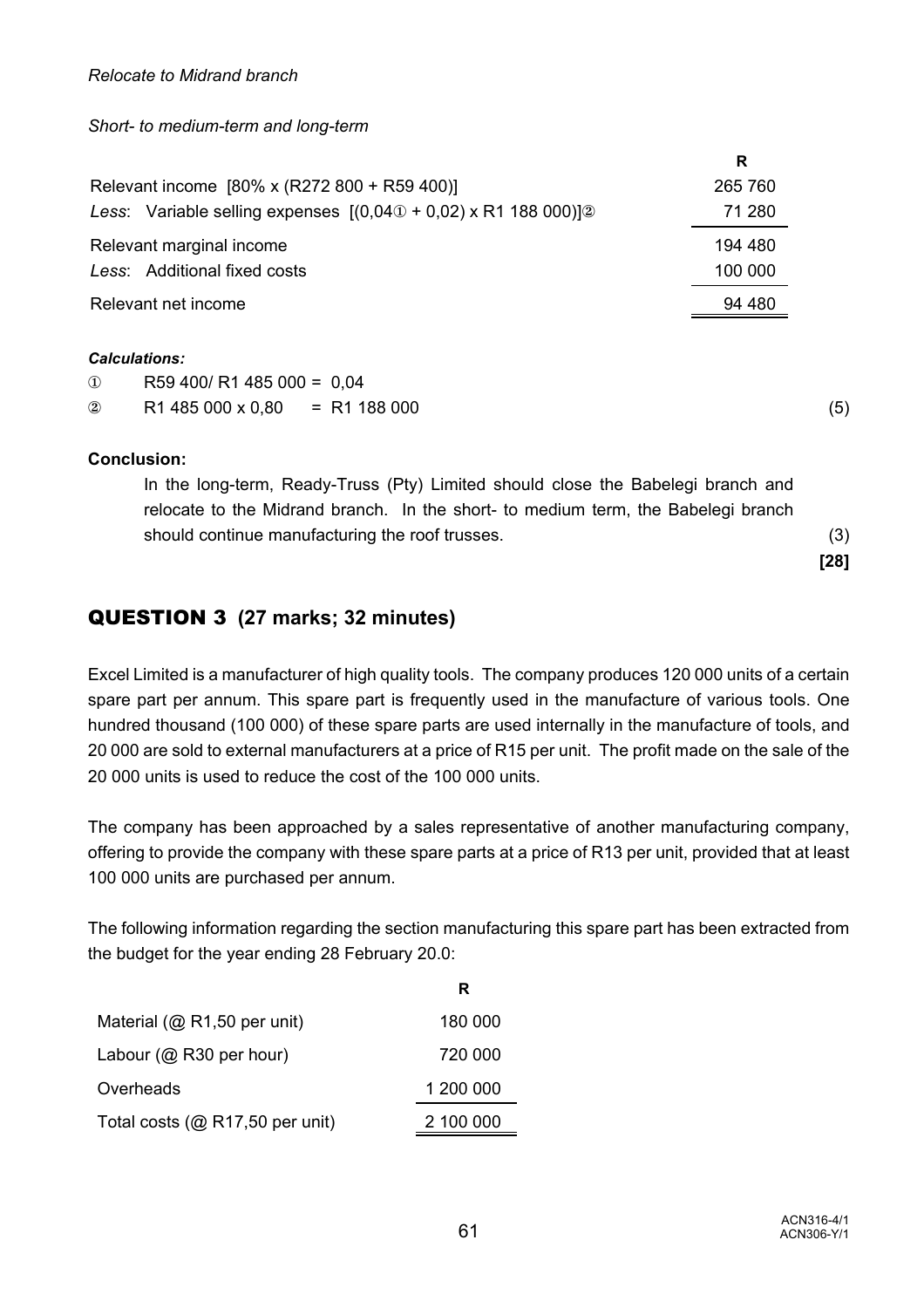Overheads consist of the following:

- Sectional overheads: R900 000 Sectional overheads are 60% fixed, 50% of which are committed fixed costs.
- Overheads of the enterprise: R300 000 Overheads of the enterprise comprise fixed managerial and administrative costs, which are allocated to the various sections on the basis of labour hours.

This particular production section manufactures only the abovementioned spare part.

### **REQUIRED**

| (a)                                                                                 | Determine whether Excel Limited should continue selling 20 000 units of the spare part |                                        |      |
|-------------------------------------------------------------------------------------|----------------------------------------------------------------------------------------|----------------------------------------|------|
|                                                                                     |                                                                                        | to external manufacturers annually if: |      |
|                                                                                     | (i)                                                                                    | the spare part is manufactured         |      |
|                                                                                     | (ii)                                                                                   | the spare part is purchased            | (6)  |
| (b)<br>Determine whether the company should purchase or manufacture the spare part: |                                                                                        |                                        |      |
|                                                                                     | (i)                                                                                    | in the long-term                       | (9)  |
|                                                                                     | (ii)                                                                                   | in the short-term                      | (8)  |
| (c)                                                                                 | Name two considerations that should be taken into account before a final decision is   |                                        |      |
|                                                                                     | taken.                                                                                 |                                        | (4)  |
|                                                                                     |                                                                                        |                                        | [27] |

# **SUGGESTED SOLUTION**

### **EXCEL LIMITED**

(a) *Profitability of the sale of 20 000 units*

| (i)           | If spare part is manufactured                     | R     |
|---------------|---------------------------------------------------|-------|
| Selling price |                                                   | 15,00 |
|               | Less: Variable costs                              | 10,50 |
|               | <b>Material</b>                                   | 1,50  |
|               | Labour (R720 000 $\div$ 120 000)                  | 6,00  |
|               | Variable overheads (900 000 x 40% $\div$ 120 000) | 3,00  |
|               |                                                   |       |
|               | Marginal income per unit                          | 4,50  |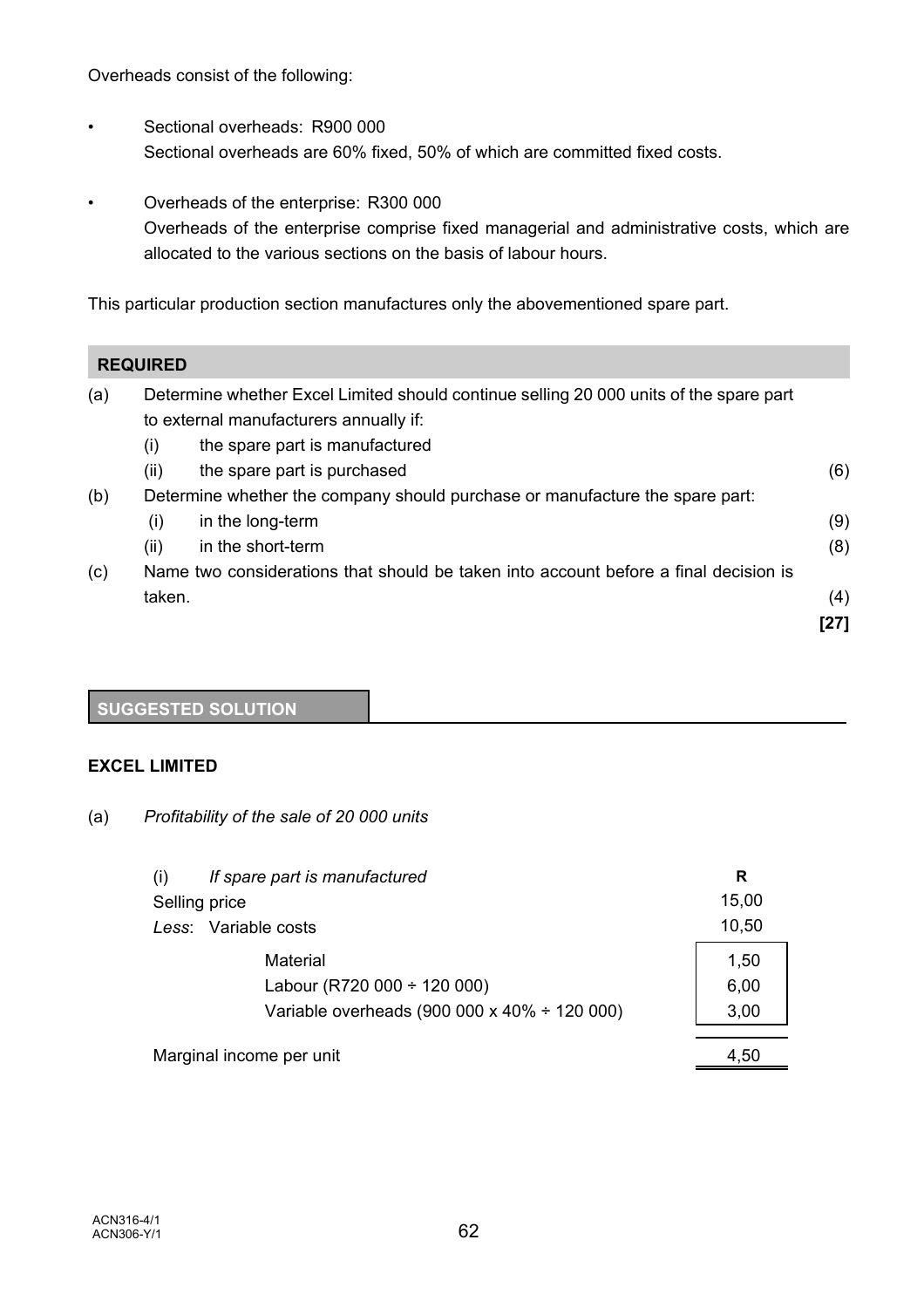| If spare part is purchased<br>(ii) | R     |
|------------------------------------|-------|
| Selling price                      | 15,00 |
| Less: Variable costs               |       |
| - Purchase cost                    | 13,00 |
| Marginal income per unit           | 2,00  |

By selling 20 000 units to external manufacturers, additional marginal income is earned. This practice should therefore be continued. (6)

### (b) (i) *Long-term evaluation*

| Relevant cost of manufacturing spare part:                   | R         |
|--------------------------------------------------------------|-----------|
| Material                                                     | 180 000   |
| Labour                                                       | 720 000   |
| Divisional overheads                                         | 900 000   |
|                                                              | 1800000   |
| Less: Proceeds from sale of 20 000 units $(20 000 x R15)$    | 300 000   |
| Net relevant cost to manufacture spare part in the long-term | 1 500 000 |
|                                                              |           |
| Relevant cost of purchasing spare part                       |           |
| Purchase costs (120 000 x R13)                               | 1 560 000 |
| Less: Proceeds from sale of 20 000 units $(20 000 x R15)$    | 300 000   |

Net relevant cost to purchase spare parts 1 260 000

# **Conclusion:**

Based on monetary considerations only, the company should purchase rather than manufacture the spare part on the long term. (9)

(b) (ii) *Short-term evaluation*

| Relevant cost of manufacturing spare part:                    | R                      |
|---------------------------------------------------------------|------------------------|
| Relevant manufacturing costs in the long-term                 | 1 500 000              |
| Less: Committed fixed costs of section (R900 000 x 60% x 50%) | 270 000                |
| Relevant manufacturing costs in the short-term                | 1 230 000              |
| Relevant cost of purchasing spare part                        |                        |
| Cost of purchasing from another manufacturer                  | R <sub>1</sub> 260 000 |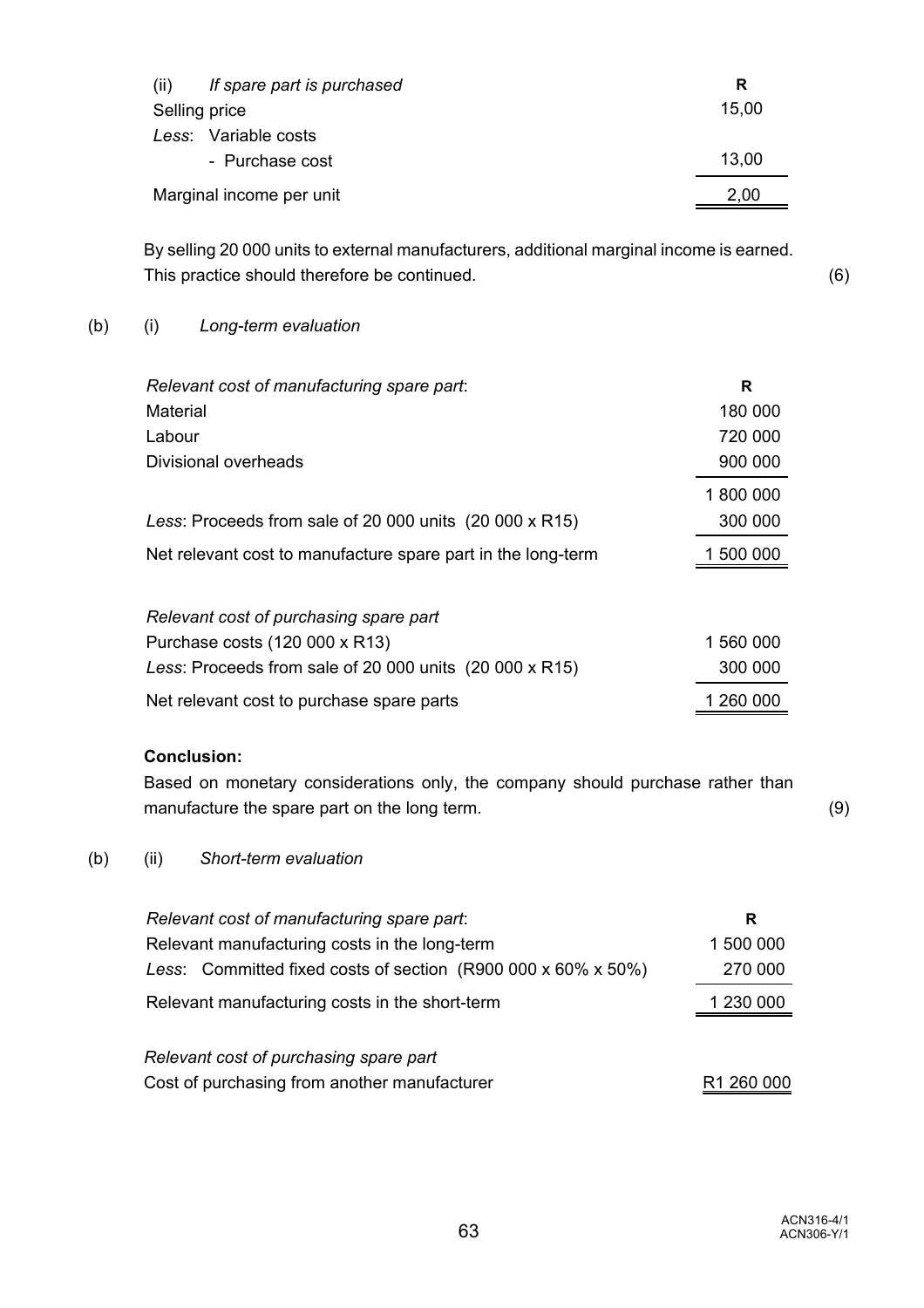### **Conclusion:**

In the short term the company should manufacture the spare part internally, rather than buying it from another manufacturer. (8)

- (c) *Other considerations:*
	- the reliability of the supplier in terms of timeous delivery of goods
	- the quality of the product
	- the expected price increases
	- the possibilities of exploitation of the outside market (4)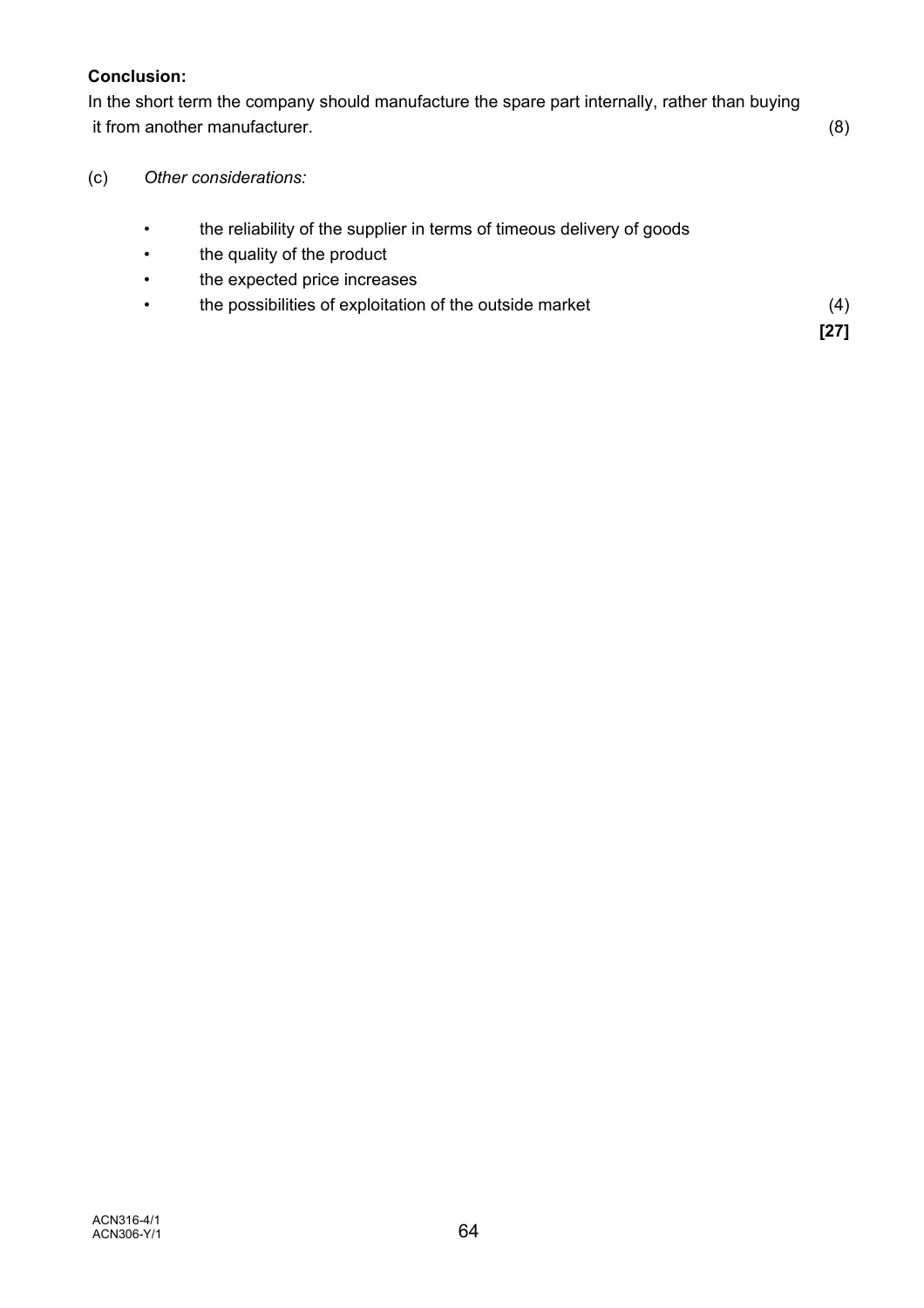# Decision-making under circumstances of risk and uncertainty

As all decision problems have a definable structure containing certain basic elements, it is possible to develop a decision-making model. A decision-making model includes the following steps:

- identify objectives
- search for possible courses of action
- identify events
- list possible alternatives
- measure payoffs
- select a course of action.

The elements of the decision-making model and the hypothetical possible outcomes of each event is called a "decision tree".

A decision tree is a useful tool for analysing alternatives, especially where there are many possible outcomes for various alternatives, and where some outcomes depend on previous outcomes.

Carefully study chapter 10 of the prescribed textbook, "*Managerial Accounting", Frank W Julyan, Chalene Nel, Volume 1, second edition 2003,* in accordance with the learning objectives set out at the beginning of the chapter.

Please study example 7.1 carefully. This example illustrates the difference between an event node and a decision node.

Additional questions and solutions have been included to help you gain the necessary proficiency in the application of the technique. You will benefit most if you work through these as suggested in chapter 5 of this study guide.

# QUESTION 1 **(30 marks; 36 minutes)**

### **SECTION A**

Harrison Investors (Pty) Limited has purchased 35 hectares of land. A large variety of indigenous plants and trees grow on the property and there is also a large dam. It is situated 60 kilometres south-west of one of the main entrances to the Kruger National Park.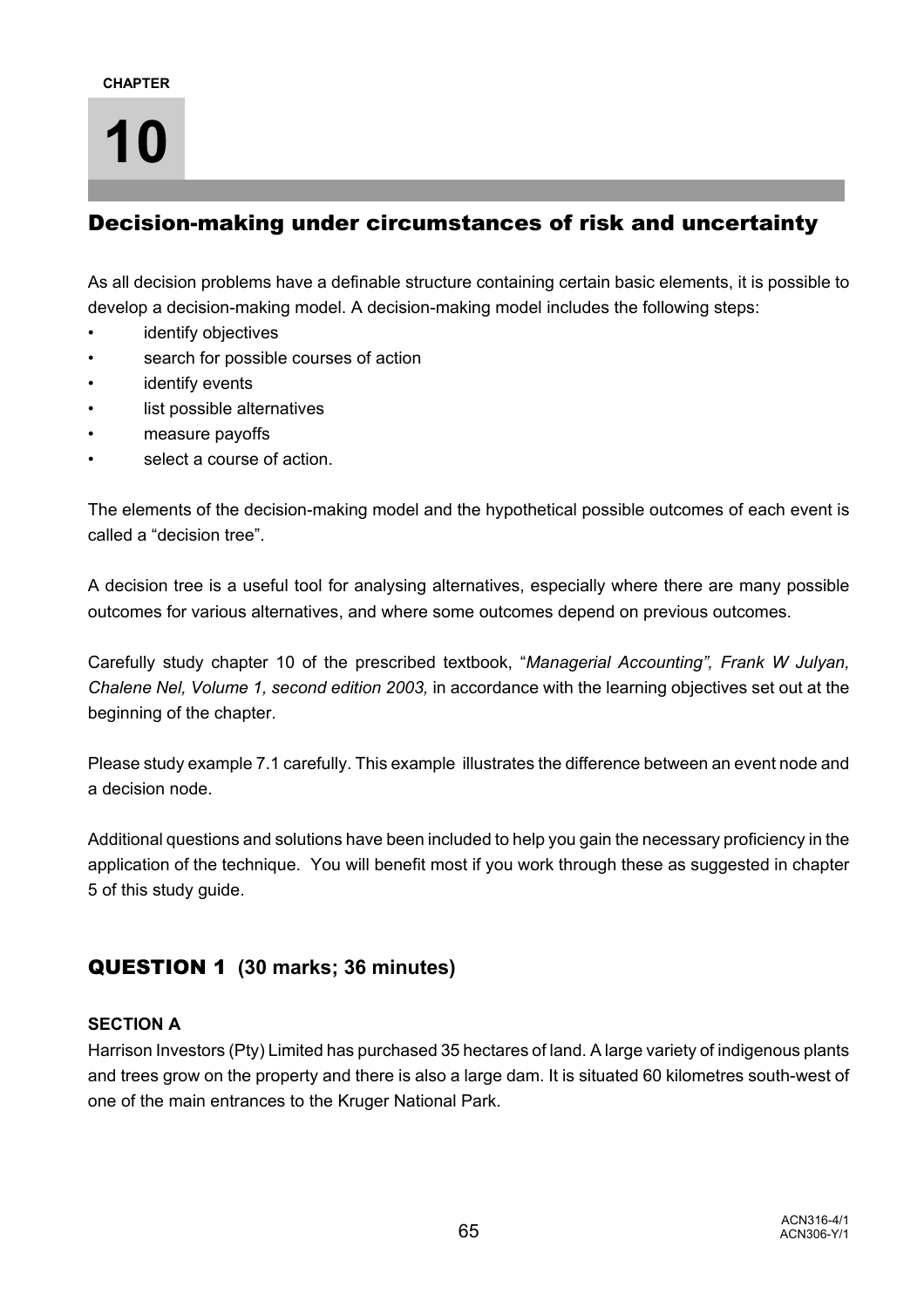The purchase price of the land amounted to R150 000, which included all transfer costs.

The directors of the company have identified various alternatives for the possible development of the land, but most of these alternatives have been ruled out for different reasons.

The development alternatives that are still being considered are:

- to develop a caravan park, or
- to develop a conference centre.

The following information regarding these two investment alternatives is available:

### 1. *Development of a caravan park*

A caravan park, large enough to accommodate 150 caravans, could be developed at an estimated cost of R350 000. If an additional amount of R80 000 could be spent, water sports facilities could be included in this development.

Caravan bays will be rented out at a rate of R50 per day, irrespective of whether water sports facilities are provided.

If water sports facilities are not provided, it is estimated that there is a 75% chance that the park will be fully booked equivalently for 40 days per annum, and a 25% chance that it will be fully booked equivalently for 30 days per annum.

If water sports facilities are provided, it is estimated that there is a 90% chance that the park will be fully booked equivalently for 45 days per annum, and a 10% chance that it will be fully booked equivalently for 35 days per annum.

The annual maintenance costs of the caravan park is estimated at fixed amounts of R30 000 if water sports facilities are not provided, and R40 000 if these facilities are provided.

### 2. *Development of conference centre*

A conference centre, offering a broad spectrum of facilities, including seminar rooms, a restaurant, swimming pool and sports courts, could be developed at a cost of R850 000.

Once it has been decided to develop the conference centre, an advertising campaign in order to introduce the centre to businessmen will be considered. Should it prove worthwhile to launch the campaign, similar campaigns will be launched annually at similar costs in order to maintain the goodwill created in this way.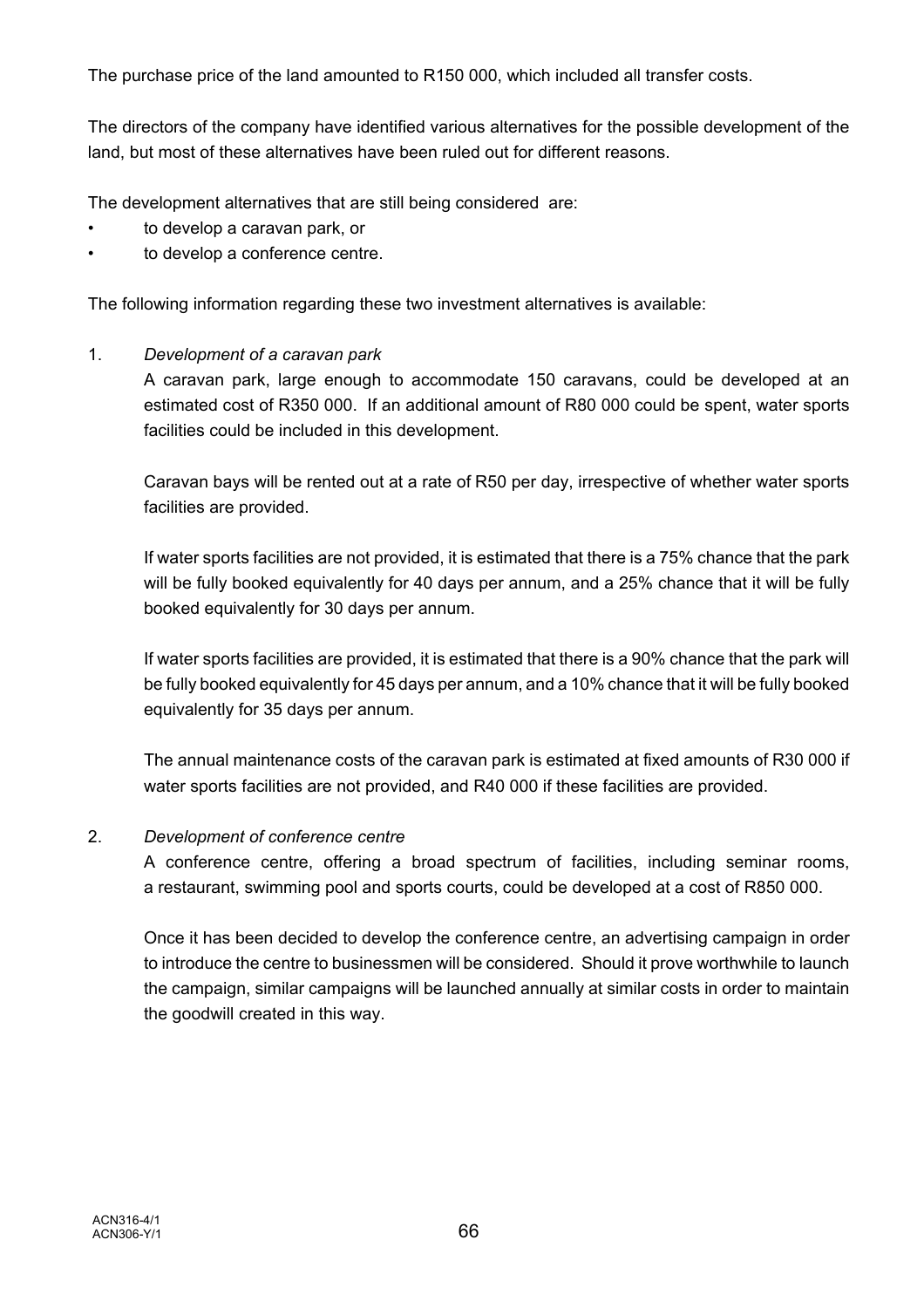The advertising campaign can be launched country-wide, or limited to Gauteng only, at a cost of R100 000 or R60 000 respectively.

After all relevant costs (including the cost of the campaign, where applicable), have been taken into account, the net income before taxation is estimated as follows:

- If advertising is done country-wide, chances are 70% of earning a net income of R530 000, otherwise R370 000 will be earned.
- If advertising is done in Gauteng only, chances are 90% of earning a net income of R500 000, otherwise R300 000 will be earned.
- If no advertising campaign is launched, chances are 60% of earning a net income of R300 000, otherwise R200 000 will be earned.

### **REQUIRED**

Determine by using a decision tree which alternative would render the highest net  $i$ ncome.  $(24)$ 

### **SECTION B**

One of the most important considerations of the directors in the final evaluation of any project, is the extent to which the estimated return on a project complies with the minimum return. The minimum return required is determined by applying the fair rate of return for a particular project to the required capital outlay of the project.

The fair rate of return for developing the caravan park has been set at 40% before taxation.

The fair rate of return for developing the conference centre has been set at 50% before taxation.

### **REQUIRED**

Determine which of the two development alternatives in section A above will render an estimated return in excess of that required in terms of their respective fair rates of return.

> (6) **[30]**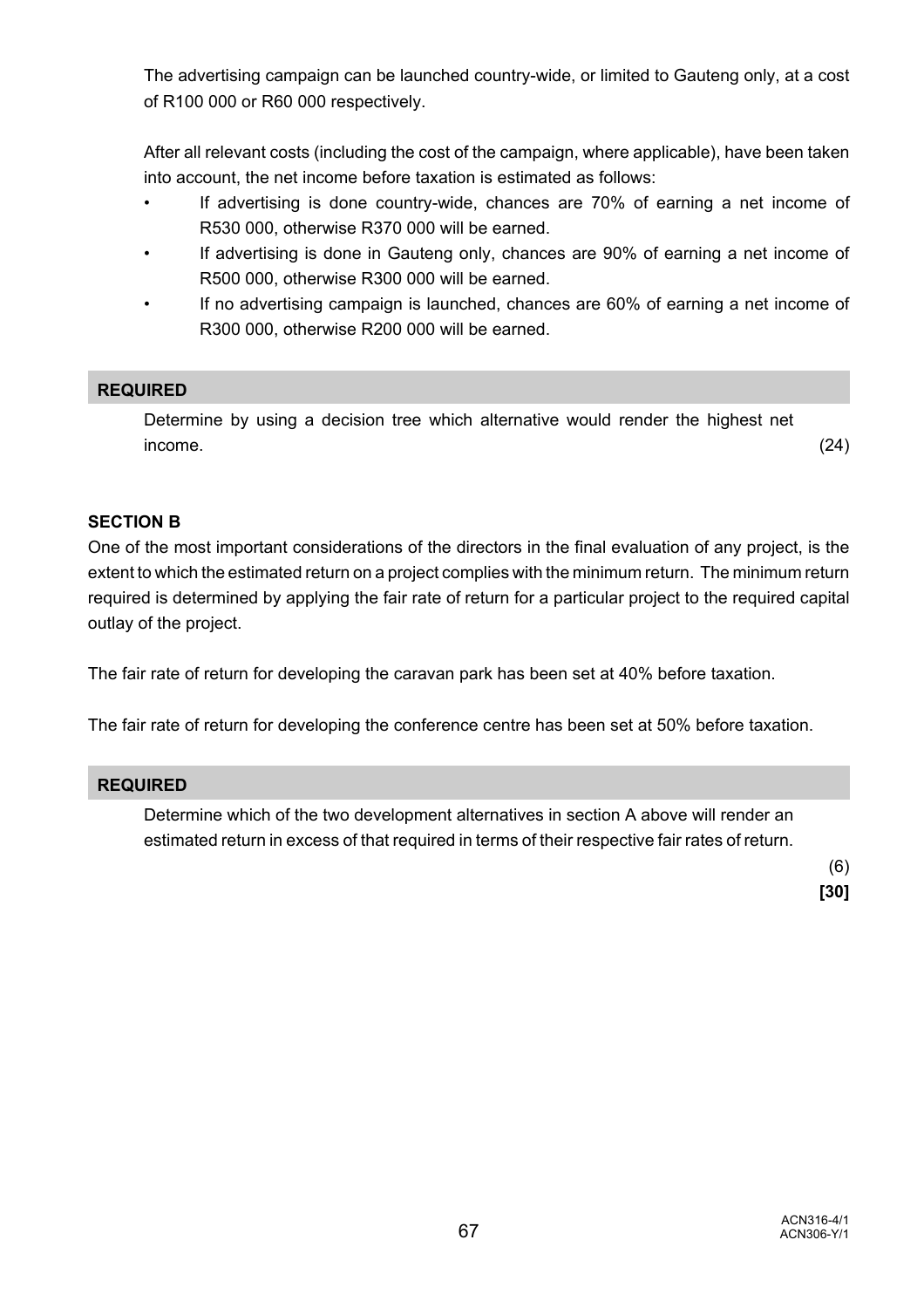# **HARRISON INVESTORS (PTY) LIMITED**

### **SECTION A**

#### *Decision tree*



### **Conclusion:**

The alternative in terms of which a conference centre is developed and advertised countrywide will render the highest estimated net income. (24)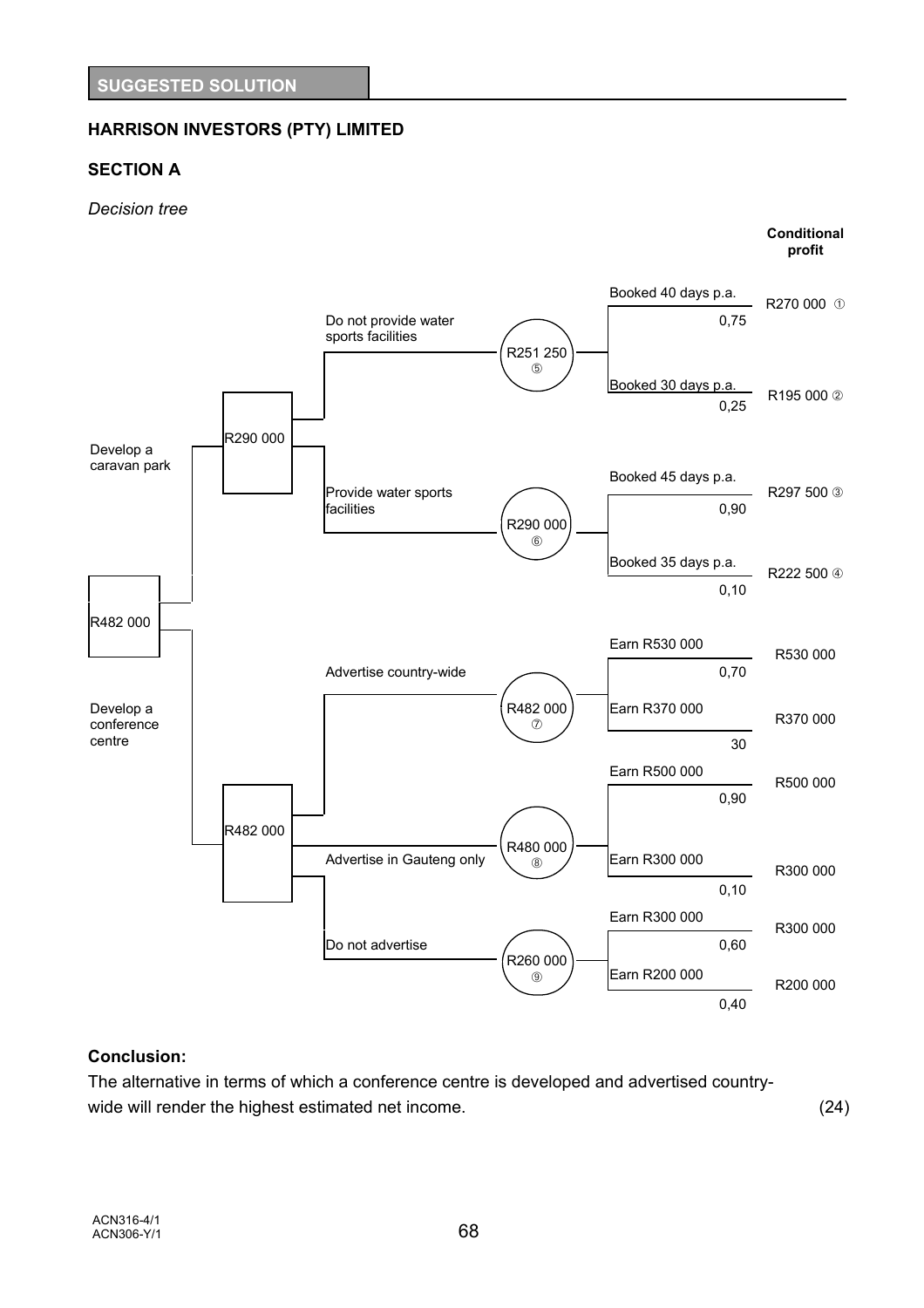### *Calculations*:

| $\circled{1}$  | (40 x 150 x R50) - R30 000                        |     | R270 000 |
|----------------|---------------------------------------------------|-----|----------|
| $^{\circledR}$ | (30 x 150 x R50) - R30 000                        |     | R195 000 |
| $\circled{3}$  | (45 x 150 x R50) - R40 000                        | $=$ | R297 500 |
| $^{\circledA}$ | (35 x 150 x R50) - R40 000                        |     | R222 500 |
| $\circledS$    | $[(270\ 000\ x\ 0.75) + (195\ 000\ x\ 0.25)]$     |     | R251 250 |
| $^{\circledR}$ | $[(297 500 \times 0.90) + (222 500 \times 0.10)]$ | =   | R290 000 |
| $\mathcal{L}$  | $[(530\ 000\ x\ 0,70) + (370\ 000\ x\ 0,30)]$     |     | R482 000 |
| $\circledS$    | $[(500 000 x 0, 90) + (300 000 x 0, 10)]$         |     | R480 000 |
| $\circled{9}$  | $[(300 000 x 0,60) + (200 000 x 0,40)]$           |     | R260 000 |

### **SECTION B**

| Alternative 1: Development of caravan park<br>Estimated capital outlay for project $= R(150000 + 350000 + 80000)$ | $=$ R580 000                         |
|-------------------------------------------------------------------------------------------------------------------|--------------------------------------|
| Minimum return required                                                                                           | $=$ R580 000 x 40%<br>$=$ R232 000   |
| Estimated return                                                                                                  | $=$ R290 000                         |
| Alternative 2: Development of conference centre<br>Estimated capital outlay for project $= R(150000 + 850000)$    | $= R 1 000 000$                      |
| Minimum return required                                                                                           | $=$ R1 000 000 x 50%<br>$=$ R500 000 |
| Estimated return                                                                                                  | = R482 000                           |

### **Conclusion**:

Only alternative 1, namely the development of a caravan park, will render an estimated return in excess of that required in terms of its fair rate of return. (6)

**[30]**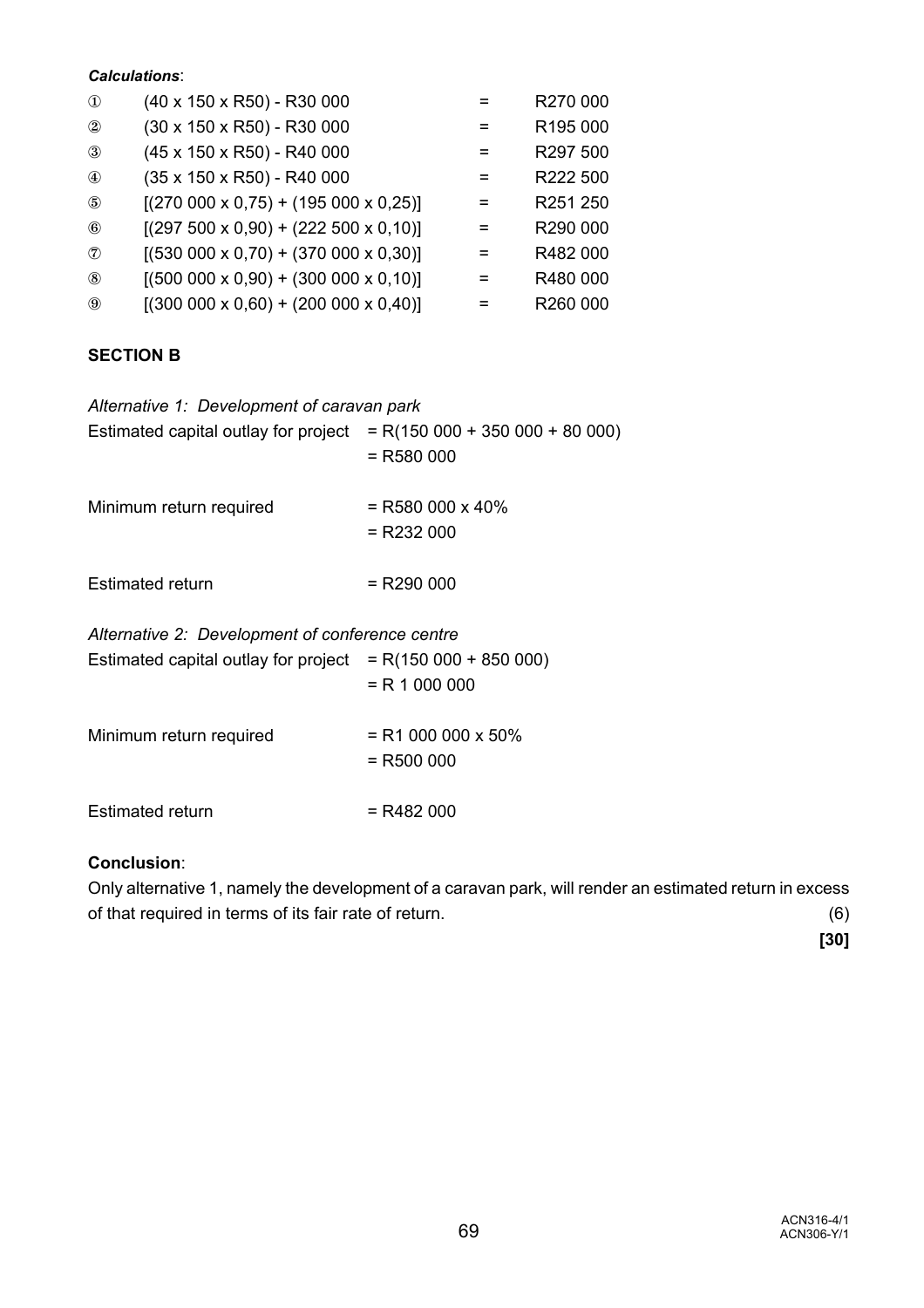# QUESTION 2 **(27 marks; 32 minutes)**

TV Services CC was approached by a large hotel group for a quotation on the maintenance of 1 000 colour television sets for one year.

The manager of the close corporation estimated the expected number of calls per annum, based on experience, as follows:

| <b>Number of calls</b> | <b>Probability</b> |
|------------------------|--------------------|
| 100                    | 0,5                |
| 150                    | 0,2                |
| 200                    | 0,2                |
| 250                    | 0,1                |

The close corporation can fulfil its obligations in terms of the maintenance contract by any of the following means:

- 1. *By making use of own labour and spares* The average direct cost per call is estimated at R150, which excludes normal labour costs. Normal labour costs are considered irrelevant as the close corporation does not operate at full capacity.
- 2. *By making use of subcontractor A* This subcontractor would charge the close corporation R23 000 per annum, irrespective of the actual number of calls.
- 3. *By making use of subcontractor B* This subcontractor would charge the close corporation R20 000 per annum for the first 150 calls and R100 per cal for each call thereafter.

Subcontractors provide their own spares.

### **REQUIRED**

- (a) Determine by making use of a decision tree, by which means the obligations of the above-mentioned service contract could be fulfilled in the most economical manner. (24)
- (b) State a reason why TV Services CC may consider making use of subcontractor A in any case to fulfil its obligations in terms of the service contract, should the contract be obtained. (3)

**[27]**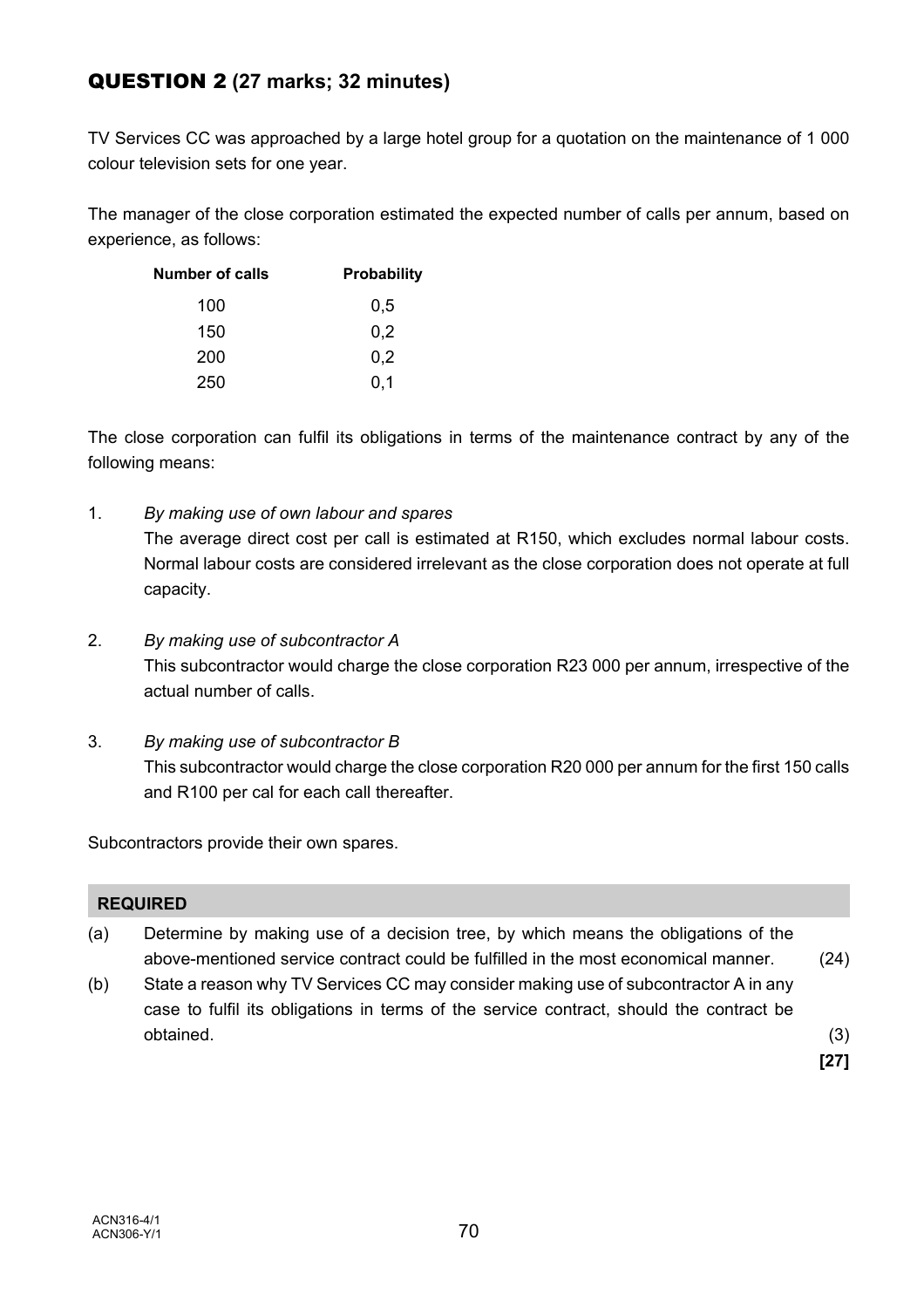# **TV SERVICES CC**

(a) *Decision tree*



 $\circ$  R20 000 + (100 x R100) = R30 000

# $\textcircled{0}$  (0,5 x R15 000) + (0,2 x R22 500) + (0,2 x R30 000) + (0,1 x R37 500) = R21 750

é (0,7 x R20 000) + (0,2 x R25 000) + (0,1 x R30 000) = R22 000

## **Conclusion:**

The obligations in terms of the service contract could be fulfilled in the most economical manner by making use of own labour and spares. (24)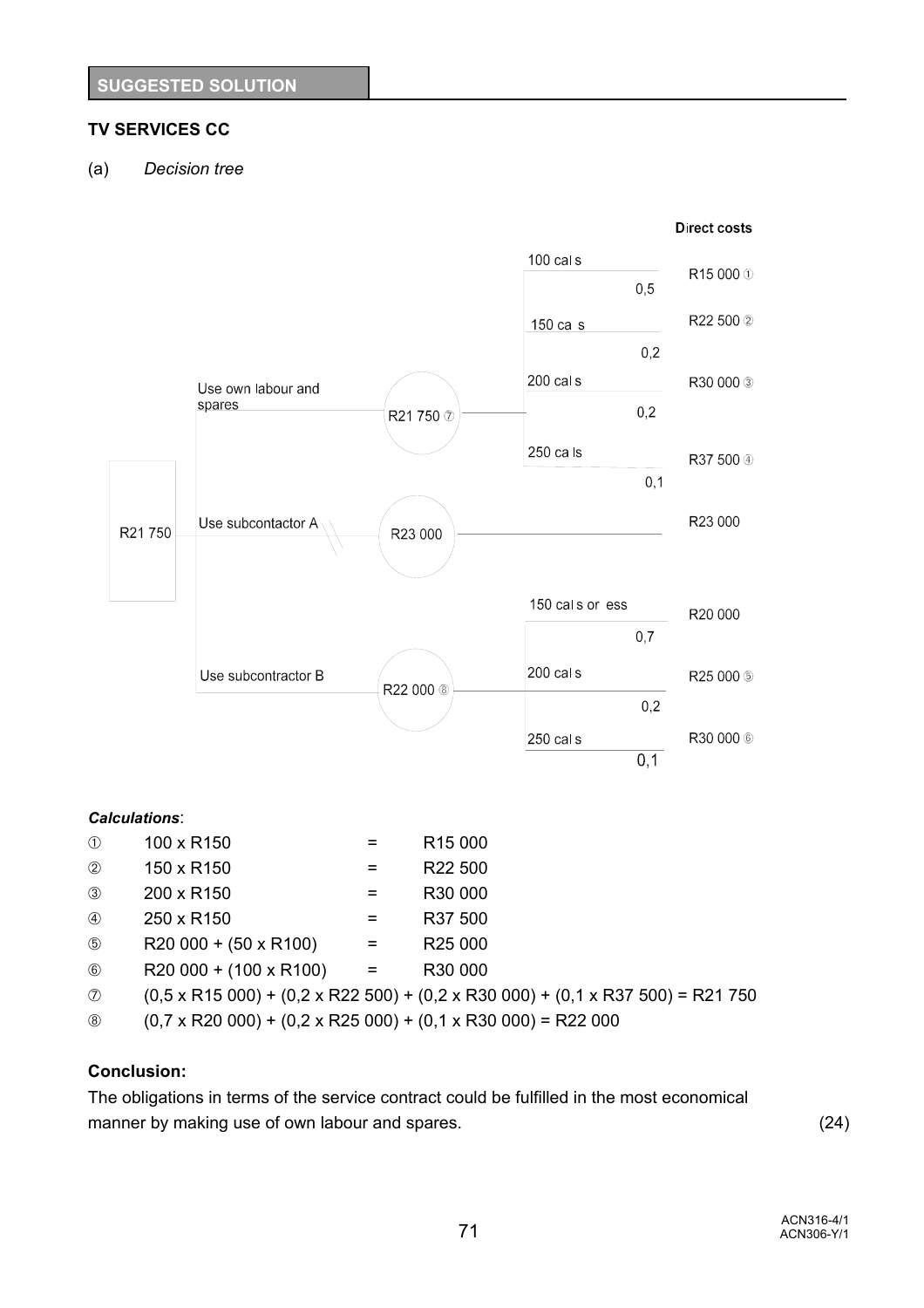### (b) *Why subcontractor A could be used*

Subcontractor A could be used because it would minimise the risk. Should own labour and spares be used, there is a probability of  $0.3$   $(0.2 + 0.1)$  for 200 and 250 calls respectively) that the actual expenses would exceed R23 000, which would be the cost if subcontractor A were used. This excess might vary by between R7 000 (R30 000 - R23 000) and R14 500 (R37 500 - R23 000). Likewise, as far as subcontractor B is concerned, the risk that the actual expenses exceed R23 000 by up to R7 000 (R30 000 - R23 000) is also  $0.3$  ( $0.2 + 0.1$ ).

The close corporation's attitude towards risk, as well as the nature of the remainder of its business activities in terms of risk, will finally determine which option is exercised. (3)

**[27]**

# QUESTION 3 **(23 marks; 28 minutes)**

Podgy Potato, a fast-food outlet, sells baked potatoes with different fillings.

As the baked potatoes cannot be kept overnight, all baked potatoes that are not sold on a specific day have to be thrown or given away.

On the other hand, enough potatoes must be baked to maintain goodwill. The fillings for the potatoes can be prepared in a microwave oven in 8 minutes, and do therefore not present a wastage problem.

The manager has approached you with the following figures in respect of previous years:

| Sales per day (potatoes) | Number of days that quantity was sold |
|--------------------------|---------------------------------------|
| 100                      | 70                                    |
| 200                      | 175                                   |
| 300                      | 105                                   |
| Total trading days       | 350                                   |

The average selling price per potato with a filling is R15,00. The average cost of a baked potato is R2,00, and that of the fillings R6,00.

|     | <b>REQUIRED</b>                                                                     |        |
|-----|-------------------------------------------------------------------------------------|--------|
| (a) | Calculate the probability of selling 100, 200 or 300 potatoes per day.              | (3)    |
| (b) | Construct a decision tree for the enterprise and advise management on the course of |        |
|     | action to be taken to maximise profit.                                              | (20)   |
|     |                                                                                     | $[23]$ |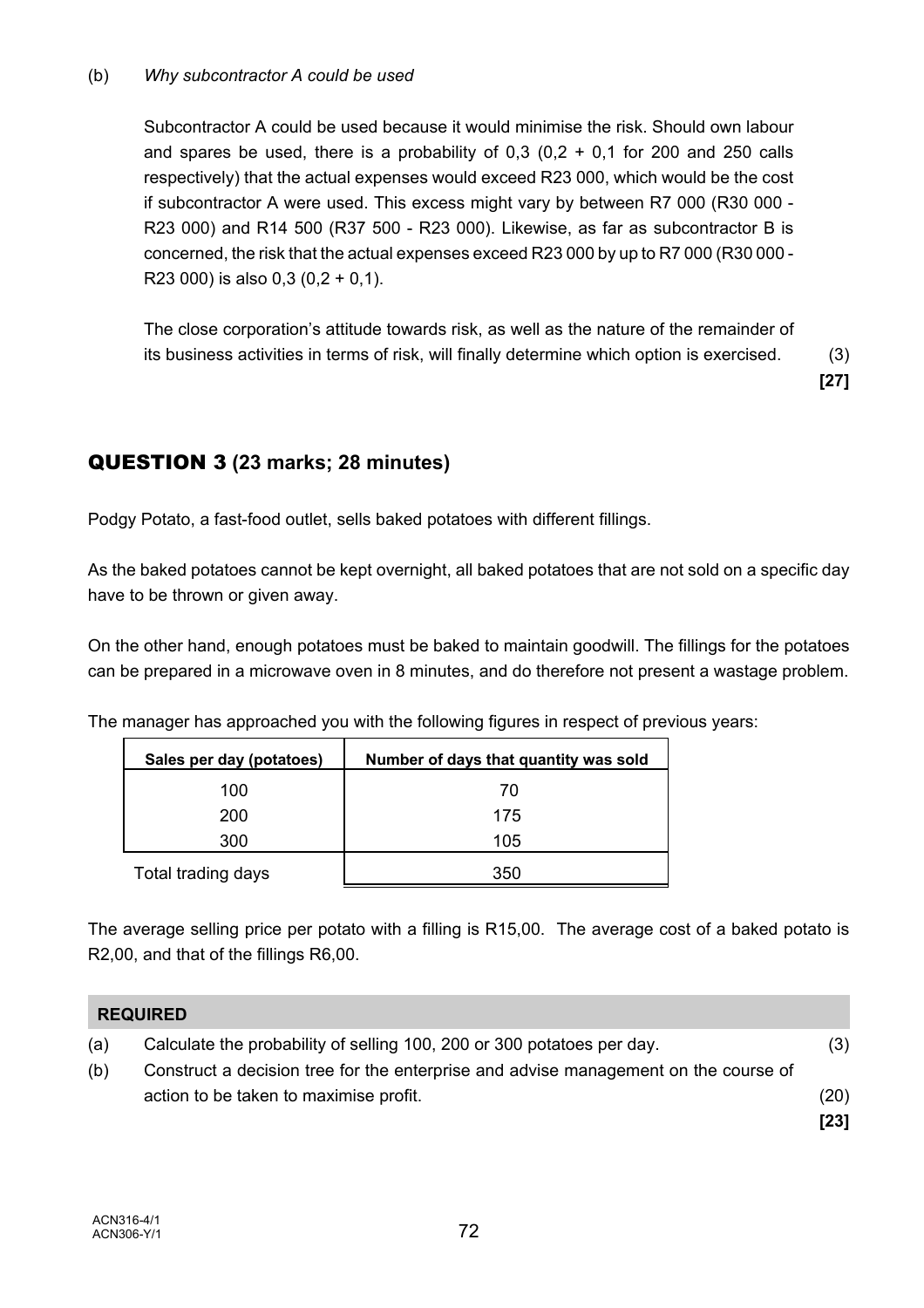## **PODGY POTATO**

#### (a)

| Sales per day | <b>Number of business days</b> |           | <b>Probability</b> |  |
|---------------|--------------------------------|-----------|--------------------|--|
| 100           | 70                             | (70/350)  | 0,2                |  |
| 200           | 175                            | (175/350) | 0,5                |  |
| 300           | 105                            | (105/350) | 0.3                |  |
|               | 350                            |           | 10                 |  |

### (b) *Decision tree*



### **Conclusion**:

Bake 300 potatoes to realise an estimated profit of R1 290 per day.

(3)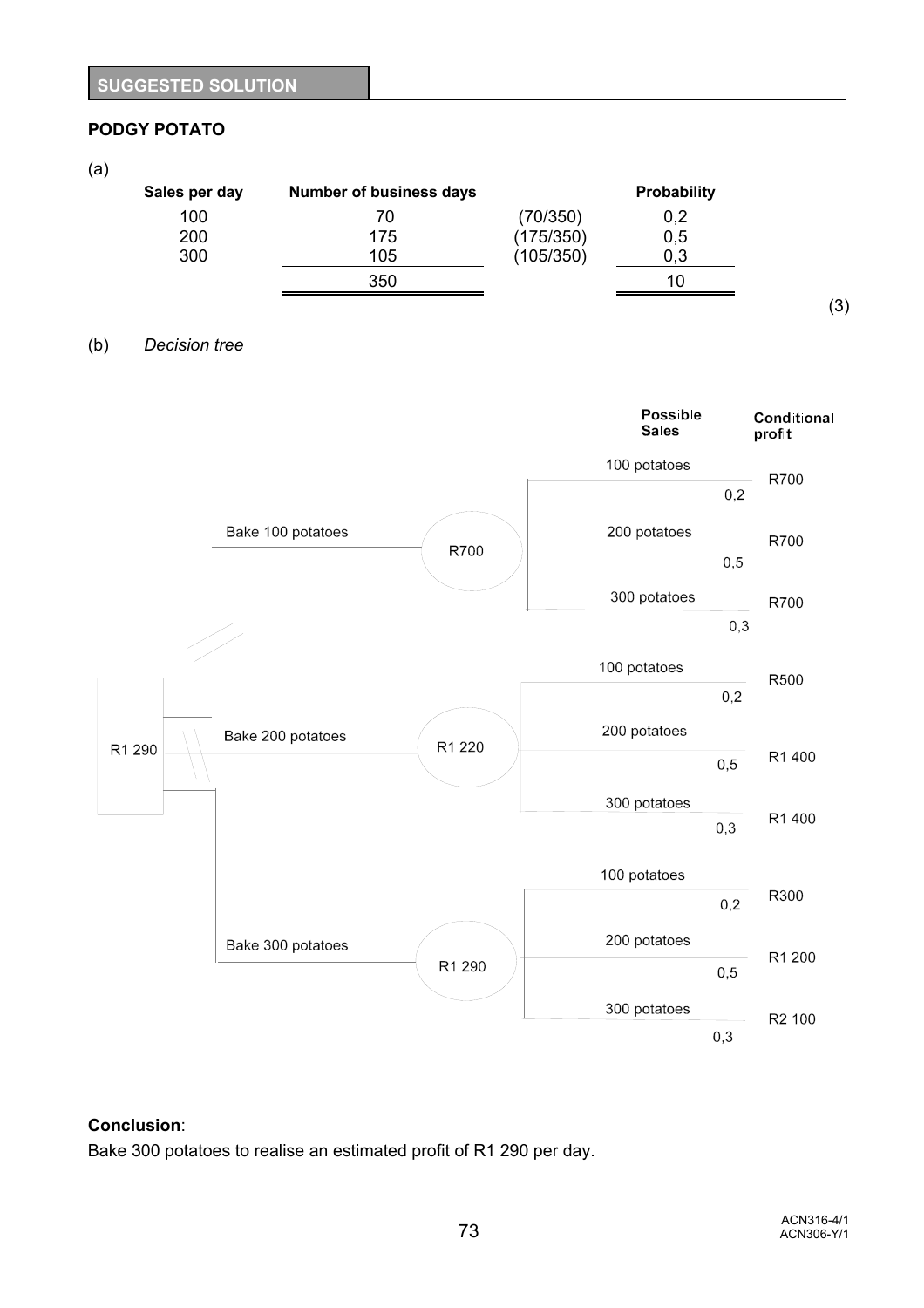## *Calculation of conditional profit:*

| <b>Number</b><br>baked | Cost of<br>potatoes | <b>Filling</b> | Cost of<br>fillings | <b>Possible</b><br>sales | <b>Sales</b> | <b>Conditional</b><br>profit |
|------------------------|---------------------|----------------|---------------------|--------------------------|--------------|------------------------------|
| <b>Units</b>           | R                   | <b>Units</b>   | R                   | <b>Units</b>             | R            | R                            |
| 100                    | (200)               | 100            | (600)               | 100!!                    | 1500         | 700                          |
|                        |                     |                |                     |                          |              |                              |
| 200                    | (400)               | 100            | (600)               | 100                      | 1500         | 500                          |
| 200                    | (400)               | 200            | (1200)              | 200!!                    | 3000         | 1400                         |
|                        |                     |                |                     |                          |              |                              |
| 300                    | (600)               | 100            | (600)               | 100                      | 1500         | 300                          |
| 300                    | (600)               | 200            | (1200)              | 200                      | 3000         | 1200                         |
| 300                    | (600)               | 300            | (1800)              | 300                      | 4500         | 2100                         |
|                        |                     |                |                     |                          |              |                              |
|                        |                     |                |                     |                          |              | (20)                         |

**[23]**

# **!!Remark:**

Only 100 potatoes were baked therefore only 100 potatoes can be sold. If a demand for 200 or 300 potatoes exist, only 100 can be sold. Podgy Potato would therefore not be able to meet the demand on those specific days. In the decision tree you should however indicate the probability that there could be a demand for 200 or 300 potatoes respectively. The conditional profit would therefore be R700 for all the probabilities. The principle will be the same if 200 potatoes were baked but a demand for 300 exists.

# QUESTION 4 **(32 marks; 38 minutes)**

At the monthly meeting of the directors of Windsey Limited, the following was noted in the minutes:

- 1. As a result of the recent upswing in the economy, turnover has increased considerably. In the process, surplus cash funds of R1 million have accumulated, which are now available for investment purposes.
- 2. The following investment alternatives have been identified:
- 2.1 Investment in a portfolio managed by the company's brokers.
	- 2.1.1 *High-risk investment*

This investment has a 40% chance of being a success, in which case it will render a return of 60% on capital. If the investment is a failure, the loss will amount to 10% on capital.

2.1.2 *Medium-risk investment* This investment has a 75% chance of rendering a return of 25% on capital. If it does not meet these expectations, it will still render a return of 18% on capital.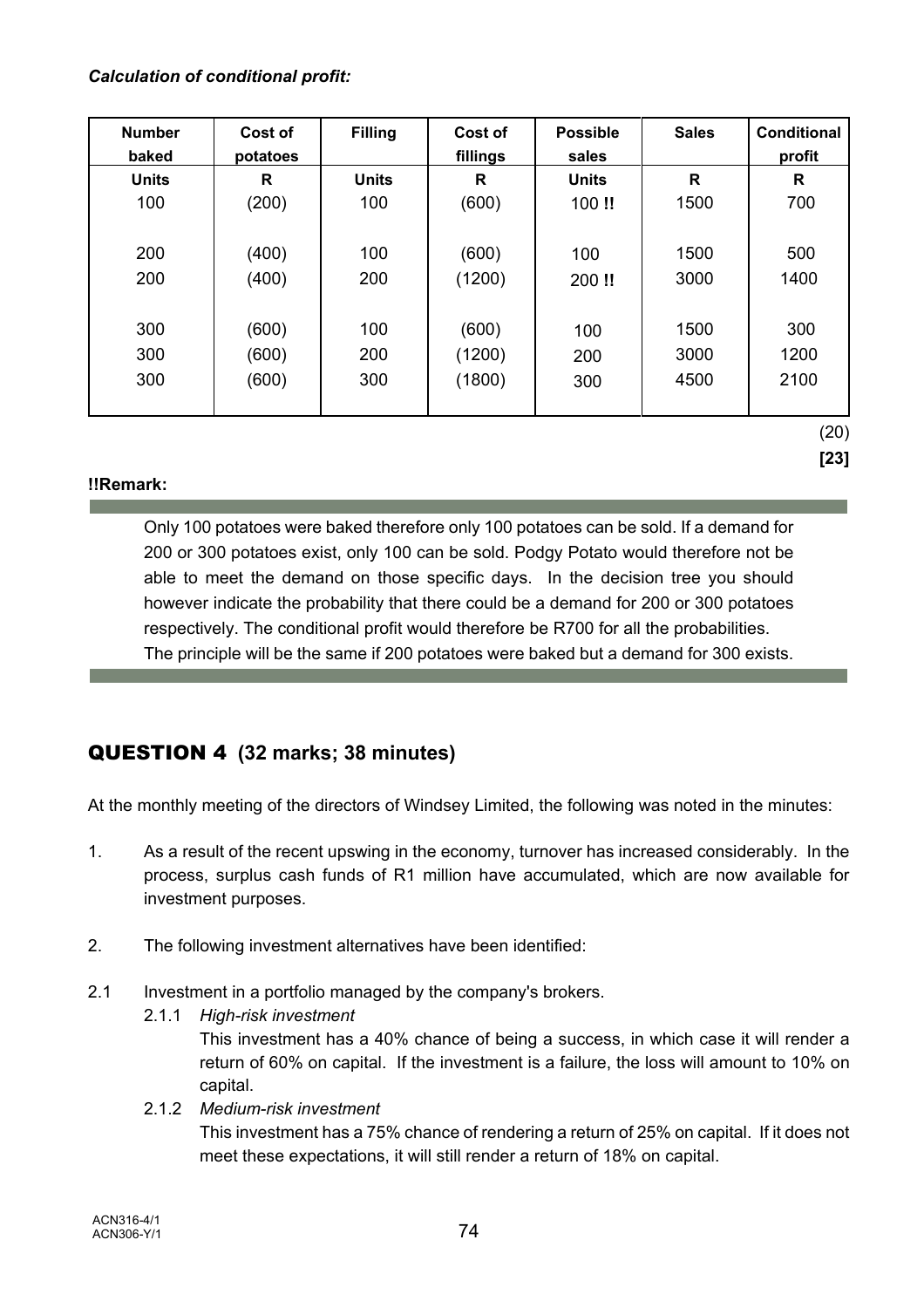### 2.2 Expansion of current product range

Designs for two new products have recently been completed. Each product requires a capital outlay of R1 million, which also makes provision for an increase in the working capital with regard to the new product.

3. Market research has been done on both products, and the following is an extract of the final report:

Profits and/or losses are estimated as follows:

| <b>Product</b> | Demand good | <b>Demand average</b> |
|----------------|-------------|-----------------------|
|                | R           | R                     |
| Antrix         | 300 000     | (150000)              |
| Beva           | 350 000     | (120000)              |

The probability that the demand for the products will be good is estimated as follows: Product Antrix : 0,75 Product Beva: 0,65

4. Regression analysis has been applied to determine the effect of advertising on turnover. Based on this calculation, it is possible to increase the estimated net profit of product Antrix by R100 000 if an amount of R50 000 is spent on advertising. Likewise, the net profit in respect of product Beva can be increased by R90 000, should the same amount be spent on advertising. This information was not taken into account in the estimates under point 3 above.

|            | <b>REQUIRED</b>                                                                                                                                                                                                                                                |        |
|------------|----------------------------------------------------------------------------------------------------------------------------------------------------------------------------------------------------------------------------------------------------------------|--------|
| (a)<br>(b) | Determine whether the amount of R50 000 should be spent on advertising.<br>Construct a decision tree in order to determine which is the most profitable investment<br>alternative. Your answer in (a) above should be taken into account in your calculations. | (3)    |
| (c)        | The expected monetary values relating to each alternative must be clearly indicated.<br>State a very obvious consideration which should be taken into account before the final                                                                                 | (25)   |
|            | decision can be taken.                                                                                                                                                                                                                                         | (4)    |
|            |                                                                                                                                                                                                                                                                | $[32]$ |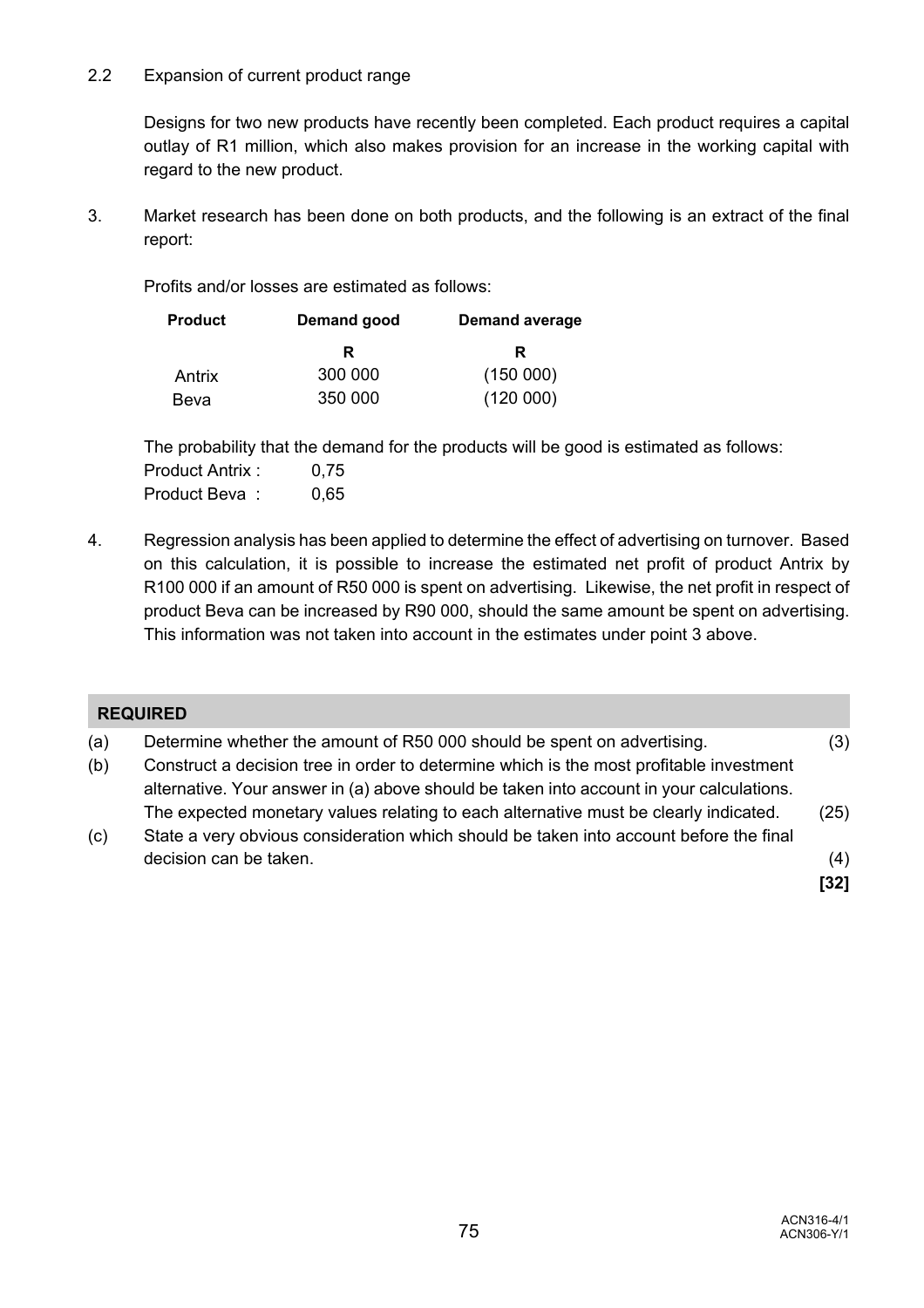#### **WINDSEY LIMITED**

| (a) | Determination of whether an additional amount should be spent on advertising |  |
|-----|------------------------------------------------------------------------------|--|
|     |                                                                              |  |

|                                                    | Antrix  | <b>Beva</b> |
|----------------------------------------------------|---------|-------------|
|                                                    | R       | R           |
| Additional profit that can be earned               | 100 000 | 90 000      |
| Less: Additional amount to be spent on advertising | 50 000  | 50 000      |
| Amount by which profits can increase               | 50 000  | 40 000      |

 $\therefore$  The amount should be spent as it would lead to an increase in profits.  $(3)$ 



#### (b) *Decision tree*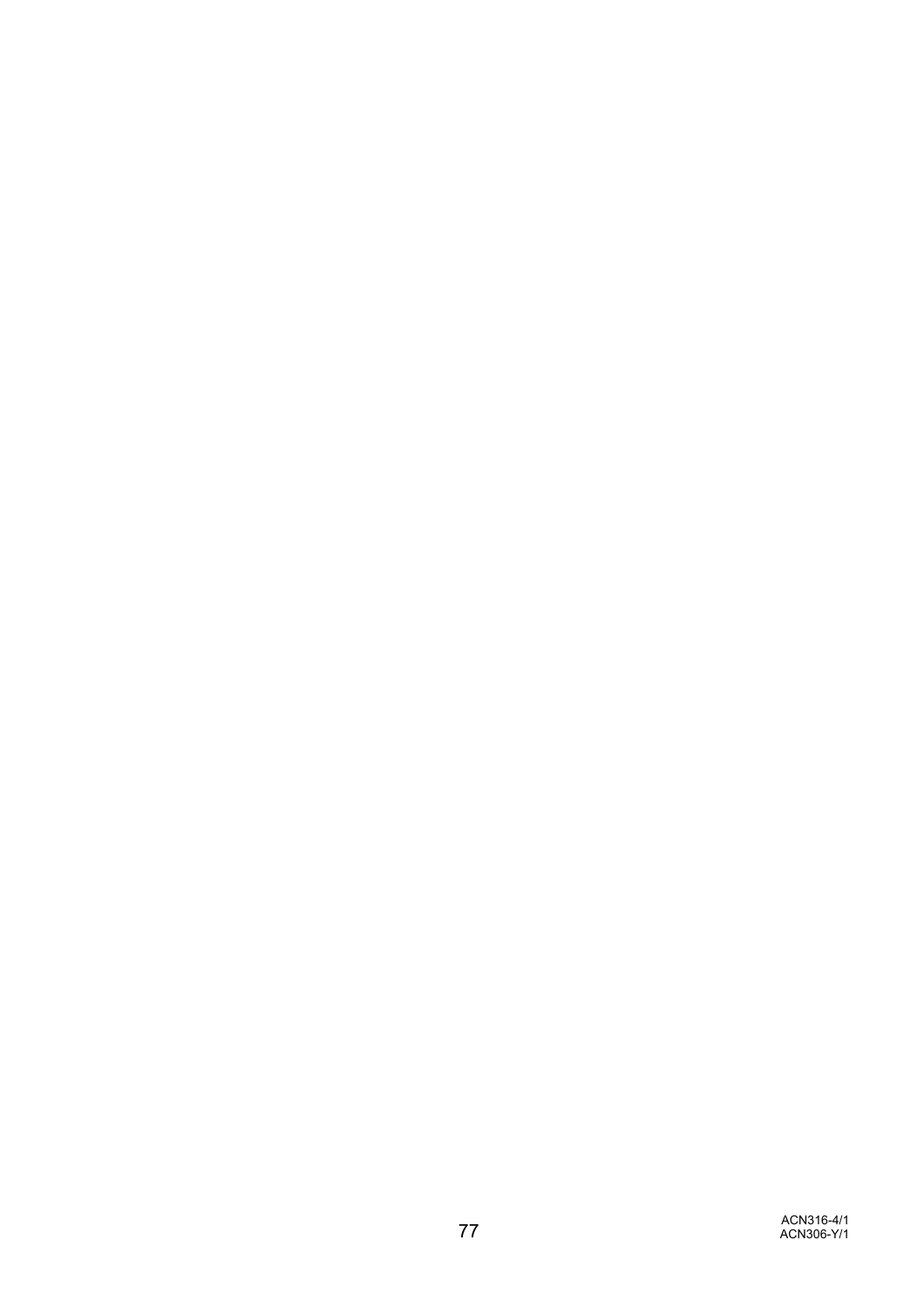| $\mathbf{D}$   | 60% x R1 000 000<br>$= R600000$                       |              |      |
|----------------|-------------------------------------------------------|--------------|------|
| $^{\circledR}$ | $(10\%)$ x R1 000 000<br>$= (R100 000)$               |              |      |
| $\circled{3}$  | $= R250000$<br>25% x R1 000 000                       |              |      |
| $^{\circledR}$ | $18\% \times R1000000 = R180000$                      |              |      |
| $\circledS$    | $R300000 + R5000 = R350000$                           |              |      |
| $\circledast$  | $(R150 000) + R50 000 = (R100 000)$                   |              |      |
| $^{\circledR}$ | $R350000 + R40000 = R390000$                          |              |      |
| $\circledS$    | $(R120 000) + R40 000 = (R80 000)$                    |              |      |
| $\circledS$    | $[0,40 \times R600000] + [0,60 \times (R100000)]$     | $= R180000$  |      |
| $^{\circledR}$ | $[0,75 \times R250\ 000] + [0,25 \times R180\ 000]$   | $=$ R232 500 |      |
| $\mathcal{D}$  | $[0,75 \times R350\ 000] + [0,25 \times (R100\ 000)]$ | $=$ R237 500 |      |
| $\bigcirc$     | $[0,65 \times R390\ 000] + [0,35 \times (R80\ 000)]$  | $=$ R225 500 | (25) |

(c) *Obvious consideration before a decision is taken*

There is a very small difference in the expected return of the medium-risk investment and the manufacturing of Antrix. Even though the probability of a "failure" is exactly the same in both cases, namely 25%, the possible monetary loss if Antrix fails amounts to R100 000, in comparison to an investment which will render at least R180 000 a significant difference in risk.

This fact should be taken into account before the final decision is taken. (4)

**[32]**

# **!! Remark:**

Do you think that an investment with a return of 60% on capital is too good to be true? Remember, the higher the return, the higher the risk. When you are confronted with such a situation in practice, beware of pyramid schemes and other illegal schemes.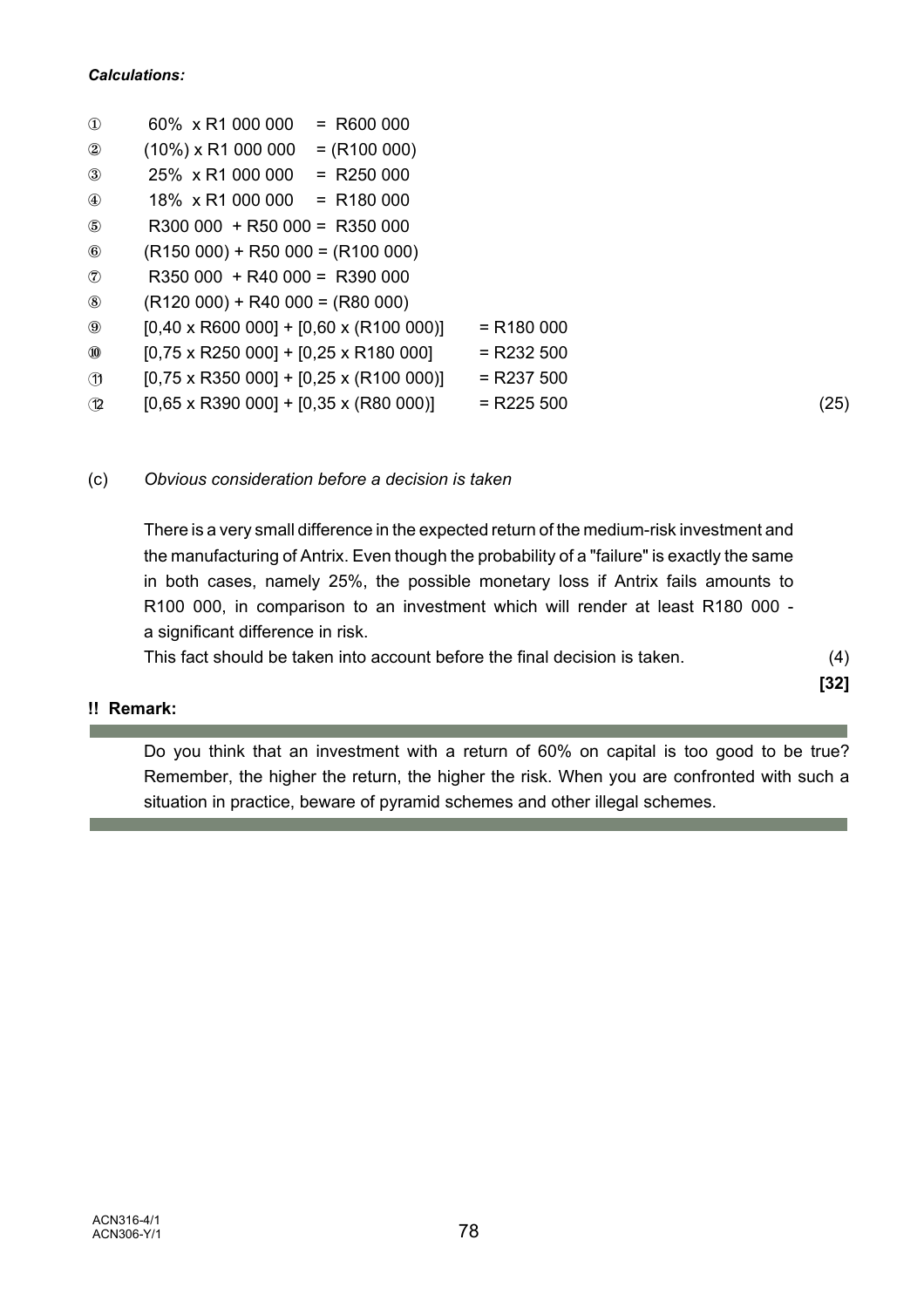# Project management by making use of network analysis

As a result of rapid technological development projects are becoming larger and more complex. Project costs and time control is becoming more and more necessary and at the same time more difficult.

Traditional budgetary control methods are used in most projects, but they have a number of weaknesses, including the following:

- Budgets are compiled from a departmental point of view or function, and not from the point of view of a project.
- Cost control and information about physical progress cause difficulties because the initial budget has been prepared independently of the physical programme.
- Expenditure to date is often only compared with a total budget figure at a certain stage of completion, when it is normally too late to take corrective action.
- Where physical progress is linked to cost control, it is often based on the proportion of allowed time or budgeted expenses.
- Budgetary control relies on the activity being repetitive. Action can be taken on a variance shown in one period to correct it in the next.

Network analysis is an extension of budgetary control methods and overcomes some of the above weaknesses. It provides a method of controlling both costs and physical progress.

Carefully study chapter 11 of the prescribed textbook, *"Managerial Accounting", Frank W Julyan, Chalene Nel, Volume 1, second edition 2003,* in accordance with the learning objectives set out at the beginning of the chapter.

Additional questions and solutions have been included to help you gain the necessary proficiency in the application of the technique. You will benefit the most if you work through these as suggested in chapter 5 of this study guide.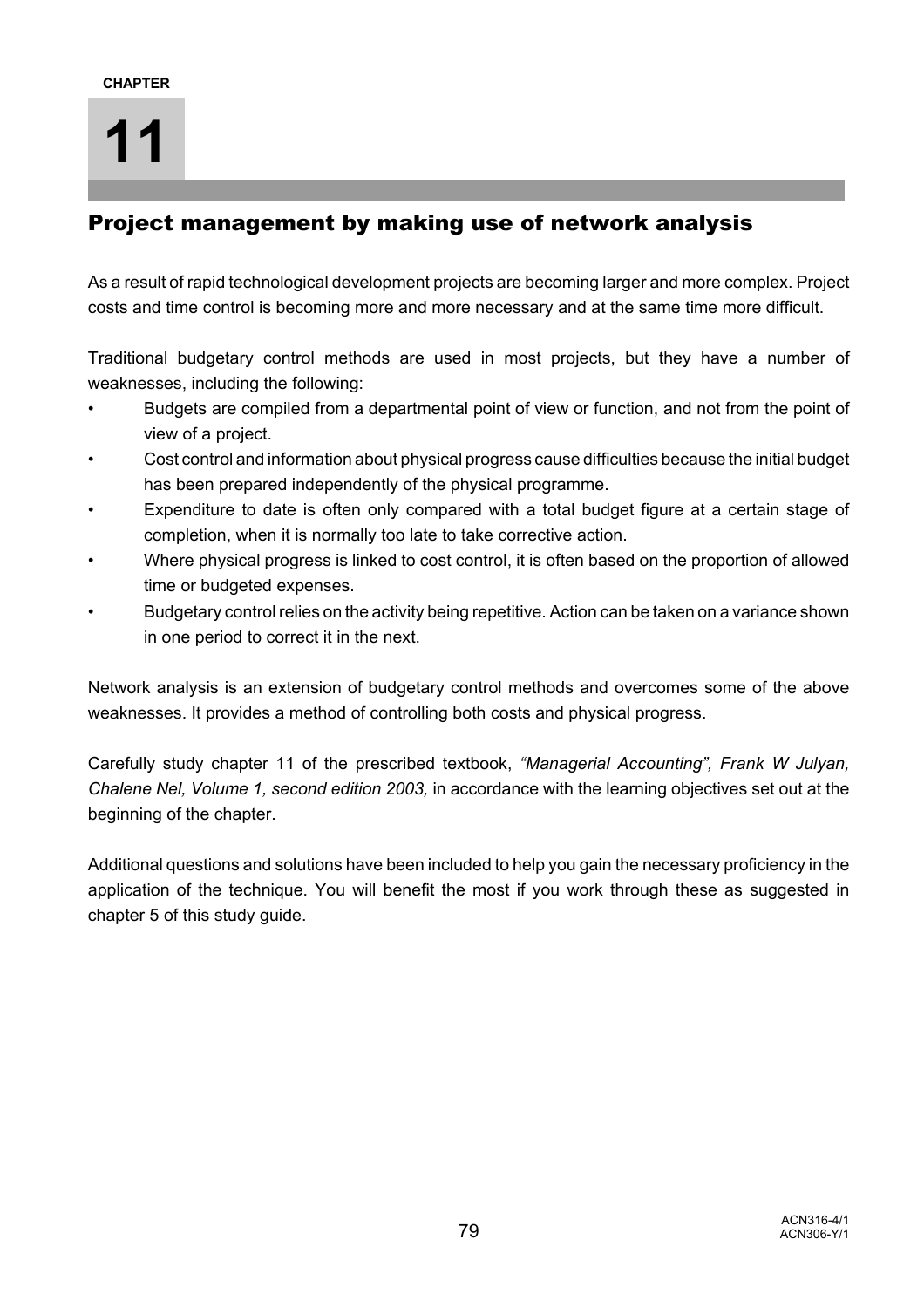# QUESTION 1 **(21 marks; 25 minutes)**

Tarsem (Pty) Limited is a company involved in civil construction. The company has tendered unsuccessfully for the construction of a bridge over the Limpopo River.

The directors of the company have appointed you as management accountant. The company has been unable to obtain any contracts in the last six months, and your first assignment is to determine why no tender has been successful.

You have decided to use the Limpopo River project as the basis of your report to the directors.

You have studied the working papers of the project and have determined the following important facts: 1. The network diagram of the project is as follows:



- 2. The company applies a profit margin of  $33\frac{1}{3}\%$  on cost.
- 3. The cost of the tender was based on the normal cost of the normal duration of the project.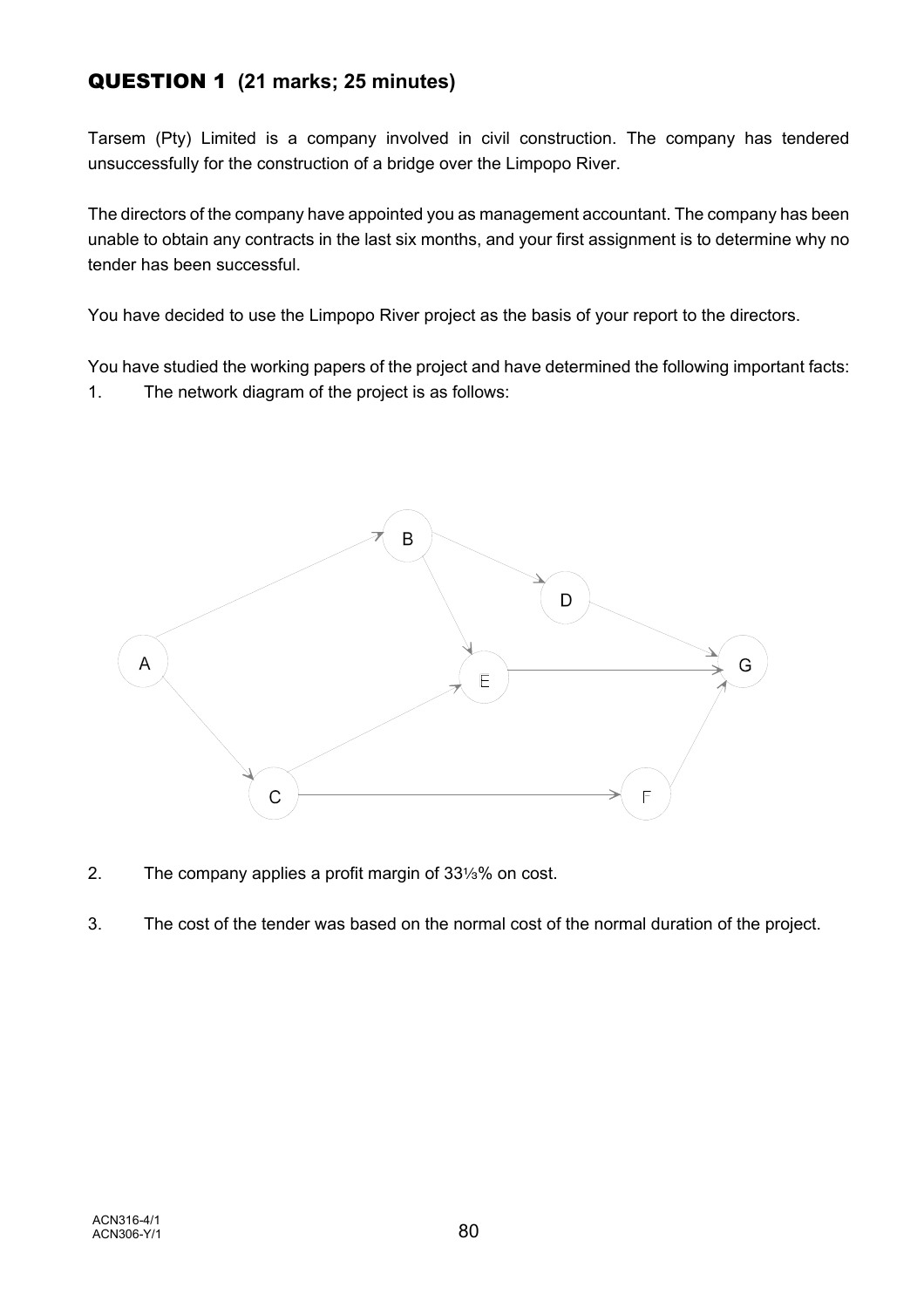# 4. The project details were as follows:

|                                                    |               | Variable costs |               | <b>Duration (weeks)</b> |                   |
|----------------------------------------------------|---------------|----------------|---------------|-------------------------|-------------------|
| <b>Activity</b>                                    | <b>Normal</b> | Accelerated    | <b>Normal</b> | <b>Accelerated</b>      | <b>Cost slope</b> |
| $\textcircled{A} \rightarrow \textcircled{B}$      | R<br>150 000  | R<br>210 000   | 12            | 10                      | R<br>30 000       |
| $\textcircled{A} \rightarrow \textcircled{C}$      | 180 000       | 220 000        | 14            | 10                      | 10 000            |
| $\circled{B} \rightarrow \circled{D}$              | 200 000       | 245 000        | 10            | 9                       | 45 000            |
| $\circled{B} \rightarrow \circled{E}$              | 120 000       | 192 000        | 12            | 9                       | 24 000            |
| $\circledcirc \rightarrow \circledcirc$            | 150 000       | 199 000        | 14            | 7                       | 7 0 0 0           |
| $\rightarrow$ $\left(\mathsf{F}\right)$<br>$\odot$ | 160 000       | 200 000        | 12            | 7                       | 8 0 0 0           |
| $\circled{0}$ $\rightarrow$ $\circled{0}$          | 240 000       | 312 000        | 15            | 7                       | 9 0 0 0           |
| $\bigoplus \rightarrow \bigoplus$                  | 180 000       | 222 000        | 16            | 9                       | 6 0 0 0           |
| $\rightarrow$ G<br>$\left(\mathsf{F}\right)$       | 120 000       | 170 000        | 14            | 12                      | 25 000            |

In addition to the above variable costs, fixed costs, which are not regarded as committed costs, amount to R20 000 per week.

## **REQUIRED**

Calculate the following:

- (a) The normal duration of each route. (3)
- (b) The amount tendered for the project. (6)
- (c) The amount that could have been tendered if the cost of the project had been minimised. (12)
	- **[21]**

# **SUGGESTED SOLUTION**

## **TARSEM (PTY) LIMITED**

(a) *Normal duration of each route*

|  |  | $\overline{A}$ $\rightarrow$ $\overline{B}$ $\rightarrow$ $\overline{D}$ $\rightarrow$ $\overline{G}$ : 12+10+15 = 37 weeks |                                                                                                                                                             |     |
|--|--|-----------------------------------------------------------------------------------------------------------------------------|-------------------------------------------------------------------------------------------------------------------------------------------------------------|-----|
|  |  | $\overline{A}$ $\rightarrow$ $\overline{B}$ $\rightarrow$ $\overline{C}$ $\rightarrow$ $\overline{G}$ : 12 + 12 + 16 =      | 40 weeks                                                                                                                                                    |     |
|  |  |                                                                                                                             | $\overline{A}$ $\rightarrow$ $\overline{C}$ $\rightarrow$ $\overline{C}$ $\rightarrow$ $\overline{G}$ : 14 + 14 + 16 = 44 weeks $\rightarrow$ critical path |     |
|  |  | $\overline{A}$ $\rightarrow$ $\overline{C}$ $\rightarrow$ $\overline{F}$ $\rightarrow$ $\overline{G}$ : 14 + 12 + 14 =      | 40 weeks                                                                                                                                                    | (3) |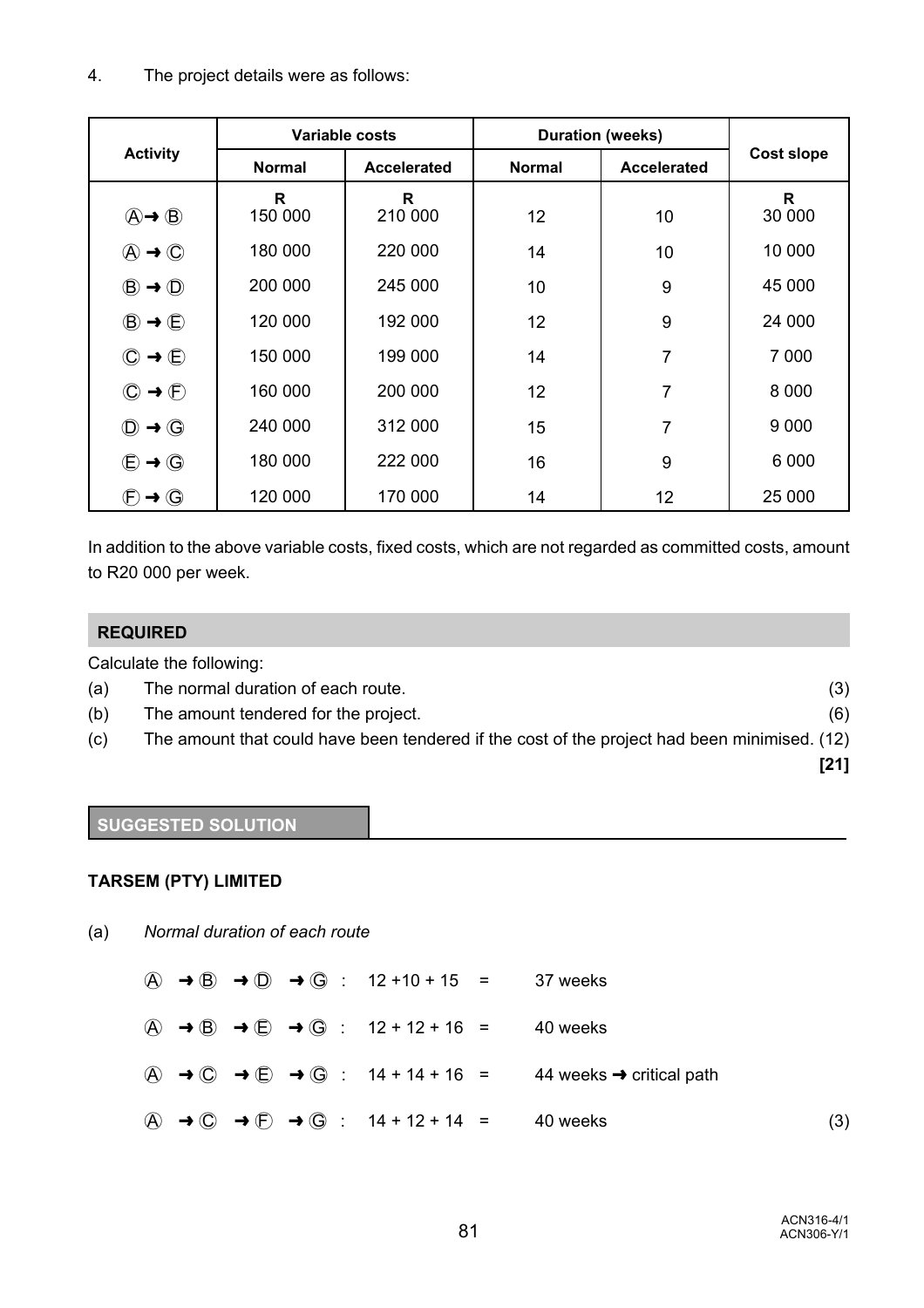|                                    | R         |
|------------------------------------|-----------|
| Direct costs                       | 1 500 000 |
| Fixed overhead (R20 000 x 44)      | 880 000   |
|                                    | 2 380 000 |
| Profit (331/3% x R2 380 000)       | 793 333   |
| Tender amount based on normal time | 3 173 333 |

(6)

# (c) *Tender amount at minimum cost*

## *Acceleration*

|                                                                                                                    |                                              |                                            | <b>Routes</b>                                                                                                                                                                                                           | <b>Additional</b>                                                         | Saving in                 | <b>Net</b>                 |                        |
|--------------------------------------------------------------------------------------------------------------------|----------------------------------------------|--------------------------------------------|-------------------------------------------------------------------------------------------------------------------------------------------------------------------------------------------------------------------------|---------------------------------------------------------------------------|---------------------------|----------------------------|------------------------|
|                                                                                                                    | $\mathbf{O} \rightarrow \mathbf{G}$<br>weeks | $\bigoplus \rightarrow \bigoplus$<br>weeks | $\textcircled{A} \rightarrow \textcircled{B} \rightarrow \textcircled{A} \rightarrow \textcircled{B} \rightarrow \textcircled{A} \rightarrow \textcircled{C} \rightarrow$<br>$\bigoplus \rightarrow \bigoplus$<br>weeks | $\circledA \rightarrow \circledA$<br>$\oplus \rightarrow \oplus$<br>weeks | direct costs<br>R         | fixed costs<br>R           | saving<br>$\mathsf{R}$ |
| Normal time                                                                                                        | 37                                           | 40                                         | 44                                                                                                                                                                                                                      | 40                                                                        |                           |                            |                        |
| Accelerate:<br>$\bigoplus \rightarrow \bigoplus$ by 4 weeks                                                        |                                              | (4)                                        | (4)                                                                                                                                                                                                                     |                                                                           | R6 000 x 4<br>$=$ R24 000 | R20 000 x 4<br>$=$ R80 000 | 64 000                 |
|                                                                                                                    | 37                                           | 36                                         | 40                                                                                                                                                                                                                      | 40                                                                        |                           | R10 000 x 3 R20 000 x 3    |                        |
| $\textcircled{A} \rightarrow \textcircled{C}$ by 3 weeks                                                           |                                              |                                            | (3)                                                                                                                                                                                                                     | (3)                                                                       | $=$ R <sub>30</sub> 000   | $=$ R60 000                | 30 000                 |
| $\textcircled{A} \rightarrow \textcircled{C}$ by 1 week<br>$\textcircled{D} \rightarrow \textcircled{G}$ by 1 week | 37<br>(1)                                    | 36                                         | 37<br>(1)                                                                                                                                                                                                               | 37<br>(1)                                                                 | R10000<br>R9000           | R20 000                    | 1 0 0 0                |
|                                                                                                                    |                                              |                                            |                                                                                                                                                                                                                         |                                                                           |                           |                            |                        |
| $\textcircled{1} \rightarrow \textcircled{G}$ by 1 week<br>$\textcircled{f} \rightarrow \textcircled{g}$ by 1 week | 36<br>(1)                                    | 36<br>(1)                                  | 36<br>(1)                                                                                                                                                                                                               | 36                                                                        | R9 000<br>R6000           | R20 000                    | (3000)                 |
| $\textcircled{C} \rightarrow \textcircled{F}$ by 1 week                                                            |                                              |                                            |                                                                                                                                                                                                                         | (1)                                                                       | R8 000                    |                            |                        |
|                                                                                                                    | 35                                           | 35                                         | 35                                                                                                                                                                                                                      | 35                                                                        |                           |                            | 92 000                 |

(9)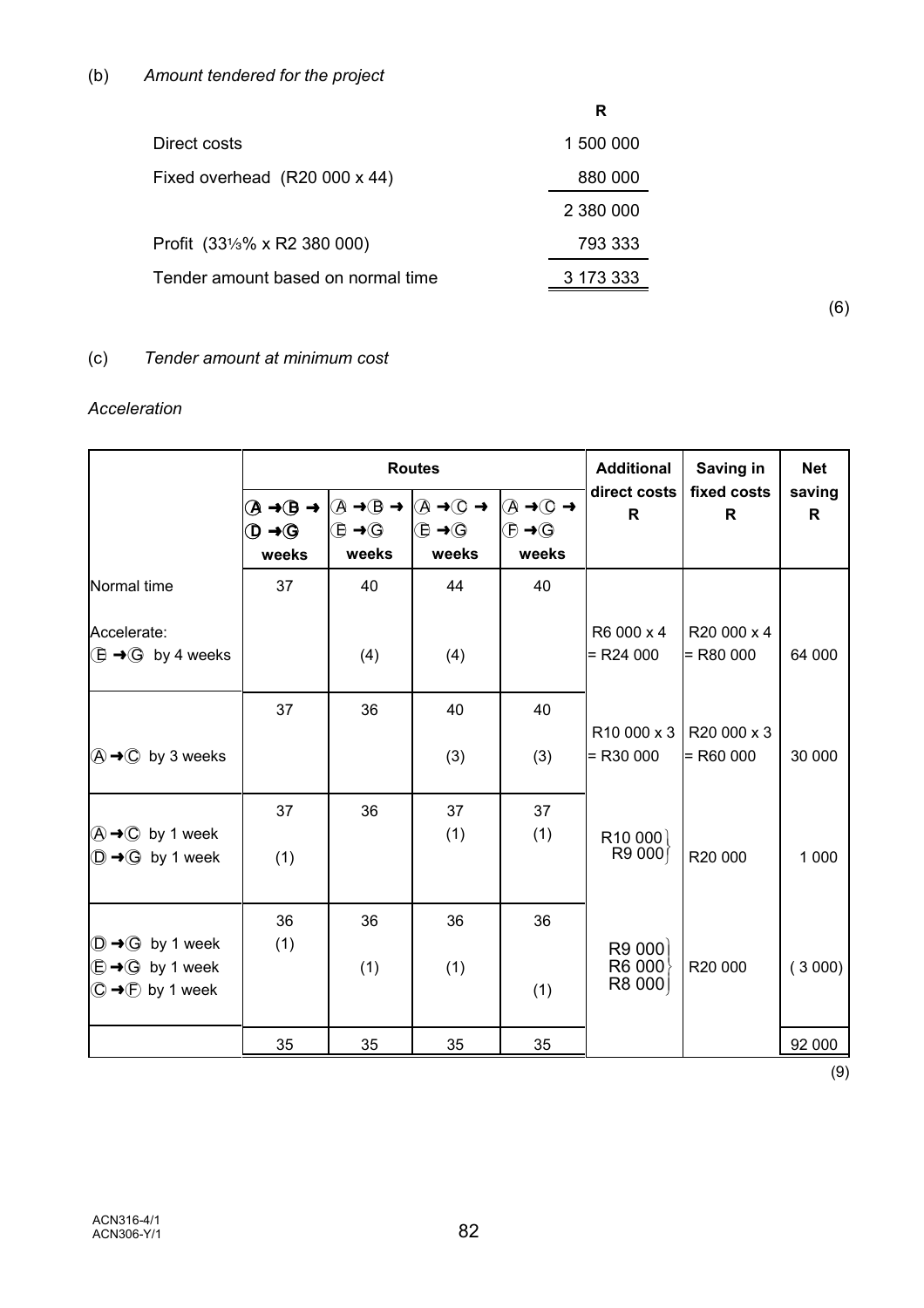### *Minimum tender price*

|                              | R             |
|------------------------------|---------------|
| Original cost                | 2 380 000     |
| Less: Net saving             | 95 000        |
|                              | 2 2 8 5 0 0 0 |
| Profit (331/3% x R2 285 000) | 761 667       |
| Minimum tender price         | 3 046 667     |
|                              |               |

**!! Remark:**

Many students have difficulty with the acceleration process. There are three steps to follow:

- 1. You start accelerating on the critical path,
- 2. the activity with the lowest cost slope
- 3. to the route with the second highest duration.

In this example the critical path is 44 weeks. Activity  $\mathbb{E} \to \mathbb{G}$  has the lowest cost slope and can be accelerated by 7 days (difference between normal and accelerated times :16 - 9 = 7).

Activity  $\overline{E} \to \overline{G}$  also lies on route  $\overline{A} \to \overline{B} \to \overline{E} \to \overline{G}$  and it will decrease the duration thereof as well. The route with the second highest duration is  $\overline{A} \to \overline{C} \to \overline{F} \to \overline{G}(40$  weeks). No time will be saved by accelerating activity  $\textcircled{E} \to \textcircled{G}$  by more than 4 weeks. Route  $\textcircled{A} \to \textcircled{C} \to \textcircled{F} \to \textcircled{G}$  will still take 40 weeks to complete. Therefore, you accelerate by 4 weeks.

There are now two critical paths, both on 40 weeks. Both routes have to be accelerated simultaneously, using the option with the lowest cost slope.

On  $\overline{(A \rightarrow C \rightarrow E \rightarrow G)}$ , activity  $\overline{(E \rightarrow G)}$  has the lowest cost slope (R6 000) and on  $\overline{(A \rightarrow C \rightarrow F)}$  $\rightarrow$  G,  $\odot$   $\rightarrow$   $\odot$  is the cheapest (R8 000). The total cost is, therefore, R14 000. It will however be cheaper to accelerate activity  $\hat{A} \to \hat{C}$ , at a cost of R10 000, as it lies on both routes. Activity  $\hat{A} \to \hat{C}$  can be accelerated by 4 weeks, but will be accelerated to the next highest route, namely 37 weeks. Therefore we only accelerate by 3 weeks (40-37).

You follow the same principle until you start making a loss, that is, when the additional variable costs exceed the saving in fixed costs. The most cost effective point will therefore be the last acceleration before a loss is made.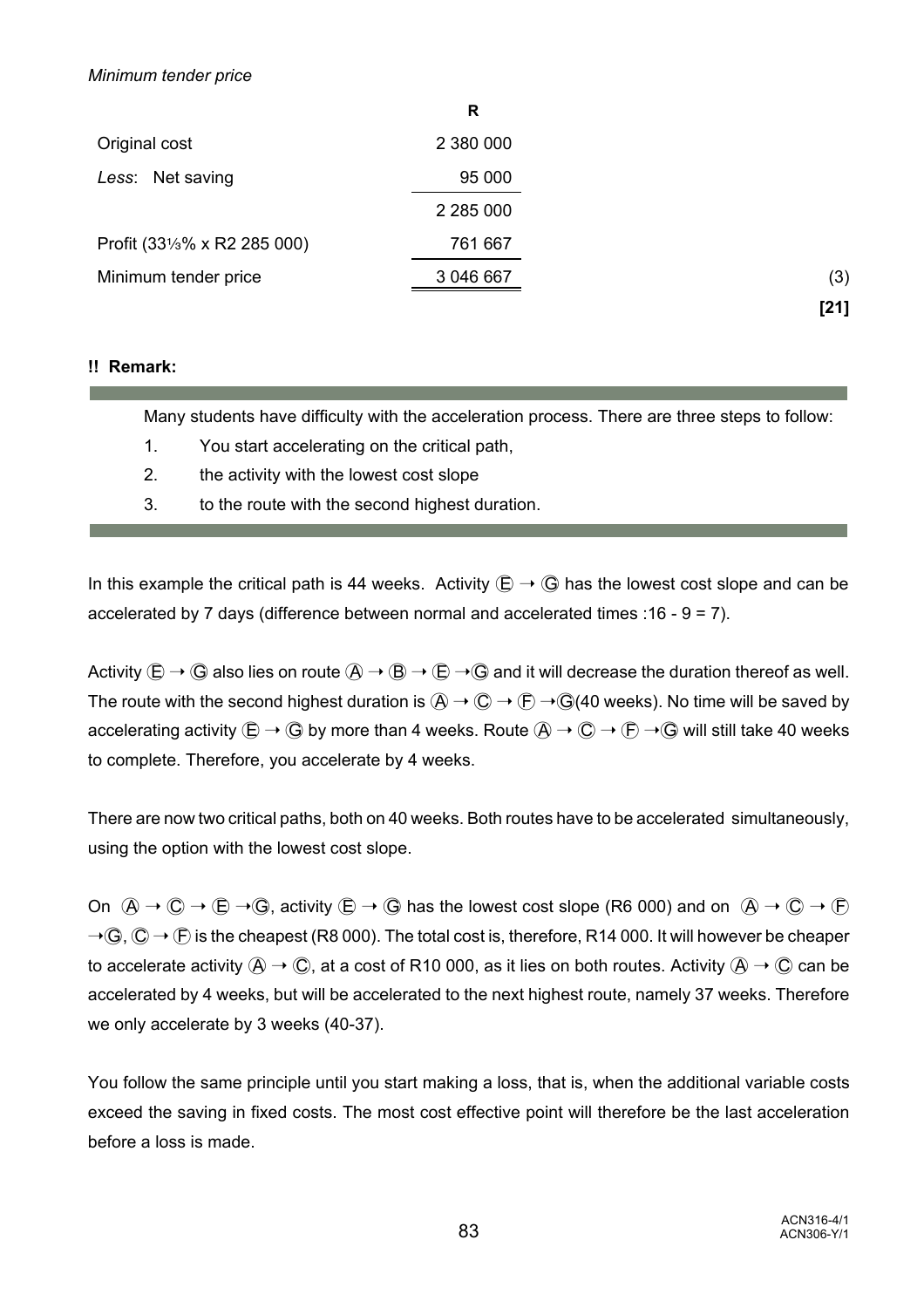# QUESTION 2 **(23 marks; 28 minutes)**

A contract for the erection of prefabricated classrooms has been awarded to Vinnigrig CC. You are the cost accountant of the firm and have identified the activities involved, and the sequence thereof, as follows:



#### The

duration of the various activities in normal and accelerated circumstances, and the relevant cost slopes, are as follows:

| <b>Activity</b>                         | <b>Duration (days)</b> | <b>Cost slope</b>  |         |
|-----------------------------------------|------------------------|--------------------|---------|
|                                         | <b>Normal</b>          | <b>Accelerated</b> | R       |
| $\circledA \rightarrow \circledB$       | 10                     | 9                  | 1800    |
| $\rightarrow$ $\odot$<br>$\mathfrak{P}$ | 10                     | 6                  | 2800    |
| $\circled{0}$<br>A<br>→                 | 8                      | 7                  | 1 200   |
| $^\circledR$<br>$\rightarrow \oplus$    | 7                      | 4                  | 4 700   |
| $\rightarrow$ $\odot$<br>$^\circledR$   | 9                      | 8                  | 4 0 0 0 |
| $\rightarrow \oplus$<br>$\mathbb{C}$    | 8                      | 6                  | 800     |
| $\rightarrow$ $\oplus$<br>$\circled{D}$ | 4                      | 3                  | 1500    |
| $\bigoplus$<br>$\rightarrow$ $\odot$    | 5                      | $\overline{2}$     | 1 200   |
| $\rightarrow$ $\odot$                   | 8                      | 6                  | 1700    |

The fixed costs amount to R4 500 per day. They are not regarded as committed fixed costs.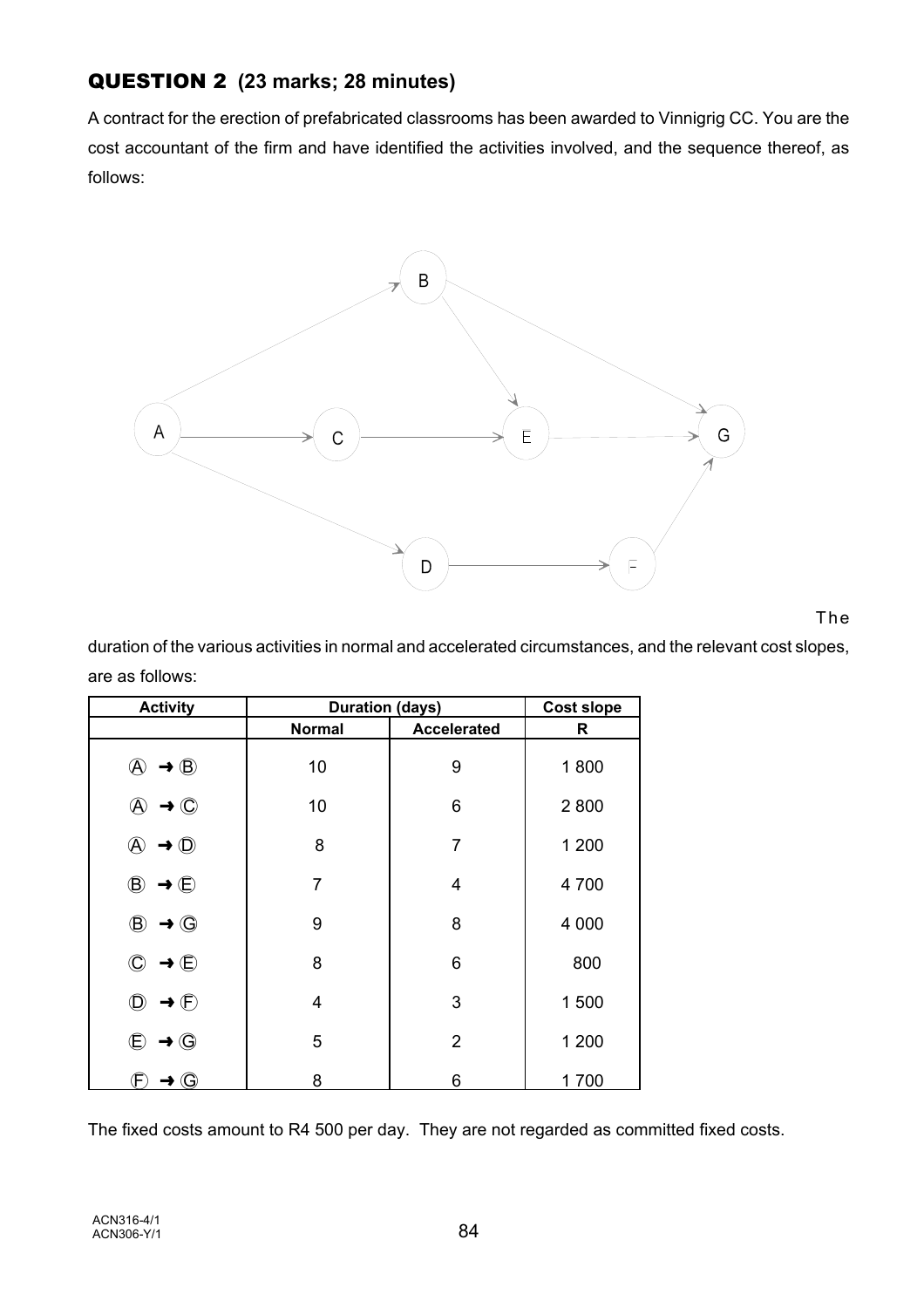|     | <b>REQUIRED</b>                                                                        |      |
|-----|----------------------------------------------------------------------------------------|------|
| (a) | Determine the critical path.                                                           | (4)  |
| (b) | Determine the programme to be followed in order to complete the project at the minimum |      |
|     | cost and indicate the saving in normal costs.                                          | (19) |
|     |                                                                                        | [23] |

**SUGGESTED SOLUTION**

### **VINNIGRIG CC**

(a) *Critical path*

| $\textcircled{A} \rightarrow \textcircled{B} \rightarrow \textcircled{G}$ |                                                                                                                  |                          | $10 + 9$ =    | 19 days  |               |     |
|---------------------------------------------------------------------------|------------------------------------------------------------------------------------------------------------------|--------------------------|---------------|----------|---------------|-----|
|                                                                           | $\textcircled{A} \rightarrow \textcircled{B} \rightarrow \textcircled{E} \rightarrow \textcircled{G}$ : 10+7+5 = |                          |               | 22 days  |               |     |
|                                                                           | $\textcircled{A} \rightarrow \textcircled{C} \rightarrow \textcircled{E} \rightarrow \textcircled{G}$ : 10+8+5 = |                          |               | 23 days* | critical path |     |
|                                                                           | $\textcircled{A} \rightarrow \textcircled{D} \rightarrow \textcircled{F} \rightarrow \textcircled{G}$            | $\sim 10^{11}$ m $^{-1}$ | $8 + 4 + 8 =$ | 20 days  |               | (4) |

# (b) *Programme for minimum cost and indication of cost saving*

|                                                                                                                                                                                                                              |                                                                        |                                                                                                                      | <b>Routes</b>                           | Saving in                                                                                                                                                    | <b>Additional</b>       | <b>Net</b>              |              |
|------------------------------------------------------------------------------------------------------------------------------------------------------------------------------------------------------------------------------|------------------------------------------------------------------------|----------------------------------------------------------------------------------------------------------------------|-----------------------------------------|--------------------------------------------------------------------------------------------------------------------------------------------------------------|-------------------------|-------------------------|--------------|
|                                                                                                                                                                                                                              | $\textcircled{A} \rightarrow \textcircled{B}$<br>$\rightarrow$ $\odot$ | $\textcircled{A} \rightarrow \textcircled{B} \rightarrow$<br>$\overline{\bigoplus} \rightarrow \overline{\bigoplus}$ | $\ddot{\odot} \rightarrow \ddot{\odot}$ | $\circledA \rightarrow \circled{ \rightarrow} \circled{ \rightarrow} \circled{ \rightarrow} \rightarrow$<br>$\overline{\mathbb{D}}$<br>$\rightarrow$ $\odot$ | fixed<br>costs          | variable<br>costs       | saving       |
|                                                                                                                                                                                                                              | <b>Days</b>                                                            | <b>Days</b>                                                                                                          | <b>Days</b>                             | <b>Days</b>                                                                                                                                                  | R                       | R                       | $\mathsf{R}$ |
| Normal time                                                                                                                                                                                                                  | 19                                                                     | 22                                                                                                                   | 23                                      | 20                                                                                                                                                           |                         |                         |              |
| Accelerate:<br>$\textcircled{C} \rightarrow \textcircled{E}$ by 1 day                                                                                                                                                        |                                                                        |                                                                                                                      | (1)                                     |                                                                                                                                                              | 4 500                   | 800                     | 3700         |
| $\bigoplus$ $\rightarrow$ $\bigoplus$ by 2 days                                                                                                                                                                              | 19                                                                     | 22<br>(2)                                                                                                            | 22<br>(2)                               | 20                                                                                                                                                           | 4 500 x 2<br>$=$ R9 000 | 1 200 x 2<br>$=$ R2 400 | 6 600        |
| $\bigoplus$ $\rightarrow$ G by 1 day<br>$\bigoplus$ $\rightarrow$ D by 1 day                                                                                                                                                 | 19                                                                     | 20<br>(1)                                                                                                            | 20<br>(1)                               | 20<br>(1)                                                                                                                                                    | 4 500                   | 1200<br>1200            | 2 100        |
| $\begin{array}{ccc}\n\bigoplus \rightarrow & \bigoplus \text{ by } 1 \text{ day} \\ \bigoplus \rightarrow & \bigoplus \text{ by } 1 \text{ day} \\ \bigoplus \rightarrow & \bigoplus \text{ by } 1 \text{ day}\n\end{array}$ | 19<br>(1)                                                              | 19<br>(1)                                                                                                            | 19<br>(1)                               | 19<br>(1)                                                                                                                                                    | 4 500                   | 1800<br>800<br>1500     | 400          |
|                                                                                                                                                                                                                              | 18                                                                     | 18                                                                                                                   | 18                                      | 18                                                                                                                                                           | 22 500                  | 9700                    | 12 800       |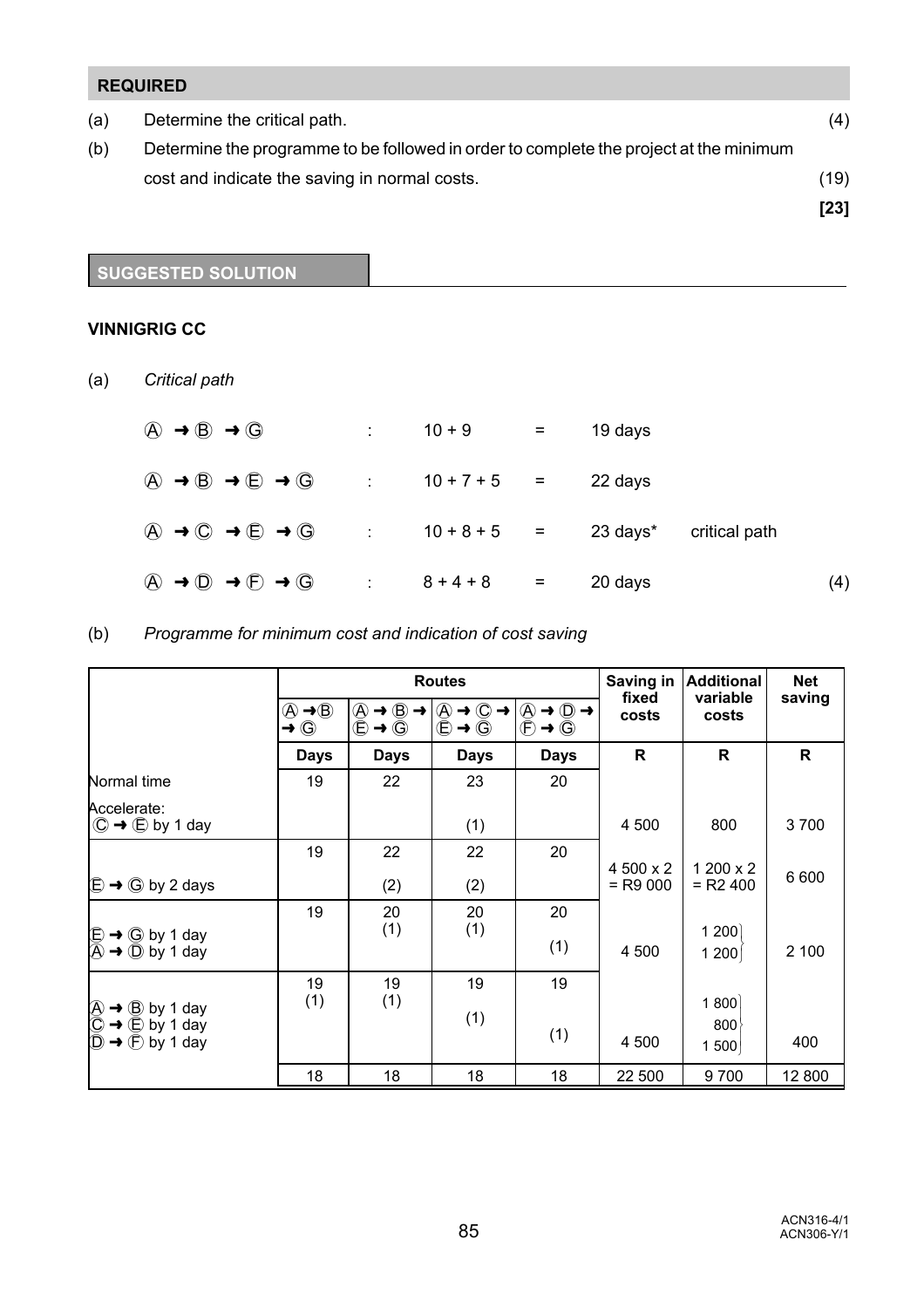No further acceleration is cost effective, as route  $\overline{A} \rightarrow \overline{B} \rightarrow \overline{E} \rightarrow \overline{G}$  can only be accelerated through activity  $\circledB \rightarrow \circledB$  at a cost of R4 700 per day, therefore exceeding the possible saving in fixed costs of R4 500 per day. Therefore the project should be completed in 18 days, at a net saving of R12 800. (19) (19) and the same of R12 800.

**[23]**

#### **DETERMINATION OF THE LATEST STARTING AND COMPLETION TIMES OF ACTIVITIES**

We are going to discuss these concepts briefly by making use of the following example:



In principle, the earliest starting and completion times of activities are calculated by accepting that the project commences at point zero in time at milestone  $A$  - in other words, at the planning stage of the project, the time lapse between the planning stage and the actual commencement of the project is irrelevant.

As indicated in the diagram, activity  $\mathcal{A} \to \mathcal{B}$  normally takes 12 days to complete. The earliest starting time for activity  $\hat{A} \rightarrow \hat{B}$  is therefore day zero, and the earliest completion time is on day 12. At the same time any activity commencing from milestone (B) can only commence after day 12. Provided that there are no other routes leading to the milestone, the earliest completion time for a particular activity will be the earliest starting time for another activity commencing from that milestone.

In the example, activity  $(B \to \overline{B})$  will normally take 28 days to complete. The earliest starting time for activity  $(B \rightarrow (E$  will therefore be 12 days, and the earliest completion time, 40 days (0 + 12 + 28) after commencement of the project.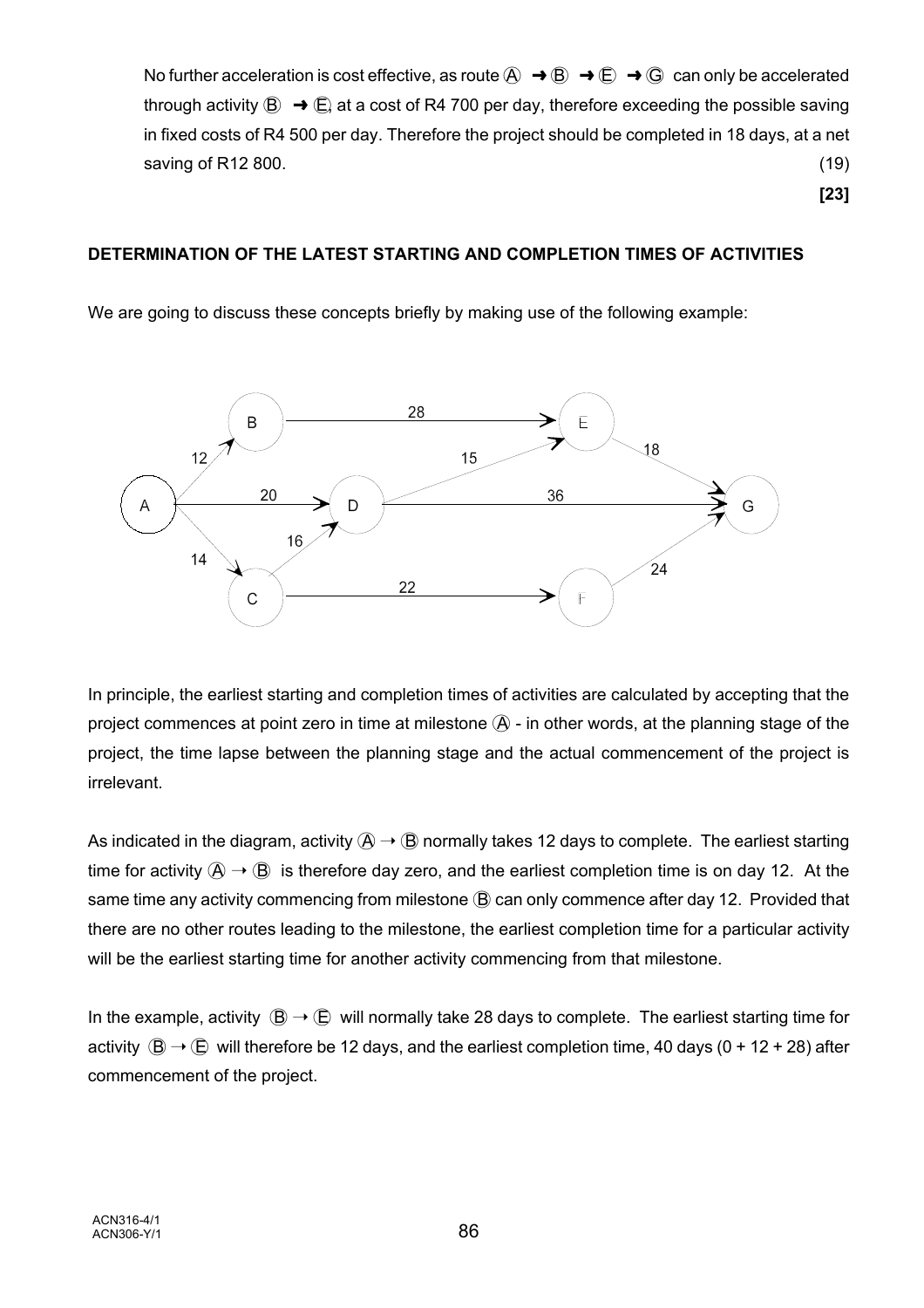In most cases, however, there will be more than one route leading to a milestone, just as the case is in our example when observing milestone  $\bigoplus$ : Milestone  $\bigoplus$  has three routes leading to it, namely:

*Route 1*: Milestone  $\widehat{A}$  to milestone  $\widehat{B}$  to milestone  $\widehat{E}$ The normal duration to reach milestone  $\bigoplus$  by means of this route will be 40 days (0 + 12 + 28).

*Route 2*: Milestone  $\widehat{A}$  to milestone  $\widehat{D}$  to milestone  $\widehat{E}$ 

Route 2 can commence as soon as the project has started, in other words, simultaneously with route 1. The normal duration to reach milestone  $\overline{E}$  by means of this route is 35 days (0 + 20 + 15).

*Route 3*: Milestone  $\widehat{A}$  to milestone  $\widehat{C}$  to milestone  $\widehat{D}$  to milestone  $\widehat{E}$ The normal duration to reach milestone  $\bigoplus$  by means of this route will be 45 days (0 + 14 + 16 +15).

Please note that **no** activity can commence from milestone  $\overline{E}$  unless all routes leading to it have been completed. The earliest time at which an activity can commence from milestone  $\bigoplus$  will therefore be the duration of the **longest** route leading to that milestone. In the example under discussion it will be the longest of 40, 35 or 45 days.

It should be evident that if route 2, leading to milestone  $\left(\mathbf{E}\right)$ , takes 10 days longer than planned, it would have no effect on the estimated project time. On the other hand, if route 3 would take longer than estimated, the estimated project time will be delayed accordingly.

The calculation of the starting and completion times should be done in this manner for the whole network diagram.

For purposes of determining the earliest starting and completion times, we have started at the beginning of the network diagram at a zero point in time.

For purposes of determining the latest starting and completion times, we start at the end of the network and work backwards. The estimated duration of the project is the starting point, in other words, the duration of the critical route.

The principles applicable to the earliest starting and completion times are also applicable to the latest starting and completion times.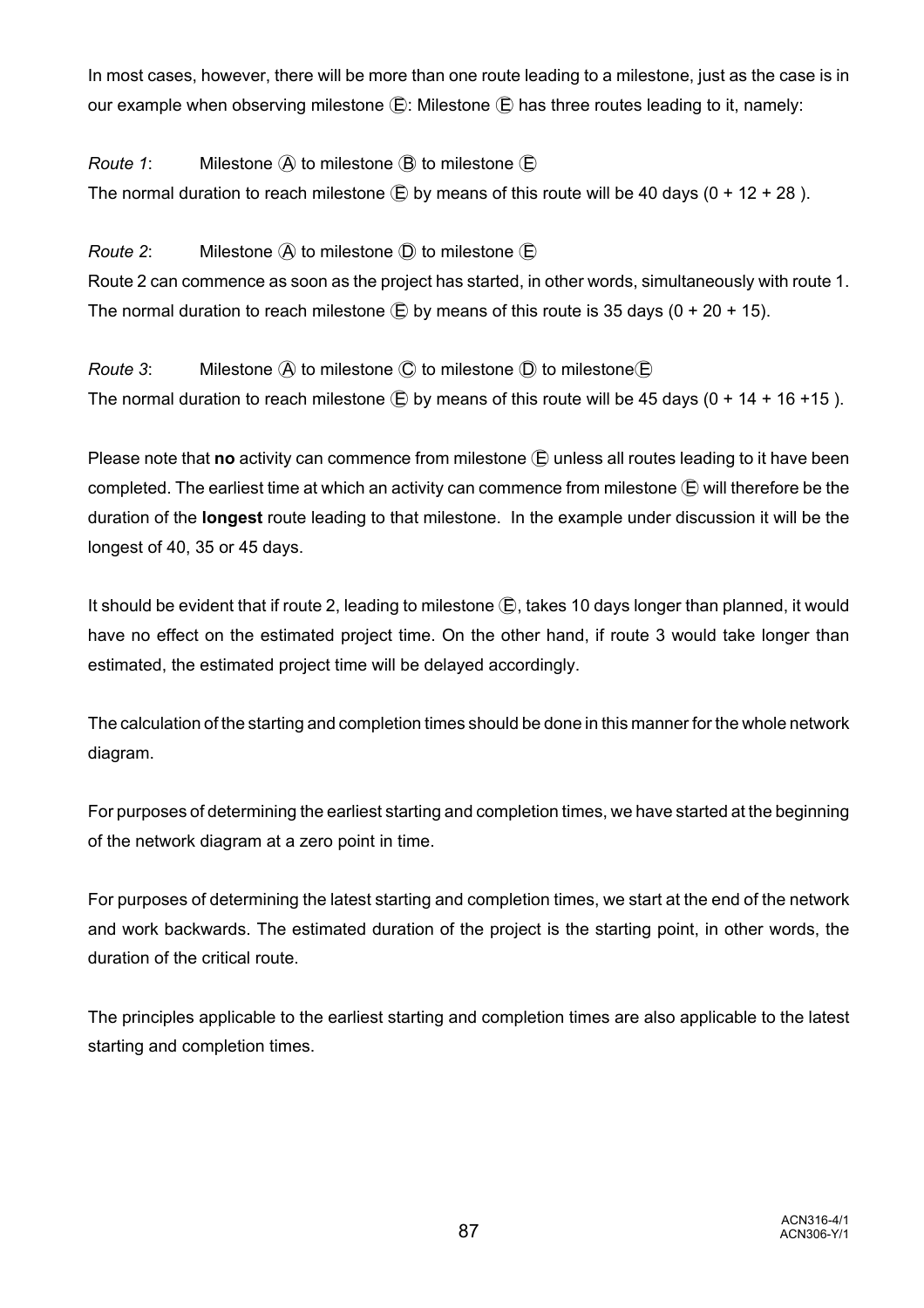The latest completion time at the last milestone  $G$  will, logically, be 66 days. The latest starting time of activity  $\overline{E} \to \overline{G}$  will therefore be 48 days (the duration of the critical route, namely 66 days, minus the normal duration of activity  $\overline{(E)} \rightarrow \overline{G}$ , which amounts to 18 days).

The difference between the earliest and latest starting times at a particular milestone represents the slack at that milestone. Slack can also be calculated by deducting the earliest completion time from the latest completion time. As the critical route determines the duration of the project, you will find that there will be no slack at the milestones on the critical route.

We trust the following simple steps will assist you in understanding how to calculate LCT, ECT, LST and EST.

### *Latest completion time (LCT)*

LCT = critical route - longest route from the **end** of the activity to the end of the project.

If you take activity  $A \rightarrow C$  as an example, you will find that there are three routes leading from  $C$ , which is the end of the activity, to  $\mathbb{G}$ , which is the end of the project, namely

 $\overline{(C)} \rightarrow \overline{(D)} \rightarrow \overline{(E)} \rightarrow \overline{(G)}$  : 16 + 15 + 18 = 49  $\overline{(C)} \to \overline{(D)} \to \overline{(G)}$  : 16 + 36 = 52 (longest)  $\textcircled{C} \rightarrow \textcircled{F} \rightarrow \textcircled{G}$  : 22 + 24 = 46

 $LCT = 66^{\circ} - 52$ 

 $=$  14 days

\* Critical route

### *Latest starting time(LST)*

LST = critical route - longest route from the **beginning** of the activity to the end of the project.

There are again three routes to take into account.

 $(A \rightarrow C) \rightarrow (D) \rightarrow (E \rightarrow (G)$  :  $14 + 16 + 15 + 18 = 63$  $(A \rightarrow C \rightarrow D \rightarrow G$  :  $14 + 16 + 36$  = 66 (longest)  $(A \rightarrow C) \rightarrow (F) \rightarrow (G)$  :  $14 + 22 + 24$  = 60

 $LST = 66 - 66$  $=$  0 days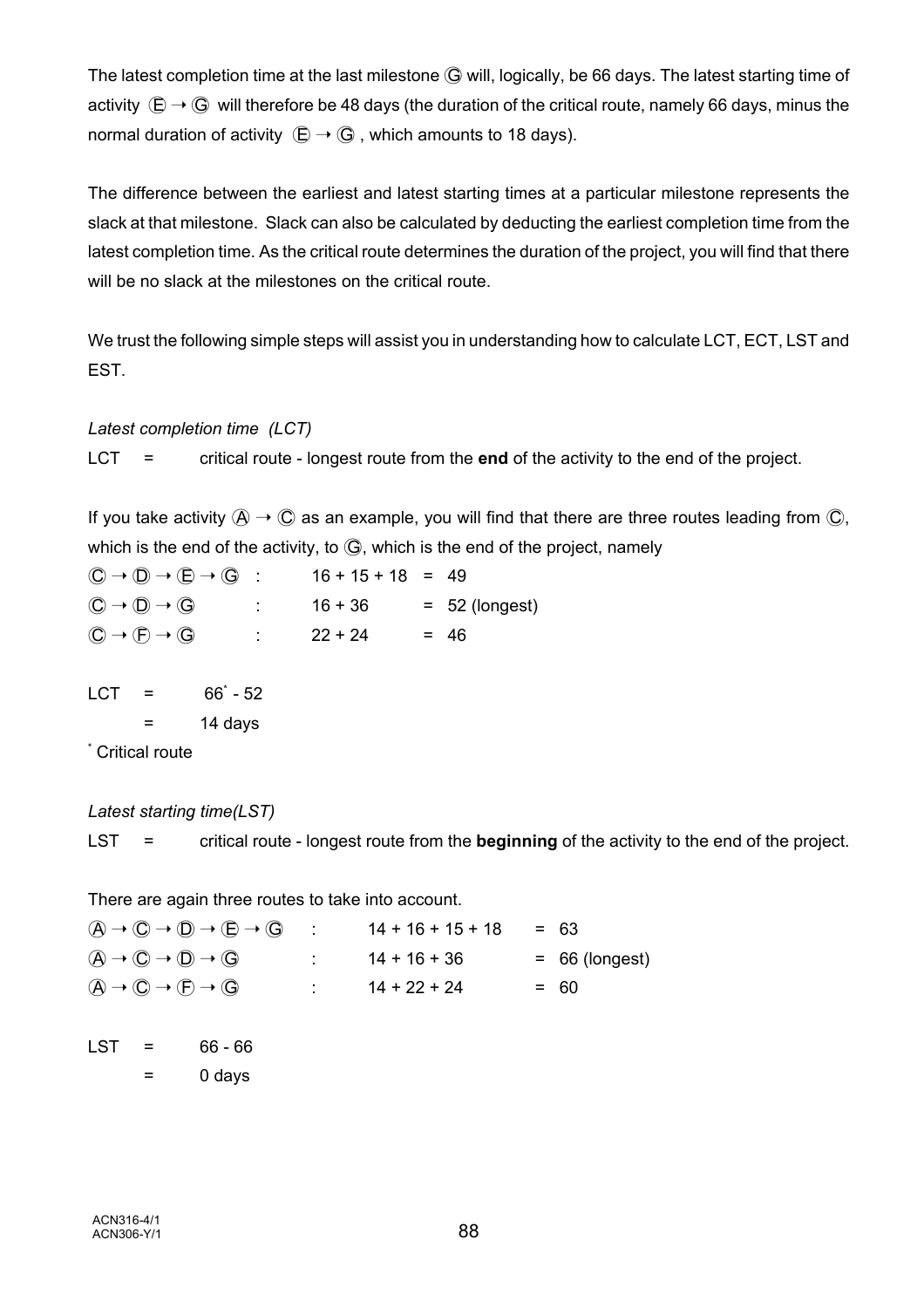Alternatively, you can simply deduct the duration of the activity from the LCT of that activity (14 -14 = 0).

*Earliest completion time (ECT)*

ECT = longest route from the beginning of the project to the **end** of the activity.

The ECT for activity  $\mathbb{D} \to \mathbb{E}$  will therefore be the longest of:  $(A \rightarrow \textcircled{1}) \rightarrow (\textcircled{2})$  : 20 + 15 = 35  $(\widehat{A} \rightarrow \widehat{C}) \rightarrow (\widehat{D} \rightarrow \widehat{C})$  : 14 + 16 + 15 = 45 (longest)

 $ECT = 45 days.$ 

*Earliest starting time (EST)*

EST = the longest route from the beginning of the project to the **beginning** of the activity.

EST for  $\mathbb{D} \to \mathbb{D}$  will therefore be the longest of:

 $(\overline{A}) \rightarrow (\overline{D})$  : = 20  $(A \rightarrow \mathbb{O} \rightarrow \mathbb{O})$ : 14 + 16 = 30 (longest)

 $EST = 30$  days.

Alternatively, you can deduct the duration of the activity from the ECT of that activity (45 - 15 = 30).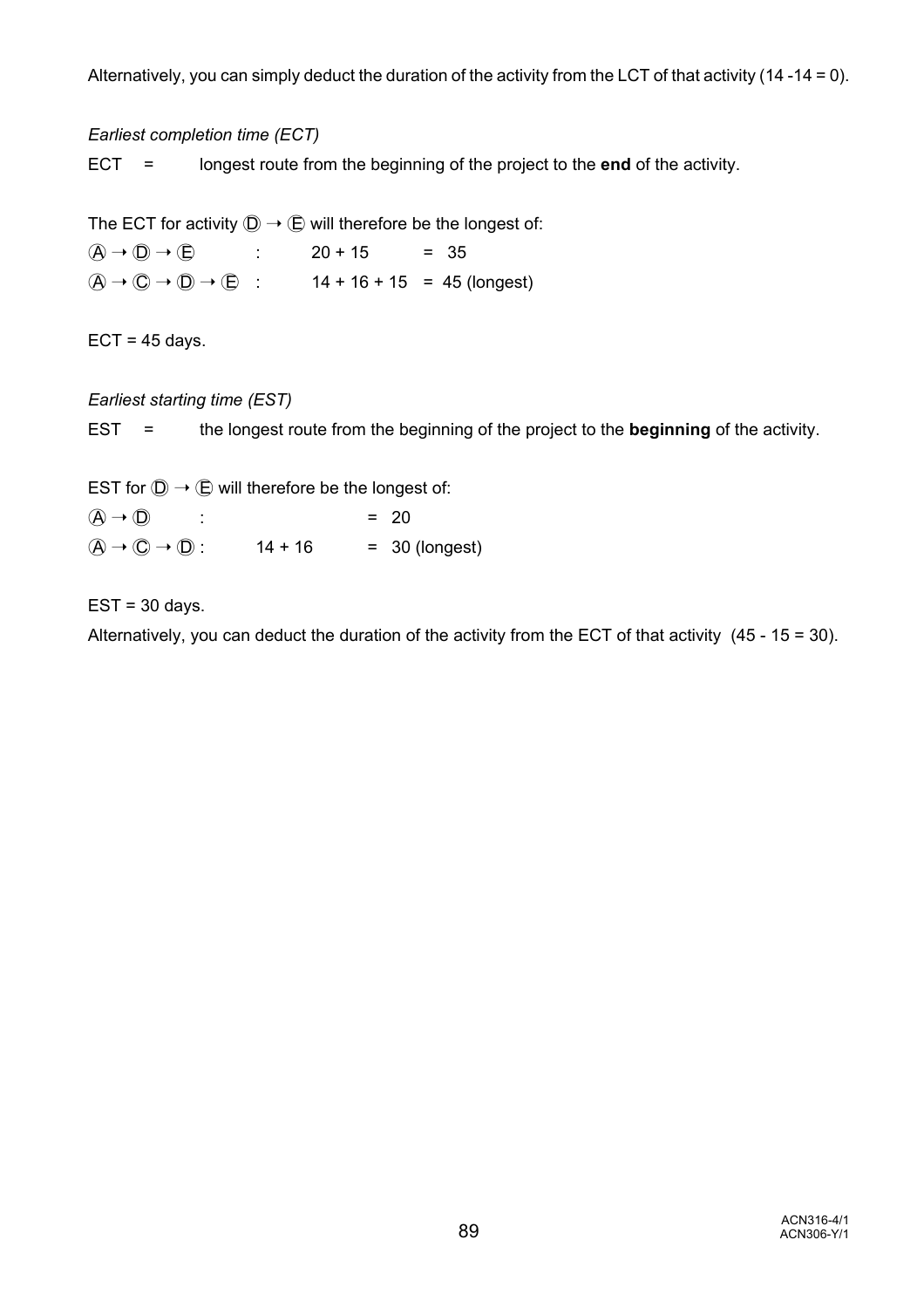# Inventory and production models

It is generally expensive to hold inventory. Traditionally, enterprises held large quantities of inventory. Products were manufactured according to production capacity, with little consideration for fluctuation in the demand for the products.

Nowadays a more holistic management approach is followed. The application of inventory and production models in inventory control, can assist management in providing relevant information to optimise profitability and cashflow.

Carefully study chapter 12 of the prescribed textbook, *"Managerial Accounting", Frank W Julyan, Chalene Nel, Volume 1, second edition 2003,* in accordance with the learning objectives set out at the beginning of the chapter. Please take note of the difference between direct stockholding costs and stock carrying costs.

By working through the following questions and solutions in the manner as set out in chapter 5 of this study guide, you can ensure that you will be proficient in the application of inventory and production models as a technique contributing towards the determination of the optimal inventory policy.

## **INTRODUCTION**

Investment in inventory represents a major asset of most organisations, and it is essential that inventory be managed efficiently. The optimum level of inventory should therefore be determined by an organisation. Our objective in this chapter is to determine the economic order quantity and level at which inventory should be replenished.

## **INVENTORY COSTS**

The relevant costs that should be considered when determining optimal inventory levels consists of **holding or carrying costs**, **ordering costs** and **stockout costs**.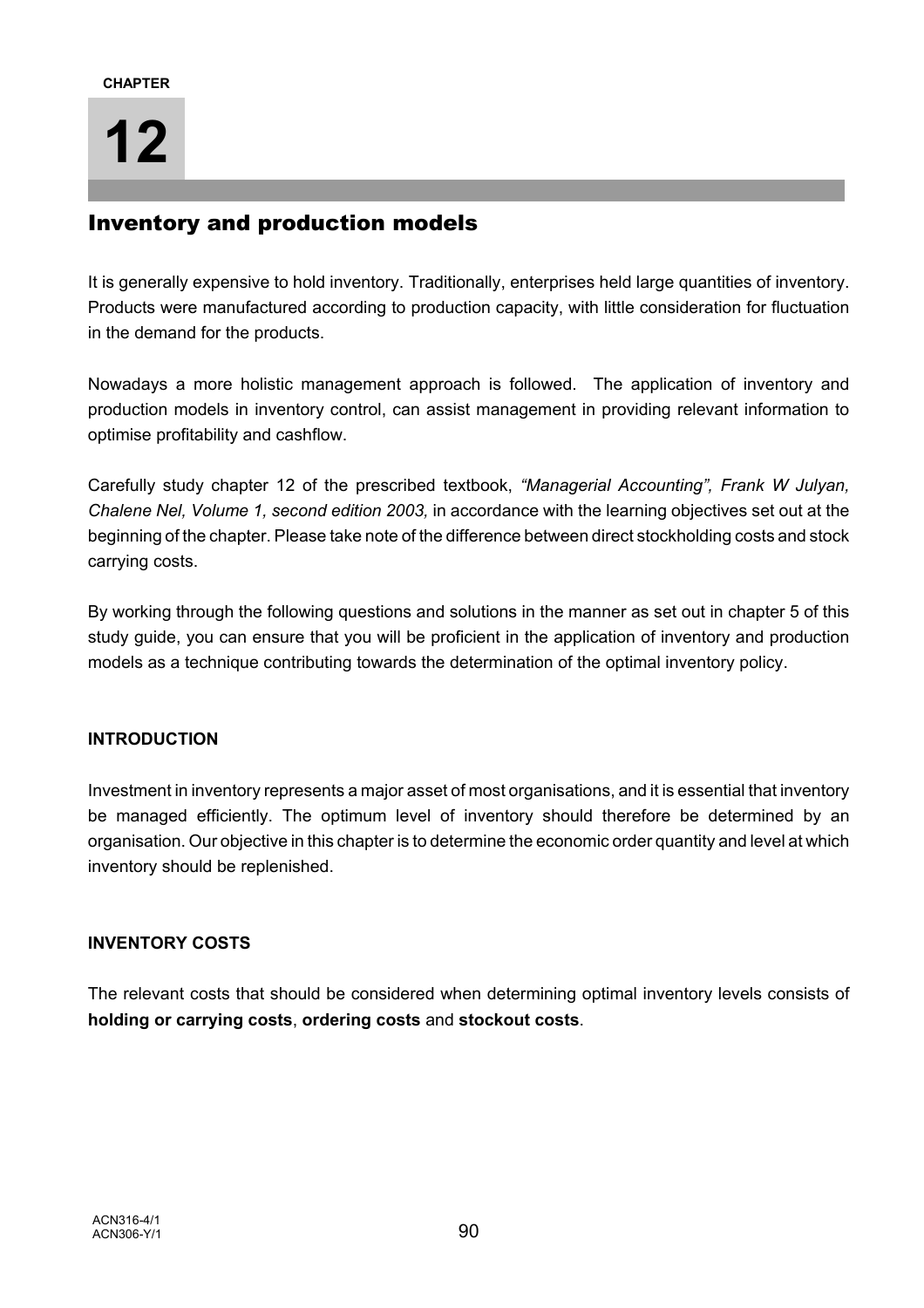**Holding or carrying costs** are associated with holding the inventory, and usually consists of the following:

- Opportunity costs, i.e. the costs incurred by forfeiting possible alternative investments
- Indirect costs such as insurance and applicable levies
- Departmental clerical and administrative costs
- Salaries and wages of employees in the warehouse
- An allocation of relevant rent
- Depreciation of inventory and losses due to pilferage, breakage or spoilage as well as obsolescence
- Incremental material handling costs.

**Ordering costs** are costs associated with the acquisition of inventory. These costs may include the following:

- Salaries and wages of employees in the purchasing department
- Departmental clerical and administrative costs
- An allocation of the relevant rent and depreciation
- Cost of reception and inspection of orders
- Cost of processing the order.

**Stockout costs** are the opportunity costs of running out of inventory. These costs may include the following:

- Lost sales
- Loss of goodwill
- Additional ordering and transport costs.

Remember that the total direct costs of inventory consists of the acquisition costs plus the total ordering costs plus the total carrying costs.

### **THE ECONOMIC ORDER QUANTITY MODEL**

The economic order quantity (EOQ) model is used to determine the order quantity that minimises the total costs (ordering costs and carrying costs).

### *Assumptions*

An understanding of the assumptions underlying the EOQ model is necessary to avoid misapplication and wrong results. The assumptions underlying this model are:

- the demand is known and continuous
- the lead time is known and does not vary in length
- the delivery of ordered stock takes place in one batch
- the order and carrying costs are known, remain constant and are independent of the order quantity
- inventory items are considered individually in the application of the model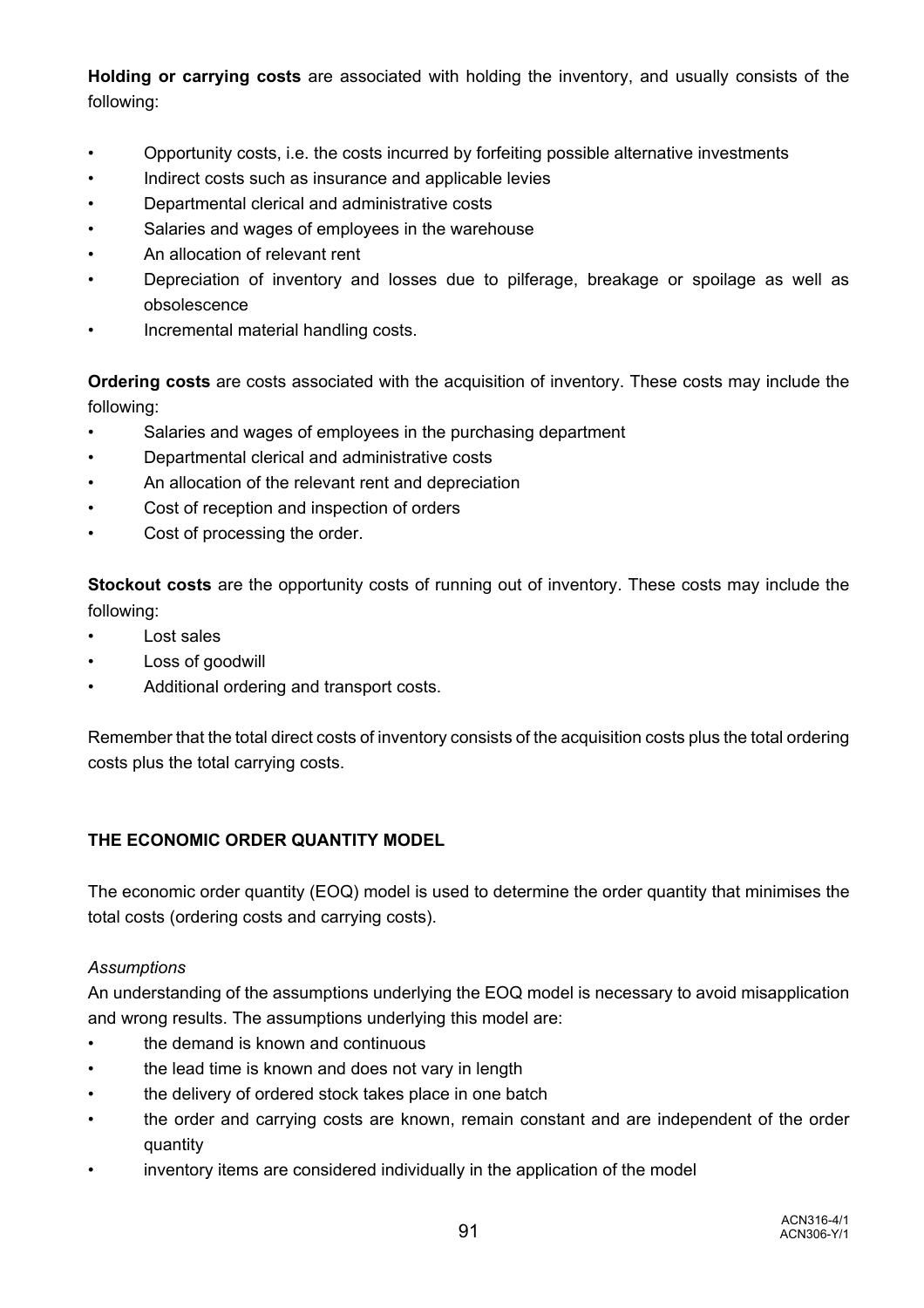- orders for various inventory items are independent of one another
- quantity discounts are not relevant
- there are no restrictions as regards to storage and production capacity.

The formula for the economic order quantity is:

EOQ = 
$$
\sqrt{\frac{2 \times \text{Annual demand} \times \text{Ordering costs per order}}{\text{Carrying cost per unit per annum}}}
$$

The above formula can therefore also be stated in more detail as follows:

$$
EOQ = \sqrt{\frac{2 \times \text{Annual demand} \times \text{Ordering costs per order}}{(\text{Opportunity cost or cost per capital per unit p.a.}) + (\text{Stockholding cost per unit p.a.})}
$$

# **OR**



# **APPLICATION OF THE EOQ-MODEL**

# QUESTION 1 **(5 marks; 6 minutes)**

| The following details in respect of Tuftleen Material are available: |                 |  |  |  |  |
|----------------------------------------------------------------------|-----------------|--|--|--|--|
| Purchase price per metre                                             | R <sub>10</sub> |  |  |  |  |
| Number of metres required annually                                   | 2 0 0 0         |  |  |  |  |
| Ordering cost per order                                              | R <sub>16</sub> |  |  |  |  |
| Carrying cost as a percentage of the purchase price                  | 15% p.a.        |  |  |  |  |

## **REQUIRED**

Calculate the economic order quantity. (5)

Round off your orders to the next metre.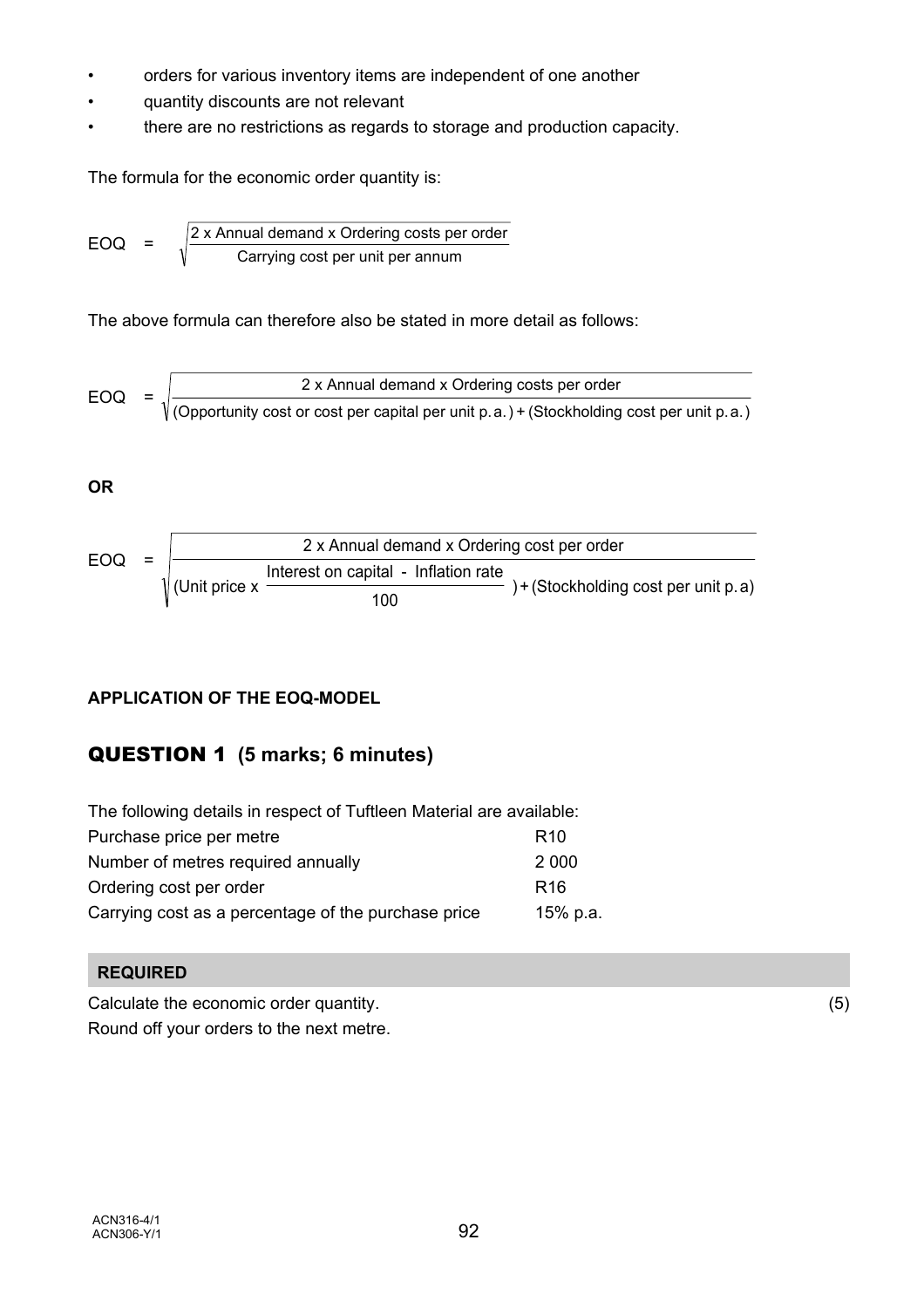## **TUFTLEEN MATERIAL**

| EOQ | $=$       | 2 x Annual demand x Ordering costs per order |     |
|-----|-----------|----------------------------------------------|-----|
|     |           | Carrying cost per unit per annum<br>V        |     |
|     | $=$       | 2 x 2 000 x R16<br>$(15\% \times R10)$       |     |
|     | $=$       | R64 000<br>R <sub>1</sub> ,50                |     |
|     | $=$       | 206,56                                       |     |
|     | $\approx$ | 207 metres                                   | (5) |

# QUESTION 2 **(8 marks; 10 minutes)**

Wallop Limited sells push-carts for dolls. The annual demand is estimated at 3 000 units. The purchase price per unit is R60,00. The ordering cost is R125 per order.

The company is at present investing surplus funds, and the earnings after tax on this investment is 18%. The current rate of inflation is 8%. The normal stockholding cost is 10% per annum of the purchase price per unit.

|     | <b>REQUIRED</b>                                                     |     |
|-----|---------------------------------------------------------------------|-----|
| (a) | Determine the economic order quantity.                              | (5) |
| (b) | Determine the number of orders that will be placed during the year. | (3) |
|     |                                                                     |     |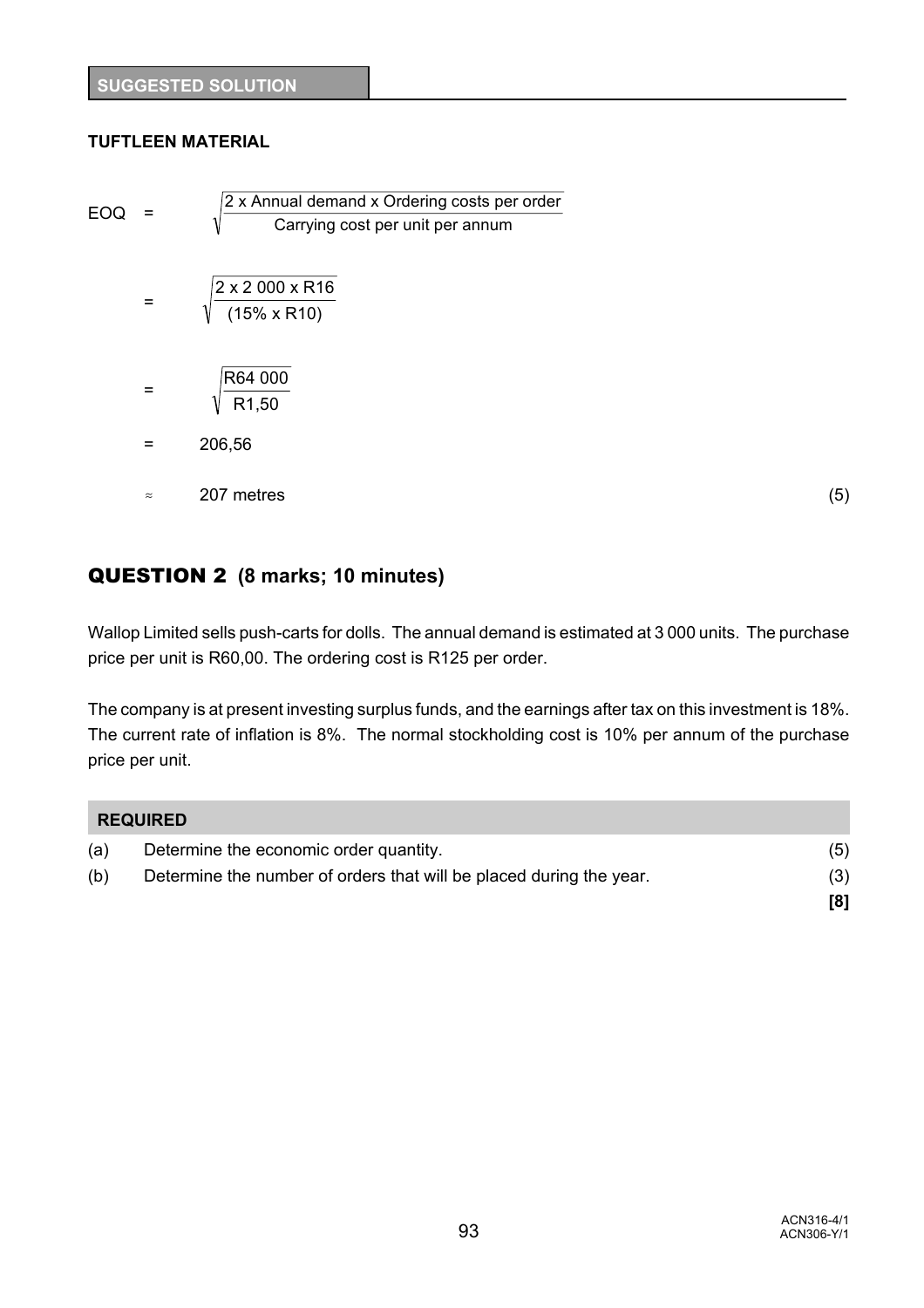# **WALLOP LIMITED**

(a) *Economic order quantity*

EOQ = 
$$
\frac{2 \times \text{Annual demand} \times \text{Ordering cost per order}}{\sqrt{\text{(Unit price x }\frac{\text{Interest on capital - Inflation rate}}{100}}) + (\text{Stockholding cost per unit p.a})}
$$

$$
= \sqrt{\frac{2 \times 3000 \times R125}{(R60 \times \frac{18 - 8}{100}) + (R60 \times 10\%)}}
$$

$$
= \sqrt{\frac{\text{R750 000}}{\text{R6 + R6}}}
$$

$$
= \sqrt{\frac{\text{R750 000}}{\text{R12}}}
$$

 $=$   $\sqrt{62\,500}$ 

$$
= 250 \text{ units} \tag{5}
$$

# (b) *The number of orders*

| The number of orders | $=$ | Total annual demand<br>Economic order quantity |     |
|----------------------|-----|------------------------------------------------|-----|
|                      | $=$ | 3 0 0 0<br>250                                 |     |
|                      | =   | 12 orders                                      | (3) |
|                      |     |                                                | [8] |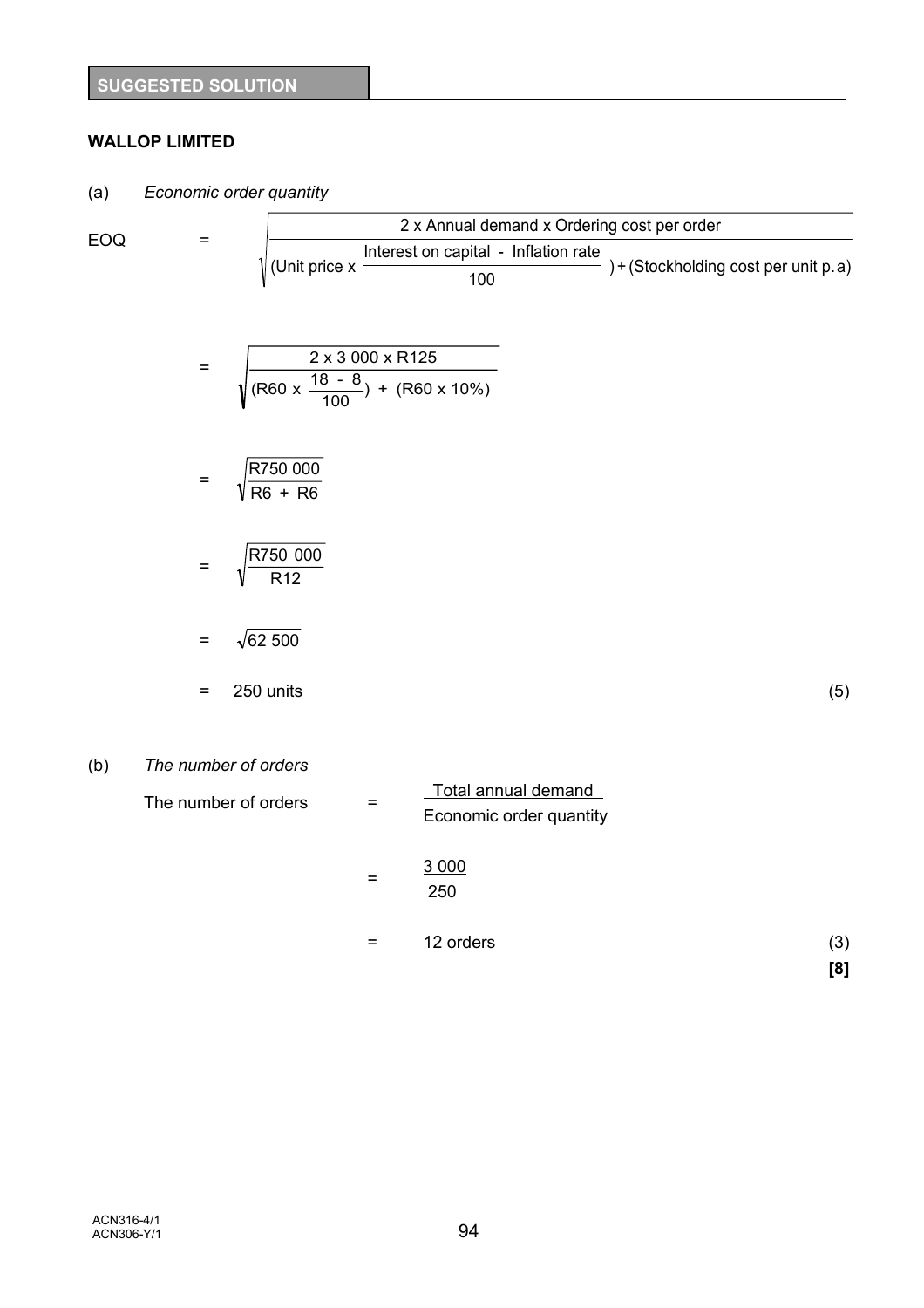# **VARIOUS RELATED CONCEPTS AND APPLICATIONS THEREOF**

# **Re-order point**

The re-order point is that point in time when an order must be placed. The time that will elapse between placing an order and the actual delivery is known as **lead time**. When there is no safety stock, the reorder point is calculated as follows:

 $Re$ -order point = demand per time unit x lead time in terms of time unit

If the organisation keeps safety stock, the formula will be: Re-order point = Normal demand during lead time + safety stock

Another situation can arise where the lead time is very long, (eg. three months) and one months' demand is ordered per time. The formula will then be:

Re-order point = Normal demand during lead time + safety stock - orders placed, not yet received.

## **Safety stock**

In practice, demand or usage of inventory is not known with certainty. In addition, there is usually a degree of uncertainty associated with the placement of an order and delivery of inventory. Safety inventory is therefore the amount of inventory that is carried in excess of the expected use during the lead time to provide a cushion against running out of inventory.

Safety stock is calculated as follows: Safety stock = Minimum lead time  $x$  maximum demand

**OR**

Safety stock = the re-order point - (the normal demand x normal lead time)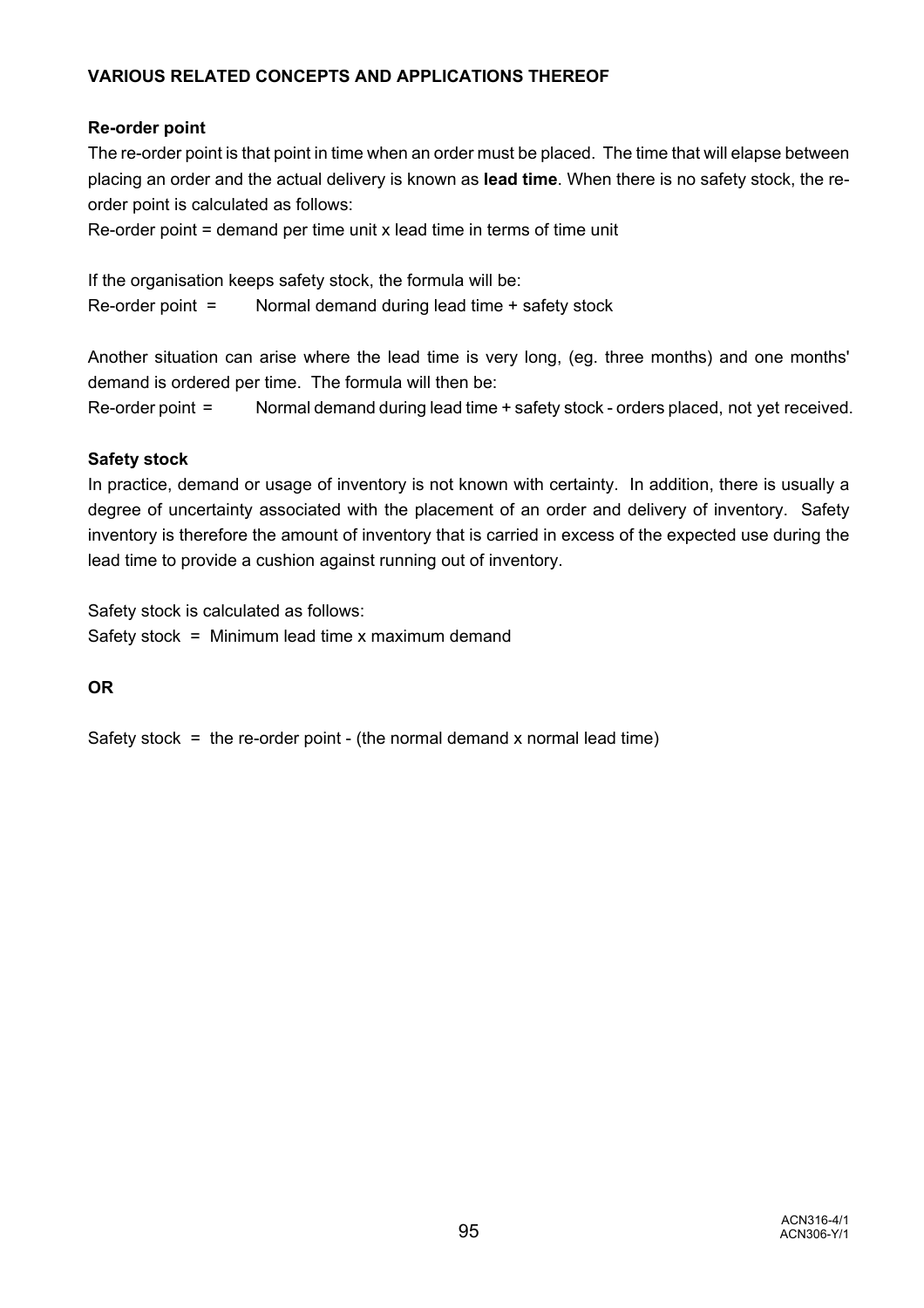# QUESTION 3 **(8 marks; 10 minutes)**

Exeter (Pty) Limited sells electrical devices. The company operates from Mondays to Fridays, the financial year consisting of 260 days. The following information is with regard to one of its items:

| Annual demand           | 11 960 units   |
|-------------------------|----------------|
| Economic order quantity | 200 units      |
| Safety stock required   | 35 units       |
| Lead time               | 4 working days |

# **REQUIRED**

Determine the re-order point for the item. (8)

| <b>SUGGESTED SOLUTION</b> |  |
|---------------------------|--|
|                           |  |

| Re-order point | $=$                 | Normal demand during lead time + safety stock |     |
|----------------|---------------------|-----------------------------------------------|-----|
|                | $=$                 | (Demand per day x lead time) + safety stock   |     |
|                | $\equiv$ 1000 $\pm$ | $(11960 \div 260 \times 4) + 35$ units        |     |
|                | $=$                 | $184 + 35$ units                              |     |
|                | $=$                 | 219 units                                     | (8) |

# QUESTION 4 **(20 marks; 24 minutes)**

The annual demand for Sandy Limited's product is 12 000 units.

The following particulars are applicable:

| R <sub>110</sub> per unit |
|---------------------------|
| R150 per order            |
| 35%                       |
| 8%                        |
| 30%                       |
|                           |

In addition to the required rate of return, the following stockholding costs are incurred:

| Storage rental | R8,60 per unit per year      |
|----------------|------------------------------|
| Insurance      | 9% of the unit cost per year |

The following special offer has been received from a supplier:

| Purchase price             | R88,00 per unit |
|----------------------------|-----------------|
| Number of orders per annum | 6               |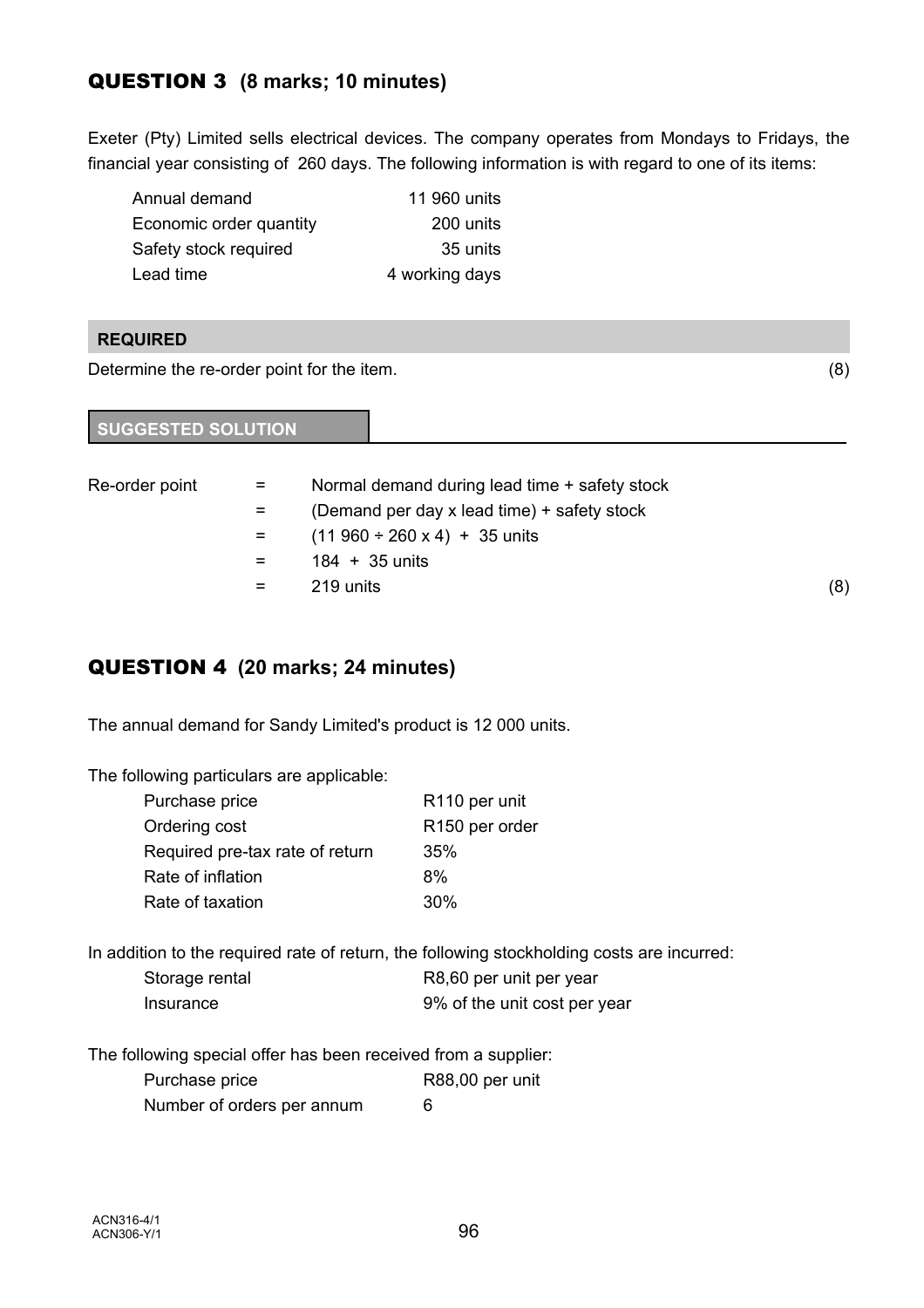Should the offer be accepted, additional storage space at R220 000 per annum will be needed. The present relevant costs will remain unchanged.

# **REQUIRED**

| (a) | Determine the number of orders to be placed annually, without taking the special offer |      |  |  |
|-----|----------------------------------------------------------------------------------------|------|--|--|
|     | into account.                                                                          | (8)  |  |  |
| (b) | Calculate whether the special offer should be accepted or not.                         | (12) |  |  |
|     | Show your detailed calculations.                                                       | [20] |  |  |

# **SUGGESTED SOLUTION**

## **SANDY LIMITED**

(a) *Calculation of the number of orders to be placed annually*

| Number of orders |           | Total annual demand<br>EOQ |  |
|------------------|-----------|----------------------------|--|
|                  |           | 12 000<br>3140             |  |
|                  |           | 38,22 orders               |  |
|                  | $\approx$ | 39 orders                  |  |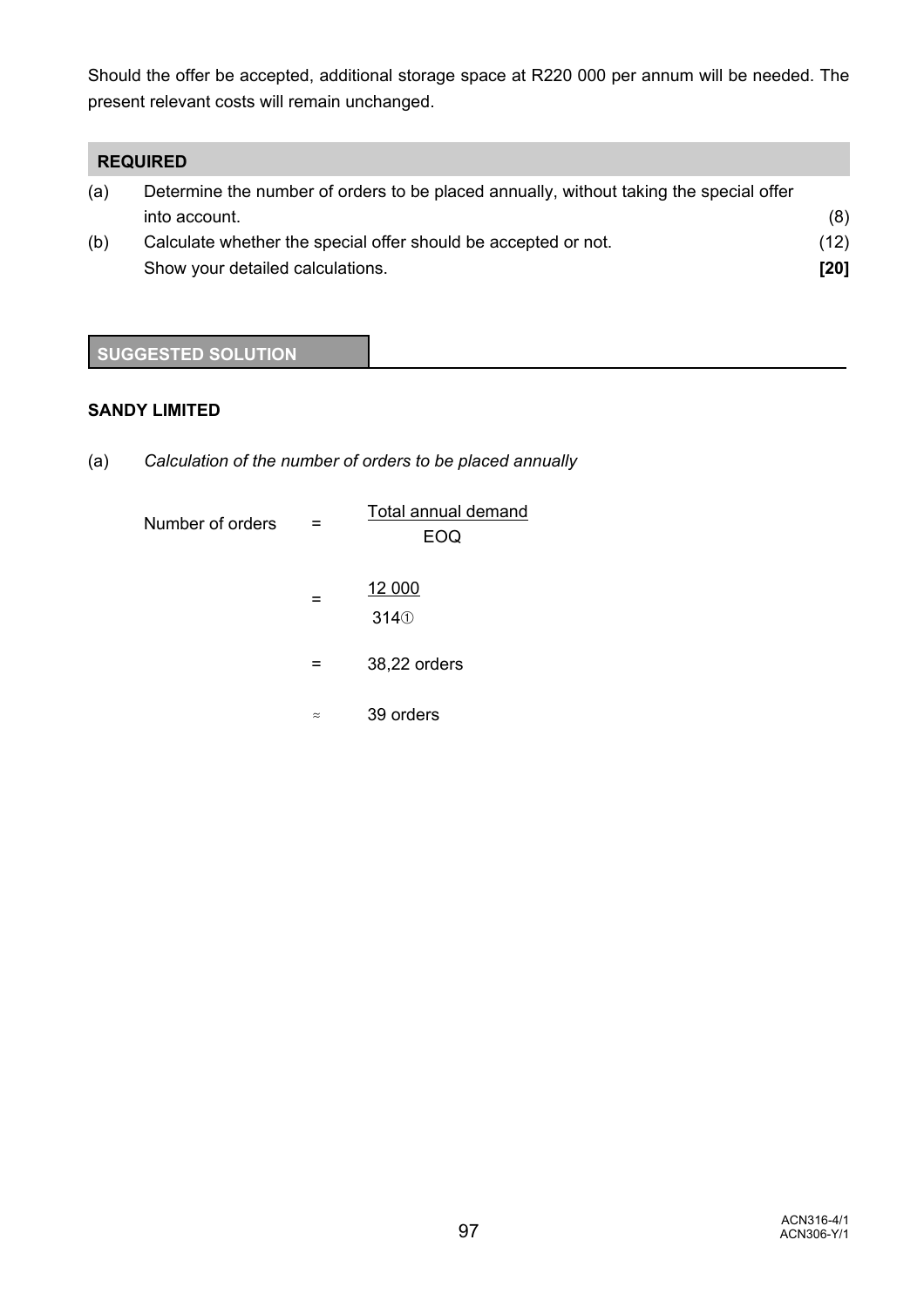#### *Calculations:*

â *The economic order quantity (EOQ)*

EOQ = 
$$
\sqrt{\frac{2 \times \text{Annual demand} \times \text{Ordering cost per order}}{(\text{Unit price} \times \frac{\text{Interest on capital - Inflation rate}}{100}) + (\text{Stockholding cost per unit p.a})}}
$$
  
= 
$$
\sqrt{\frac{2 \times 12\,000 \times \text{R150}}{(\text{R110} \times \frac{[35 - (30\% \times 35) - 8]}{100})} + [\text{R8,60} + (\text{R110} \times 0,09)]}
$$
  
= 
$$
\sqrt{\frac{\text{R3 600 000}}{(\text{R110} \times \frac{16,5}{100}) + \text{R18,50}}}
$$
  
= 
$$
\sqrt{\frac{\text{R3 600 000}}{\text{R(18,15 + 18,50)}}}
$$
  
= 313,41 units  

$$
\approx 314 \text{ (to the nearest unit)}
$$
 (8)

# (b) *Calculation of the total direct costs of inventory*

|                                                                  | <b>Present</b><br>policy | <b>Special</b><br>offer |
|------------------------------------------------------------------|--------------------------|-------------------------|
|                                                                  | R                        | R                       |
| Inventory unit cost<br>12 000 x R110,00<br>12 000 x R 88,00      | 1 320 000                | 1 056 000               |
| Relevant cost                                                    |                          |                         |
| Ordering cost<br>$R(39 \times 150)$<br>$R(6 \times 150)$         | 5850                     | 900                     |
| Carrying cost<br>$\left[\frac{314}{2}\right]$ x R(18,15 + 18,50) | 5 7 5 4                  |                         |
| $\frac{(2000)}{2}$ x R31,042)                                    |                          | 31 040                  |
|                                                                  | 1 331 604                | 1 087 940               |
| Add: Additional storage place per annum                          |                          | 220 000                 |
|                                                                  | 1 331 604                | 1 307 940               |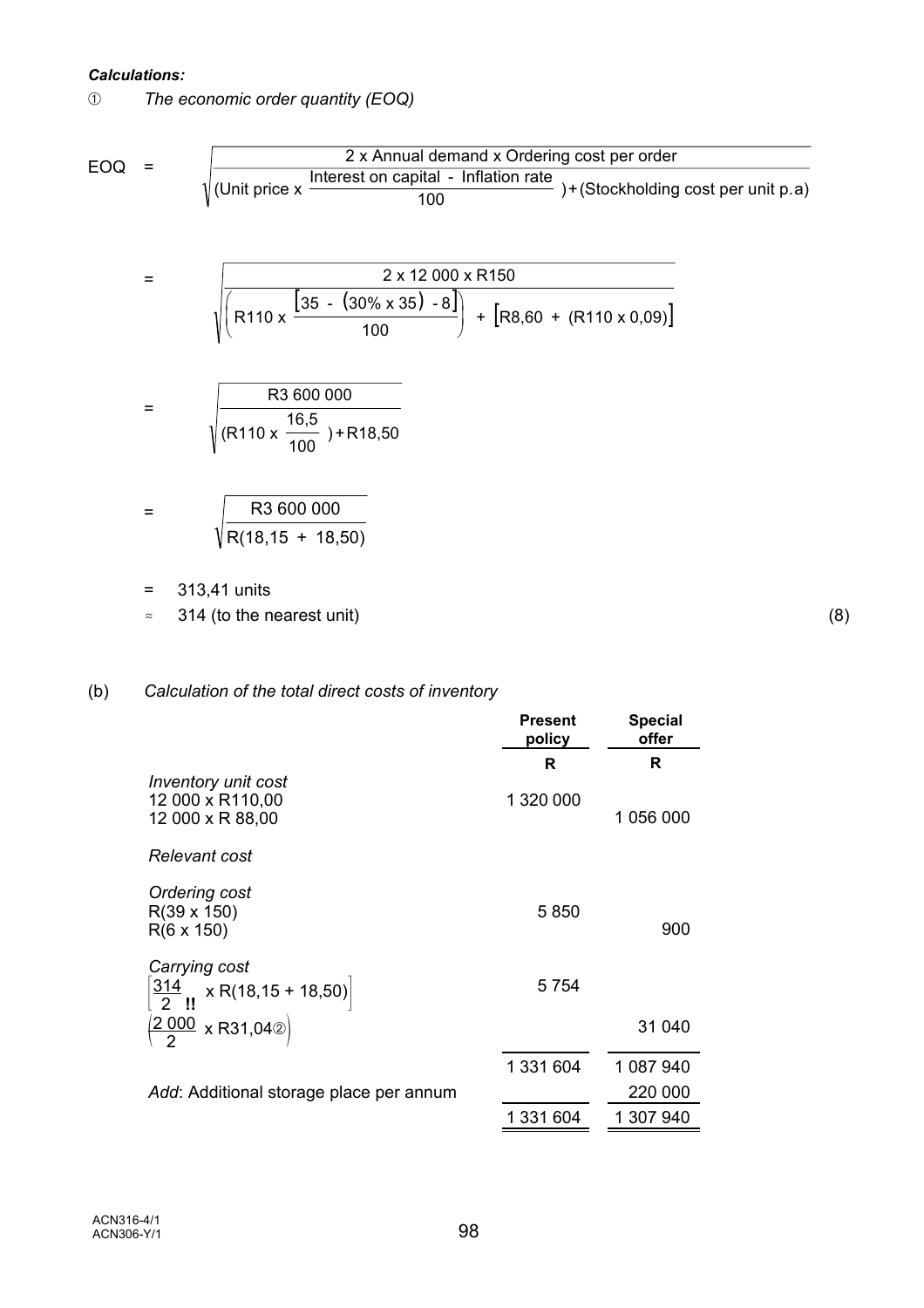#### *Calculation*:

| ② | Carrying cost                                               |            |
|---|-------------------------------------------------------------|------------|
|   | Required rate of return (as calculated in (a) above)        | 16,5%      |
|   | New purchase price                                          | <b>R88</b> |
|   |                                                             |            |
|   |                                                             | R          |
|   | Return on capital $(^{16,5}/_{100}$ x R88)<br>$\therefore$  | 14,52      |
|   | Plus: Stockholding costs                                    | 16,52      |
|   | Storage rental                                              | 8,60       |
|   | Insurance $(^9/_{100} \times R88)$                          | 7,92       |
|   | Carrying cost per unit per annum at adjusted purchase price | 31,04      |
|   |                                                             |            |

# **Conclusion**:

Acceptance of the special offer will reduce the direct cost of stock cost by R23 664 (R1 331 604 -R1 307 940) for the current period. The offer is to be accepted, provided the additional storage space is available and conveniently obtainable (e.g. situation, access, etc.). (12)

Note that in terms of the EOQ-model, 314 units are ordered and received. By the time the next order arrives, the stock will be nil. The average stock on hand at any time is therefore half of the quantity ordered.

# QUESTION 5 **(20 marks; 24 minutes)**

Sterny (Pty) Limited assembles electrical equipment. One of the company's main products requires an electric motor. These motors are purchased from an outside contractor. The company wants to formulate a purchasing policy that will ensure minimum costs.

You are provided with the following information:

| Annual production requirement | 17 000 motors |
|-------------------------------|---------------|
| Purchase price                | R50 per motor |
| Cost of placing an order      | R60           |
| Lead time                     | 15 days       |

Stockholding costs consist of the following:

| Direct costs    | R <sub>10</sub> per motor per annum |
|-----------------|-------------------------------------|
| Cost of capital | 20% per annum after tax             |

**[20]**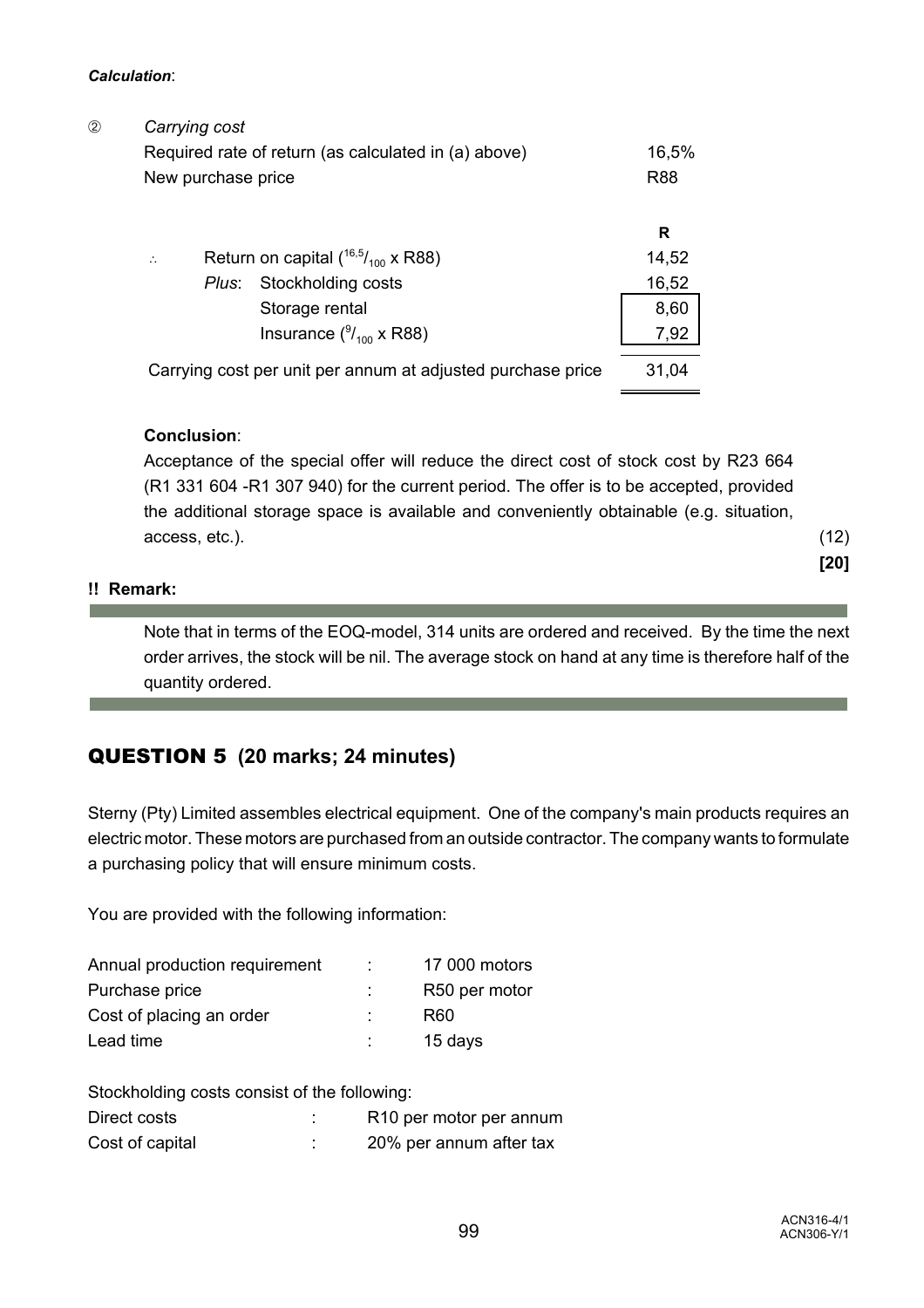The current rate of inflation is 15% per annum. The company is operative for 340 days per annum.

The supplier of the electric motors has requested the company not to place more than 20 orders per annum, in which case they are prepared to grant a discount of R0,25 per motor. The current rate of taxation is 30%.

|     | <b>REQUIRED</b> |                                                                                    |      |
|-----|-----------------|------------------------------------------------------------------------------------|------|
| (a) |                 | Determine the following without taking the request of the contractor into account: |      |
|     | (i)             | the economic order quantity                                                        | (5)  |
|     | (ii)            | the re-order point.                                                                | (3)  |
| (b) |                 | Determine whether the request to place 20 orders per annum should be met.          | (12) |
|     |                 | Figures must be rounded off to the nearest rand.                                   | [20] |

### **SUGGESTED SOLUTION**

### **STERNY (PTY) LIMITED**

(a) (i) *The economic order quantity*

EOQ = 
$$
\sqrt{\frac{2 \times \text{Annual demand} \times \text{Ordering cost per order}}{\text{Stockholding cost per unit per annum}}}
$$

$$
= \sqrt{\frac{2 \times 17000 \times R60}{(R50 \times \frac{20 - 15}{100}) + R10}}
$$
 motors

$$
= \sqrt{\frac{R2\ 040\ 000}{R12,50}}
$$
 motors

$$
= \sqrt{163\ 000} \qquad \text{motors}
$$

- = 403,98 motors
- $\approx 404$  motors (5)

### **!! Remark:**

п

A fraction of an order is always rounded up as rounding it down could result in an inventory shortage.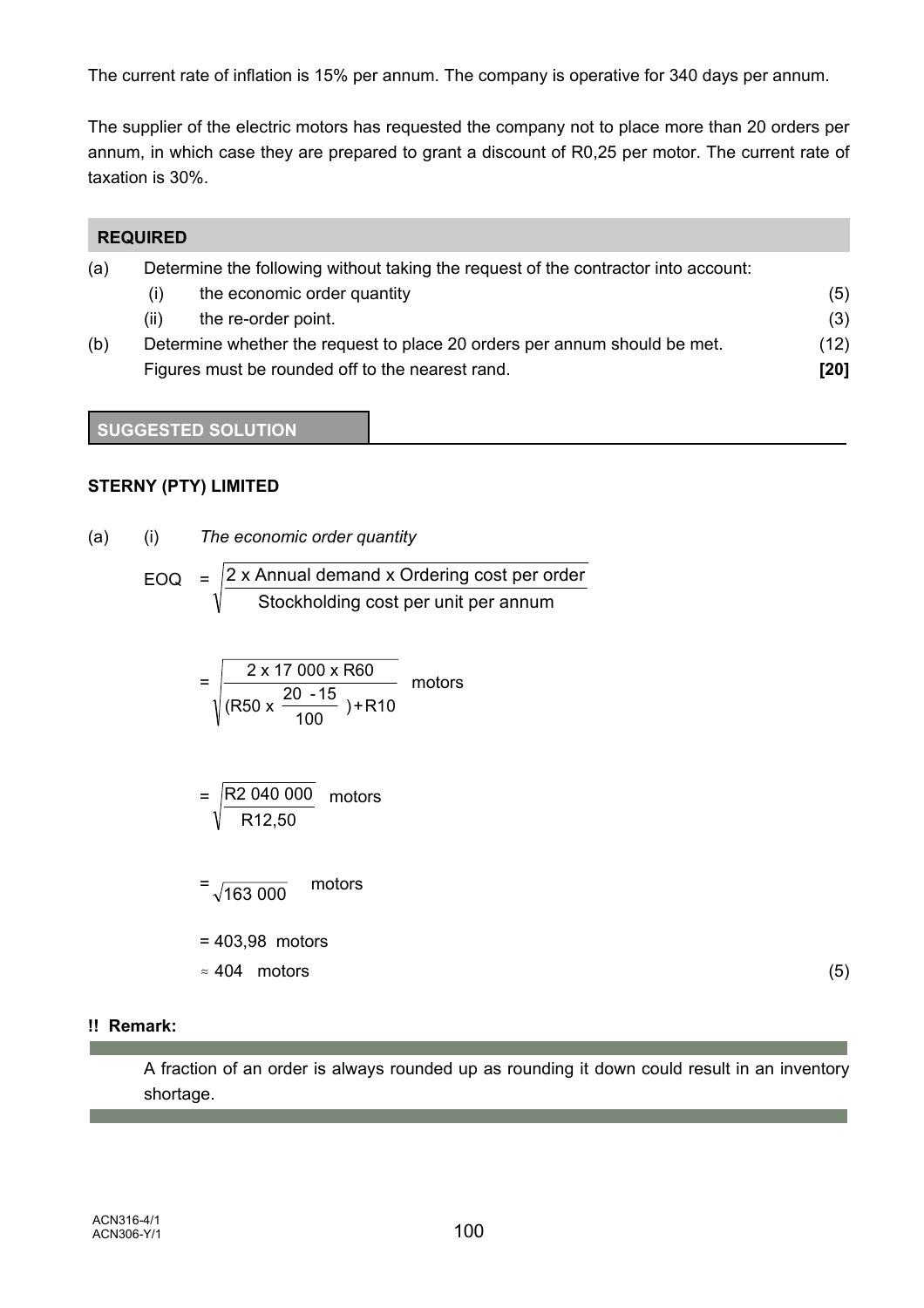|            | (ii)                                  | Re-order point                                          |     |                              |                  |                      |                      |                  |
|------------|---------------------------------------|---------------------------------------------------------|-----|------------------------------|------------------|----------------------|----------------------|------------------|
|            |                                       | Re-order point                                          | $=$ | Consumption during lead time |                  |                      |                      |                  |
|            |                                       |                                                         | $=$ | 17 000/340 x 15 motors       |                  |                      |                      |                  |
|            |                                       |                                                         | $=$ | 750 motors                   |                  |                      |                      | (3)              |
| (b)        |                                       | <b>Evaluation of request</b>                            |     |                              |                  |                      |                      |                  |
|            |                                       | Number of orders per annum if EOQ is accepted           |     | $=$                          |                  | 17 000/404 orders    |                      |                  |
|            |                                       |                                                         |     |                              | $=$              | 42,08 orders         |                      |                  |
|            |                                       |                                                         |     |                              | $\approx$        | 43 orders            |                      | $(1\frac{1}{2})$ |
|            |                                       | Order size if 20 orders are placed                      |     | $=$                          | 17 000/20 motors |                      |                      |                  |
|            |                                       |                                                         |     | $=$                          | 850 motors       |                      |                      | $(1\frac{1}{2})$ |
|            |                                       |                                                         |     |                              |                  | <b>Relevant cost</b> | <b>Relevant cost</b> |                  |
|            |                                       |                                                         |     |                              |                  | (special request)    | (EOQ model)          |                  |
|            |                                       | Average stock (850/2); (404/2)                          |     |                              |                  | 425 motors           | 202 motors           |                  |
|            |                                       |                                                         |     |                              |                  | R.                   | R.                   |                  |
|            | Ordering costs (20 x R60); (43 x R60) |                                                         |     |                              |                  | 1 200                | 2 5 8 0              |                  |
|            |                                       | Discount not allowed (17 000 x R0,25)<br>Carrying costs |     |                              |                  |                      | 4 2 5 0              |                  |
|            |                                       | $425 \times [(5\% \times R49,75) + R10]$ !!             |     |                              |                  | 5 3 0 7              |                      |                  |
|            |                                       | 202 x R12,50 [per (a)(i)]                               |     |                              |                  |                      | 2 5 2 5              |                  |
|            |                                       | <b>Total relevant costs</b>                             |     |                              |                  | 6 507                | 9 3 5 5              |                  |
|            | <b>Conclusion:</b>                    |                                                         |     |                              |                  |                      |                      |                  |
|            |                                       | The request should be met.                              |     |                              |                  |                      |                      | (9)              |
| !! Remark: |                                       |                                                         |     |                              |                  |                      |                      | [20]             |

The cost of capital after taxation less the current rate of inflation (20% - 15%) is equal to 5%. If the special request is applied, a R0,25 discount per motor will be given that is,  $R(50,00 - 0,25)$ = R49,75.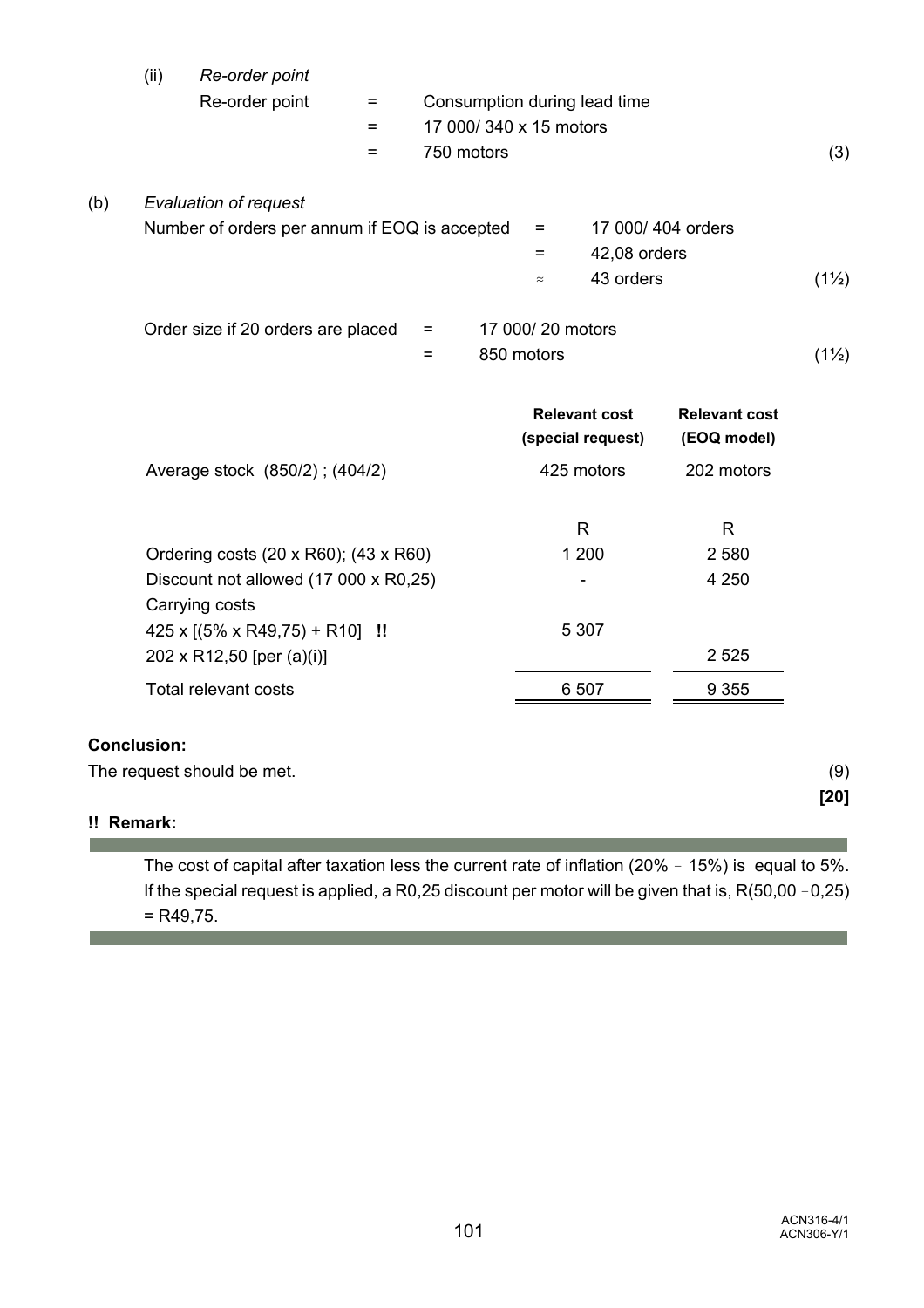# QUESTION 6 **(14 marks; 17 minutes)**

Clothes Unlimited manufactures denim trousers from material purchased from an external supplier. To date, the management of Clothes Unlimited has maintained an order quantity of 350 metres of denim material.

The accountant of the enterprise wants to implement a new stock policy in terms of which the order size will be determined according to the economic order quantity model.

| R <sub>25</sub> per order |
|---------------------------|
| R <sub>50</sub>           |
| 20% of purchase price     |
| 20% per annum             |
| 8% per annum              |
| 10 days                   |
|                           |

The annual demand for denim material is 20 000 metres. Clothes Unlimited is in production for 270 days per annum.

| <b>REQUIRED</b> |
|-----------------|
|-----------------|

| (a) | Calculate the cost savings if orders are placed according to the economic order quantity |      |
|-----|------------------------------------------------------------------------------------------|------|
|     | model.                                                                                   | (12) |
| (b) | Determine the re-order point in terms of the proposed policy.                            | (2)  |
|     |                                                                                          | [14] |

## **SUGGESTED SOLUTION**

## **CLOTHES UNLIMITED**

(a) *Cost savings*

*Total relevant costs if 350 metres are ordered*

Total relevant costs = Ordering costs + stockholding costs = Ordering costs +( average stock level x total stockholding costs per unit per annum)  $= R1 429 \text{ } \textcircled{2} + (350/2 \text{ x } R16 \text{ } \textcircled{3})$  $= R1 429 + 2 800$  $= R4 229$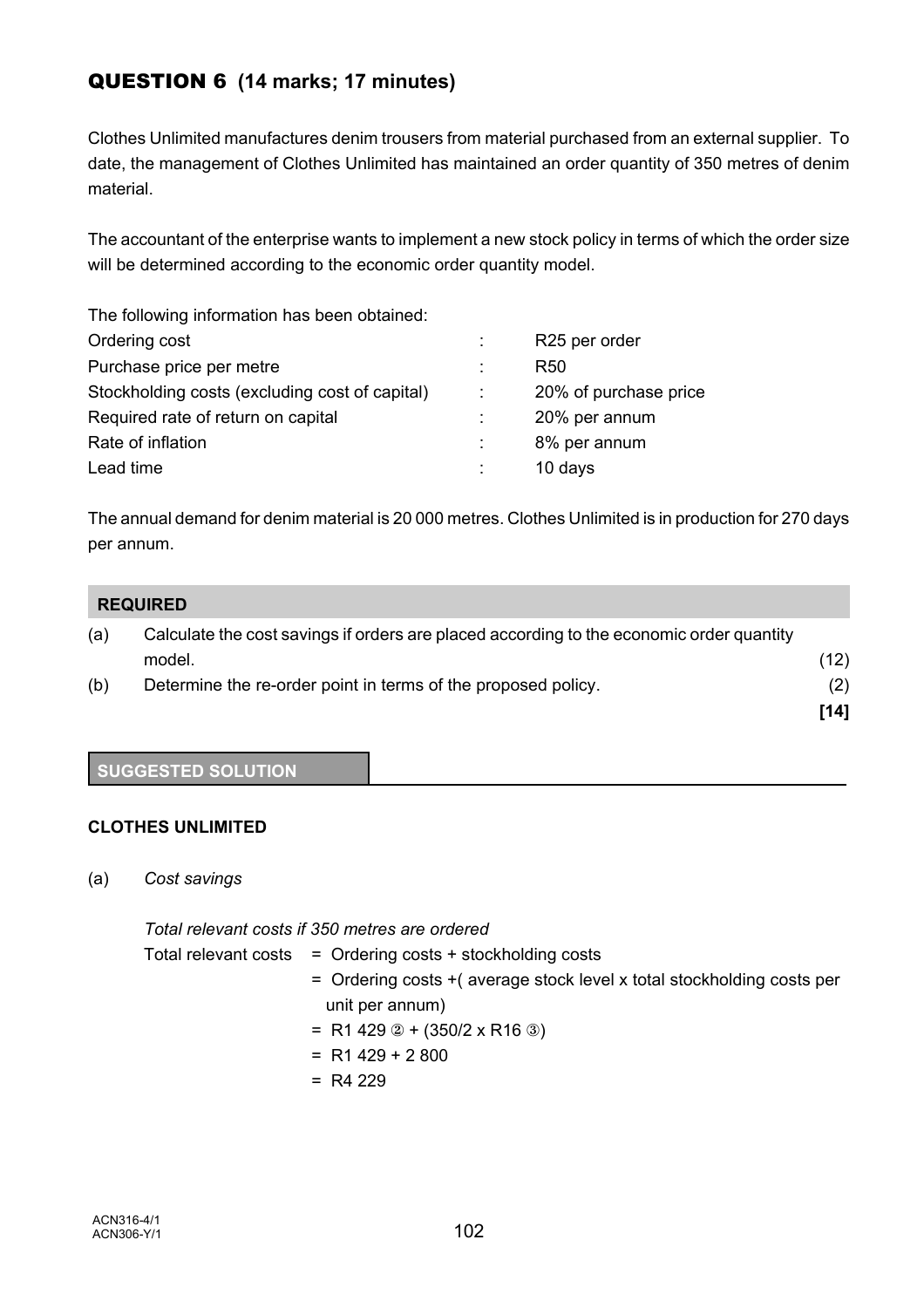*Total relevant costs if the economic order quantity is implemented*

|              | Total relevant costs $=$ Ordering costs + stockholding costs           |
|--------------|------------------------------------------------------------------------|
|              | = Ordering costs + (average stock level x total stockholding costs per |
|              | unit per annum)                                                        |
|              | = R2 000 $\textcircled{2}$ + (250/2 x R16 $\textcircled{3}$ )          |
|              | $= R2000 + R2000$                                                      |
|              | $= R4000$                                                              |
|              |                                                                        |
| Cost savings | $=$ R4 229 - R4 000                                                    |
|              | $= R229$                                                               |

# **Conclusion**:

R229 will be saved if the EOQ model is implemented. (12)

#### *Calculations:*

$$
\textcircled{1} \text{EOQ} = \sqrt{\frac{2 \times \text{Annual demand} \times \text{Ordering cost per order}}{(\text{Unit price} \times \frac{\text{Interest on capital - Inflation rate}}{100}) + (\text{Stockholding cost per unit p.a})}}
$$
\n
$$
= \sqrt{\frac{2 \times 20000 \times R25}{(R50 \times \frac{20 - 8}{100}) + (\frac{20}{100} \times R50)}}
$$
\n
$$
= \sqrt{\frac{R1000000}{R60} + R10}
$$
\n
$$
= \sqrt{\frac{R1000000}{R16}}
$$
\n
$$
= 250 \text{ metres}
$$

The economic order quantity is 250 metres.

| 2 Ordering costs        | Order quantity           | $=$ Annual demand $\times$ cost of placing an order |  |
|-------------------------|--------------------------|-----------------------------------------------------|--|
| Current situation       | $= 20000/350 \times R25$ | = R1 429                                            |  |
| Economic order quantity | $= 20000/250 \times R25$ | $=$ R2 000                                          |  |